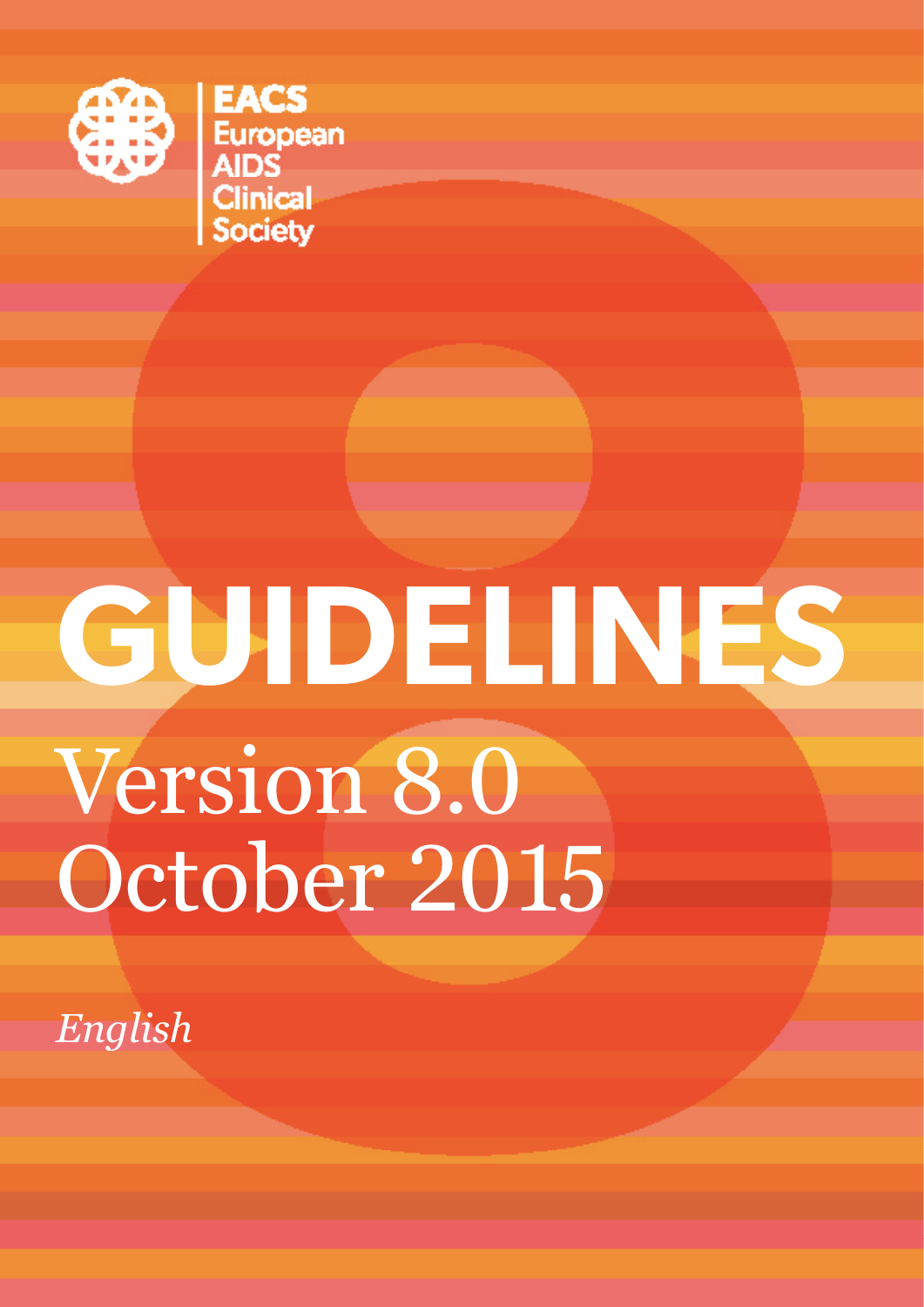### **Table of Contents**

| <b>Panel Members</b>    |  |
|-------------------------|--|
| Governing Board Members |  |
| Abbreviations           |  |

**Green text = online only at http://www.eacsociety.org and in the EACS Guidelines App.** Page numbers in brackets refer to corresponding page in the online version of the guidelines.

### **Part I**

| Assessment of HIV-positive Persons at Initial & Subsequent Visits |  |
|-------------------------------------------------------------------|--|
|-------------------------------------------------------------------|--|

### **Part II**

### **[ART of HIV-positive Persons](#page-6-0)** [6](#page-6-0)

| Assessing HIV-positive Persons' Readiness to Start and Maintain ART                         | 6    |
|---------------------------------------------------------------------------------------------|------|
| Recommendations for Initiation of ART in HIV-positive Persons without<br>prior ART Exposure | 7    |
| Initial Combination Regimen for ART-naïve Adult HIV-positive Persons                        | 8    |
| Primary HIV Infection (PHI)                                                                 | 9    |
| Switch Strategies for Virologically Suppressed Persons                                      | 10   |
| Virological Failure                                                                         | 11   |
| Treatment of HIV-positive Pregnant Women                                                    | 12   |
| ART in TB/HIV Co-infection                                                                  | 13   |
| Post-exposure Prophylaxis (PEP)                                                             | 14   |
| Pre-exposure Prophylaxis (PrEP)                                                             | 15   |
| Adverse Effects of ARVs & Drug Classes                                                      | 16   |
| Drug-drug Interactions between ARVs and Non-ARVs                                            | 18   |
| Drug-drug Interactions between Antidepressants and ARVs                                     | (19) |
| Drug-drug Interactions between Antihypertensives and ARVs                                   | (20) |
| Drug-drug Interactions between Analgesics and ARVs                                          | (21) |
| Drug-drug Interactions between Contraceptives/Hormone Replace-<br>ment Therapy and ARVs     | (22) |
| Drug-drug Interactions between Corticosteroids and ARVs                                     | (23) |
| Drug-drug Interactions between Antimalarial Drugs and ARVs                                  | (24) |
| Dose Adjustment of ARVs for Impaired Hepatic Function                                       | 26   |
| Dose Adjustment of ARVs for Impaired Renal Function                                         | 27   |
| Administration of ARVs in Persons with Swallowing Difficulties                              | 28   |
|                                                                                             |      |

### **Part III**

| <b>Prevention &amp; Management of Co-morbidities in</b><br><b>HIV-positive Persons</b> | 30   |
|----------------------------------------------------------------------------------------|------|
| Drug Dependency and Drug Addiction                                                     | (31) |
| Cancer: Screening Methods                                                              | 32   |
| Lifestyle Interventions                                                                | 33   |
| Prevention of CVD                                                                      | 34   |
| Hypertension Diagnosis, Grading and Management                                         | 35   |
| <b>Hypertension Drug Sequencing Management</b>                                         | 36   |
| Drug-drug Interactions between Antihypertensives and ARVs                              | (37) |
| Type 2 Diabetes: Diagnosis                                                             | 38   |
| Type 2 Diabetes: Management                                                            | 39   |
| Dyslipidaemia                                                                          | 40   |
| Bone Disease: Screening and Diagnosis                                                  | 41   |
| Vitamin D Deficiency: Diagnosis and Management                                         | 42   |
| Approach to Fracture Reduction in HIV-positive Persons                                 | 43   |
| Kidney Disease: Definition, Diagnosis and Management                                   | 44   |
| <b>ARV-associated Nephrotoxicity</b>                                                   | 45   |
| Indications and Tests for Proximal Renal Tubulopathy (PRT)                             | (46) |
| Dose Adjustment of ARVs for Impaired Renal Function                                    | 47   |
| Work-up and Management of HIV-positive Persons with<br>Increased AI T/AST              | 48   |

| Liver Cirrhosis: Classification and Surveillance                                                                                                 | 49   |
|--------------------------------------------------------------------------------------------------------------------------------------------------|------|
| Liver Cirrhosis: Management                                                                                                                      | 50   |
| Diagnosis and Management of Hepatorenal Syndrome (HRS)                                                                                           | (51) |
| Dose Adjustment of ARVs for Impaired Hepatic Function                                                                                            | 52   |
| Lipodystrophy: Prevention and Management                                                                                                         | (53) |
| Hyperlactataemia and Lactic Acidosis: Diagnosis, Prevention<br>and Management                                                                    | (54) |
| Travel                                                                                                                                           | 55   |
| Drug-drug Interactions between Antimalarial Drugs and ARVs                                                                                       | (56) |
| Vaccination                                                                                                                                      | 58   |
| Sexual and Reproductive Health of HIV-positive Women and Men                                                                                     | 59   |
| <b>Sexual Dysfunction</b>                                                                                                                        | (60) |
| <b>Treatment of Sexual Dysfunction in HIV-positive Men</b>                                                                                       | (61) |
| Depression: Screening and Diagnosis                                                                                                              | 62   |
| Depression: Management                                                                                                                           | 63   |
| Classification, Doses, Safety and Adverse Effects of Antidepressants                                                                             | 64   |
| Drug-drug Interactions between Antidepressants and ARVs                                                                                          | (65) |
| Algorithm for Diagnosis & Management of HIV-associated Neurocog-<br>nitive Impairment (NCI) in Persons without Obvious Confounding<br>Conditions | 66   |

### **Part IV**

| <b>Clinical Management and Treatment of HBV and</b><br><b>HCV Co-infection in HIV-positive Persons</b> | 67  |
|--------------------------------------------------------------------------------------------------------|-----|
| General Recommendations for Persons with Viral Hepatitis/HIV<br>Co-infection                           | 67  |
| Treatment of Chronic HBV in Persons with HBV/HIV Co-infection                                          | 68  |
| Diagnostic Procedures for HCV in Persons with HCV/HIV Co-infection                                     | 69  |
| Treatment of HCV in Persons with HCV/HIV Co-infection                                                  | 70  |
| Management of Persons with Chronic HCV/HIV Co-infection                                                | 71  |
| HCV Treatment Options in HCV/HIV Co-infected Persons                                                   | 72  |
| Drug-drug Interactions between DAAs and ARVs                                                           | 73  |
| Algorithm for Management of Acute HCV in Persons with HCV/HIV<br>Co-infection                          | 74  |
| <b>IFN-containing Treatment of HCV in Persons with HCV/HIV</b><br>Co-infection                         | 75) |

### **Part V**

| <b>Opportunistic Infections</b>                                                 | 79 |
|---------------------------------------------------------------------------------|----|
| Prevention and Treatment of Opportunistic Infections in HIV-positive<br>Persons | 79 |
| Diagnosis and Treatment of TB in HIV-positive Persons                           | 88 |
|                                                                                 |    |

### **References**

| <b>References to all sections</b> |  |
|-----------------------------------|--|
|                                   |  |

#### **EACS Guidelines are available online at [www.eacsociety.org](http://www.eacsociety.org) and in the EACS Guidelines App**

| Imprint              |                                                                                                     |
|----------------------|-----------------------------------------------------------------------------------------------------|
| Publisher            | European AIDS Clinical Society (EACS)                                                               |
| Panel Chairs         | Jens D. Lundgren (Guidelines Coordinator), José M. Gatell,<br>Jürgen K. Rockstroh, Hansjakob Furrer |
| Guidelines Assistant |                                                                                                     |
| Coordinator          | Lene Ryom                                                                                           |
| Graphic Design       | Notice Kommunikation & Design, Zurich                                                               |
| Layout and           |                                                                                                     |
| translations         | SEVT Ltd., London                                                                                   |
| Version, Date        | 8.0. October 2015                                                                                   |
| Copyright            | EACS, 2015                                                                                          |

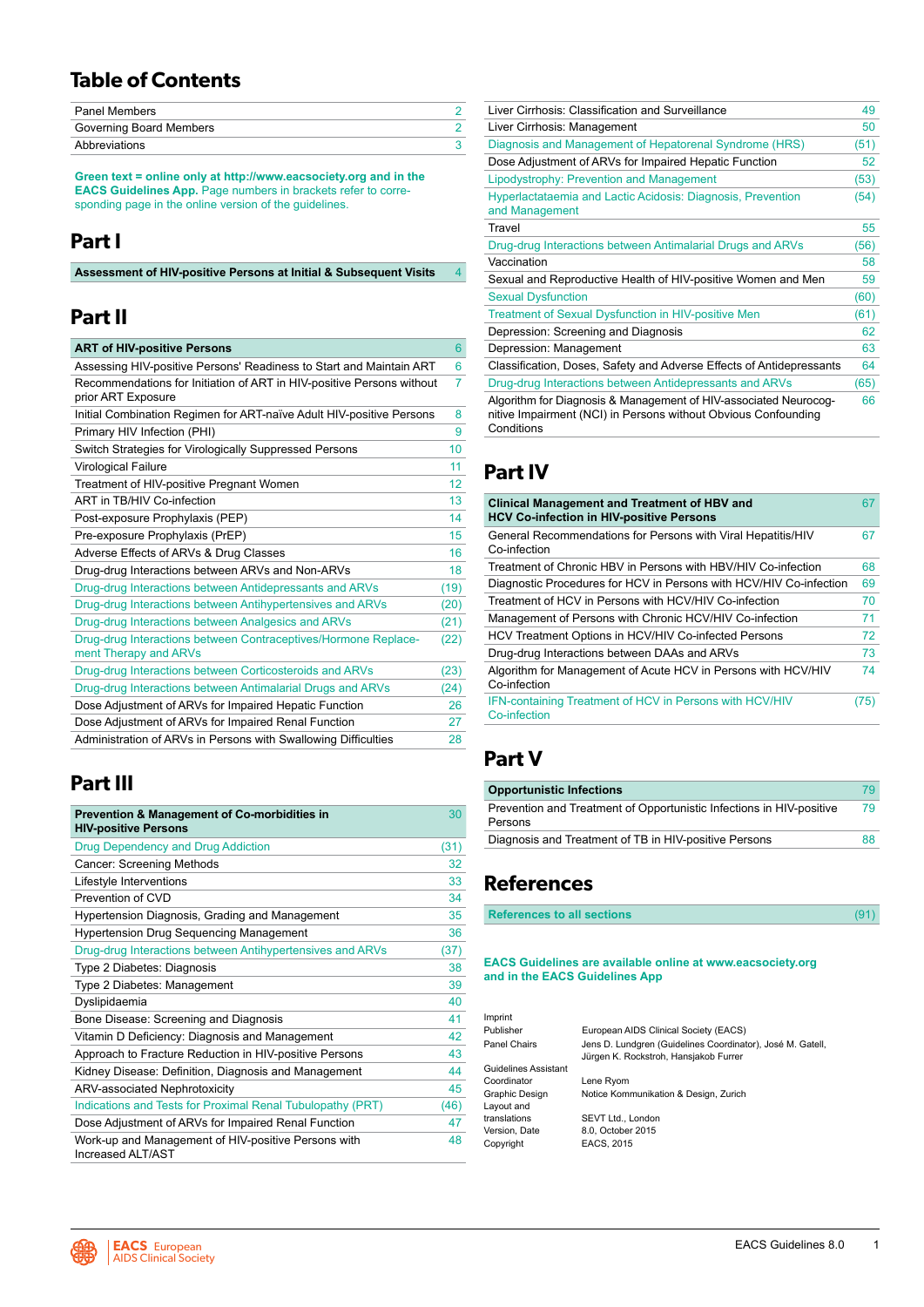<span id="page-2-0"></span>These Guidelines were developed by the European AIDS Clinical Society (EACS), a not-for-profit organisation, whose mission is to promote excellence in standards of care, research and education in HIV infection and related co-infections, and to actively engage in the formulation of public health policy, with the aim of reducing HIV disease burden across Europe.

### **Panel Members**

#### **Medical Secretariat**

The EACS Medical Secretariat is responsible for the coordination and update of the EACS Guidelines based on the recommendations from the four EACS panels.

#### **Guidelines Chair and Coordinator: Copenhagen, Denmark<br>Copenhagen, Denmark Assistant Coordinator: Lene Ryom**

#### **HIV Treatment**

**Chair: José M. Gatell Barcelona, Spain<br>Vice-Chair: Anton Pozniak London, United K Young scientist: Christian Manzardo Barcelona, Spain** Antonella d'Arminio Monforte Milan, Italy<br>
José Arribas (anticalisme Madrid, Sp Manuel Battegay<br>Nathan Clumeck Nathan Clumeck<br>
Nikos Dedes<br>
Nikos Dedes<br>
Athens Greece Anna Maria Geretti **Liverpool, United Kingdom**<br>Andrzei Horban **Maria Liverpool** Warsaw, Poland

Andrzej Horban **Marsaw, Poland Warsaw, Poland Warsaw**, Poland Warsaw, Poland Warsaw, Poland Warsaw, Poland Warsaw<br>Christine Katlama Christine Katlama<br>Jens D. Lundgren Jens D. Lundgren Copenhagen, Denmark<br>Sheena McCormack Control London, United Kingdon Jean-Michel Molina Cristina Mussini **Modena, Italy**<br>
Francois Raffi **Mantes**, Francois Raffi François Raffi **Nantes, France (Nantes, France America**n The Peter Reiss) Hans-Jürgen Stellbrink Hamburg, Germany

#### **Co-morbidities**

**Vice-Chair: Georg Behrens Frannover, Germany<br>Thang Scientist: Lene Ryom Copenhagen, Denmark Young scientist: Lene Ryom Copenhagen, Den**<br>Manuel Battegay **Contained Basel** Switzerland Manuel Battegay<br>Mark Bower Paola Cinque<br>Simon Collins Simon Collins **Colling London, United Kingdom**<br>
Juliet Compston **Cambridge, United Kingdom** Stéphane De Wit Brussels, Belgium<br>Christoph A. Fux Brussels, Barau, Switzerland Giovanni Guaraldi Modena, Italy<br>Patrick Mallon Muslim Dublin, Ireland Esteban Martinez Catia Marzolini **Basel, Switzerland**<br>
Socrates Papapoulos<br>
Leiden, The Nethel Socrates Papapoulos<br>
Renaud du Pasquier 
Renaud du Pasquier

Lausanne, Switzerland Renaud du Pasquier **Lausanne, Switzerland**<br>
Neil Poulter London, United Kingdon Neil Poulter London, United Kingdom<br>
Peter Reiss<br>
Amsterdam The Netherla

**London, United Kingdom** Madrid, Spain<br>Basel, Switzerland Athens, Greece London, United Kingdom<br>Paris, France Amsterdam, The Netherlands

**Chair: Jens D. Lundgren Copenhagen, Denmark** London, United Kingdom<br>Milan, Italy Juliet Compston Cambridge, United Kingdom Paris, France Aarau, Switzerland Dublin, Ireland<br>Barcelona, Spain Amsterdam, The Netherlands Ian Williams London, United Kingdom London, United Kingdom

### **Co-infections**

**Chair: Jürgen K. Rockstroh Bonn, Germany<br>Vice-Chair: Massimo Puoti Milan, Italy Vice-Chair: Massimo Puoti** Young scientist: Christoph Boesecke Bonn, Germany<br>Sanjay Bhagani **Condon**, United K London, United Kingdom Raffaele Bruno **Pavia, Italy Pavia, Italy**<br>
Svilen Konov **Pavia Brunov** London. U London, UK<br>Paris, France Karine Lacombe<br>Stefan Mauss Stefan Mauss **Dusseldorf, Germany**<br>
Luís Mendão **Dusseldorf, Germany** Luís Mendão **Lisbon, Portugal Lisbon, Portugal Lisbon**<br>Lars Peters **Conception** Lars Peters **Copenhagen, Denmark**<br>
Andri Rauch **Communist Contract Contract Contract Contract Contract Contract Contract Contract Contract Contract** Andri Rauch **Bern, Switzerland**<br>Cristina Tural **Bern, Spain** Barcelona, Spain Barcelona, Spain

#### **Opportunistic Infections**

**Chair: Hansjakob Furrer Bern, Switzerland Vice-Chair: José M. Miro Barcelona, Spain Young scientist: Valentin Gisler Bern, Switch Bern, Switch Bern, Switch Bern, Italy** Paola Cinque<br>Gerd Fätkenheuer Gerd Fätkenheuer Cologne, Germany<br>Cle Kirk Conenhagen Denr Ole Kirk Copenhagen, Denmark<br>Amanda Mocroft Communic London. United Kingdor Philippe Morlat **Bordeaux, France**<br> **Anton Pozniak Bordeaux, Anton Pozniak Bordeaux**, London, United Ki Alain Volny-Anne

London, United Kingdom London, United Kingdom<br>Paris, France

### **Governing Board Members**

Manuel Battegay (President) Basel, Switzerland Fiona Mulcahy (Vice-President) Dublin, Ireland<br>Anna Maria Geretti (Secretary) Liverpool, United Kingdom Anna Maria Geretti (Secretary) Liverpool, United Kathan Clumeck (Treasurer) Brussels, Belgium Nathan Clumeck (Treasurer) Brussels, Belgium<br>Peter Reiss (Immediate Past President) Amsterdam. The Netherlands Peter Reiss (Immediate Past President)<br>José Arribas Antonella d'Arminio Monforte<br>José M. Gatell Christine Katlama Cristina Mussini Modena, Italy Cristiana Oprea Bucharest, Romania<br>
Jens D. Lundgren Copenhagen, Denma Jens D. Lundgren Governmenden, Denmark<br>
Anton Pozniak Government London, United Kingdor Jürgen K. Rockstroh<br>Mike Youle

Madrid, Spain<br>Milan, Italy Barcelona, Spain<br>Paris, France London, United Kingdom<br>Bonn, Germany London, United Kingdom

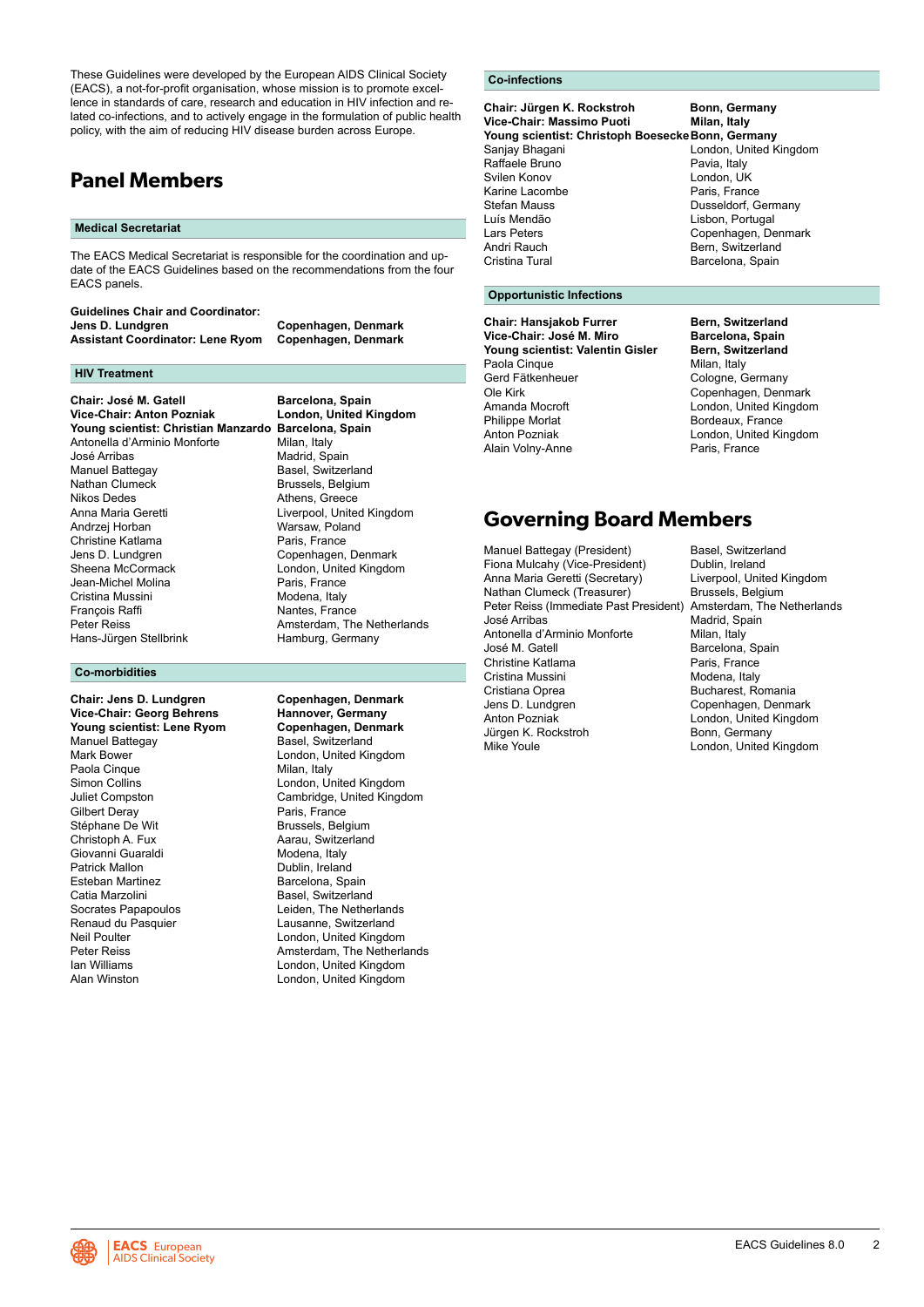### <span id="page-3-0"></span>**Abbreviations**

### Antiretroviral Drug (ARV) Abbreviations **COMITABLE 2018** Other Abbreviations

| 3TC<br><b>ABC</b><br><b>ATV</b> | lamivudine<br>abacavir<br>atazanavir | LPV<br><b>MVC</b><br>NRTI |
|---------------------------------|--------------------------------------|---------------------------|
| <b>COBI</b>                     | cobicistat                           |                           |
|                                 | (used as booster=/c)                 |                           |
| d4T                             | stavudine                            | NNRT                      |
| ddl                             | didanosine                           |                           |
| <b>DLV</b>                      | delavirdine                          |                           |
| <b>DRV</b>                      | darunavir                            | NVP                       |
| <b>DTG</b>                      | dolutegravir                         | PI                        |
| <b>EFV</b>                      | efavirenz                            | Pl/r                      |
| <b>EVG</b>                      | elvitegravir                         |                           |
| <b>ENF</b>                      | enfuvirtide                          |                           |
| ETV                             | etravirine                           | RAL                       |
| FI                              | fusion inhibitor                     | RPV                       |
| <b>FPV</b>                      | fosamprenavir                        | RTV                       |
| <b>FTC</b>                      | emtricitabine                        |                           |
| IDV                             | indinavir                            | SQV                       |
| <b>INSTI</b>                    | integrase strand                     | TDF                       |
|                                 | transfer inhibitor                   | TPV                       |

| LPV        | lopinavir              |
|------------|------------------------|
| MVC        | maraviroc              |
| NRTI       | nucleos(t)ide          |
|            | reverse transcriptase  |
|            | inhibitors             |
| NNRTI      | non-nucleoside         |
|            | reverse transcriptase  |
|            | inhibitors             |
|            |                        |
| NVP        | nevirapine             |
| PI         | protease inhibitors    |
| Pl/r       | protease inhibitors    |
|            | pharmacologically      |
|            | boosted with ritonavir |
| RAL        | raltegravir            |
| RPV        | rilpivirine            |
| <b>RTV</b> | ritonavir (used as     |
|            | booster=/r)            |
| SQV        | saquinavir             |
| <b>TDF</b> | tenofovir              |
| TPV        | tipranavir             |
| ZDV        | zidovudine             |
|            |                        |

| <b>ACE</b>   | angiotensin converting                  | HPV        | human papillomavirus             |
|--------------|-----------------------------------------|------------|----------------------------------|
|              | enzyme                                  | HSR        | hypersensitivity reaction        |
| ALP          | alkaline phosphatase                    | IGRA       | interferon-gamma release         |
| ALT          | alanine aminotransferase                |            | assay                            |
| aMDRD        | abbreviated modification                | IHD        | ischaemic heart disease          |
|              | of diet in renal disease                | IM         | intramuscular                    |
|              | formula                                 | IV         | intravenous                      |
| <b>ART</b>   | antiretroviral therapy                  | IVDU       | intravenous drug use             |
| <b>AST</b>   | aspartate                               | LDL-c      | LDL-cholesterol                  |
|              | aminotransferase                        | LGV        | lymphogranuloma                  |
| bid          | twice daily                             |            | venereum                         |
| <b>BMD</b>   | bone mineral density                    | Mg         | magnesium                        |
| BMI          | body mass index                         | <b>MSM</b> | men who have sex with            |
| ΒP           | blood pressure                          |            | men                              |
| cART         | combination antiretroviral              | PO         | per oral                         |
|              | treatment                               | <b>PAP</b> | papanicolaou test                |
| CKD          | chronic kidney disease                  |            | PEG-IFN pegylated-interferon     |
|              | <b>CKD-EPI</b> CKD epidemiology         | PHI        | primary HIV infection            |
|              | collaboration formula                   | <b>PRT</b> | proximal renal tubulopathy       |
| <b>CMV</b>   | cytomegalovirus                         | PPI        | proton pump inhibitor            |
| CNS          | central nervous system                  | <b>PPD</b> | purified protein derivative      |
| <b>COPD</b>  | chronic obstructive                     | PSA        | prostate specific antigen        |
|              | pulmonary disease                       | <b>PTH</b> | parathyroid hormone              |
| <b>CSF</b>   | cerebrospinal fluid                     | qd         | once daily                       |
| <b>CVD</b>   | cardiovascular disease                  | <b>RBV</b> | ribavirin                        |
| <b>CXR</b>   | chest X-ray                             | SC         | subcutaneous                     |
| <b>DAA</b>   |                                         | <b>SVR</b> | sustained virological            |
| <b>DXA</b>   | direct acting antiviral drug            |            |                                  |
|              | dual energy X-ray<br>absorptiometry     | STI        | response<br>sexually transmitted |
|              |                                         |            | infection                        |
| ECG<br>eGFR  | electrocardiogram                       | TC         |                                  |
|              | estimated glomerular<br>filtration rate | <b>TDM</b> | total cholesterol                |
|              |                                         |            | therapeutic drug                 |
| <b>FBC</b>   | full blood count                        |            | monitoring                       |
| <b>FDC</b>   | fixed dose combination                  | TG         | triglycerides                    |
| <b>FRAX</b>  | fracture risk assessment                | tid        | three times daily                |
|              | tool                                    | UA/C       | urine albumin/creatinine         |
| GТ           | genotype                                |            | ratio                            |
| <b>HAV</b>   | hepatitis A virus                       | UP/C       | urine protein/creatinine         |
| <b>HBV</b>   | hepatitis B virus                       |            | ratio                            |
| HCV          | hepatitis C virus                       | <b>VL</b>  | viral load (HIV-RNA)             |
| HDL-c        | <b>HDL-cholesterol</b>                  | <b>WB</b>  | western blot                     |
| <b>HIVAN</b> | HIV-associated                          | Zn         | zinc                             |
|              | nephropathy                             |            |                                  |

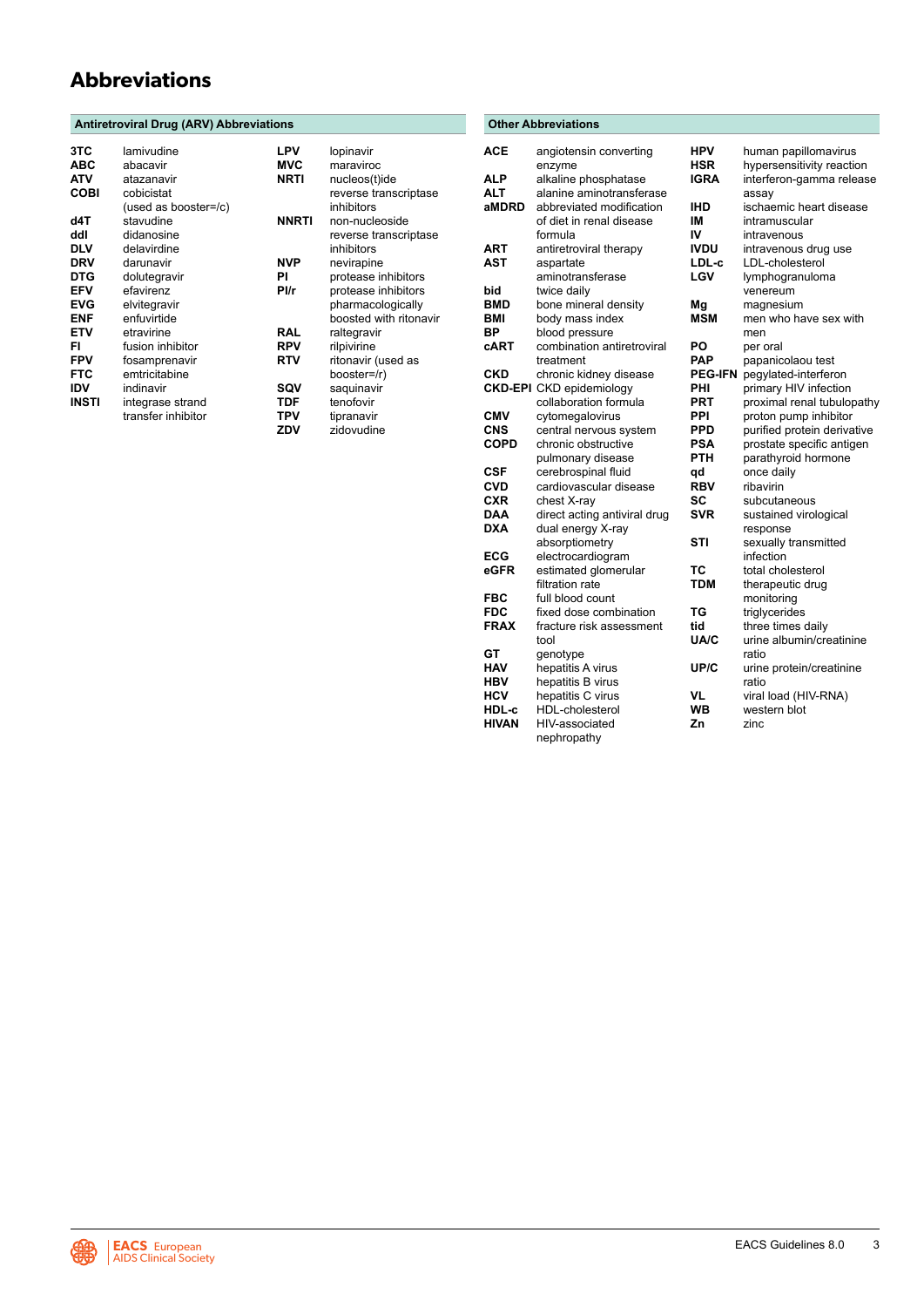# <span id="page-4-0"></span>**Part I** Assessment of HIV-positive Persons at Initial & Subsequent Visits

|                               | <b>Assessment</b>                                                        | <b>At HIV</b><br>diagnosis | <b>Prior to</b><br>starting<br><b>ART</b> | <b>Follow-up</b><br>frequency                                                                                               | Comment                                                                                                                                                                                                                  |                 |  |
|-------------------------------|--------------------------------------------------------------------------|----------------------------|-------------------------------------------|-----------------------------------------------------------------------------------------------------------------------------|--------------------------------------------------------------------------------------------------------------------------------------------------------------------------------------------------------------------------|-----------------|--|
| <b>HISTORY</b>                |                                                                          |                            |                                           |                                                                                                                             |                                                                                                                                                                                                                          |                 |  |
| <b>Medical</b>                | Complete medical history<br>including:                                   | $\ddot{}$                  | $\ddot{}$                                 | First visit                                                                                                                 | On transfer of care repeat assessment                                                                                                                                                                                    |                 |  |
|                               | • Family history (e.g.<br>premature CVD, diabetes,<br>hypertension, CKD) | $\ddot{}$                  |                                           | First visit                                                                                                                 | Premature CVD: cardiovascular events in a first<br>degree relative (male $\le$ 55, female $\le$ 65 years)                                                                                                                | $34-36$ ,<br>38 |  |
|                               | • Concomitant medicines <sup>(i)</sup>                                   | $\ddot{}$                  | $\ddot{}$                                 | Every visit                                                                                                                 |                                                                                                                                                                                                                          |                 |  |
|                               | • Past and current<br>co-morbidities                                     | $\ddot{}$                  | $\ddot{}$                                 | Every visit                                                                                                                 |                                                                                                                                                                                                                          |                 |  |
|                               | • Vaccination history                                                    | $\ddot{}$                  |                                           | Annual                                                                                                                      | Measure antibody titres and offer vaccinations<br>where indicated, see Vaccination                                                                                                                                       |                 |  |
| Psychosocial                  | Current lifestyle (alcohol<br>use, smoking, diet, exercise,<br>drug use) | $+$                        | $\ddot{}$                                 | 6-12 months                                                                                                                 | Adverse lifestyle habits should be addressed more<br>frequently                                                                                                                                                          | 33              |  |
|                               | Employment                                                               | $\ddot{}$                  | $\ddot{}$                                 |                                                                                                                             | Provide advice and support if needed<br>Provide counselling if needed                                                                                                                                                    |                 |  |
|                               | Social and welfare                                                       | $+$                        | $+$                                       | Every visit                                                                                                                 |                                                                                                                                                                                                                          |                 |  |
|                               | Psychological morbidity                                                  | $\ddot{}$                  | $\ddot{}$                                 |                                                                                                                             |                                                                                                                                                                                                                          |                 |  |
|                               | Partner and children                                                     | $\ddot{}$                  |                                           |                                                                                                                             | Test partner and children if at risk                                                                                                                                                                                     |                 |  |
| Sexual and                    | Sexual history                                                           | $+$                        |                                           |                                                                                                                             | Address issues concerning sexual dysfunction                                                                                                                                                                             | 59-61           |  |
| <b>Reproductive</b><br>Health | Safe sex                                                                 | $\ddot{}$<br>$+$           |                                           |                                                                                                                             | Risk of sexual transmission should be addressed                                                                                                                                                                          |                 |  |
|                               | Partner status and<br>disclosure                                         |                            |                                           | 6-12 months                                                                                                                 | Recommend starting ART in serodifferent couples                                                                                                                                                                          |                 |  |
|                               | Conception issues                                                        | $\ddot{}$                  | $\ddot{}$                                 |                                                                                                                             |                                                                                                                                                                                                                          |                 |  |
| <b>HIV DISEASE</b>            |                                                                          |                            |                                           |                                                                                                                             |                                                                                                                                                                                                                          |                 |  |
| Virology                      | Confirmation of HIV Ab pos                                               | $+$                        |                                           |                                                                                                                             | More frequent monitoring of HIV-VL at start of ART                                                                                                                                                                       | $7 - 11$        |  |
|                               | Plasma HIV-VL                                                            | $\ddot{}$                  | $+$                                       | 3-6 months                                                                                                                  | Perform genotypic resistance test before starting                                                                                                                                                                        |                 |  |
|                               | Genotypic resistance test<br>and sub-type                                | $+$                        | $+/-$                                     | At virological                                                                                                              | ART if not previously tested or if at risk of<br>super-infection                                                                                                                                                         |                 |  |
|                               | R5 tropism (if available)                                                |                            | $+/-$                                     | failure                                                                                                                     | Screen if considering R5 antagonist in regimen                                                                                                                                                                           |                 |  |
| Immunology                    | CD4 absolute count and %<br>(optional: CD8 and %)                        | $\ddot{}$<br>$\ddot{}$     |                                           | 3-6 months                                                                                                                  | Annual CD4 count if stable on ART and<br>CD4 count $>$ 350 <sup>(ii)</sup>                                                                                                                                               | $7 - 11$        |  |
|                               | HLA B5701 (if available)                                                 | $+$                        | $+/-$                                     |                                                                                                                             | Screen before starting ABC containing ART, if not<br>previously tested                                                                                                                                                   |                 |  |
| <b>CO-INFECTIONS</b>          |                                                                          |                            |                                           |                                                                                                                             |                                                                                                                                                                                                                          |                 |  |
| <b>STIs</b>                   | Syphilis serology                                                        | $\ddot{}$                  |                                           | Annual/as<br>indicated                                                                                                      | Consider more frequent screening if at risk                                                                                                                                                                              | 59              |  |
|                               | STI screen                                                               | $\ddot{}$                  |                                           | Annual/ as<br>indicated                                                                                                     | Screen if at risk                                                                                                                                                                                                        |                 |  |
| Viral Hepatitis               | HAV serology                                                             | $\ddot{}$                  |                                           |                                                                                                                             | Screen at risk; vaccinate if non-immune                                                                                                                                                                                  | 58-             |  |
|                               | HCV screen                                                               | $\ddot{}$                  |                                           | Annual screen if ongoing risk<br>Annual/as<br>Measure HCV-RNA if HCV Ab pos or if acute<br>indicated<br>infection suspected |                                                                                                                                                                                                                          | 59,67           |  |
|                               | HBV screen                                                               | $\ddot{}$                  | $\ddot{}$                                 |                                                                                                                             | Annual screen in susceptible persons; vaccinate if<br>non-immune                                                                                                                                                         |                 |  |
| <b>Tuberculosis</b>           | <b>CXR</b>                                                               | $\ddot{}$                  |                                           | Re-screen if                                                                                                                | Consider routine CXR in persons, from high TB                                                                                                                                                                            | 88              |  |
|                               | PPD if CD4 count >400<br>cells/µL                                        | $\ddot{}$                  |                                           | exposure                                                                                                                    | prevalence populations.<br>Use of PPD/IGRA depending on availability and                                                                                                                                                 |                 |  |
|                               | IGRA in selected high-risk<br>populations (if available)                 | $\ddot{}$                  |                                           |                                                                                                                             | local standard of care. IGRA should, however, be<br>tested before PPD if both are to be used, given the<br>potential for a false positive IGRA after PPD<br>See Diagnosis and Treatment of TB in HIV-positive<br>persons |                 |  |
| <b>Others</b>                 | Varicella zoster virus<br>serology                                       | $\ddot{}$                  |                                           |                                                                                                                             | Offer vaccination where indicated                                                                                                                                                                                        | 58              |  |
|                               | Measles/Rubella serology                                                 | $\ddot{}$                  |                                           |                                                                                                                             | Offer vaccination where indicated                                                                                                                                                                                        |                 |  |
|                               | Toxoplasmosis serology                                                   | $\ddot{}$                  |                                           |                                                                                                                             |                                                                                                                                                                                                                          |                 |  |
|                               | CMV serology                                                             | $\ddot{}$                  |                                           |                                                                                                                             |                                                                                                                                                                                                                          |                 |  |
|                               | Leishmania serology                                                      | $+/-$                      |                                           |                                                                                                                             | Screen according to travel history/origin                                                                                                                                                                                |                 |  |
|                               | Tropical screen (e.g. Schis-<br>tosoma serology)                         | $+/-$                      |                                           |                                                                                                                             | Screen according to travel history/origin                                                                                                                                                                                |                 |  |
|                               | Influenza virus                                                          | $\ddot{}$                  |                                           | Annual<br>In all HIV-positive persons, see Vaccination                                                                      |                                                                                                                                                                                                                          |                 |  |
|                               | Streptococcus pneumonia                                                  | $\ddot{}$                  |                                           |                                                                                                                             | No recommendations available regarding the need<br>for a booster dose, see Vaccination                                                                                                                                   | 58<br>58        |  |

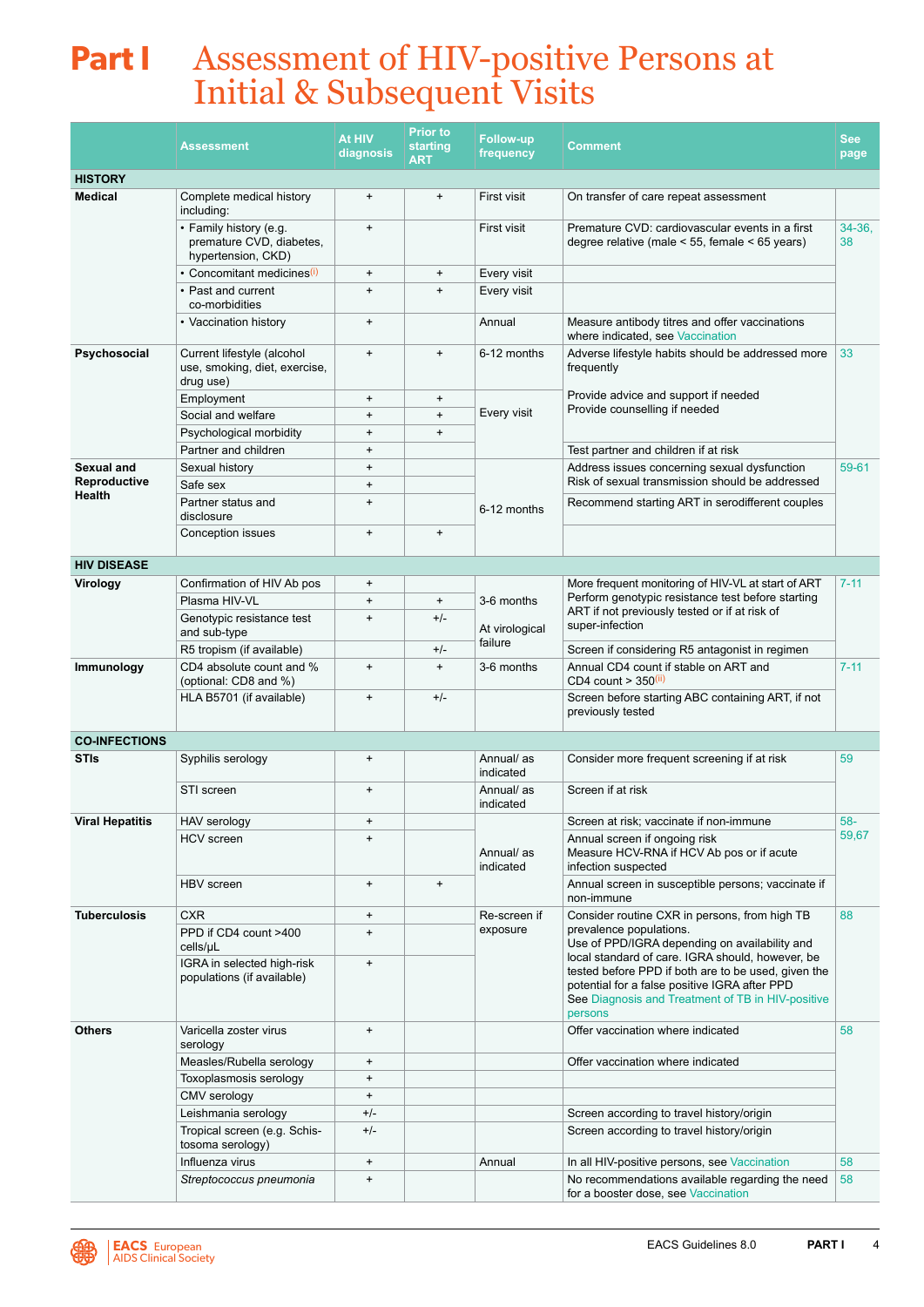<span id="page-5-0"></span>

|                                  | <b>Assessment</b>                                                                    | <b>At HIV</b><br>diagnosis       | <b>Prior to</b><br>starting<br>ART | <b>Follow-up</b><br>frequency | <b>Comment</b>                                                                                                                                                                                          | <b>See</b><br>page |
|----------------------------------|--------------------------------------------------------------------------------------|----------------------------------|------------------------------------|-------------------------------|---------------------------------------------------------------------------------------------------------------------------------------------------------------------------------------------------------|--------------------|
| <b>CO-MORBIDITIES</b>            |                                                                                      |                                  |                                    |                               |                                                                                                                                                                                                         |                    |
| Haematology                      | <b>FBC</b>                                                                           | +                                | $\ddot{}$                          | 3-12 months                   |                                                                                                                                                                                                         |                    |
|                                  | Haemoglobinopathies                                                                  | $\ddot{}$                        |                                    |                               | Screen at risk persons                                                                                                                                                                                  |                    |
|                                  | G6PD                                                                                 | $+$                              |                                    |                               | Screen at risk persons                                                                                                                                                                                  |                    |
| <b>Body</b><br>Composition       | Body-mass index                                                                      | $\ddot{}$                        | $+$                                | Annual                        |                                                                                                                                                                                                         | 33                 |
| Cardiovascular<br><b>Disease</b> | Risk assessment<br>(Framingham score(iii))                                           | $\ddot{}$                        | $+$                                | 2 years                       | Should be performed in all men > 40 years and<br>women > 50 years without CVD                                                                                                                           |                    |
|                                  | <b>ECG</b>                                                                           | $\begin{array}{c} + \end{array}$ | $+/-$                              | As indicated                  | Consider baseline ECG prior to starting ARVs<br>associated with potential conduction problems                                                                                                           |                    |
| Hypertension                     | Blood pressure                                                                       | $\ddot{}$                        | $+$                                | Annual                        |                                                                                                                                                                                                         | $35 - 36$          |
| Lipids                           | TC, HDL-c, LDL-c, TG(iv)                                                             | $\ddot{}$                        | $+$                                | Annual                        | Repeat in fasting state if used for medical interven-<br>tion (i.e. $\geq$ 8h without caloric intake)                                                                                                   | 40                 |
| Glucose                          | Serum glucose                                                                        | $\ddot{}$                        | $+$                                | Annual                        | Consider oral glucose tolerance test / HbA1c if<br>fasting glucose levels of 5.7-6.9 mmol/L<br>(100-125 mg/dL)                                                                                          | 38-39              |
| Pulmonary<br><b>Disease</b>      | <b>CXR</b>                                                                           | $+/-$                            |                                    | As indicated                  | Consider CXR if prior history of pulmonary disease                                                                                                                                                      |                    |
|                                  | Spirometry                                                                           |                                  |                                    | As indicated                  | Screen for COPD in at risk persons <sup>(xii)</sup>                                                                                                                                                     |                    |
| <b>Liver Disease</b>             | Risk assessment <sup>(v)</sup>                                                       | $\ddot{}$                        | $\ddot{}$                          | Annual                        |                                                                                                                                                                                                         | 48-50              |
|                                  | ALT/AST, ALP, Bilirubin                                                              | $+$                              | $+$                                | 3-12 months                   | More frequent monitoring prior to starting and on<br>treatment with hepatotoxic drugs                                                                                                                   |                    |
|                                  | Staging of liver fibrosis                                                            |                                  |                                    | 12 months                     | In HCV and/or HBV co-infected persons (e.g.<br>FibroScan, serum fibrosis markers)                                                                                                                       | 67,71              |
|                                  | Hepatic ultrasound                                                                   |                                  |                                    | 6 months                      | In HCV co-infected persons with liver cirrhosis<br>Child Pugh class A or B and Child Pugh class C<br>awaiting liver transplantation; and in HBV co-infect-<br>ed persons irrespective of fibrosis stage | 67,71              |
| <b>Renal Disease</b>             | Risk assessment <sup>(vi)</sup>                                                      | $\ddot{}$                        | $+$                                | Annual                        | More frequent monitoring if eGFR < 90mL/min,                                                                                                                                                            | 44-45              |
|                                  | eGFR (CKD-EPI)(vii)                                                                  | $\ddot{}$                        | $+$                                | 3-12 months                   | CKD risk factors present <sup>(vi)</sup> and/or prior to starting<br>and on treatment with nephrotoxic drugs <sup>(ix)</sup>                                                                            |                    |
|                                  | Urine dipstick analysis <sup>(viii)</sup>                                            | $\ddot{}$                        | $+$                                | Annual                        | Every 6 months if $eGFR < 60$ mL/min,<br>if proteinuria $\geq 1$ + and/or eGFR < 60 mL/min per-<br>form UP/C or UA/C(viii)                                                                              |                    |
| <b>Bone Disease</b>              | Bone profile: calcium, PO <sub>4</sub> ,<br><b>ALP</b>                               | $\ddot{}$                        | $+$                                | 6-12 months                   |                                                                                                                                                                                                         | 41, 43             |
|                                  | Risk assessment <sup>(x)</sup><br>(FRAX® <sup>(xi)</sup> in persons<br>$> 40$ years) | $\ddot{}$                        | $\ddot{}$                          | 2 years                       | Consider DXA in specific persons (see page 41 for<br>details)                                                                                                                                           |                    |
| <b>Vitamin D</b>                 | 25(OH) vitamin D                                                                     | $\ddot{}$                        |                                    | As indicated                  | Screen at risk persons                                                                                                                                                                                  | 42                 |
| Neurocognitive<br>Impairment     | Screening questionnaire                                                              | $\ddot{}$                        | $\ddot{}$                          | As indicated                  | Screen all persons without highly confounding con-<br>ditions. If abnormal or symptomatic, see algorithm<br>page 66 for further assessment.                                                             | 66                 |
| Depression                       | Questionnaire                                                                        | $\ddot{}$                        | $+$                                | As indicated                  | Screen at risk persons                                                                                                                                                                                  | 62-64              |
| Cancer                           | Mammography                                                                          |                                  |                                    | 1-3 years                     | Women 50-70 years                                                                                                                                                                                       | 32, 50             |
|                                  | <b>Cervical PAP</b>                                                                  |                                  |                                    | 1-3 years                     | Sexually active women                                                                                                                                                                                   |                    |
|                                  | Anoscopy and PAP (MSM)                                                               |                                  |                                    | 1-3 years                     | Evidence of benefit not known                                                                                                                                                                           |                    |
|                                  | Ultrasound and alpha-foe-<br>toprotein                                               |                                  |                                    | 6 months                      | Controversial; persons with cirrhosis and persons<br>with HBV irrespective of fibrosis stage                                                                                                            |                    |
|                                  | Others                                                                               |                                  |                                    |                               | Controversial                                                                                                                                                                                           |                    |

i Review all concomitant medicines which may potentially interact with ARVs or increase co-morbidities, see

[Drug-drug Interactions between DAAs and ARVs](#page-73-0) [Drug-drug Interactions between Antidepressants and ARVs](#page-19-0)  [Drug-drug Interactions between Antihypertensives and ARVs](#page-20-0)  [Drug-drug Interactions between Analgesics and ARVs](#page-21-0)  [Drug-drug Interactions between Antimalarial Drugs and ARVs](#page-24-0)  [Drug-drug Interactions between Corticosteroids and ARVs](#page-23-0) [Drug-drug Interactions between Contraceptives and ARVs](#page-22-0) and [www.hiv-druginteractions.org](http://www.hiv-druginteractions.org)

 $ii$  If stable on ART with undetectable HIV-VL and CD4 count  $>$  350 cells/ μL, suggest annual CD4 count.

iii A risk equation developed from HIV populations is available, see http:/[/ww](http://www.hivpv.org/)w.hivpv.org/ Of note, if an individual receives medicines to control dyslipidaemia and/or hypertension, the estimation should be interpreted with caution.

iv A calculator for LDL-cholesterol in cases where TG is not high can be found at http:/[/ww](http://www.hivpv.org/)w.hivpv.org/.

Risk factors for chronic liver disease include alcohol, viral hepatitis, obesity, diabetes, insulin resistance, hyperlipidaemia and hepatotoxic drugs.

vi Risk factors for CKD: hypertension, diabetes, CVD, family history, black African ethnicity, viral hepatitis, low current CD4 count, smoking, older age, concomitant nephrotoxic drugs.



- viii Some experts recommend UA/C (urinary albumin creatinine ratio) or UP/C (urinary protein creatinine ratio) as a screening test for proteinuria in all persons. UA/C predominantly detects glomerular disease. Use in persons with diabetes. UP/C detects total protein secondary to glomerular and tubular disease.
- ix Different models have been developed for calculating a 5-year CKD risk score while using different nephrotoxic ARVs, integrating HIV independent and HIV-related risk factors [\[4\]](#page-91-0), [\[5\]](#page-91-0)

Classic risk factors: older age, female gender, hypogonadism, family history of hip fracture, low BMI (≤ 19 kg/m<sup>2</sup>), vitamin D deficiency, smoking, physical inactivity, history of low impact fracture, alcohol excess (> 3 units/day), steroid exposure (minimum 5 mg for > 3 months).

xi WHO fracture risk assessment (FRAX®) tool: [www.shef.ac.uk/FRAX](http://www.shef.ac.uk/FRAX)

A diagnosis of COPD should be considered in persons over the age of 35 who have a risk factor (current or ex-smoker) and who present with exertional breathlessness, chronic cough, regular sputum production, frequent winter 'bronchitis' or wheeze.

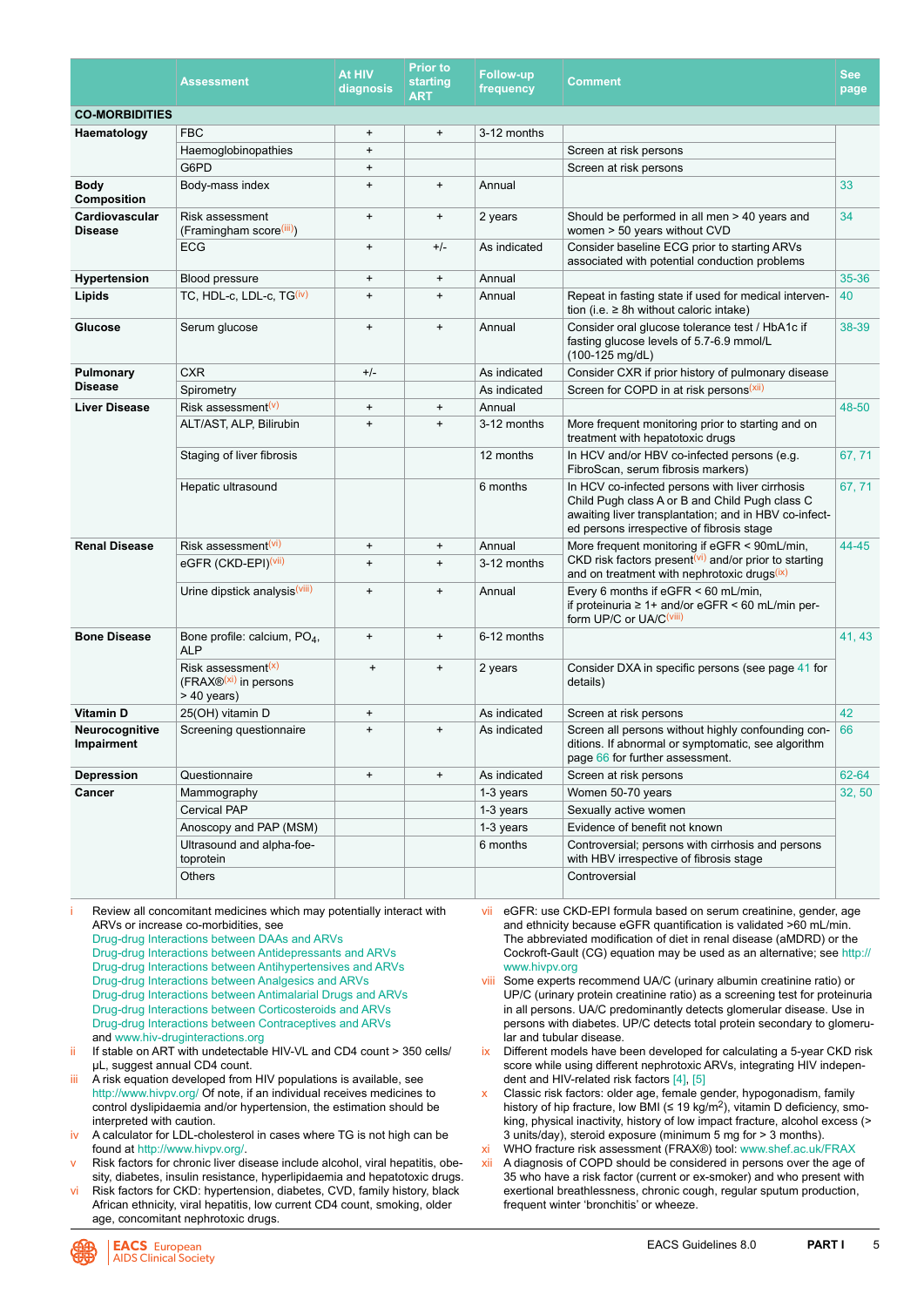# <span id="page-6-0"></span>**Part II** ART of HIV-positive Persons

### **Assessing HIV-positive Persons' Readiness to Start and Maintain ART(x)**

| Goal: to help persons start and/or maintain ART                                                                                                                                                                                                                                                                          |                                                                                                                                                                                                                                                                                                                                                                                                                                                                                                                                                                                                                                                                                        |  |  |  |  |  |  |
|--------------------------------------------------------------------------------------------------------------------------------------------------------------------------------------------------------------------------------------------------------------------------------------------------------------------------|----------------------------------------------------------------------------------------------------------------------------------------------------------------------------------------------------------------------------------------------------------------------------------------------------------------------------------------------------------------------------------------------------------------------------------------------------------------------------------------------------------------------------------------------------------------------------------------------------------------------------------------------------------------------------------------|--|--|--|--|--|--|
| Successful ART requires a person's readiness to start and adhere to the<br>regimen over time. The trajectory from problem awareness to maintenance<br>on ART can be divided into five stages. Knowing a person's stage, health<br>care providers use appropriate techniques to assist them to start and<br>maintain ART. | Identify the person's stage of readiness using WEMS <sup>(i)</sup> techniques, and<br>start discussion with an open question/invitation:<br>"I would like to talk about HIV medicines." <wait> "What do you think about<br/>them?"<br/>Based on the person's response, identify his/her stage of readiness and<br/>intervene accordingly (ii)</wait>                                                                                                                                                                                                                                                                                                                                   |  |  |  |  |  |  |
| <b>Stages of readiness to start ART</b>                                                                                                                                                                                                                                                                                  |                                                                                                                                                                                                                                                                                                                                                                                                                                                                                                                                                                                                                                                                                        |  |  |  |  |  |  |
| Precontemplation:<br>"I don't need it, I feel good."<br>"I don't want to think about it."                                                                                                                                                                                                                                | Support: Show respect for the person's attitude. / Try to understand the<br>person's health and therapy beliefs. / Establish trust. / Provide concise,<br>individualised information. / Schedule next appointment.                                                                                                                                                                                                                                                                                                                                                                                                                                                                     |  |  |  |  |  |  |
| Contemplation:<br>"I am weighing things up and feel<br>torn about what to do about it."                                                                                                                                                                                                                                  | Support: Allow ambivalence. / Support the person in weighing pros and<br>cons. / Assess the person's information needs and support his/her informa-<br>tion seeking. / Schedule the next appointment.                                                                                                                                                                                                                                                                                                                                                                                                                                                                                  |  |  |  |  |  |  |
| <b>Preparation:</b><br>"I want to start, I think the drugs<br>will allow me to live a normal life."<br><b>START ART</b>                                                                                                                                                                                                  | Support: Reinforce the person's decision. / Decide with the person which<br>is the most convenient regimen. / Educate the person on adherence,<br>resistance and side effects. / Discuss integration into daily life. / Assess<br>self-efficacy. Ask: How confident are you that you can take your medicines<br>as we discussed (specify) once you have started? Use VAS 0-10 <sup>(iii)</sup><br>Consider skills training:<br>• Medicines-taking training, possibly MEMS<br>• Directly observed therapy with educational support<br>• Use aids: mobile phone alarm, pillboxes<br>• Involve supportive tools/persons where appropriate                                                 |  |  |  |  |  |  |
| <b>Action:</b><br>"I will start now."                                                                                                                                                                                                                                                                                    | 'Final check': With a treatment plan established, is the person<br>capable of taking ART and is ART available?                                                                                                                                                                                                                                                                                                                                                                                                                                                                                                                                                                         |  |  |  |  |  |  |
| Maintenance:<br>"I will continue" or "I have<br>difficulties continuing over<br>the long run"<br>Caveat: A person can relapse<br>to an earlier stage, even from<br>"maintenance" to "precontemplation"                                                                                                                   | Assess: Adherence every 3-6 months <sup>(iv)</sup><br>Evaluate adherence: For persons with good adherence: show respect for<br>their success.<br>Assess: The person's own perception of ability to adhere to and continue<br>treatment.<br>Ask: In the next 3-6 months, how confident are you that you can take your<br>medicines? Use VAS 0-10 <sup>(iii)</sup><br>For a person without sufficient adherence: use mirroring techniques $(v)$<br>on problems, ask open questions to identify dysfunctional beliefs.<br>Assess: Stage of readiness and provide stage-based support<br>Assess: Barriers and facilitators <sup>(vi)</sup><br>Schedule next appointment and repeat support |  |  |  |  |  |  |

| Several barriers are known to influence ART decision making and<br>adherence to ART                                                                                                                                     |                                                                                                                                                |  |  |  |  |  |
|-------------------------------------------------------------------------------------------------------------------------------------------------------------------------------------------------------------------------|------------------------------------------------------------------------------------------------------------------------------------------------|--|--|--|--|--|
| Screen for and talk about problems and facilitators                                                                                                                                                                     |                                                                                                                                                |  |  |  |  |  |
| Consider systematic assessment of:<br>• Depression <sup>(vii)</sup> , see page $62-63$<br>• Cognitive problems <sup>(viii)</sup> ,<br>see page 66<br>• Harmful alcohol(ix) or recreational<br>drug use, see page 31, 33 | Consider talking about:<br>• Social support and disclosure<br>• Health insurance and continuity<br>of drug supply<br>• Therapy-related factors |  |  |  |  |  |
|                                                                                                                                                                                                                         |                                                                                                                                                |  |  |  |  |  |

Recognise, discuss and reduce problems wherever possible in a multidisciplinary team approach.

- WEMS: Waiting (> 3 sec), Echoing, Mirroring, Summarising [\[1\]](#page-91-0) ii The person presenting in the clinic may be at different stages of readiness: precontemplation, contemplation or preparation. The first step is to assess the stage, and then to support/intervene accordingly. In the case of late presentation (< 350 CD4 cells/μL), the initiation of ART should not be delayed. The person should be closely followed and optimally supported. Schedule the next appointment within a short time, i.e. 1-2 weeks.
- VAS (= Visual Analogue Scale; range from 0 to 10, i.e. 0= I will not manage, 10= I am sure I will manage).
- I will not manage **I will manage**

0 10

- iv Suggested adherence questions: "In the past 4 weeks how often have you missed a dose of your HIV medicines: every day, more than once a week, once a week, once every 2 weeks, once a month, never?" / "Have you missed more than one dose in a row?" [\[2\]](#page-91-0).
- Mirroring: reflecting back on what a person has said or non-verbally demonstrated (e.g. anger or disappointment) WITHOUT introducing new material by asking questions or giving information.
- vi Adherence to long-term therapies [\[3\].](#page-91-0)
- vii PHQ-2 or PHQ-9 [\[4\]](#page-91-0). Meta-analysis shows a consistent relationship between depression and ART non-adherence that is not limited to those with clinical depression. Therefore, assessment and intervention aimed at reducing depressive symptom severity, even at subclinical level is important. Ask: "Over the last two weeks, how often have you been bothered by any of the following problems? 1. Little interest or pleasure in doing things; 2. Feeling down, depressed or hopeless." Answers: Not at all  $(0)$  / Several days  $(1)$  / More than half the days  $(2)$  / Nearly every day (3). If the person scores 2 or more, seven additional questions, see [\[5\]](#page-91-0)
- viii Ask: "Do you feel having problems to concentrate in your daily life?" / "Do you feel slowed in your thinking?" / "Do you feel having problems with your memory?" / "Did relatives or friends express that they feel you have problems with your memory or difficulty concentrating?" [\[6\].](#page-91-0)
- FAST-alcohol use, ask: How often have you had 6 or more units if female, or 8 or more units if male, on a single occasion in the last year? Never=0, Less than monthly=1, Monthly=2, Weekly=3, Daily or almost daily=4. Stop if the answer is 3 or 4. Ask more questions if the answer is 0, 1 or 2. See [\[7\]](#page-91-0).

Algorithm adapted from [\[8\]](#page-91-0).

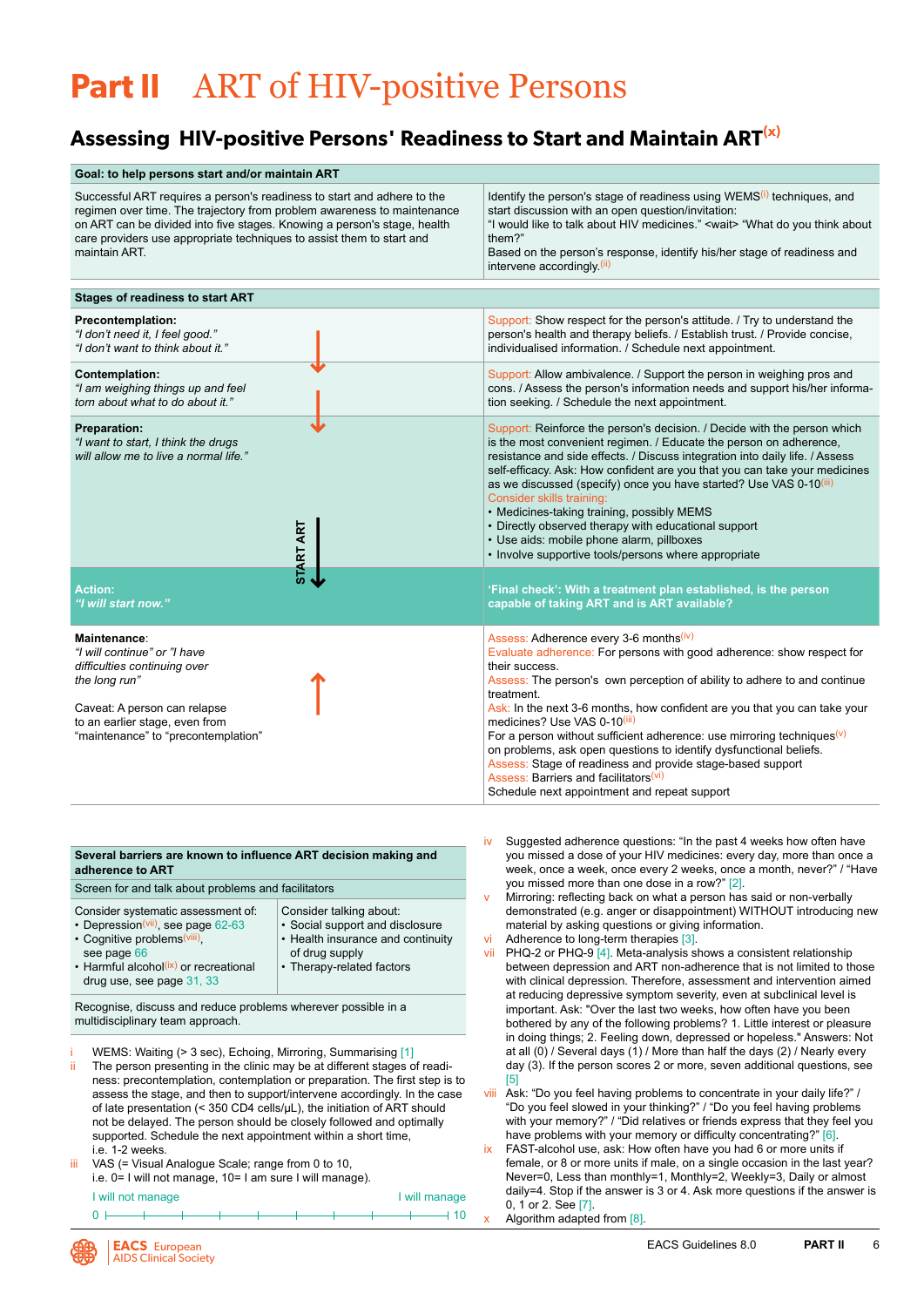### <span id="page-7-0"></span>**Recommendations for Initiation of ART in HIV-positive Persons with Chronic Infection without prior ART Exposure<sup>(i)</sup>**

Recommendations are graded while taking into account the level of evidence, the degree of progression of HIV disease and the presence of, or high risk for, developing various types of (co-morbid) conditions.

| Symptomatic HIV disease (CDC B or C<br>conditions, incl. tuberculosis) | <b>Asymptomatic HIV infection</b>               |  |  |
|------------------------------------------------------------------------|-------------------------------------------------|--|--|
| Any CD4 count                                                          | <b>Current CD4 count</b><br>$\geq 350$<br>< 350 |  |  |
| SR                                                                     | SR                                              |  |  |

**SR** = Strongly Recommended

**R** = Recommended

i ART should always be recommended irrespective of the CD4 count with the possible exception of elite controllers with high and stable CD4 count. Time should always be taken to prepare the person, in order to optimise compliance and adherence. Genotypic resistance testing is recommended prior to initiation of ART, ideally at the time of HIV diagnosis; otherwise before initiation of ART. If ART needs to be initiated before genotypic testing results are available, it is recommended to include a PI/r in the first-line regimen. Ideally, before starting treatment, the HIV-VL level and CD4 count should be repeated to obtain a baseline to assess subsequent response. Moreover, use of ART should also be recommended with any CD4 count in order to reduce sexual transmission, risk of AIDS event and mother-to-child transmission of HIV (before third trimester of pregnancy).

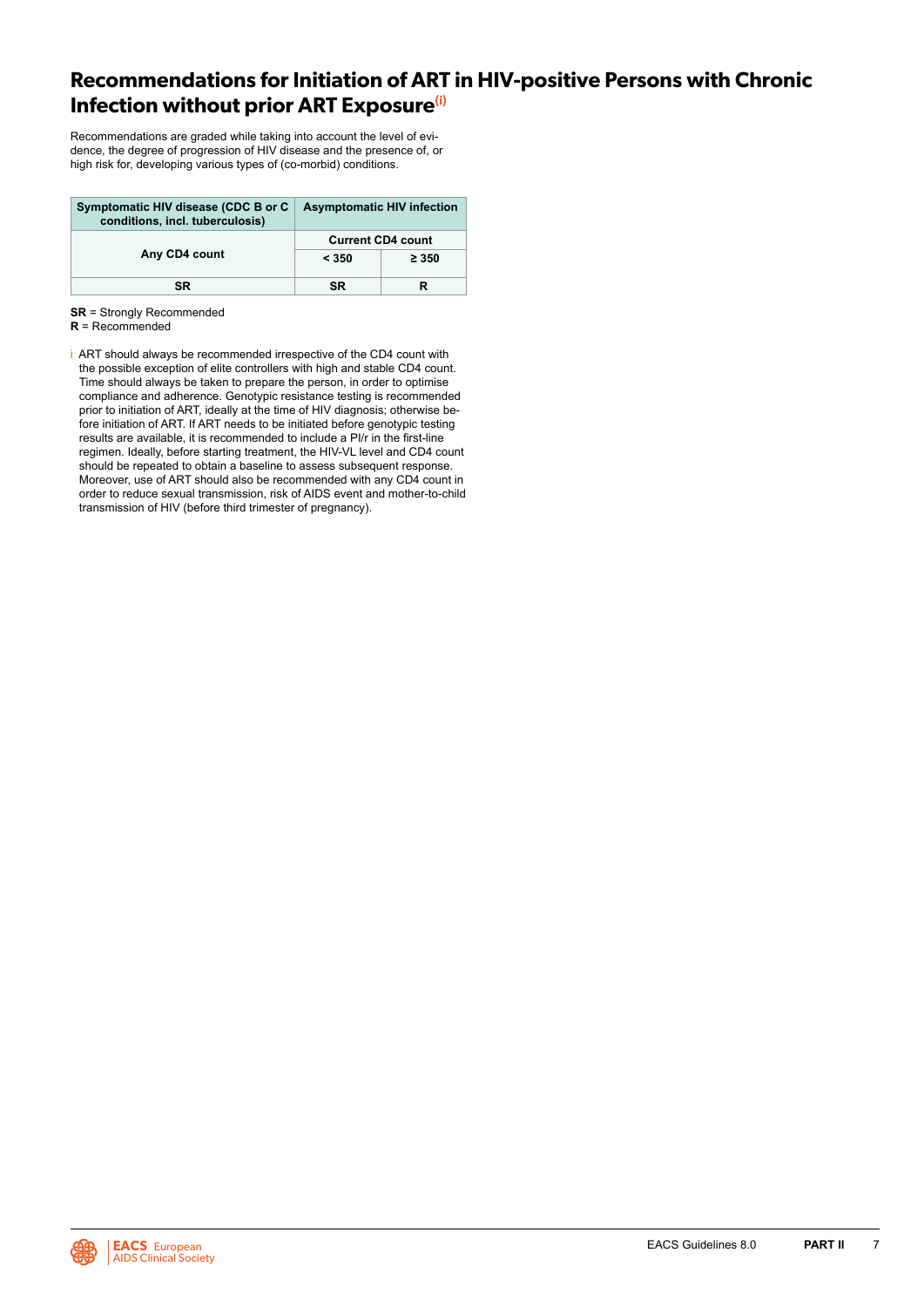### <span id="page-8-0"></span>**Initial Combination Regimen for ART-naïve Adult HIV-positive Persons**

|                                      | A) Recommended regimens (one of the following to be selected)*,**                                                       |                                         |                                                                                                                                                          |
|--------------------------------------|-------------------------------------------------------------------------------------------------------------------------|-----------------------------------------|----------------------------------------------------------------------------------------------------------------------------------------------------------|
| <b>Regimen</b>                       | <b>Dosing</b>                                                                                                           | <b>Food requirement</b>                 | <b>Caution</b>                                                                                                                                           |
| 2 NRTIS + INSTI                      |                                                                                                                         |                                         |                                                                                                                                                          |
| ABC/3TC/DTG <sup>(i, ii)</sup>       | ABC/3TC/DTG 600/300/50 mg, 1 tablet qd                                                                                  | None                                    | Al/Ca/Mg-containing antacids                                                                                                                             |
| TDF/FTC <sup>(iii, iv)</sup> + DTG   | TDF/FTC 300 $\frac{\text{(viii)}}{200}$ mg, 1 tablet gd + DTG 50 mg, 1 tablet gd                                        | None                                    | should be taken well separated<br>in time (minimum 2h after or 6h<br>before).                                                                            |
| TDF/FTC/EVG/c(iii, iv)               | TDF/FTC/EVG/c 300(viii)/200/150/150 mg, 1 tablet qd                                                                     | With food                               | Al/Ca/Mg-containing antacids<br>should be taken well separated<br>in time (minimum 2h after or 6h)<br>before).                                           |
| TDF/FTC(iii, iv) + RAL               | TDF/FTC 300 $\frac{\text{cm}}{200}$ mg, 1 tablet gd + RAL 400 mg, 1 tablet<br>bid                                       | None                                    | Al/Ca/Mg-containing antacids<br>should be taken well separated<br>in time (minimum 2h after or 6h<br>before).                                            |
| 2 NRTIS + NNRTI                      |                                                                                                                         |                                         |                                                                                                                                                          |
| TDF/FTC/RPV(iii)                     | TDF/FTC/RPV 300(viii)/200/25 mg, 1 tablet qd                                                                            | With food (min 390 Kcal<br>required)    | Only if CD4 count >200 cells/µL<br>and HIV VL <100,000 copies/mL.<br>PPI contraindicated; H2 antago-<br>nists to be taken 12h before or 4h<br>after RPV. |
| 2 NRTIs + PI/r                       |                                                                                                                         |                                         |                                                                                                                                                          |
| TDF/FTC(iii, iv) + DRV/r             | TDF/FTC 300 <sup>(viii</sup> )/200 mg, 1 tablet qd + DRV 800 mg, 1 tablet<br>$qd + RTV$ 100 mg, 1 tablet gd             | With food                               | Monitor in persons with a known<br>sulfonamide allergy.                                                                                                  |
|                                      | B) Alternative regimens (to be used when none of the preferred regimens are feasible or available, whatever the reason) |                                         |                                                                                                                                                          |
| <b>Regimen</b>                       | <b>Dosing</b>                                                                                                           | <b>Food requirement</b>                 | <b>Caution</b>                                                                                                                                           |
| 2 NRTIS + INSTI                      |                                                                                                                         |                                         |                                                                                                                                                          |
| $ABC/3TC^{(i, ii)} + RAL$            | ABC/3TC 600/300 mg, 1 tablet qd + RAL 400 mg, 1 tablet bid                                                              | None                                    | Al/Ca/Mg-containing antacids<br>should be taken well separated<br>in time (minimum 2h after or 6h<br>before)                                             |
| 2 NRTIS + NNRTI                      |                                                                                                                         |                                         |                                                                                                                                                          |
| $ABC/3TC^{(i, ii)} + EFV^{(vi)}$     | ABC/3TC 600/300 mg, 1 tablet qd + EFV 600 mg, 1 tablet qd                                                               | At bed time or 2 hours<br>before dinner |                                                                                                                                                          |
| TDF/FTC/EFV(iii, iv)                 | TDF/FTC/EFV 300(viii)/200/600 mg, 1 tablet qd                                                                           | At bed time or 2 hours<br>before dinner |                                                                                                                                                          |
| 2 NRTIs + PI/r or PI/c               |                                                                                                                         |                                         |                                                                                                                                                          |
| $ABC/3TC^{(i, ii)} + ATV/r$          | ABC/3TC 600/300 mg, 1 tablet qd + ATV 300 mg, 1 tablet qd +<br>RTV 100 mg, 1 tablet gd                                  | With food                               | Co-administration with PPI is con-                                                                                                                       |
| TDF/FTC(iii, iv) + ATV/r             | TDF/FTC 300(viii)/200 mg, 1 tablet gd + ATV 300 mg, 1 tablet<br>qd + RTV 1 tablet 100 mg qd                             | With food                               | traindicated (vii)                                                                                                                                       |
| $ABC/3TC^{(i, ii)} + ATV/c$          | ABC/3TC 600/300 mg, 1 tablet gd + ATV 300 mg, 1 tablet gd +<br>COBI 150 mg, 1 tablet qd                                 | With food                               |                                                                                                                                                          |
| TDF/FTC(iii, iv) + ATV/c             | TDF/FTC 300 <sup>(viii</sup> )/200 mg, 1 tablet gd + ATV 300 mg, 1 tablet<br>qd + COBI 150 mg, 1 tablet gd              | With food                               | Co-administration with PPI is con-<br>traindicated (vii)<br>eGFR <70 mL/min: combination not<br>recommended.                                             |
| ABC/3TC <sup>(i, ii)</sup> + DRV/r   | ABC/3TC 600/300 mg, 1 tablet gd + DRV 800 mg, 1 tablet gd<br>+ RTV 1 tablet 100 mg gd                                   | With food                               | Monitor in persons with a known                                                                                                                          |
| $ABC/3TC^{(i, ii)} + DRV/c$          | ABC/3TC 600/300 mg, 1 tablet gd + DRV 800 mg, 1 tablet gd<br>+ COBI 150 mg, 1 tablet qd                                 | With food                               | sulfonamide allergy.                                                                                                                                     |
| TDF/FTC(iii, iv) + DRV/c             | TDF/FTC 300 <sup>(viii</sup> )/200 mg, 1 tablet qd + DRV 800 mg, 1 tablet<br>qd + COBI 150 mg, 1 tablet qd              | With food                               | Monitor in persons with a known<br>sulfonamide allergy.<br>eGFR <70 mL/min: combination not<br>recommended.                                              |
| TDF/FTC <sup>(iii, iv)</sup> + LPV/r | TDF/FTC 300 $\frac{\text{V}}{\text{V}}$ 200 mg, 1 tablet qd + LPV 200 mg, 2 tablets<br>bid + RTV 50 mg, 2 tablets bid   | With food                               | Use with caution in persons with<br>high cardiovascular risk                                                                                             |
| <b>Other combinations</b>            |                                                                                                                         |                                         |                                                                                                                                                          |
| $3TC^{(ii)} + LPV/r$                 | 3TC 300 mg, 1 tablet qd + LPV 200 mg, 2 tablets bid + RTV<br>50 mg, 2 tablets bid                                       | With food                               |                                                                                                                                                          |
| $RAL(ii) + DRV/r$                    | RAL 400 mg, 1 tablet bid +DRV 800 mg, 1 tablet qd + RTV<br>100 mg, 1 tablet gd                                          | With food                               | Only if CD4 count $>$ 200 cells/ $\mu$ L<br>and HIV-VL < 100,000 copies/mL.<br>Co-administration of antacids con-<br>taining AI or Mg not recommended.   |

\* Only drugs currently licensed for initiation of therapy by the EMA are taken into consideration (in alphabetical order).<br>\*\* Generic HIV drugs are becoming more available and can be used as they replace the same drug a

ii Use this combination only if HBs Ag negative. iii Avoid TDF if osteoporosis, renal monitoring required, see page [45](#page-45-0)

iv If TDF/FTC is not available, one alternative could be TDF+3TC as separate entities.<br>v TDF/FTC/EVG/c use only if eGFR ≥ 70 mL/min. It is recommended that TDF/FTC/EVG/c is not initiated in persons with eGFR < 90 mL/mi

vi EFV: not to be given if history of suicide attempts or mental illness; not active against HIV-2 and HIV-1 group O strains.<br>Vil If PPI co-administration is judged unavoidable, consider an alternative regimen; if given, d

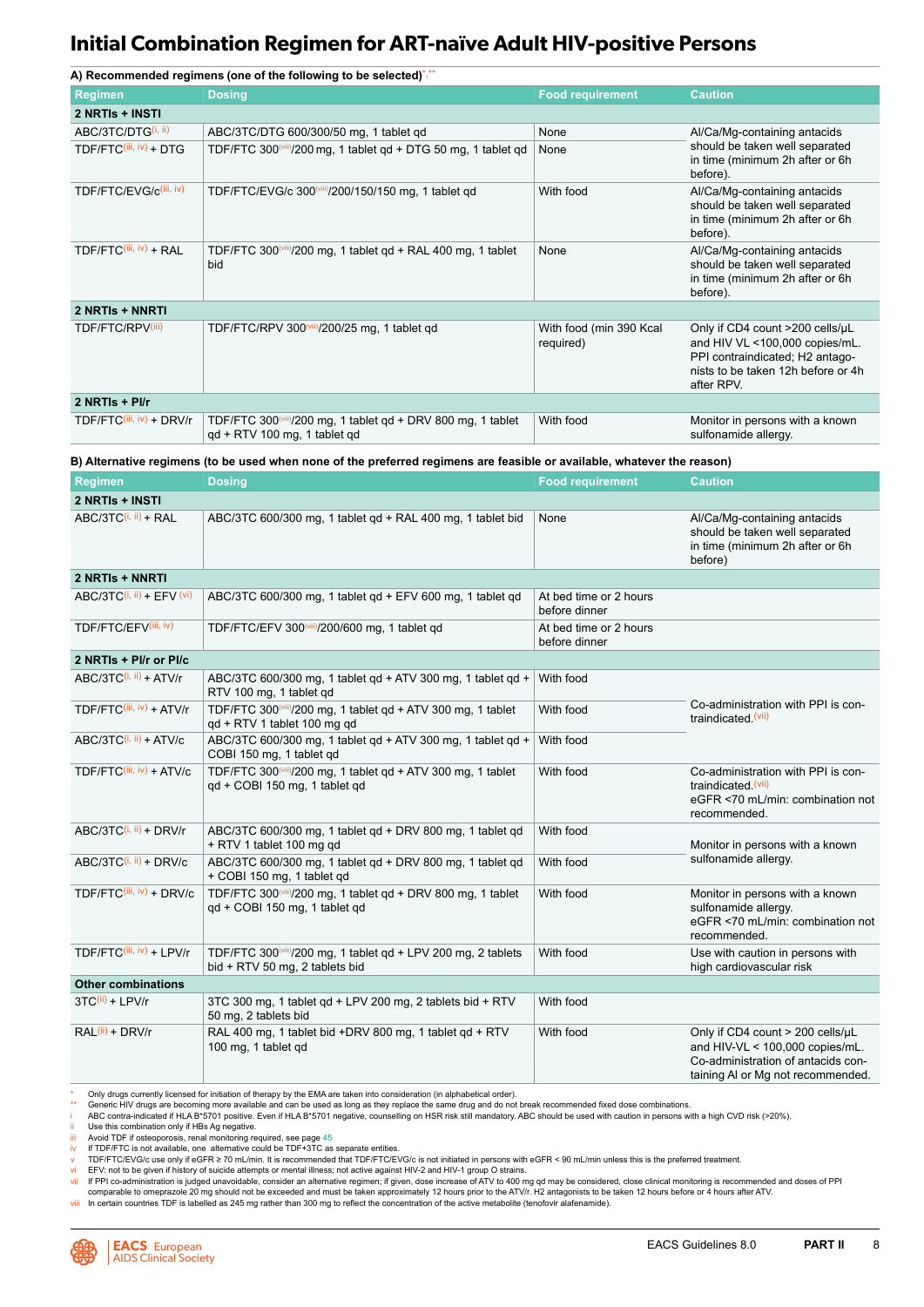### <span id="page-9-0"></span>**Primary HIV Infection (PHI)**

#### **Definition of Acute primary HIV infection (PHI)(i-v)**

- High-risk exposure within previous 6 months, and
- Detectable virus in plasma (p24 Ag and/or HIV-RNA) and/or
- Evolving anti-HIV antibody reactivity (negative or indeterminate to positive).
- With (40-90%) or without clinical symptoms.

#### **Resistance testing**

- Recommended in all cases, even if treatment not initiated.
- In cases when resistance testing cannot be performed immediately and treatment initiation is deferred, a plasma sample should be stored for subsequent testing prior to starting ART.
- A genotypic test is recommended due to increased sensitivity and wide availability.

#### **Treatment of PHI(vi-viii)**

| <b>Circumstances</b>                  |           |
|---------------------------------------|-----------|
| Severe or prolonged symptoms          | <b>SR</b> |
| Neurological disease                  | SR.       |
| Age $\geq 50$ years                   | <b>SR</b> |
| CD4 count < 350 cells/uL              | SR        |
| Asymptomatic CD4 count > 350 cells/uL |           |

SR=Strongly Recommended R=Recommended

- Evidence of a long-term clinical benefit of treatment of primary infection is currently lacking.
- Evidence in favour of starting treatment is mostly derived from subjects with symptomatic PHI.
- The recommendation to start ART is based on: a) demonstrated virological and immunological benefits and anticipated clinical benefits of early therapy, b) a reduced risk of transmission, and c) the usually short interval between identification of PHI and a CD4 count < 500 cells/µL.
- If treatment is started, the HIV-positive person should preferably be recruited into a clinical trial, if available. Treatment selection should otherwise follow recommendations made for chronic infection see page [8](#page-8-0). However, if treatment is started before the results of resistance testing become available; preference should be given to starting a PI/r-based regimen.
- If treatment is started, subsequent interruption (non-earlier than 36-48 weeks) is generally not recommended.
- Following appropriate counselling persons who are asymptomatic, have a CD4 count > 350 cells/µL, and wish to defer treatment may be followed up for evidence of a CD4 count increase prior to treatment decision.

#### **Other considerations**

- Examine the HIV-positive person for STIs, including syphilis, gonorrhoea, chlamydia (urethritis and LGV), HPV, HBV and HCV.
- Counsel on the high risk of transmission and preventive measures (condoms), and about notifying and testing partners.
- Acute infection is defined by HIV detection (p24 Ag and/or HIV-RNA) in the absence of HIV antibodies. After antibody seroconversion and for up to 6 months the infection is defined as recent.
- ii HIV-1 RNA becomes detectable in plasma around day 11 after exposure, approximately 7 days before p24 Ag and 12 days before anti-HIV antibodies.
- iii Where available, Western Blot (WB) or Immunoblot patterns of reactivity can be used to stage the infection as follows [\[11\]:](#page-91-0) Stage I: HIV- RNA positive only (average duration 5 days). HIV-VL levels are median 2000 copies/ml (IQR 300-20000 copies/mL), and are <100 copies/ml in approximately 10% of subjects. Low HIV-VL levels should be interpreted with caution due to the risk of false positivity (e.g., due to contamination); Stage II: HIV-RNA and p24 Ag positive only (5.3 days on average). NB: HIV-VL levels are usually >10000 copies/ml; Stage III: HIV-RNA, p24 Ag and anti-HIV antibody positive by immune-assay, no specific WB bands (3.2 days on average); Stage IV: as Stage III but indeterminate WB pattern (5.6 days on average); Stage V: as Stage III, but reactive WB pattern lacking p31 reactivity (69.5 days on average); Stage VI: as stage III but full WB reactivity including a p31 band.
- iv All persons with detectable HIV-VL and negative or indeterminate serology must receive confirmation of anti-HIV antibody seroconversion in follow-up testing. The interval of testing (up to stage V) is one week.
- Some centres may have access to sero-incidence markers (e.g., antibody avidity testing) that identify an infection acquired within the previous 3-6 months. Assay reliability varies and results should be interpreted with caution when they are the sole indicators of a recent infection.
- vi Potential advantages of starting therapy in PHI: reduce severity of acute symptoms; lower the HIV-VL set-point and size of the HIV reservoir; reduce viral genetic evolution; reduce immune activation, inflammation and markers of disease progression; preserve immune function and integrity of lymphoid tissue; possibly exert neurological and gut protection; possibly enhance post-treatment control and response to future eradication strategies. These effects are more likely if treatment is started in the acute phase of PHI. Other benefits include a reduced risk of transmission, reduced anxiety, and facilitated disclosure to contacts.
- vii Potential disadvantages of starting therapy in PHI: uncertain long-term clinical benefit; low likelihood of post-treatment control; treatment interruption leads to rebound of HIV-VL and inflammation markers; possible adverse consequences of long-term ART (toxicity, drug resistance).
- viii Persons with neurological involvement should be treated without delay.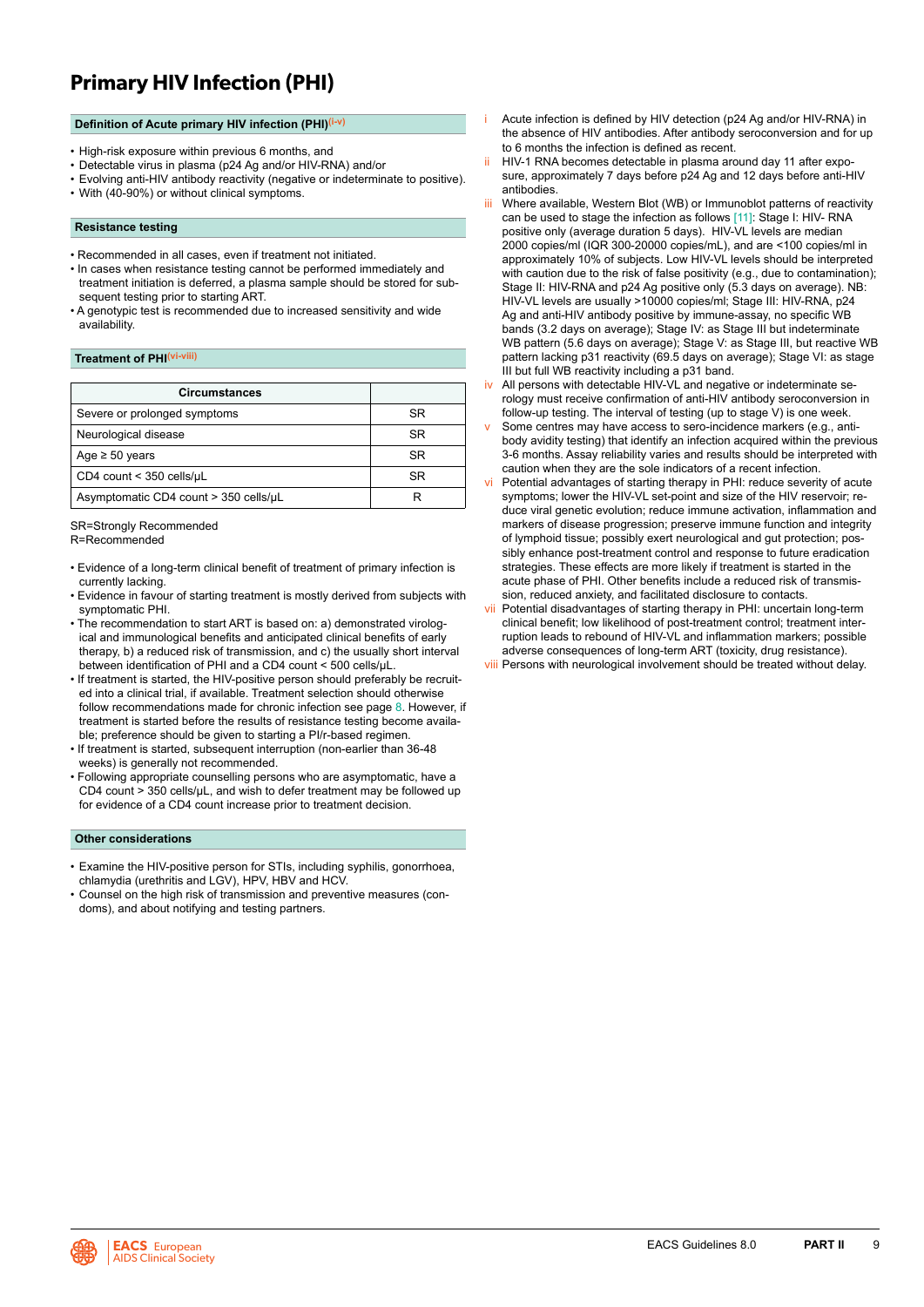### <span id="page-10-0"></span>**Switch Strategies for Virologically Suppressed Persons**

#### **Definition of virologically suppressed**

Clinical trials exploring switching strategies have defined suppression as a HIV-VL < 50 copies/mL for at least 6 months.

#### **Indications**

- **1. Documented toxicity** caused by one or more of the antiretrovirals included in the regimen. Examples of these reactive switches: lipoatrophy (d4T, AZT), central nervous system adverse events (EFV), diarrhoea (PI/r) and jaundice (ATV).
- **2. Prevention of long-term toxicity.** Example of this proactive switch: prevention of lipoatrophy in patients receiving d4T or AZT.
- **3. Avoid serious drug-drug interactions**
- **4. Planned pregnancy**
- **5. Ageing and/or co-morbidity** with a possible negative impact of drug(s) in current regimen, e.g. on CVD risk, metabolic parameters
- **6. Simplification:** to reduce pill burden, adjust food restrictions and improve adherence.

#### **Principles**

- 1. Clinicians should always review possible adverse events or tolerability issues with current antiretroviral regimens. Just because the HIV-VL is suppressed it should not be assumed that the HIV-positive person is well adapted and tolerating the current regimen.
- 2. The objectives of treatment modification should be to eliminate or improve adverse events, facilitate adequate treatment of co-morbid conditions, and improve quality of life.
- 3. The primary concern when switching should be not to jeopardize virological suppression. In persons without prior virological failures and no archived resistance, switching regimens entail a low risk of subsequent failure if clinicians select one of the recommended combinations for firstline therapy. The majority of clinical trials showing non-inferiority of the new regimen after the switch have actively excluded patients with prior virological failures.
- 4. A PI/r may be switched to unboosted ATV, an NNRTI, or an INSTI only if full activity of the 2 NRTIs remaining in the regimen can be guaranteed. Switches have to be planned especially carefully when they result in a decrease in the genetic barrier of the regimen in case of prior virologic failures. Clinicians should review the complete ARV history and available resistance test and HIV-VL results before switching.
- 5. Switches of single drugs with the same genetic barrier (for example T-20 for RAL) is usually virologically safe in the absence of resistance to the new compound.
- 6. Clinicians should carefully review the possibility of drug-drug interactions with the new regimen.
- 7. If the switch implies discontinuing TDF, clinicians should check the HBV status (avoid discontinuation of TDF in persons with chronic HBV and assess HBV vaccination status).
- 8. HIV-positive persons should be seen soon (e.g. 4 weeks) after treatment switches to check for maintenance of suppression and possible toxicity of the new regimen.
- 9. If a HIV-positive person receives and tolerates a regimen that is no longer a preferred option, there is no need to change. Example: persons tolerating EFV-containing regimens.

#### **Strategies not recommended**

- a. Intermittent therapy, sequential or prolonged treatment interruptions
- b. Two-drug combination, i.e. 1 NRTI + 1 NNRTI or 1 NRTI + 1 PI without RTV or 1 NRTI + RAL, or 2 NRTIs or MVC + RAL
- c. Triple NRTIs combinations

#### **Other strategies**

PI/r monotherapy and dual therapy with 3TC+ PI/r may only be given to persons without a) resistance to the PI, b) suppression of HIV-VL to < 50 copies/mL for at least the past 6 months and c) absence of chronic HBV co-infection.

PI/r monotherapy with DRV/r qd or LPV/r bid might represent an option in persons with intolerance to NRTIs or for treatment simplification or in illicit drug users with documented frequent interruption of cART. This strategy is associated with more virological rebounds than continuing triple therapy. However, resistance occurs rarely, and suppression can be regained with nucleoside reintroduction.

Dual therapy: 3TC + LPV/r or 3TC+ ATV/r. In clinical trials this strategy has not been associated with more virological rebounds than triple therapy. It might therefore be a better option than PI/r monotherapy.

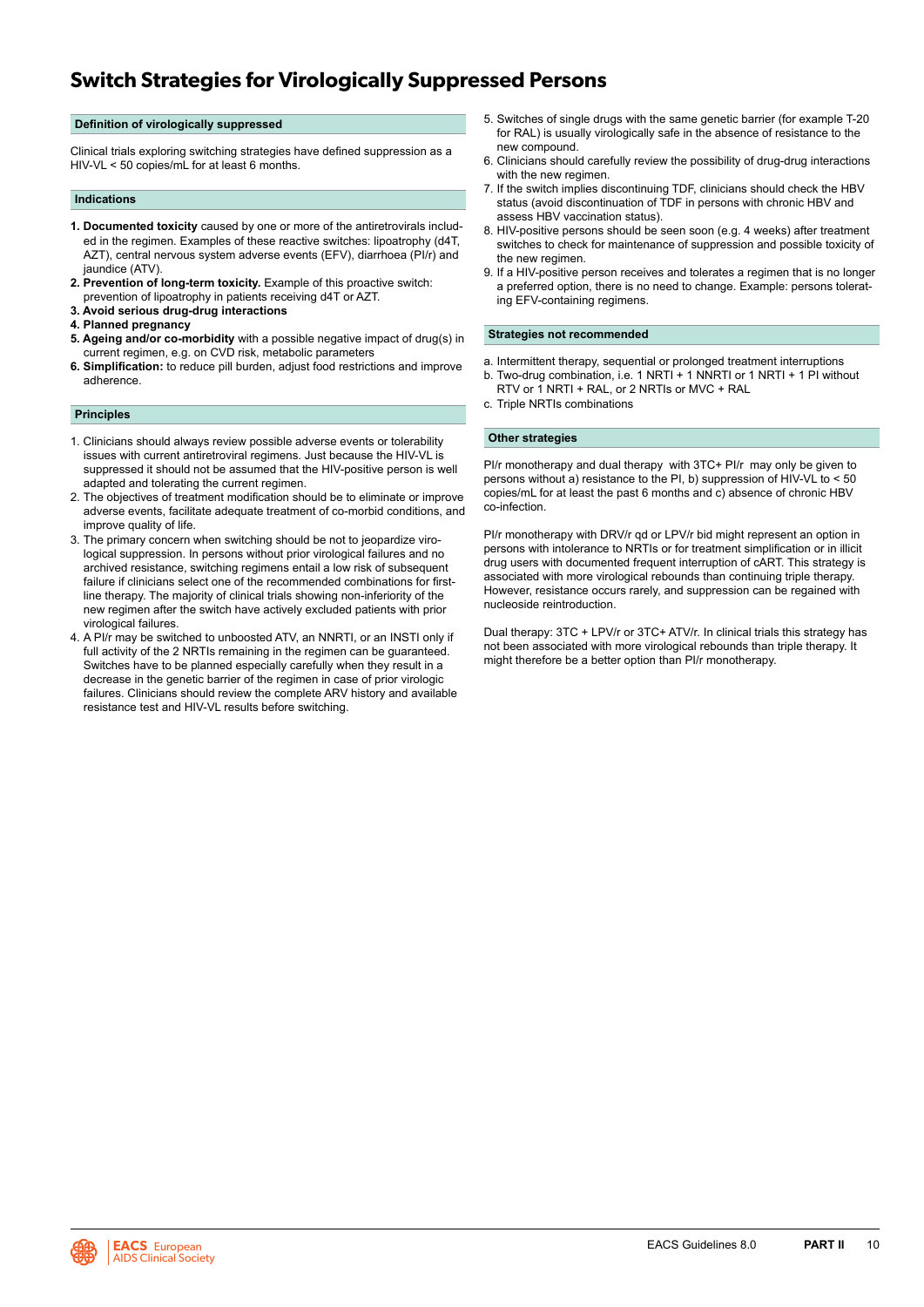### <span id="page-11-0"></span> **Virological Failure**

| <b>Definition</b> | Confirmed HIV-VL > 50 copies/mL 6 months after starting                                                                                       | In case of                              | <b>General recommendations:</b>                                                                                                                                               |  |  |  |
|-------------------|-----------------------------------------------------------------------------------------------------------------------------------------------|-----------------------------------------|-------------------------------------------------------------------------------------------------------------------------------------------------------------------------------|--|--|--|
|                   | therapy (initiation or modification) in persons that remain<br>on ART. Depending on the HIV-VL assay, this limit could<br>be higher or lower. | demonstrated<br>resistance<br>mutations | Use at least 2 and preferably 3 active drugs in the new<br>regimen (including active drugs from previously used<br>classes)                                                   |  |  |  |
| General           | Review expected potency of the regimen                                                                                                        |                                         | Any regimen should use at least 1 fully active PI/r (e.g.                                                                                                                     |  |  |  |
| measures          | Evaluate adherence, compliance, tolerability, drug-drug<br>interactions, drug-food interactions, psychosocial issues                          |                                         | DRV/r) plus 1 drug from a class not used previously e.g.<br>fusion, integrase or CCR5 antagonist (if tropism test                                                             |  |  |  |
|                   | Perform resistance testing on failing therapy (usually<br>routinely available for HIV-VL levels > 350-500 copies/                             |                                         | shows R5 virus only), or 1 NNRTI (e.g. ETV), assessed<br>by genotypic testing                                                                                                 |  |  |  |
|                   | mL and in specialised laboratories for lower levels of<br>viraemia) and obtain historical resistance testing for<br>archived mutations        |                                         | Defer change if < 2 active drugs available, based on<br>resistance data, except in persons with low CD4 count<br>(< 100 cells/µL) or with high risk of clinical deterioration |  |  |  |
|                   | Tropism testing                                                                                                                               |                                         | for whom the goal is the preservation of immune function                                                                                                                      |  |  |  |
|                   | Consider TDM                                                                                                                                  |                                         | through partial reduction of HIV-VL ( $> 1$ *log <sub>10</sub> reduction)<br>by recycling                                                                                     |  |  |  |
|                   | <b>Review ART history</b>                                                                                                                     |                                         | If limited options, consider experimental and new drugs,<br>favouring clinical trials (but avoid functional monotherapy)                                                      |  |  |  |
|                   | Identify treatment options, active and potentially active                                                                                     |                                         |                                                                                                                                                                               |  |  |  |
|                   | drugs/combinations                                                                                                                            |                                         | Treatment interruption is not recommended                                                                                                                                     |  |  |  |
| <b>Management</b> | If HIV-VL $>$ 50 and $<$ 500-1000 copies/mL:                                                                                                  |                                         | Consider continuation of 3TC or FTC in particular<br>situations even if documented resistance mutation                                                                        |  |  |  |
| of virological    | Check for adherence                                                                                                                           |                                         | (M184V/I)                                                                                                                                                                     |  |  |  |
| failure (VF)      | Check HIV-VL 1 to 2 months later                                                                                                              |                                         | If many options are available, criteria of preferred choice                                                                                                                   |  |  |  |
|                   | If genotype not possible, consider changing regimen<br>based on past treatment and resistance history                                         |                                         | include: simplicity of the regimen, toxicity risks evaluation,<br>drug-drug interactions, and future salvage therapy                                                          |  |  |  |
|                   | If HIV-VL confirmed > 500 copies/mL:                                                                                                          |                                         |                                                                                                                                                                               |  |  |  |
|                   | Change regimen as soon as possible. What to change will<br>depend on the resistance testing results:                                          |                                         |                                                                                                                                                                               |  |  |  |
|                   | If no resistance mutations found: re-check for adherence.<br>perform TDM                                                                      |                                         |                                                                                                                                                                               |  |  |  |
|                   | If resistance mutations found: switch to a suppressive                                                                                        |                                         |                                                                                                                                                                               |  |  |  |

regimen based on drug history; multidisciplinary expert

Goal of new regimen: HIV-VL < 400 copies/mL after 3 months, HIV-VL < 50 copies/mL after 6 months

discussion advised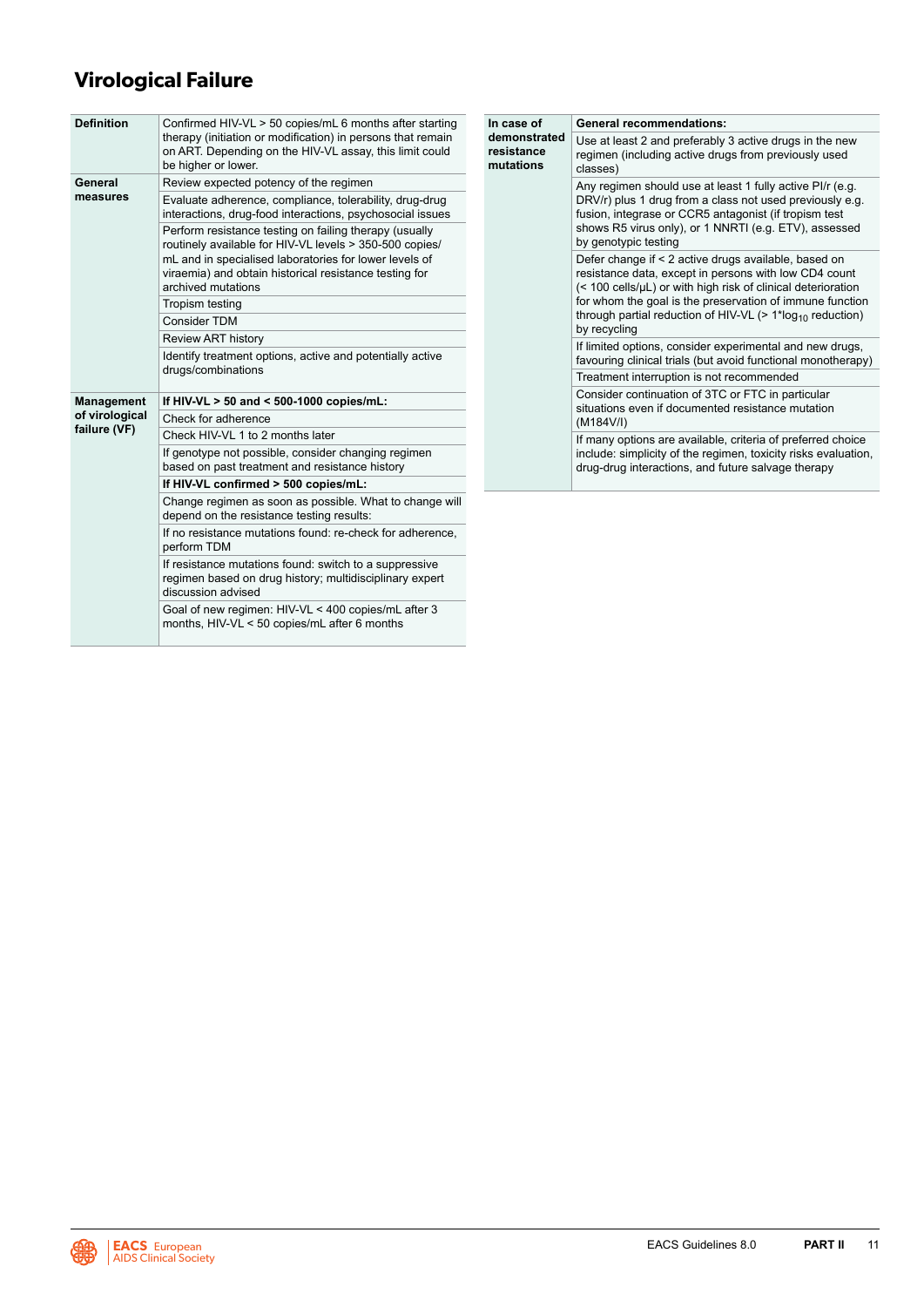### <span id="page-12-0"></span>**Treatment of HIV-positive Pregnant Women**

Pregnant women should be monitored every month and as close as possible to the predicted delivery date

| Criteria for starting ART in pregnant women (see different scenarios) | Same as for non pregnant                                                                                                                  |
|-----------------------------------------------------------------------|-------------------------------------------------------------------------------------------------------------------------------------------|
| Objective of treatment in pregnant women                              | Full plasma HIV-VL suppression at least by third trimester and specifically<br>at time of delivery                                        |
| Resistance testing                                                    | Same as for non pregnant women, i.e. before starting ART and in case of<br>virological failure                                            |
| <b>SCENARIO</b>                                                       |                                                                                                                                           |
| 1. Women planning to be pregnant while already on ART                 | 1. Maintain ART, unless taking some contra-indicated regimen during<br>pregnancy (ddl + d4T, triple NRTI combinations)                    |
| 2. Women becoming pregnant while already on ART                       | 2. Maintain ART, unless taking some contra-indicated regimen during<br>pregnancy (ddl + d4T, triple NRTI combinations)                    |
| 3. Women becoming pregnant while treatment-naïve                      | 3. Starting ART as soon as possible and not later than beginning of 2nd<br>trimester is highly recommended                                |
| 4. Women whose follow-up starts after week 28 of pregnancy            | 4. Start ART immediately and consider adding INSTI to obtain rapid<br>HIV-VL decline in case of high HIV-VL                               |
| 5. Women whose HIV-VL is not undetectable at third trimester          | 5. Perform resistance testing and consider adding INSTI to obtain<br>rapid HIV-VL decline                                                 |
|                                                                       | Same as non pregnant                                                                                                                      |
|                                                                       | NVP not to be initiated but continuation is possible if started before<br>pregnancy                                                       |
| Antiretroviral regimen in pregnancy                                   | EFV can be started if other options are not available or suitable.<br>Continuation of EFV is possible if already started before pregnancy |
|                                                                       | Among PI/r, prefer LPV/r or ATV/r                                                                                                         |
|                                                                       | If RAL, DRV/r: could be continued                                                                                                         |
| Drugs contra-indicated during pregnancy                               | ddl + d4T, triple NRTI combinations                                                                                                       |
| iv ZDV during labour                                                  | Not necessary if HIV-VL < 50 copies/mL                                                                                                    |
| Single dose NVP during labour                                         | Not recommended                                                                                                                           |
| Caesarean section                                                     | Only if HIV-VL > 50 copies/mL at week 34-36                                                                                               |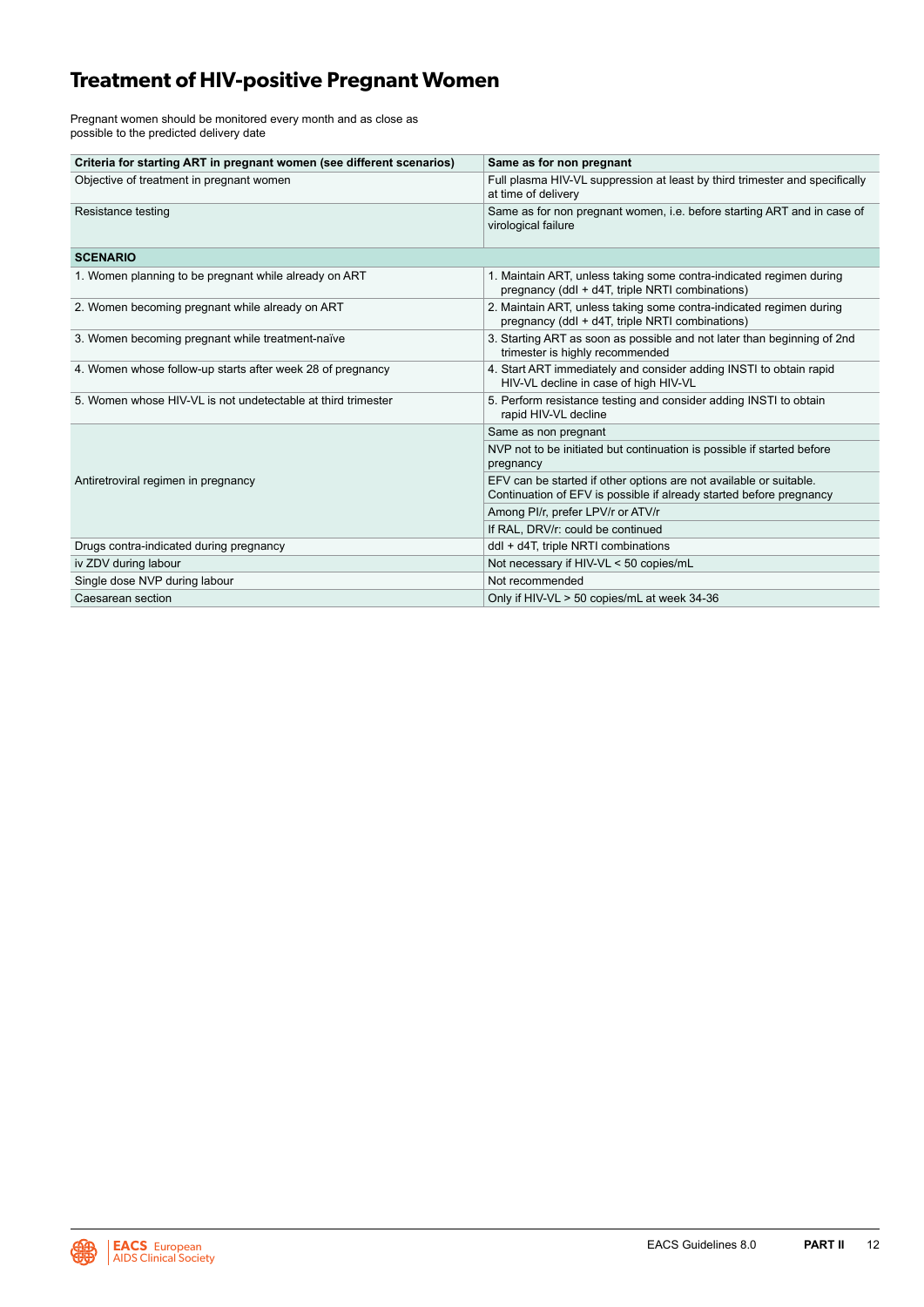### <span id="page-13-0"></span>**ART in TB/HIV Co-infection**

#### **Principles**

Persons with TB should be started on standard TB therapy with 2 months rifampicin/isoniazid/pyrazinamide/ethambutol followed by 4 months rifampicin/isoniazid (choice of drugs and length of treatment depends on drug susceptibility and site of disease), see [Diagnosis and Treatment of TB](#page-88-0)  [in HIV-positive persons](#page-88-0)

All persons with TB/HIV co-infection should start ART irrespective of CD4 count. Treatment supervision and adherence evaluation are very important.

#### **Suggested timing of ART initiation in TB/HIV co-infection according to CD4 count**

 $<$  50 cells/ $\mu$ L<sup>\*</sup> : As soon as TB treatment is tolerated and wherever possible within 2 weeks

≥ 50 cells/µL\*\* :Can be deferred until between 8 and 12 weeks of TB treatment, especially when there are difficulties with drug-drug interactions, adherence and toxicities

Although a RCT showed that early ART (within 2 weeks) did not reduce mortality in TB meningitis, recommendations on ART initiations should be based on the CD4 count in HIV-positive persons with TB co-infection.

- Be aware of IRIS reaction in persons starting ART at low CD4 count levels and with early initiation of ART. Corticosteroids should be considered for treatment of symptomatic IRIS, with dosages and duration tailored according to response.
- Although the data suggests a cut-off of 50 cells/ $\mu$ L, because of the daily variability in CD4 count, a cut-off of 100 cells/µL may be more appropriate.

#### **Recommended 1st line ARV combination with anti-TB medicines**

TDF/FTC + RAL or TDF/FTC/EFV (see table for dose adjustment with rifamycins).

#### **Alternatives**

Where combinations are not recommended or to be used with caution or because of resistance/intolerance, specialist HIV treatment advice should be sought.

- TDF/FTC + PI/r, using rifabutin instead of rifampicin (see table for dose adjustment of rifabutin). Use with caution.
- TDF/FTC + DTG bid\*\*\* with rifampin.

In countries where neither DTG nor rifabutin are available, following combinations could also represent a short-term alternative until anti-TB treatment has been completed.

- Rifampin plus fixed-dose combination of ABC/3TC/ZDV bid + TDF qd (if HIV-VL < 100,000 copies/mL).
- Rifampin plus double dose LPV/r or with RTV super boosted (400 mg bid) + LPV.
- For other regimens based on 2NRTIs plus NVP, RPV, ETV or MVC, consultation with an HIV specialist is recommended.

\*\*\* Only pharmacokinetic and not clinical data are available, use with caution.

**Important Drug-Drug Interactions between ART and rifampicin / rifabutin**

| class            | <b>ARV drug Specific ARVs</b>            | Drug-drug interactions and recom-<br>mended adjustment of dose of either<br>or both drugs             |  |  |  |  |
|------------------|------------------------------------------|-------------------------------------------------------------------------------------------------------|--|--|--|--|
| <b>NRTIS</b>     |                                          | Rifampicin: standard dose of all drugs                                                                |  |  |  |  |
|                  |                                          | Rifabutin: standard dose of all drugs                                                                 |  |  |  |  |
| Pl/r and<br>Pl/c |                                          | Rifampicin: not recommended                                                                           |  |  |  |  |
| Pl/r             | Monitor liver<br>enzymes and,            | Rifabutin: dose as 150 mg qd <sup>(i)</sup> . Pl/r at<br>standard dose                                |  |  |  |  |
| PI/c             | whenever possible,<br>perform TDM for PI | Rifabutin: not recommended. If needed<br>recommended dose of rifabutin: 150 mg<br>gd <sup>(ii)</sup>  |  |  |  |  |
| <b>NNRTIS</b>    | <b>EFV</b>                               | Rifampicin: No dose change required.<br>EFV: standard dose ARV TDM recom-<br>mended after 2 weeks     |  |  |  |  |
|                  |                                          | Rifabutin: 450 mg qd. EFV: standard<br>dose                                                           |  |  |  |  |
|                  | <b>NVP</b>                               | Neither rifampicin nor rifabutin recom-<br>mended                                                     |  |  |  |  |
|                  | <b>RPV</b>                               | Rifampicin: not recommended                                                                           |  |  |  |  |
|                  |                                          | Rifabutin: standard dose, RPV dose<br>should be increased (use with caution)                          |  |  |  |  |
|                  | <b>ETV</b>                               | Rifampicin: not recommended                                                                           |  |  |  |  |
|                  |                                          | Rifabutin: standard dose of both drugs<br>(few data - use with caution)                               |  |  |  |  |
| <b>INSTI</b>     | EVG/c                                    | Rifampicin: not recommended                                                                           |  |  |  |  |
|                  |                                          | Rifabutin: 150 mg qd. EVG: standard<br>dose. Use with caution.                                        |  |  |  |  |
|                  | RAI                                      | Rifampicin: standard dose. RAL 400 or<br>800 mg bid and perform TDM for RAL                           |  |  |  |  |
|                  |                                          | Rifabutin: standard dose of both drugs                                                                |  |  |  |  |
|                  | <b>DTG</b>                               | Rifampicin: standard dose. DTG 50<br>mg bid (use only in absence of INSTI<br>resistance)              |  |  |  |  |
|                  |                                          | Rifabutin: standard dose of both drugs                                                                |  |  |  |  |
| Other            | <b>MVC</b>                               | Rifampicin: MVC 600 mg bid                                                                            |  |  |  |  |
| ART              |                                          | Rifabutin: Standard dose of MVC (300<br>mg bid in absence of a PI, 150 mg bid in<br>presence of a PI) |  |  |  |  |

- Initial pharmacokinetic studies in healthy volunteers showed that concentrations of rifabutin and its active metabolite were significantly increased when combined with PI/r. Thus, a reduction of rifabutin dosage to 150 mg x3/week was recommended to reduce the risk of rifabutin related toxicity. However, more recent pharmacokinetic data derived from HIV/TB co-infected persons have shown that the co-administration of LPV/r or ATV/r with rifabutin (150 mg x3/week) resulted in rifabutin concentrations that were lower than those observed with rifabutin 300 mg x1/day without PI/r suggesting that rifabutin dosage may be inadequate. Cases of relapses with acquired rifamycin-resistant TB have been described in co-infected persons treated with rifabutin 150 mg x3/week and LPV/r or ATV/r. The US guidelines for HIV treatment recommend the administration of rifabutin at 150 mg qd with PI/r. Due to the limited safety data with this dose and combination, persons receiving rifabutin 150 mg qd with PI/r should be closely monitored for rifabutin related toxicities (i.e. uveitis or neutropenia).
- Few data are available. Use with caution and always seek the advise of an HIV specialist. Some experts advise that, in presence of COBI a rifabutin dose of 150 mg x3/week may be used in order to reduce the risk of toxicity. If used at 150 mg qd, enhanced monitoring of rifabutin toxicity is needed.

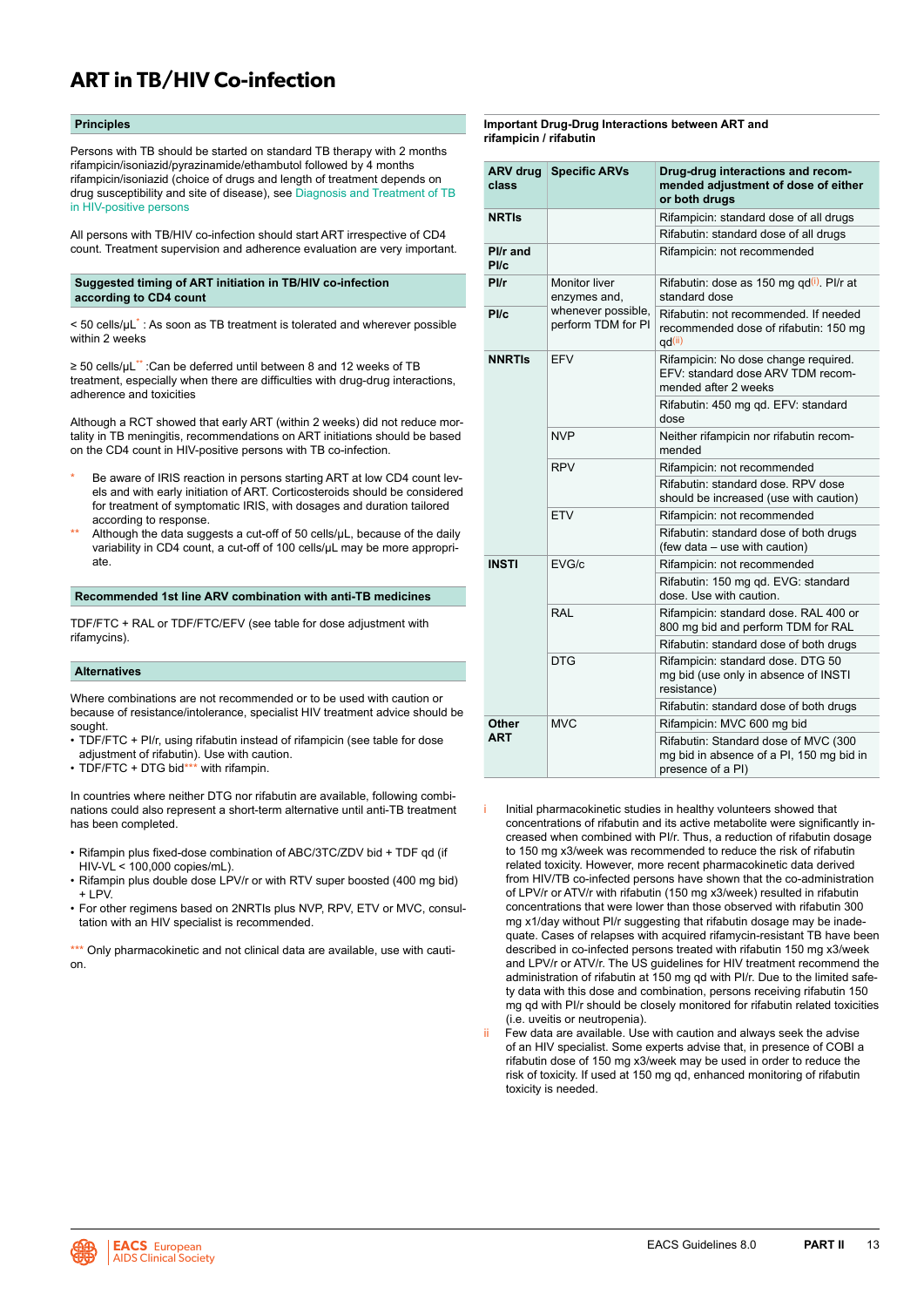### <span id="page-14-0"></span>**PEP recommended in case of:**

| <b>Risk</b>           | <b>Nature of exposure</b>                                                                                                                                     | <b>Status of source person</b>                                                        |
|-----------------------|---------------------------------------------------------------------------------------------------------------------------------------------------------------|---------------------------------------------------------------------------------------|
| <b>Blood</b>          | Subcutaneous or<br>intramuscular penetration<br>with iv or im needle, or<br>intravascular device                                                              | HIV-positive or serostatus<br>unknown, but presence of<br>HIV risk factors            |
|                       | Percutaneous injury with<br>sharp instrument (lancet).<br>im or sc needle, suture<br>needle<br>Contact $> 15$ min of<br>mucous membrane or non<br>intact skin | HIV-positive                                                                          |
| Genital<br>secretions | Anal or vaginal sex                                                                                                                                           | Viraemic HIV-positive<br>or serostatus unknown<br>but presence of HIV risk<br>factors |
|                       | Receptive oral sex with<br>ejaculation                                                                                                                        | Viraemic HIV-positive                                                                 |
| iv drug use           | Exchange of syringe,<br>needle, preparation<br>material or any other<br>material                                                                              | HIV-positive                                                                          |

- Rapid testing of the source person for HCV and HIV (if HIV-status unknown) recommended
- If source person HIV-positive on ART, order resistance testing if HIV-VL detectable
- Individualise PEP according to the source's treatment history and previous resistance tests
- For sexual exposure, if HIV-positive source has documented undetectable HIV-VL, PEP is no longer recommended.
- PEP to be started ideally < 4 hours after the exposure, and no later than 48/72 hours
- Duration of PEP: 4 weeks
- PEP regimens: TDF/FTC (alternative: ZDV/3TC) + RAL bid, or + DRV/r qd or + LPV/r bid. TDF/FTC + DTG qd may be also considered as an alternative.
- Full sexual health screen in case of sexual exposure
- Follow-up:
	- HIV serology + HBV and HCV, pregnancy test (women) within 48 hours of exposure
	- Re-evaluation of PEP indication by HIV expert within 48-72 hours – Assess tolerability of PEP regimen
	- Transaminases, HCV-PCR and HCV serology at month 1 if source person HCV-positive (observed or suspected)
	- Repeat HIV serology after 2 and 4 months, syphilis serology after 1 month if sexual exposure

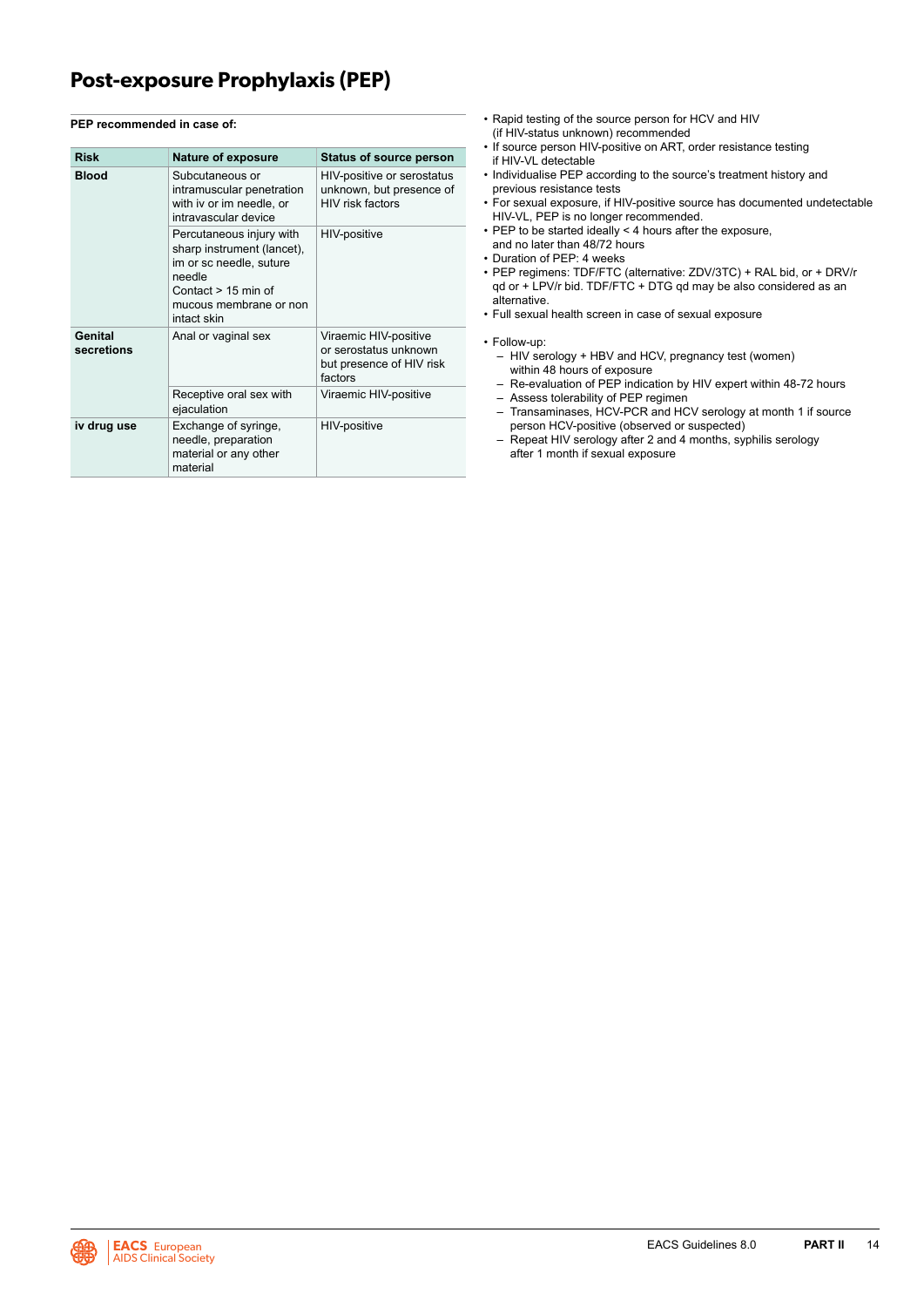### <span id="page-15-0"></span>**Pre-exposure Prophylaxis (PrEP)**

- - Recommended in HIV-negative men who have sex with men (MSM) and transgender individuals who are inconsistent in their use of condoms with casual partners or with HIV-positive partners who are not on treatment. A recent STD or use of post-exposure prophylaxis may be markers of increased risk for HIV acquisition.
	- May be considered in HIV-negative heterosexual women and men who are inconsistent in their use of condoms and likely to have HIV positive partners who are not on treatment.
- 2. PrEP is a medical intervention that may not provide full protection against acquiring HIV, does not protect against other STDs and should be used in combination with other preventive interventions, including the use of condoms.

PrEP should be supervised by a doctor, experienced with sexual health and use of HIV medicines, possibly as part of a shared care arrangement.

The following procedures are recommended:

• Documented negative fourth generation HIV test prior to starting PrEP. During PrEP, this test should be repeated every 3 months, and PrEP should be stopped immediately in case of early clinical signs of HIV seroconversion or a positive HIV diagnostic test and the person referred for evaluation to an HIV unit.

- 1. PrEP can be used in adults at high-risk of acquiring HIV infection. Before PrEP is initiated, HBV serology status should be documented. If HBsAg positive see [Clinlical Management and Treatment of HBV](#page-67-0)  [and HCV Co-infection in HIV-positive Persons](#page-67-0).
	- Counsel that PrEP does not prevent other types of STD; screen for STD (including HCV) when starting PrEP and regularly during use of PrEP.
	- Counsel that PrEP may impact renal and bone health (see page [45](#page-45-0) and [41](#page-41-0)). Check renal function and bone mineral density according to guidelines on TDF use.
	- Counsel that PrEP, like other prevention methods, only works when it is taken. Adherence counselling is recommended.
	- Counsel that PrEP can be prescribed long term but that each consecutive PrEP prescription should be for a period of maximum 3 months (90 tablets) to ensure appropriate monitoring.
	- 3. PrEP regimen

TDF/FTC 300\*/200 mg 1 tablet qd. For MSM with high-risk sexual behavior PrEP may be dosed 'on demand' (double dose of drug 2-24 hours before each sexual intercourse, followed by two single doses of drug, 24 and 48 hours after the first drug intake). If dosed 'on demand', the total dose per week should not exceed 7 tablets.

\* In certain countries TDF is labelled as 245 mg rather than 300 mg to reflect the concentration of the active metabolite (tenofovir alafenamide).

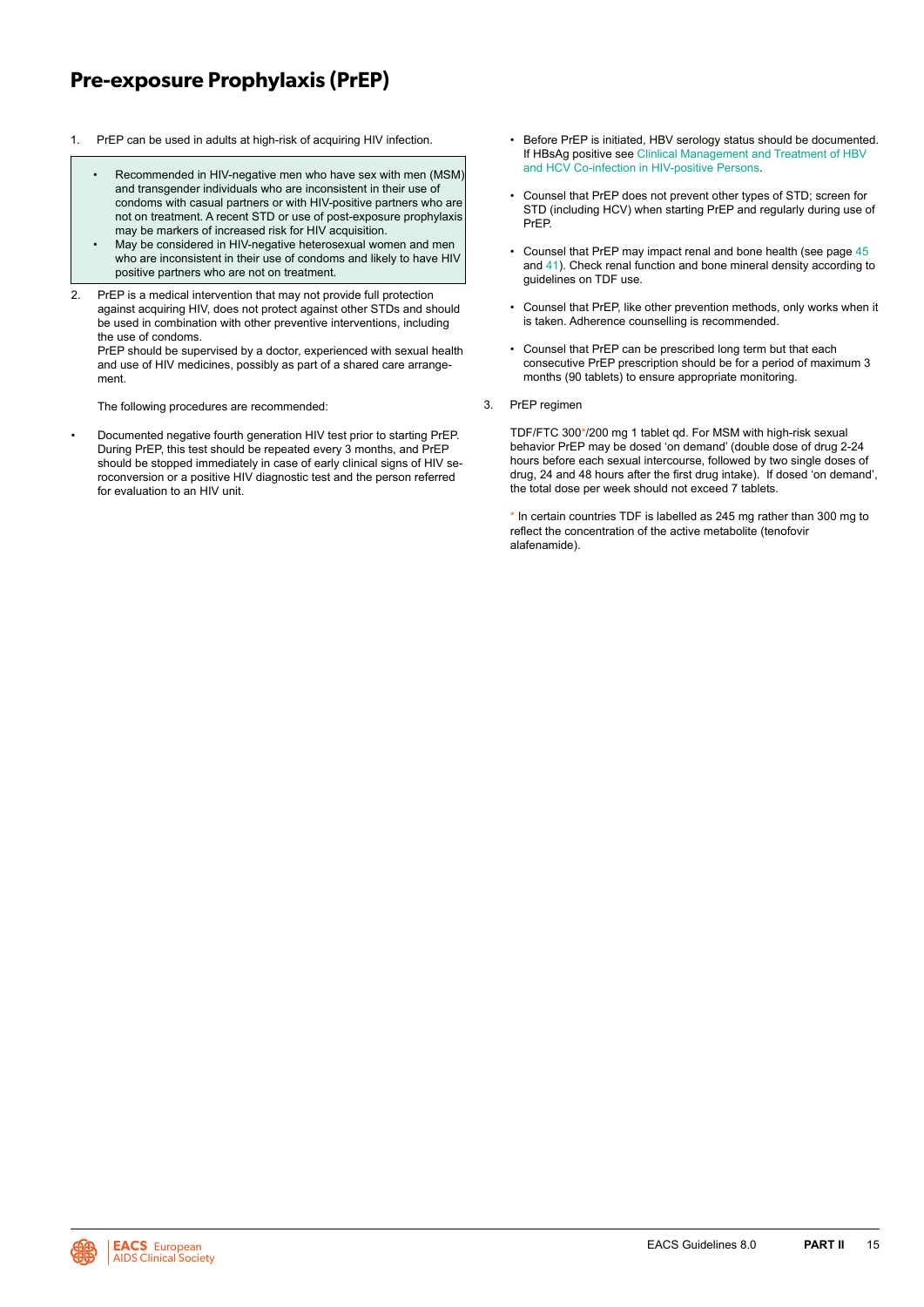### <span id="page-16-0"></span>**Adverse Effects of ARVs & Drug Classes**

Red: Severe effects Black: Neither Frequent nor Severe<sup>(i)</sup>

|                                    | <b>Skin</b>                    | <b>Digestive</b>                              | <b>Liver</b>                                             | <b>CV</b>  | <b>Musculo-</b><br>skeletal                              | Genito-<br>urinary                         | <b>Nervous</b>                                                                         | <b>Body fat</b>    | <b>Metabolic</b>                                   | <b>Other</b>                                                                   |
|------------------------------------|--------------------------------|-----------------------------------------------|----------------------------------------------------------|------------|----------------------------------------------------------|--------------------------------------------|----------------------------------------------------------------------------------------|--------------------|----------------------------------------------------|--------------------------------------------------------------------------------|
| <b>NRTIs</b>                       |                                |                                               |                                                          |            |                                                          |                                            |                                                                                        |                    |                                                    |                                                                                |
| <b>ABC</b>                         | Rash <sup>*</sup>              | Nausea <sup>*</sup><br>Diarrhoea <sup>*</sup> |                                                          | <b>IHD</b> |                                                          |                                            |                                                                                        |                    |                                                    | *Systemic<br>hyper-<br>sensitivity<br>syndrome<br>(HLA<br>B*5701<br>dependent) |
| ZDV                                | Nail pigmen-<br>tation         | Nausea                                        | <b>Steatosis</b>                                         |            | Myopathy,<br>Rhabdo-<br>myolysis                         |                                            |                                                                                        |                    | Dyslipi-<br>daemia,<br>Hyperlacta-<br>taemia       | Anaemia                                                                        |
| d4T                                |                                | <b>Pancreatitis</b>                           | <b>Steatosis</b>                                         |            |                                                          |                                            | Peripheral<br>neuropathy                                                               | Lipoatrophy        | Dyslipi-<br>daemia,<br>Hyperlacta-<br>taemia       |                                                                                |
| ddl                                |                                |                                               | Steatosis,<br>Liver fibrosis                             | <b>IHD</b> |                                                          |                                            |                                                                                        |                    | Hyperlacta-<br>taemia                              |                                                                                |
| 3TC                                |                                |                                               |                                                          |            |                                                          |                                            |                                                                                        |                    |                                                    |                                                                                |
| <b>FTC</b><br>TDF <sup>(iii)</sup> |                                |                                               |                                                          |            | $\downarrow$ BMD,<br>Osteomalacia<br>↑ Fractures<br>risk | $\downarrow$ eGFR,<br>Fanconi<br>syndrome  |                                                                                        |                    |                                                    |                                                                                |
| <b>NNRTIS</b>                      |                                |                                               |                                                          |            |                                                          |                                            |                                                                                        |                    |                                                    |                                                                                |
| EFV                                | Rash                           |                                               | Hepatitis                                                |            |                                                          |                                            | Depression,<br>Sleep<br>disturbanc-<br>es,<br>Headache,<br><b>Suicidal</b><br>ideation |                    | Dyslipi-<br>daemia,<br>Gynaeco-<br>mastia          | ↓ plasma<br>25(OH)<br>vitamin D,<br>Teratogen-<br>esis                         |
| <b>ETV</b>                         | Rash                           |                                               |                                                          |            |                                                          |                                            |                                                                                        |                    |                                                    |                                                                                |
| <b>NVP</b>                         | Rash <sup>*</sup>              |                                               | Hepatitis <sup>*</sup>                                   |            |                                                          |                                            |                                                                                        |                    |                                                    | *Systemic<br>hypersen-<br>sitivity (CD4<br>count-and<br>gender-de-<br>pendent) |
| <b>RPV</b>                         | Rash                           |                                               | Hepatitis                                                |            |                                                          | $\perp$ eGFR(iv)                           | Depression,<br>Sleep<br>disturbances,<br>Headache                                      |                    |                                                    |                                                                                |
| Pls                                |                                |                                               |                                                          |            |                                                          |                                            |                                                                                        |                    |                                                    |                                                                                |
| ATV <sup>(v)</sup>                 |                                |                                               | Hyperbiliru-<br>binaemia,<br>Jaundice,<br>Cholelithiasis |            |                                                          | $\downarrow$ eGFR,<br>Nephrolith-<br>iasis |                                                                                        |                    | Dyslipi-<br>daemia                                 |                                                                                |
| DRV <sup>(v)</sup>                 | Rash                           |                                               |                                                          |            |                                                          | Nephrolith-<br>iasis                       |                                                                                        |                    | Dyslipi-<br>daemia                                 |                                                                                |
| FPV <sup>(vi)</sup>                | Rash                           |                                               |                                                          | <b>IHD</b> |                                                          |                                            |                                                                                        |                    | Dyslipi-<br>daemia                                 |                                                                                |
| IDV <sup>(vi)</sup>                | Dry skin,<br>Nail<br>dystrophy | <b>Nausea</b><br>and<br>Diarrhoea(ii)         | Jaundice                                                 | <b>IHD</b> |                                                          | Nephrolith-<br>iasis                       |                                                                                        | ↑ Abdominal<br>fat | Dyslipi-<br>daemia,<br><b>Diabetes</b><br>mellitus |                                                                                |
| LPV                                |                                |                                               |                                                          | <b>IHD</b> |                                                          | $\downarrow$ eGFR                          |                                                                                        |                    | Dyslipi-<br>daemia                                 |                                                                                |
| SQV(vi)                            |                                |                                               |                                                          |            |                                                          |                                            |                                                                                        |                    | Dyslipi-<br>daemia                                 |                                                                                |
| TPV(vi)                            |                                |                                               | <b>Hepatitis</b>                                         |            |                                                          |                                            | Intracranial<br>haemorrhage                                                            |                    | Dyslipi-<br>daemia                                 |                                                                                |
| <b>Boosting</b>                    |                                |                                               |                                                          |            |                                                          |                                            |                                                                                        |                    |                                                    |                                                                                |
| <b>RTV</b>                         |                                |                                               |                                                          |            |                                                          | $\downarrow$ eGFR(iv)                      |                                                                                        |                    |                                                    |                                                                                |
| COBI                               |                                |                                               |                                                          |            |                                                          | $\downarrow$ eGFR(iv)                      |                                                                                        |                    |                                                    |                                                                                |

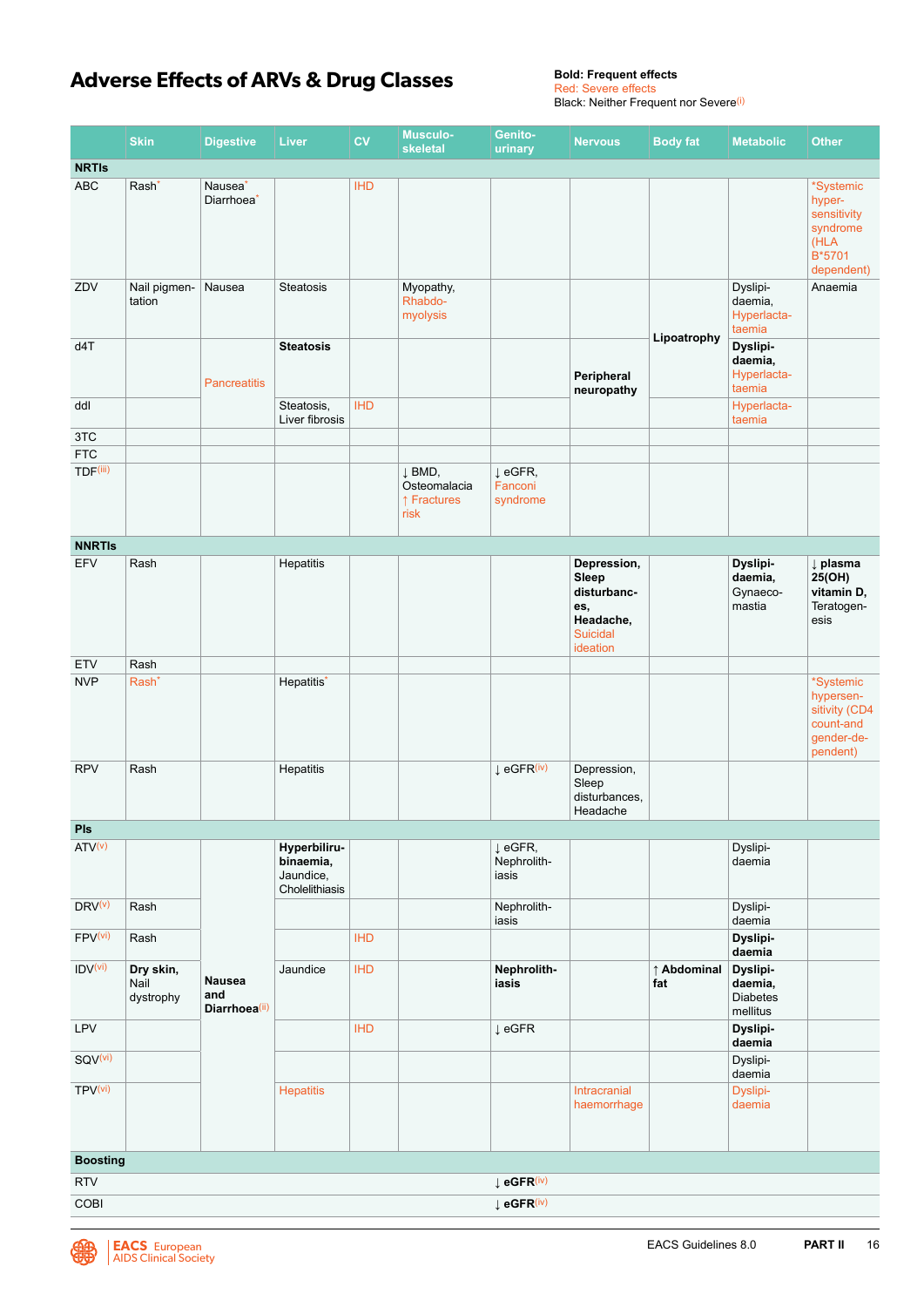<span id="page-17-0"></span>

| F1                    |                      |                             |                         |            |                                  |                                   |                 |  |                                                          |
|-----------------------|----------------------|-----------------------------|-------------------------|------------|----------------------------------|-----------------------------------|-----------------|--|----------------------------------------------------------|
| <b>ENF</b>            | Injection<br>nodules |                             |                         |            |                                  |                                   |                 |  | Hypersensi-<br>tivity                                    |
| <b>INSTI</b>          |                      |                             |                         |            |                                  |                                   |                 |  |                                                          |
| <b>RAL</b>            |                      | Nausea                      |                         |            | Myopathy,<br>Rhabdomy-<br>olysis |                                   | Mood<br>changes |  |                                                          |
| <b>DTG</b>            | Rash                 |                             | Nausea                  |            |                                  | $\downarrow$ eGFR <sup>(iv)</sup> | Headache        |  | Systemic<br>hyper-<br>sensitivity<br>syndrome<br>$(1\%)$ |
| EVG/c                 |                      | Nausea,<br><b>Diarrhoea</b> | Hyperbiliru-<br>binemia |            |                                  | $\downarrow$ eGFR(iv)             | Headache        |  |                                                          |
| <b>CCR5</b> inhibitor |                      |                             |                         |            |                                  |                                   |                 |  |                                                          |
| <b>MVC</b>            |                      |                             | Hepatitis               | <b>IHD</b> |                                  |                                   |                 |  | ↑ Infections<br>risk                                     |

i **"Frequent effects" (events expected in at least 10% of treated HIV-positive persons), in bold** 

"Severe effects" (events that can put a person's life at risk and represent a medical emergency), in red

- "Neither frequent nor severe effects", in black
- ii Frequency and severity differs between individual ARVs. iii Tenofovir Disoproxil Fumarate (TDF) has been the classical prodrug of tenofovir. A new prodrug named Tenofovir Alafenamide Fumarate (TAF) may have a lower risk of tenofovir-related kidney and bone adverse effects but long-term experience is lacking.
- iv Due to inhibition of renal tubular creatinine secretion without affecting glomerular filtration itself.
- v ATV can be used unboosted, or boosted with low-dose RTV or COBI. ATV-related adverse effects are more common with boosting. DRV can be used boosted with low-dose RTV or COBI. Both low-dose RTV and COBI as boosters may cause similar minor digestive problems.
- vi Currently available but seldom used. Requires RTV-boosting.
- \* Refers to effects seen in relation to hypersensitivity reactions.

Note: the adverse effects included in the table above are not exhaustive, but represent the most important effects with a likely causal relation. Nausea, diarrhoea and rash are frequently observed in persons on ART, and these symptoms are indicated in the table for drugs where clinical experience suggests a possible causal link.

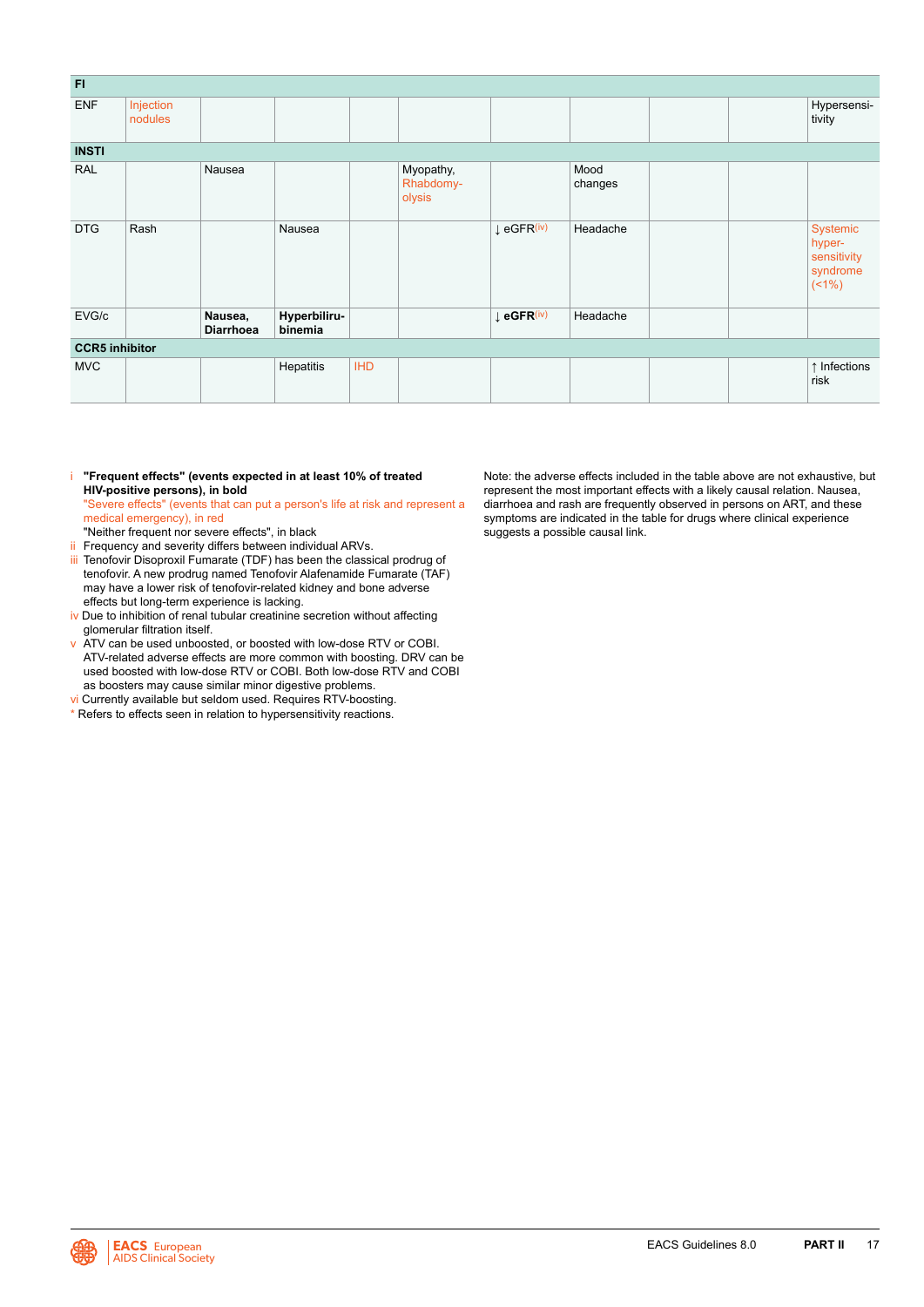### <span id="page-18-0"></span>**Drug-drug Interactions between ARVs and Non-ARVs(i)**

|                      | <b>Non-ARV drugs</b>          | ATV/r                      | DRV/c             | DRV/r             | LPV/r                     | <b>EFV</b>                        | <b>ETV</b>        | <b>NVP</b>        | <b>RPV</b>            | <b>MVC</b>        | <b>DTG</b>            | EVG/c              | <b>RAL</b>            | <b>ABC</b>            | <b>FTC</b>            | 3TC                   | <b>TDF</b>            | ZDV                      |
|----------------------|-------------------------------|----------------------------|-------------------|-------------------|---------------------------|-----------------------------------|-------------------|-------------------|-----------------------|-------------------|-----------------------|--------------------|-----------------------|-----------------------|-----------------------|-----------------------|-----------------------|--------------------------|
|                      | atorvastatin                  | $\uparrow$                 | $\uparrow$        | $\uparrow$        | ↑490%                     | ↓43%                              | ↓37%              | $\downarrow$      | $\longleftrightarrow$ | $\leftrightarrow$ | $\leftrightarrow$     | $\uparrow$         | $\longleftrightarrow$ | $\leftrightarrow$     | $\leftrightarrow$     | $\leftrightarrow$     | $\leftrightarrow$     | $\leftrightarrow$        |
|                      | fluvastatin                   | $\leftrightarrow$          |                   | $\leftrightarrow$ | $\leftrightarrow$         | $\uparrow$                        | $\uparrow$        | $\leftrightarrow$ | $\leftrightarrow$     | $\leftrightarrow$ | $\leftrightarrow$     | $\uparrow$         | $\leftrightarrow$     | $\leftrightarrow$     | $\leftrightarrow$     | $\leftrightarrow$     | $\leftrightarrow$     | $\leftrightarrow$        |
|                      | pravastatin                   | $\leftrightarrow$          | $\uparrow$        | ↑81%              | $\leftrightarrow$         | 144%                              | $\perp$           | $\leftrightarrow$ | $\leftrightarrow$     | $\leftrightarrow$ | $\leftrightarrow$     | $\uparrow$         | $\leftrightarrow$     | $\leftrightarrow$     | $\leftrightarrow$     | $\leftrightarrow$     | $\leftrightarrow$     | $\leftrightarrow$        |
|                      | rosuvastatin                  | ↑213%                      | $\uparrow$        | ↑48%              | ↑107%                     | $\leftrightarrow$                 | $\uparrow$        | $\leftrightarrow$ | $\leftrightarrow$     | $\leftrightarrow$ | $\leftrightarrow$     | ↑38%               | $\leftrightarrow$     | $\leftrightarrow$     | $\leftrightarrow$     | $\leftrightarrow$     | $\leftrightarrow$     | $\leftrightarrow$        |
|                      | simvastatin                   | ↑                          | ↑                 | $\uparrow$        | ↑                         | ↓68%                              | T                 |                   | $\leftrightarrow$     | $\leftrightarrow$ | $\leftrightarrow$     | ↑                  | $\longleftrightarrow$ | $\leftrightarrow$     | $\leftrightarrow$     | $\leftrightarrow$     | $\leftrightarrow$     | $\leftrightarrow$        |
|                      | amlodipine                    | $\uparrow$ <sup>iii</sup>  | $\uparrow$        | $\uparrow$        | $\uparrow$ <sup>iii</sup> | $\downarrow$                      | $\downarrow$      | T                 | $\longleftrightarrow$ | $\leftrightarrow$ | $\leftrightarrow$     | $\uparrow$         | $\longleftrightarrow$ | $\longleftrightarrow$ | $\leftrightarrow$     | $\leftrightarrow$     | $\longleftrightarrow$ | $\leftrightarrow$        |
|                      | diltiazem                     | $\uparrow$ <sup>iii</sup>  | ↑                 | $\uparrow$        | $\uparrow$ <sup>iii</sup> | 169%                              | JΕ                | $\downarrow$      | E                     | E                 | $\leftrightarrow$     |                    | $\leftrightarrow$     | $\longleftrightarrow$ | $\leftrightarrow$     | $\leftrightarrow$     | $\longleftrightarrow$ | $\leftrightarrow$        |
| Cardiovascular drugs | metoprolol                    | <b>Till</b>                | $\uparrow$        | $\uparrow$        | $\uparrow$ <sup>iii</sup> | $\leftrightarrow$                 | $\leftrightarrow$ | $\leftrightarrow$ | $\leftrightarrow$     | $\leftrightarrow$ | $\leftrightarrow$     | $\uparrow$         | $\leftrightarrow$     | $\leftrightarrow$     | $\leftrightarrow$     | $\leftrightarrow$     | $\leftrightarrow$     | $\leftrightarrow$        |
|                      | verapamil                     | $\uparrow$ <sup>iii</sup>  | $\uparrow$        | $\uparrow$        | $\uparrow$ <sup>iii</sup> |                                   | JΕ                | J.                | E                     | E                 | $\leftrightarrow$     | $\uparrow$         | $\leftrightarrow$     | $\leftrightarrow$     | $\leftrightarrow$     | $\leftrightarrow$     | $\leftrightarrow$     | $\leftrightarrow$        |
|                      | warfarin                      | $\uparrow$ or $\downarrow$ | $\uparrow$        | J.                | J.                        | $\uparrow$ or                     | $\uparrow$        | $\uparrow$ or     | $\leftrightarrow$     | $\leftrightarrow$ | $\leftrightarrow$     | or $\sqrt{ }$<br>1 | $\leftrightarrow$     | $\leftrightarrow$     | $\leftrightarrow$     | $\leftrightarrow$     | $\leftrightarrow$     | $\leftrightarrow$        |
|                      | diazepam                      | $\uparrow$                 | $\uparrow$        | $\uparrow$        | $\uparrow$                | J                                 | $\uparrow$        |                   | $\leftrightarrow$     | $\leftrightarrow$ | $\longleftrightarrow$ | $\uparrow$         | $\leftrightarrow$     | $\longleftrightarrow$ | $\leftrightarrow$     | $\longleftrightarrow$ | $\longleftrightarrow$ | $\longleftrightarrow$    |
|                      | midazolam (oral)              | $\uparrow$                 |                   | $\uparrow$        | $\uparrow$                | J                                 |                   | T                 | $\longleftrightarrow$ | $\leftrightarrow$ | $\leftrightarrow$     | $\uparrow$         | $\leftrightarrow$     | $\longleftrightarrow$ | $\leftrightarrow$     | $\leftrightarrow$     | $\longleftrightarrow$ | $\leftrightarrow$        |
|                      | triazolam                     | ↑                          | $\uparrow$        | $\uparrow$        | $\uparrow$                |                                   |                   | T                 | $\leftrightarrow$     | $\leftrightarrow$ | $\leftrightarrow$     | $\uparrow$         | $\longleftrightarrow$ | $\leftrightarrow$     | $\leftrightarrow$     | $\leftrightarrow$     | $\longleftrightarrow$ | $\leftrightarrow$        |
|                      | citalopram                    | $\uparrow$ iii             | $\uparrow$        | $\uparrow$        | $\uparrow$ <sup>iii</sup> |                                   | J.                | $\downarrow$      | $\leftrightarrow$     | $\leftrightarrow$ | $\leftrightarrow$     | $\uparrow$         | $\leftrightarrow$     | $\leftrightarrow$     | $\leftrightarrow$     | $\leftrightarrow$     | $\leftrightarrow$     | $\leftrightarrow$        |
|                      | mirtazapine                   | $\uparrow$                 | $\uparrow$        | $\uparrow$        | $\uparrow$                |                                   | T                 | T                 | $\leftrightarrow$     | $\leftrightarrow$ | $\leftrightarrow$     | $\uparrow$         | $\leftrightarrow$     | $\leftrightarrow$     | $\leftrightarrow$     | $\leftrightarrow$     | $\leftrightarrow$     | $\leftrightarrow$        |
| CNS drugs            | paroxetine                    | 11?                        | 1!                | $\sqrt{39\%}$     | 11?                       | $\leftrightarrow$                 | $\leftrightarrow$ | $\leftrightarrow$ | $\leftrightarrow$     | $\leftrightarrow$ | $\leftrightarrow$     | 11?                | $\longleftrightarrow$ | $\longleftrightarrow$ | $\leftrightarrow$     | $\longleftrightarrow$ | $\leftrightarrow$     | $\leftrightarrow$        |
|                      | sertraline                    | $\downarrow$               | $\uparrow$        | ↓49%              | $\downarrow$              | <b>139%</b>                       | $\perp$           | $\perp$           | $\longleftrightarrow$ | $\leftrightarrow$ | $\leftrightarrow$     | $\uparrow$         | $\leftrightarrow$     | $\longleftrightarrow$ | $\leftrightarrow$     | $\leftrightarrow$     | $\longleftrightarrow$ | $\leftrightarrow$        |
|                      | bupropion                     | T                          | $\leftrightarrow$ | $\downarrow$      | ↓57%                      | 155%                              | $\leftrightarrow$ | T                 | $\leftrightarrow$     | $\leftrightarrow$ | $\leftrightarrow$     | $\uparrow$ ?       | $\leftrightarrow$     | $\leftrightarrow$     | $\leftrightarrow$     | $\leftrightarrow$     | $\longleftrightarrow$ | $\leftrightarrow$        |
|                      | pimozide                      | $\uparrow$                 | $\uparrow$        | $\uparrow$        | $\mathbf{r}$              | $\uparrow$                        | $\perp$           | $\downarrow$      | $\leftrightarrow$ iv  | $\leftrightarrow$ | $\leftrightarrow$     | $\uparrow$         | $\leftrightarrow$     | $\leftrightarrow$     | $\leftrightarrow$     | $\leftrightarrow$     | $\leftrightarrow$     | $\leftrightarrow$        |
|                      | carbamazepine                 | $\uparrow$ D               | ↑D                | $\uparrow$        | ↑D                        | 127%D36%                          | D                 | <b>ĮD</b>         | D                     | D                 | D                     | D                  | D                     | $\uparrow$            | $\leftrightarrow$     | $\leftrightarrow$     | $\longleftrightarrow$ | $\uparrow$ <sup>ix</sup> |
|                      | lamotrigine                   | 132%                       | $\leftrightarrow$ | Τij               | 150%                      | $\mathbf 1$                       | $\leftrightarrow$ | $\leftrightarrow$ | $\longleftrightarrow$ | $\leftrightarrow$ | $\leftrightarrow$     | $\leftrightarrow$  | $\leftrightarrow$     | $\leftrightarrow$     | $\longleftrightarrow$ | $\leftrightarrow$     | $\leftrightarrow$     | $\leftrightarrow$        |
|                      | phenytoin                     | ĮD                         | D                 | ĮD                | <b>JD</b>                 | <b>JD</b>                         | D                 | <b>ID</b>         | D                     | D                 | D                     | D                  | D                     | D                     | $\leftrightarrow$     | $\leftrightarrow$     | $\leftrightarrow$     |                          |
|                      | clarithromycin                | <sup>1ii</sup>             | $\uparrow$        | $\uparrow$        | $\uparrow$ <sup>iii</sup> | J                                 | ĮΕ                |                   | E                     | E                 | $\leftrightarrow$     | <b>1Ε</b>          | $\leftrightarrow$     | $\leftrightarrow$     | $\leftrightarrow$     | $\leftrightarrow$     | $\leftrightarrow$     | D                        |
|                      | fluconazole                   | $\leftrightarrow$          | 1?                | $\leftrightarrow$ | $\leftrightarrow$         | $\leftrightarrow$                 | E86%              | E100%             | E                     | $\leftrightarrow$ | $\leftrightarrow$     | 1?                 | $\leftrightarrow$     | $\leftrightarrow$     | $\leftrightarrow$     | $\leftrightarrow$     | $\leftrightarrow$     | E74%                     |
| Anti-infectives      | itraconazole                  | $\uparrow$ E               | îΕ                | îΕ                | îΕ                        | $\perp$                           | ĮΕ                | 161%              | E                     | E                 | $\leftrightarrow$     | 1Ε                 | $\longleftrightarrow$ | $\leftrightarrow$     | $\leftrightarrow$     | $\leftrightarrow$     | $\longleftrightarrow$ | $\leftrightarrow$        |
|                      | rifabutin                     | $\uparrow$                 | ↑D                | ↑E50%             | $\uparrow$                | 138%                              | D37%              | ↑17%              | D                     | $\star$           | $\leftrightarrow$     | ↑D                 | $\leftrightarrow$     | $\leftrightarrow$     | $\leftrightarrow$     | $\longleftrightarrow$ | $\leftrightarrow$     | $\leftrightarrow$        |
|                      | rifampicin                    | D72%                       | D                 | D                 | D                         | D26%                              | D                 | D58%              | D80%                  | D                 | D54%                  | D                  | D40%                  | D                     | $\leftrightarrow$     | $\leftrightarrow$     | $\leftrightarrow$     | D47%                     |
|                      | voriconazole                  |                            | îΕ                | T                 | Т                         | JΕ                                | $\uparrow$ E      | <b>JE</b>         | Ε                     | E                 | $\leftrightarrow$     | <b>ήE</b>          | $\leftrightarrow$     | $\longleftrightarrow$ | $\leftrightarrow$     | $\leftrightarrow$     | $\longleftrightarrow$ | $\leftrightarrow$        |
|                      | antacids                      | D                          | $\leftrightarrow$ | $\leftrightarrow$ | $\leftrightarrow$         | $\leftrightarrow$                 | $\leftrightarrow$ | $\leftrightarrow$ | D                     | $\leftrightarrow$ | D                     | D                  | D                     | $\leftrightarrow$     | $\leftrightarrow$     | $\leftrightarrow$     | $\leftrightarrow$     | $\leftrightarrow$        |
|                      | PPIs                          | D                          | $\leftrightarrow$ | $\leftrightarrow$ | $\leftrightarrow$         | $\leftrightarrow$                 | $\leftrightarrow$ | $\leftrightarrow$ | D                     | $\leftrightarrow$ | $\leftrightarrow$     | $\leftrightarrow$  | E                     | $\leftrightarrow$     | $\leftrightarrow$     | $\leftrightarrow$     | $\longleftrightarrow$ | $\leftrightarrow$        |
|                      | H <sub>2</sub> blockers       | D                          | $\leftrightarrow$ | $\leftrightarrow$ | $\leftrightarrow$         | $\leftrightarrow$                 | $\leftrightarrow$ | $\leftrightarrow$ | D                     | $\leftrightarrow$ | $\longleftrightarrow$ | $\leftrightarrow$  | E                     | $\leftrightarrow$     | $\longleftrightarrow$ | $\leftrightarrow$     | $\longleftrightarrow$ | $\leftrightarrow$        |
|                      | alfuzosin                     | $\uparrow$                 | $\uparrow$        | $\uparrow$        | $\uparrow$                | $\perp$                           | $\downarrow$      | $\downarrow$      | $\leftrightarrow$     | $\leftrightarrow$ | $\leftrightarrow$     | $\uparrow$         | $\leftrightarrow$     | $\leftrightarrow$     | $\leftrightarrow$     | $\leftrightarrow$     | $\leftrightarrow$     | $\leftrightarrow$        |
|                      | beclometasone<br>inhal.       | 12v                        | 12v               | ↓11%              | 12v                       | $\leftrightarrow$                 | $\leftrightarrow$ | $\leftrightarrow$ | $\leftrightarrow$     | $\leftrightarrow$ | $\leftrightarrow$     | $\uparrow^{\vee}$  | $\longleftrightarrow$ | $\leftrightarrow$     | $\leftrightarrow$     | $\leftrightarrow$     | $\leftrightarrow$     | $\leftrightarrow$        |
|                      | buprenorphine                 | ↑67%                       | $\uparrow$        | $1$ <sup>vi</sup> | $\leftrightarrow$         | <b>150%</b>                       | <b>125%</b>       | $\leftrightarrow$ | $\leftrightarrow$     | $\leftrightarrow$ | $\leftrightarrow$     | ↑35%               | $\leftrightarrow$     | $\longleftrightarrow$ | $\leftrightarrow$     | $\leftrightarrow$     | $\longleftrightarrow$ | $\leftrightarrow$        |
| Miscellaneous        | budesonide inhal.             | $\uparrow$                 | $\uparrow$        | $\uparrow$        | $\uparrow$                | $\leftrightarrow$                 | $\leftrightarrow$ | $\leftrightarrow$ | $\leftrightarrow$     | $\leftrightarrow$ | $\longleftrightarrow$ | $\uparrow$         | $\longleftrightarrow$ | $\longleftrightarrow$ | $\longleftrightarrow$ | $\longleftrightarrow$ | $\longleftrightarrow$ | $\leftrightarrow$        |
|                      | ergot derivatives             | $\uparrow$                 | $\uparrow$        | $\uparrow$        | $\uparrow$                | $\uparrow$                        | $\uparrow$        |                   | E                     | $\leftrightarrow$ | $\leftrightarrow$     | $\uparrow$         | $\leftrightarrow$     | $\leftrightarrow$     | $\leftrightarrow$     | $\leftrightarrow$     | $\leftrightarrow$     | $\leftrightarrow$        |
|                      | ethinylestradiol              | $\downarrow$ vii           | $\uparrow$        | $\downarrow$      | $\downarrow$              | $\leftrightarrow$ <sup>VIII</sup> | $\leftrightarrow$ | I                 | $\leftrightarrow$     | $\leftrightarrow$ | $\leftrightarrow$     | T                  | $\leftrightarrow$     | $\leftrightarrow$     | $\leftrightarrow$     | $\leftrightarrow$     | $\leftrightarrow$     | $\leftrightarrow$        |
|                      | fluticasone inhal.            | $\uparrow$                 | $\uparrow$        | $\uparrow$        | $\uparrow$                | $\leftrightarrow$                 | $\leftrightarrow$ | $\leftrightarrow$ | $\leftrightarrow$     | $\leftrightarrow$ | $\leftrightarrow$     | $\uparrow$         | $\leftrightarrow$     | $\leftrightarrow$     | $\leftrightarrow$     | $\longleftrightarrow$ | $\longleftrightarrow$ | $\leftrightarrow$        |
|                      | methadone                     | L <sup>ii, iii</sup>       | $\uparrow$ ?      | 116%              | 153%                      | 152%                              | 16%               | 1≈50%             | <b>16%</b>            | $\leftrightarrow$ | $\leftrightarrow$     | $\leftrightarrow$  | $\leftrightarrow$     | J.                    | $\leftrightarrow$     | $\leftrightarrow$     | $\leftrightarrow$     | E29<br>43%               |
|                      | salmeterol inhal.             | ↑ <sup>iii</sup>           | $\uparrow$        | $\uparrow$        | $\uparrow$ <sup>iii</sup> | $\leftrightarrow$                 | $\leftrightarrow$ | $\leftrightarrow$ | $\leftrightarrow$     | $\leftrightarrow$ | $\leftrightarrow$     | $\uparrow$         | $\leftrightarrow$     | $\leftrightarrow$     | $\leftrightarrow$     | $\leftrightarrow$     | $\longleftrightarrow$ | $\leftrightarrow$        |
|                      | sildenafil (erec.<br>$dys.$ ) | $\uparrow$                 | $\uparrow$        | $\uparrow$        | $\uparrow$                | $\downarrow$                      | <b>137%</b>       | $\downarrow$      | $\leftrightarrow$     | $\leftrightarrow$ | $\leftrightarrow$     | $\uparrow$         | $\leftrightarrow$     | $\leftrightarrow$     | $\leftrightarrow$     | $\leftrightarrow$     | $\longleftrightarrow$ | $\leftrightarrow$        |
|                      | St John's wort                | D                          | D                 | D                 | D                         | D                                 | D                 | D                 | D                     | D                 | D                     | D                  | $\leftrightarrow$     | $\leftrightarrow$     | $\leftrightarrow$     | $\leftrightarrow$     | $\leftrightarrow$     | $\leftrightarrow$        |
|                      | varenicline                   | $\leftrightarrow$          | $\leftrightarrow$ | $\leftrightarrow$ | $\leftrightarrow$         | $\leftrightarrow$                 | $\leftrightarrow$ | $\leftrightarrow$ | $\leftrightarrow$     | $\leftrightarrow$ | $\leftrightarrow$     | $\leftrightarrow$  | $\leftrightarrow$     | $\leftrightarrow$     | $\leftrightarrow$     | $\leftrightarrow$     | $\leftrightarrow$     | $\leftrightarrow$        |

#### **Comments**

This table summarizes the drug-drug interactions between HIV therapy and some commonly prescribed co-medications as well as the drug-drug interactions of particular clinical relevance. This table is not exhaustive. For additional drug-drug interactions and for more detailed pharmacokinetic interaction data and dosage adjustments, see [www.hiv-druginteractions.org](http://www.hiv-druginteractions.org) (University of Liverpool).

#### **Legend**

- potential elevated exposure of non-ARV drug
- ↓ potential decreased exposure of non-ARV drug
- ↔ no significant effect
- E potential elevated exposure of ARV
- D potential decreased exposure of ARV
- Numbers refer to decreased/increased AUC of non-ARV/ARV drugs as observed in drug interactions studies
- ii no PK changes with unboosted PI
- iii ECG monitoring is recommended
- iv RPV manufacturer recommends caution when coadministering with another drug susceptible to prolong QT interval
- increase in concentration of active metabolite observed with RTV 100 mg bid alone but without significant effect on adrenal function
- vi concentration of parent drug unchanged but concentration of metabolite increased vii increase in ethinylestradiol with unboosted ATV
- viii no effect on ethinylestradiol but ↓ progestin
- ix potential haematological toxicity
- x administer DTG at a dose of 50 mg bid in treatment naïve or INSTI naïve HIV-positive persons. Alternative to rifampicin should be used where possible for INSTI-experienced HIV-positive persons with certain INSTI-associated resistance substitutions or clinically suspected INSTI resistance
- no dose adjustment for MVC in absence of PI. With PI (except TPV/r; FPV/r), give MVC 150 mg bid

#### **Colour legend**

- no clinically significant interaction expected.
- these drugs should not be co-administered.
- potential interaction which may require a dosage adjustment or close monitoring.
- potential interaction predicted to be of weak intensity (< 2 fold ↑AUC or < 50% ↓AUC). A dosage adjustment is *a priori* not recommended unless the drug has a narrow therapeutic index.

Note: the symbol (green, amber, red) used to rank the clinical significance of the drug interaction is based on [www.hiv-druginteractions.org](http://www.hiv-druginteractions.org).

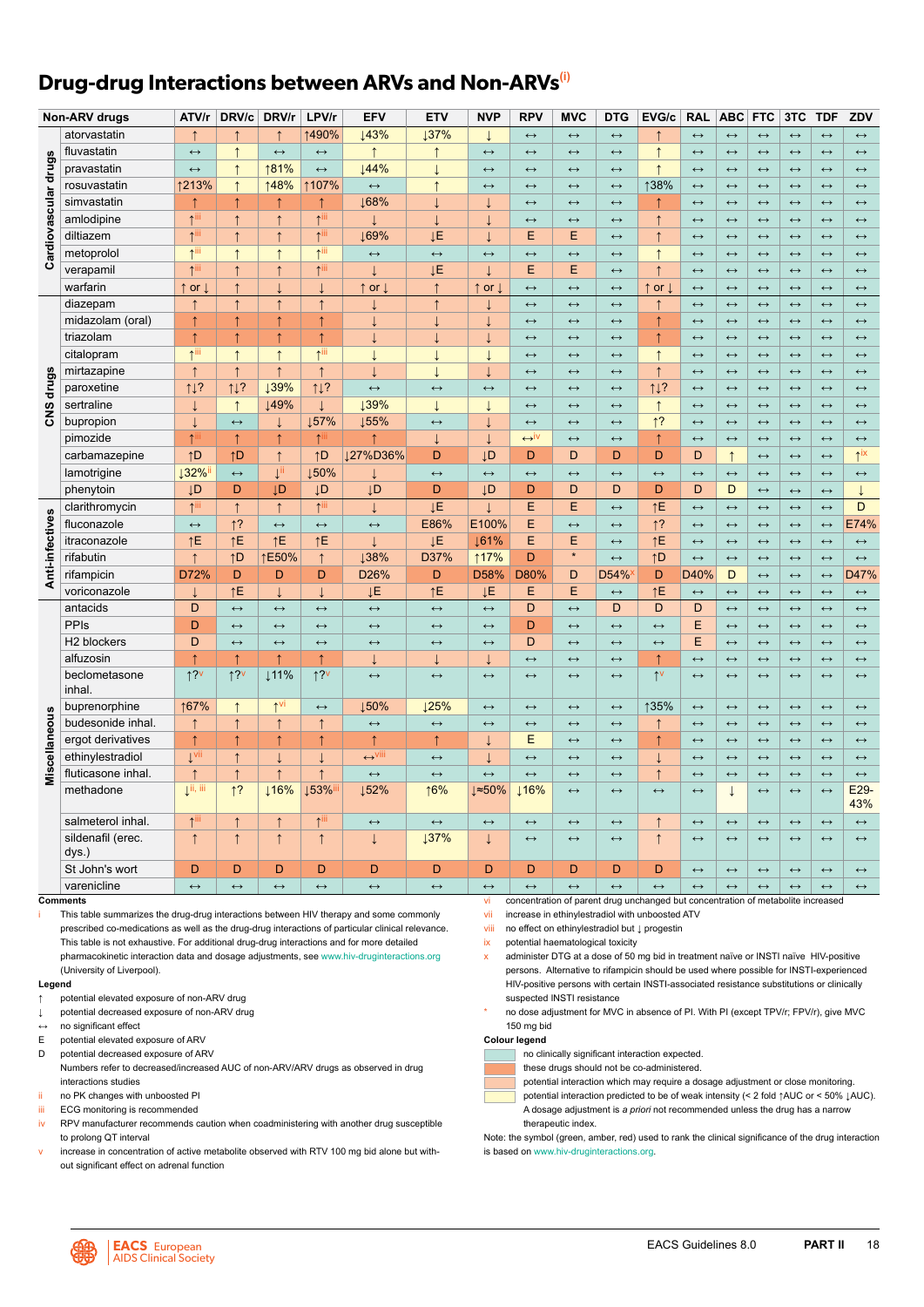### <span id="page-19-0"></span>**Drug-drug Interactions between Antidepressants and ARVs**

| Antidepressants |                | ATV/r                   | DRV/c             | DRV/r                | LPV/r                 | <b>EFV</b>            | <b>ETV</b>        | <b>NVP</b>        | <b>RPV</b>            | <b>MVC</b>            | <b>DTG</b>        | EVG/c             | <b>RAL</b>            |
|-----------------|----------------|-------------------------|-------------------|----------------------|-----------------------|-----------------------|-------------------|-------------------|-----------------------|-----------------------|-------------------|-------------------|-----------------------|
| <b>SSRI</b>     | citalopram     | $\uparrow$ a            | $\uparrow$        | $\uparrow$           | $\uparrow$ a          | ↓                     |                   |                   | $\leftrightarrow$     | $\leftrightarrow$     | $\leftrightarrow$ | $\uparrow$        | $\leftrightarrow$     |
|                 | escitalopram   | $\uparrow$ a            | $\uparrow$        | $\uparrow$           | $\uparrow$ a          |                       |                   | ↓                 | $\longleftrightarrow$ | $\leftrightarrow$     | $\leftrightarrow$ | $\uparrow$        | $\leftrightarrow$     |
|                 | fluvoxamine    | $\uparrow$              | $\uparrow$        | $\uparrow$           | $\uparrow$            | $\leftrightarrow$     | $\leftrightarrow$ | E                 | $\longleftrightarrow$ | $\leftrightarrow$     | $\leftrightarrow$ | $\uparrow$        | $\leftrightarrow$     |
|                 | fluoxetine     | $\uparrow$              | $\uparrow$        | $\uparrow$           | $\uparrow$            | $\longleftrightarrow$ | $\leftrightarrow$ | $\leftrightarrow$ | $\longleftrightarrow$ | $\leftrightarrow$     | $\leftrightarrow$ | $\uparrow$        | $\leftrightarrow$     |
|                 | paroxetine     | 11?                     | 11?               | 139%                 | 11?                   | $\leftrightarrow$     | $\leftrightarrow$ | $\leftrightarrow$ | $\leftrightarrow$     | $\leftrightarrow$     | $\leftrightarrow$ | 11?               | $\leftrightarrow$     |
|                 | sertraline     |                         | $\uparrow$        | ↓49%                 |                       | 139%                  |                   |                   | $\leftrightarrow$     | $\leftrightarrow$     | $\leftrightarrow$ | ↑                 | $\leftrightarrow$     |
| <b>SNRI</b>     | duloxetine     | $\uparrow \downarrow$   | $\uparrow$        | $\uparrow\downarrow$ | $\uparrow \downarrow$ | $\leftrightarrow$     | $\leftrightarrow$ | $\leftrightarrow$ | $\longleftrightarrow$ | $\leftrightarrow$     | $\leftrightarrow$ | $\uparrow$        | $\leftrightarrow$     |
|                 | venlafaxine    | $\uparrow$              | $\uparrow$        | $\uparrow$           | $\uparrow$            |                       | $\downarrow$      |                   | $\leftrightarrow$     | D                     | $\leftrightarrow$ | $\uparrow$        | $\leftrightarrow$     |
| <b>TCA</b>      | amitriptyline  | $\uparrow$ a            | $\uparrow$        | $\uparrow$           | $\uparrow$ a          | $\leftrightarrow$     | $\leftrightarrow$ | $\leftrightarrow$ | $\leftrightarrow$     | $\leftrightarrow$     | $\leftrightarrow$ | $\uparrow$        | $\leftrightarrow$     |
|                 | clomipramine   | $\uparrow$ a            | $\uparrow$        | $\uparrow$           | $\uparrow$ a          | $\downarrow$          |                   | ↓                 | $\longleftrightarrow$ | $\leftrightarrow$     | $\leftrightarrow$ | $\uparrow$        | $\longleftrightarrow$ |
|                 | desipramine    | $\uparrow$ <sup>a</sup> | $\uparrow$        | $\uparrow$           | $15%$ <sup>a</sup>    | $\leftrightarrow$     | $\leftrightarrow$ | $\leftrightarrow$ | $\leftrightarrow$     | $\leftrightarrow$     | $\leftrightarrow$ | $\uparrow$        | $\leftrightarrow$     |
|                 | doxepin        | $\uparrow$              | $\uparrow$        | $\uparrow$           | $\uparrow$            | $\leftrightarrow$     | $\leftrightarrow$ | $\leftrightarrow$ | $\leftrightarrow$     | $\leftrightarrow$     | $\leftrightarrow$ | $\uparrow$        | $\leftrightarrow$     |
|                 | imipramine     | $\uparrow$ a            | $\uparrow$        | $\uparrow$           | $\uparrow$ a          | $\downarrow$          |                   | ↓                 | $\leftrightarrow$     | $\leftrightarrow$     | $\leftrightarrow$ | $\uparrow$        | $\leftrightarrow$     |
|                 | nortriptyline  | $\uparrow$ a            | $\uparrow$        | $\uparrow$           | $\uparrow$ a          | $\leftrightarrow$     | $\leftrightarrow$ | $\leftrightarrow$ | $\longleftrightarrow$ | $\leftrightarrow$     | $\leftrightarrow$ | $\uparrow$        | $\longleftrightarrow$ |
|                 | trimipramine   | $\uparrow$              | $\uparrow$        | $\uparrow$           | $\uparrow$            | $\longleftrightarrow$ | $\leftrightarrow$ | $\leftrightarrow$ | $\longleftrightarrow$ | $\leftrightarrow$     | $\leftrightarrow$ | $\uparrow$        | $\leftrightarrow$     |
| <b>TeCA</b>     | maprotiline    | $\uparrow$              | $\uparrow$        | $\uparrow$           | $\uparrow$            | $\leftrightarrow$     | $\leftrightarrow$ | $\leftrightarrow$ | $\leftrightarrow$     | $\leftrightarrow$     | $\leftrightarrow$ | 4                 | $\leftrightarrow$     |
|                 | mianserine     | 1                       | $\uparrow$        | $\uparrow$           | $\uparrow$            | ↓                     | J                 | ↓                 | $\leftrightarrow$     | $\leftrightarrow$     | $\leftrightarrow$ | $\uparrow$        | $\leftrightarrow$     |
|                 | mirtazapine    | $\uparrow$              | $\uparrow$        | $\uparrow$           | $\uparrow$            |                       |                   |                   | $\leftrightarrow$     | $\leftrightarrow$     | $\leftrightarrow$ | $\uparrow$        | $\leftrightarrow$     |
| <b>Others</b>   | bupropion      |                         | $\leftrightarrow$ | $\downarrow$         | 157%                  | ↓55%                  | $\leftrightarrow$ |                   | $\longleftrightarrow$ | $\longleftrightarrow$ | $\leftrightarrow$ | $\uparrow$ ?      | $\leftrightarrow$     |
|                 | lamotrigine    | ↓32%                    | $\leftrightarrow$ | $\downarrow$         | ↓50%                  |                       | $\leftrightarrow$ | $\leftrightarrow$ | $\longleftrightarrow$ | $\leftrightarrow$     | $\leftrightarrow$ | $\leftrightarrow$ | $\longleftrightarrow$ |
|                 | nefazodone     | $\uparrow$              | $\uparrow$        | $\uparrow$           | $\uparrow$            | ĮΕ                    | <b>JE</b>         | ĮΕ                | E                     | E                     | $\leftrightarrow$ | $\uparrow$        | $\leftrightarrow$     |
|                 | St John's wort | D                       | D                 | D                    | D                     | D                     | D                 | D                 | D                     | D                     | D                 | D                 | $\leftrightarrow$     |
|                 | trazodone      | $\rightarrow$           | $\uparrow$        | $\uparrow$           | $\uparrow$            |                       |                   |                   | $\leftrightarrow$     | $\leftrightarrow$     | $\leftrightarrow$ | $\uparrow$        | $\leftrightarrow$     |

#### **Legend**

- **↑** potential elevated exposure of the antidepressant
- **↓** potential decreased exposure of the antidepressant
- **↔** no significant effect
- D potential decreased exposure of ARV drug<br>E potential elevated exposure of ARV drug
- E potential elevated exposure of ARV drug<br>a ECG monitoring is recommended
- a ECG monitoring is recommended<br>b the US Prescribing Information real

the US Prescribing Information recommends that co-administration should be avoided as there are insufficient data to make dosing recommendations.

Numbers refer to decreased AUC of the antidepressant as observed in drug-drug interactions studies.

- **SSRI** selective serotonin reuptake inhibitors
- **SNRI** serotonin and norepinephrine reuptake inhibitors<br> **TCA** tricyclic antidepressants
- tricyclic antidepressants
- **TeCA** tetracyclic antidepressants

#### **Colour legend**

no clinically significant interaction expected.

- these drugs should not be co-administered.
- potential interaction, which may require a dosage adjustment or close monitoring.
- 

potential interaction predicted to be of weak intensity (< 2 fold ↑AUC or < 50% ↓AUC). A dosage adjustment is *a priori* not recommended.

#### **Comment**

The symbol (red, amber, green) used to rank the clinical significance of the drug interaction is based on [www.hiv-druginteractions.org](http://www.hiv-druginteractions.org) (University of Liverpool). For additional drug-drug interactions and for more detailed pharmacokinetic interaction data and dosage adjustments, refer to the above mentioned website.



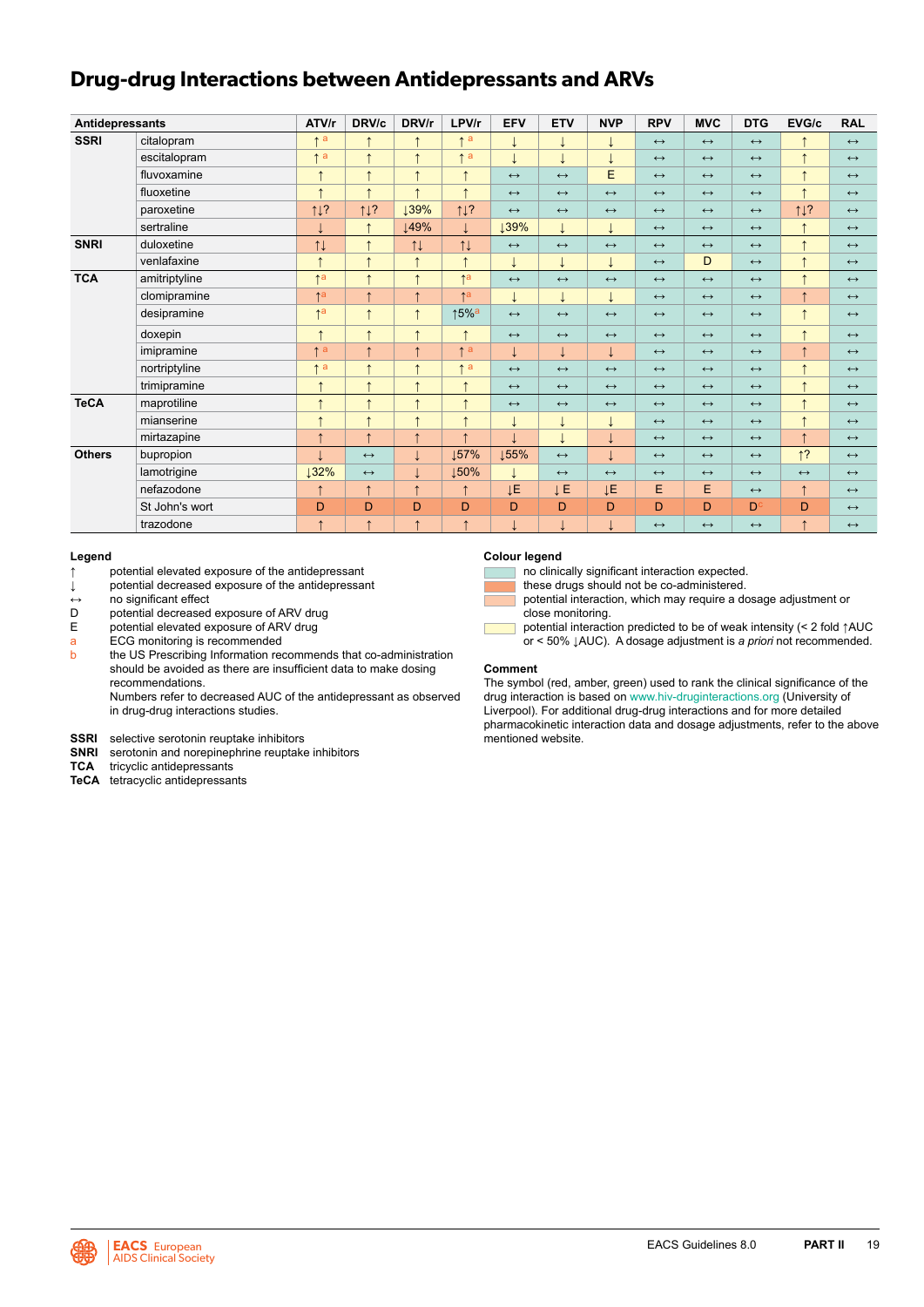### <span id="page-20-0"></span>**Drug-drug Interactions between Antihypertensives and ARVs**

|                            | Antihypertensives   |                         | ATV/r DRV/c DRV/r LPV/r |                          |                         | <b>EFV</b>        | <b>ETV</b>           | <b>NVP</b>               | <b>RPV</b>        | <b>MVC</b>            |                       | DTG EVG/c RAL         |                       | <b>ABC</b>            | <b>FTC</b>        | 3TC               | <b>TDF</b>        | ZDV                   |
|----------------------------|---------------------|-------------------------|-------------------------|--------------------------|-------------------------|-------------------|----------------------|--------------------------|-------------------|-----------------------|-----------------------|-----------------------|-----------------------|-----------------------|-------------------|-------------------|-------------------|-----------------------|
|                            | cilazapril          | $\leftrightarrow$       | $\leftrightarrow$       | $\leftrightarrow$        | $\leftrightarrow$       | $\leftrightarrow$ | $\leftrightarrow$    | $\leftrightarrow$        | $\leftrightarrow$ | $\leftrightarrow$     | $\leftrightarrow$     | $\leftrightarrow$     | $\leftrightarrow$     | $\leftrightarrow$     | $\leftrightarrow$ | $\leftrightarrow$ | $\leftrightarrow$ | $\leftrightarrow$     |
|                            | enalapril           | $\leftrightarrow$       | $\leftrightarrow$       | $\leftrightarrow$        | $\leftrightarrow$       | $\leftrightarrow$ | $\leftrightarrow$    | $\leftrightarrow$        | $\leftrightarrow$ | $\leftrightarrow$     | $\leftrightarrow$     | $\leftrightarrow$     | $\leftrightarrow$     | $\leftrightarrow$     | $\leftrightarrow$ | $\leftrightarrow$ | $\leftrightarrow$ | $\leftrightarrow$     |
|                            | lisinopril          | $\leftrightarrow$       | $\leftrightarrow$       | $\leftrightarrow$        | $\leftrightarrow$       | $\leftrightarrow$ | $\leftrightarrow$    | $\leftrightarrow$        | $\leftrightarrow$ | $\leftrightarrow$     | $\leftrightarrow$     | $\leftrightarrow$     | $\leftrightarrow$     | $\leftrightarrow$     | $\leftrightarrow$ | $\leftrightarrow$ | $\leftrightarrow$ | $\longleftrightarrow$ |
| <b>ACE inhibitors</b>      | perindopril         | $\leftrightarrow$       | $\leftrightarrow$       | $\leftrightarrow$        | $\leftrightarrow$       | $\leftrightarrow$ | $\leftrightarrow$    | $\leftrightarrow$        | $\leftrightarrow$ | $\longleftrightarrow$ | $\leftrightarrow$     | $\leftrightarrow$     | $\leftrightarrow$     | $\leftrightarrow$     | $\leftrightarrow$ | $\leftrightarrow$ | $\leftrightarrow$ | $\longleftrightarrow$ |
|                            | quinapril           | $\leftrightarrow$       | $\leftrightarrow$       | $\leftrightarrow$        | $\leftrightarrow$       | $\leftrightarrow$ | $\leftrightarrow$    | $\leftrightarrow$        | $\leftrightarrow$ | $\leftrightarrow$     | $\leftrightarrow$     | $\leftrightarrow$     | $\leftrightarrow$     | $\leftrightarrow$     | $\leftrightarrow$ | $\leftrightarrow$ | $\leftrightarrow$ | $\leftrightarrow$     |
|                            | ramipril            | $\leftrightarrow$       | $\leftrightarrow$       | $\leftrightarrow$        | $\leftrightarrow$       | $\leftrightarrow$ | $\leftrightarrow$    | $\leftrightarrow$        | $\leftrightarrow$ | $\leftrightarrow$     | $\leftrightarrow$     | $\longleftrightarrow$ | $\leftrightarrow$     | $\leftrightarrow$     | $\leftrightarrow$ | $\leftrightarrow$ | $\leftrightarrow$ | $\leftrightarrow$     |
|                            | trandolapril        | $\leftrightarrow$       | $\leftrightarrow$       | $\leftrightarrow$        | $\leftrightarrow$       | $\leftrightarrow$ | $\leftrightarrow$    | $\leftrightarrow$        | $\leftrightarrow$ | $\leftrightarrow$     | $\leftrightarrow$     | $\leftrightarrow$     | $\leftrightarrow$     | $\leftrightarrow$     | $\leftrightarrow$ | $\leftrightarrow$ | $\leftrightarrow$ | $\leftrightarrow$     |
|                            | candesartan         | $\leftrightarrow$       | $\leftrightarrow$       | $\leftrightarrow$        | $\leftrightarrow$       | $\leftrightarrow$ | $\leftrightarrow$    | $\leftrightarrow$        | $\leftrightarrow$ | $\leftrightarrow$     | $\leftrightarrow$     | $\leftrightarrow$     | $\leftrightarrow$     | $\leftrightarrow$     | $\leftrightarrow$ | $\leftrightarrow$ | $\leftrightarrow$ | $\leftrightarrow$     |
|                            | irbesartan          | $\downarrow$            | $\leftrightarrow$       | $\downarrow$             | T                       | $\uparrow$        | $\uparrow$           | $\leftrightarrow$        | $\leftrightarrow$ | $\leftrightarrow$     | $\longleftrightarrow$ | T                     | $\leftrightarrow$     | $\leftrightarrow$     | $\leftrightarrow$ | $\leftrightarrow$ | $\leftrightarrow$ | $\longleftrightarrow$ |
|                            | losartan            | $l^a$                   | $\leftrightarrow$       | $l^a$                    | $l^a$                   | $\uparrow$ b      | <sup>1</sup> b       | $\leftrightarrow$        | $\leftrightarrow$ | $\longleftrightarrow$ | $\leftrightarrow$     | $\downarrow$ a        | $\leftrightarrow$     | $\leftrightarrow$     | $\leftrightarrow$ | $\leftrightarrow$ | $\leftrightarrow$ | $\longleftrightarrow$ |
| Angiotensin<br>antagonists | olmesartan          | $\leftrightarrow$       | $\leftrightarrow$       | $\leftrightarrow$        | $\leftrightarrow$       | $\leftrightarrow$ | $\leftrightarrow$    | $\leftrightarrow$        | $\leftrightarrow$ | $\leftrightarrow$     | $\longleftrightarrow$ | $\leftrightarrow$     | $\leftrightarrow$     | $\leftrightarrow$     | $\leftrightarrow$ | $\leftrightarrow$ | $\leftrightarrow$ | $\leftrightarrow$     |
|                            | telmisartan         | $\leftrightarrow$       | $\leftrightarrow$       | $\leftrightarrow$        | $\leftrightarrow$       | $\leftrightarrow$ | $\leftrightarrow$    | $\leftrightarrow$        | $\leftrightarrow$ | $\leftrightarrow$     | $\leftrightarrow$     | $\leftrightarrow$     | $\leftrightarrow$     | $\leftrightarrow$     | $\leftrightarrow$ | $\leftrightarrow$ | $\leftrightarrow$ | $\leftrightarrow$     |
|                            | valsartan           | $\leftrightarrow$       | $\leftrightarrow$       | $\leftrightarrow$        | $\leftrightarrow$       | $\leftrightarrow$ | $\leftrightarrow$    | $\leftrightarrow$        | $\leftrightarrow$ | $\leftrightarrow$     | $\longleftrightarrow$ | $\leftrightarrow$     | $\leftrightarrow$     | $\leftrightarrow$     | $\leftrightarrow$ | $\leftrightarrow$ | $\leftrightarrow$ | $\leftrightarrow$     |
|                            | atenolol            | $\leftrightarrow$ d     | $\leftrightarrow$       | $\leftrightarrow$        | $\leftrightarrow$ d     | $\leftrightarrow$ | $\leftrightarrow$    | $\leftrightarrow$        | $\leftrightarrow$ | $\leftrightarrow$     | $\leftrightarrow$     | $\longleftrightarrow$ | $\leftrightarrow$     | $\leftrightarrow$     | $\leftrightarrow$ | $\leftrightarrow$ | $\leftrightarrow$ | $\leftrightarrow$     |
| <b>B</b> blockers          | bisoprolol          | $\uparrow$ d            | $\uparrow$              | $\uparrow$               | $\uparrow$ d            | T                 | $\downarrow$         | ↓                        | $\leftrightarrow$ | $\leftrightarrow$     | $\longleftrightarrow$ | $\uparrow$            | $\longleftrightarrow$ | $\leftrightarrow$     | $\leftrightarrow$ | $\leftrightarrow$ | $\leftrightarrow$ | $\longleftrightarrow$ |
|                            | carvedilol          | 11 <sup>d</sup>         | $\uparrow$              | $\uparrow \downarrow$    | 11 <sup>d</sup>         | 11                | $\uparrow\downarrow$ | $\leftrightarrow$        | $\leftrightarrow$ | $\leftrightarrow$     | $\longleftrightarrow$ | $\uparrow$            | $\longleftrightarrow$ | $\leftrightarrow$     | $\leftrightarrow$ | $\leftrightarrow$ | $\leftrightarrow$ | $\longleftrightarrow$ |
|                            | metoprolol          | $\uparrow$ d            | $\uparrow$              | $\uparrow$               | $\uparrow^{\mathsf{d}}$ | $\leftrightarrow$ | $\leftrightarrow$    | $\leftrightarrow$        | $\leftrightarrow$ | $\leftrightarrow$     | $\longleftrightarrow$ | $\uparrow$            | $\longleftrightarrow$ | $\leftrightarrow$     | $\leftrightarrow$ | $\leftrightarrow$ | $\leftrightarrow$ | $\longleftrightarrow$ |
|                            | propranolol         | $\uparrow$ d            | $\uparrow$              | $\uparrow$               | $\uparrow$ d            | $\leftrightarrow$ | $\leftrightarrow$    | $\leftrightarrow$        | $\leftrightarrow$ | $\leftrightarrow$     | $\longleftrightarrow$ | $\uparrow$            | $\leftrightarrow$     | $\leftrightarrow$     | $\leftrightarrow$ | $\leftrightarrow$ | $\leftrightarrow$ | $\leftrightarrow$     |
|                            | amlodipine          | $\uparrow$ C            | $\uparrow$              | $\uparrow$               | $\uparrow$ e            |                   | ↓                    |                          | $\leftrightarrow$ | $\leftrightarrow$     | $\leftrightarrow$     | $\uparrow$            | $\leftrightarrow$     | $\leftrightarrow$     | $\leftrightarrow$ | $\leftrightarrow$ | $\leftrightarrow$ | $\leftrightarrow$     |
|                            | diltiazem           | $\uparrow$ <sup>C</sup> | $\uparrow$              | $\uparrow$               | $\uparrow$ e            | ↓69%              | ĮΕ                   | ↓                        | E                 | E                     | $\leftrightarrow$     | $\uparrow$            | $\leftrightarrow$     | $\leftrightarrow$     | $\leftrightarrow$ | $\leftrightarrow$ | $\leftrightarrow$ | $\longleftrightarrow$ |
| Calcium channel blockers   | felodipine          | $\uparrow$ C            | $\uparrow$              | $\uparrow$               | $\uparrow$ e            |                   | $\downarrow$         | ↓                        | $\leftrightarrow$ | $\leftrightarrow$     | $\leftrightarrow$     | $\uparrow$            | $\leftrightarrow$     | $\leftrightarrow$     | $\leftrightarrow$ | $\leftrightarrow$ | $\leftrightarrow$ | $\longleftrightarrow$ |
|                            | lacidipine          | $\uparrow$ C            | $\uparrow$              | $\uparrow$               | $\uparrow$ e            | T                 | $\downarrow$         | ↓                        | $\leftrightarrow$ | $\longleftrightarrow$ | $\leftrightarrow$     | $\uparrow$            | $\longleftrightarrow$ | $\leftrightarrow$     | $\leftrightarrow$ | $\leftrightarrow$ | $\leftrightarrow$ | $\longleftrightarrow$ |
|                            | lercanidipine       | $\uparrow$              | $\uparrow$              | $\uparrow$               | $\uparrow$              |                   | $\downarrow$         | ↓                        | $\leftrightarrow$ | $\leftrightarrow$     | $\leftrightarrow$     | $\uparrow$            | $\leftrightarrow$     | $\leftrightarrow$     | $\leftrightarrow$ | $\leftrightarrow$ | $\leftrightarrow$ | $\longleftrightarrow$ |
|                            | nicardipine         | $\uparrow$ C            | $\uparrow$              | $\uparrow$               | $\uparrow$ e            | T                 | ĮΕ                   | ↓                        | E                 | E                     | $\leftrightarrow$     | $\uparrow$            | $\leftrightarrow$     | $\leftrightarrow$     | $\leftrightarrow$ | $\leftrightarrow$ | $\leftrightarrow$ | $\longleftrightarrow$ |
|                            | nifedipine          | $\uparrow$ C            | $\uparrow$              | $\uparrow$               | $\uparrow$ e            | J.                | $\downarrow$         | T                        | $\leftrightarrow$ | $\leftrightarrow$     | $\leftrightarrow$     | $\uparrow$            | $\leftrightarrow$     | $\leftrightarrow$     | $\leftrightarrow$ | $\leftrightarrow$ | $\leftrightarrow$ | $\leftrightarrow$     |
|                            | nisoldipine         | $\uparrow$ C            | $\uparrow$              | $\uparrow$               | $\uparrow$ e            |                   | T                    | T                        | $\leftrightarrow$ | $\longleftrightarrow$ | $\longleftrightarrow$ | $\uparrow$            | $\longleftrightarrow$ | $\leftrightarrow$     | $\leftrightarrow$ | $\leftrightarrow$ | $\leftrightarrow$ | $\longleftrightarrow$ |
|                            | verapamil           | $\uparrow$ C            | $\uparrow$              | $\uparrow$               | $\uparrow$ e            |                   | ĮΕ                   | ↓                        | E                 | E                     | $\leftrightarrow$     | $\uparrow$            | $\leftrightarrow$     | $\leftrightarrow$     | $\leftrightarrow$ | $\leftrightarrow$ | $\leftrightarrow$ | $\leftrightarrow$     |
|                            | amiloride           | $\leftrightarrow$       | $\leftrightarrow$       | $\leftrightarrow$        | $\leftrightarrow$       | $\leftrightarrow$ | $\leftrightarrow$    | $\leftrightarrow$        | $\leftrightarrow$ | $\leftrightarrow$     | $\longleftrightarrow$ | $\leftrightarrow$     | $\longleftrightarrow$ | $\leftrightarrow$     | $\leftrightarrow$ | $\leftrightarrow$ | $\leftrightarrow$ | $\longleftrightarrow$ |
|                            | bendroflumethiazide | ?                       | ?                       | $\overline{\phantom{0}}$ | ?                       | ?                 | $\gamma$             | $\overline{\phantom{0}}$ | $\leftrightarrow$ | $\longleftrightarrow$ | $\longleftrightarrow$ | ?                     | $\leftrightarrow$     | $\leftrightarrow$     | $\leftrightarrow$ | $\leftrightarrow$ | $\leftrightarrow$ | $\leftrightarrow$     |
|                            | chlortalidone       | $\leftrightarrow$       | $\leftrightarrow$       | $\leftrightarrow$        | $\leftrightarrow$       | $\leftrightarrow$ | $\leftrightarrow$    | $\leftrightarrow$        | $\leftrightarrow$ | $\leftrightarrow$     | $\leftrightarrow$     | $\leftrightarrow$     | $\leftrightarrow$     | $\leftrightarrow$     | $\leftrightarrow$ | $\leftrightarrow$ | $\leftrightarrow$ | $\longleftrightarrow$ |
| <b>Diuretics</b>           | furosemide          | $\leftrightarrow$       | $\leftrightarrow$       | $\leftrightarrow$        | $\leftrightarrow$       | $\leftrightarrow$ | $\leftrightarrow$    | $\leftrightarrow$        | $\leftrightarrow$ | $\leftrightarrow$     | $\longleftrightarrow$ | $\longleftrightarrow$ | $\longleftrightarrow$ | $\longleftrightarrow$ | $\leftrightarrow$ | $\leftrightarrow$ | E                 | $\longleftrightarrow$ |
|                            | indapamide          | $\uparrow$              | $\uparrow$              | $\uparrow$               | $\uparrow$              | T                 | $\downarrow$         | Ť.                       | $\leftrightarrow$ | $\leftrightarrow$     | $\longleftrightarrow$ | $\uparrow$            | $\leftrightarrow$     | $\leftrightarrow$     | $\leftrightarrow$ | $\leftrightarrow$ | $\leftrightarrow$ | $\longleftrightarrow$ |
|                            | torasemide          | $\downarrow$            | $\leftrightarrow$       | $\downarrow$             | $\overline{1}$          | $\uparrow$        | $\uparrow$           | $\leftrightarrow$        | $\leftrightarrow$ | $\leftrightarrow$     | $\longleftrightarrow$ | $\downarrow$          | $\longleftrightarrow$ | $\leftrightarrow$     | $\leftrightarrow$ | $\leftrightarrow$ | $\leftrightarrow$ | $\longleftrightarrow$ |
|                            | doxazosin           | $\uparrow$              | $\uparrow$              | $\uparrow$               | $\uparrow$              | T                 | $\downarrow$         | $\downarrow$             | $\leftrightarrow$ | $\leftrightarrow$     | $\leftrightarrow$     | $\uparrow$            | $\leftrightarrow$     | $\leftrightarrow$     | $\leftrightarrow$ | $\leftrightarrow$ | $\leftrightarrow$ | $\leftrightarrow$     |
| <b>Others</b>              | spironolactone      | $\leftrightarrow$       | $\leftrightarrow$       | $\leftrightarrow$        | $\leftrightarrow$       | $\leftrightarrow$ | $\leftrightarrow$    | $\leftrightarrow$        | $\leftrightarrow$ | $\leftrightarrow$     | $\leftrightarrow$     | $\leftrightarrow$     | $\leftrightarrow$     | $\leftrightarrow$     | $\leftrightarrow$ | $\leftrightarrow$ | $\leftrightarrow$ | $\leftrightarrow$     |

#### **Legend**

- **↑** potential elevated exposure of the antihypertensive
- **↓** potential decreased exposure of the antihypertensive
- **↔** no significant effect
- D potential decreased exposure of ARV drug<br>E potential elevated exposure of ARV drug
- potential elevated exposure of ARV drug
- a [parent drug] decreased but [active metabolite] increased<br>b [parent drug] increased but [active metabolite] decreased
- [parent drug] increased but [active metabolite] decreased
- c ECG monitoring recommended
- d risk of PR interval prolongation
- e use with caution as both LPV and calcium channel blockers prolong the PR interval. Clinical monitoring is recommended.

Numbers refer to decreased AUC of the antihypertensive as observed in drug-drug interactions studies.

#### **Colour legend**

no clinically significant interaction expected.

- these drugs should not be co-administered.
- potential interaction, which may require a dosage adjustment or close monitoring.
- potential interaction predicted to be of weak intensity (< 2 fold ↑AUC or < 50% ↓AUC). A dosage adjustment is *a priori* not recommended.

Note: although some drug interactions are predicted to potentially require a dosage adjustment based on the drug's metabolic pathway, clinical experience with a particular antihypertensive and ARV drug may indicate that dosage adjustments are not an *a priori* requirement.

#### **Comment**

The symbol (red, amber, green) used to rank the clinical significance of the drug interaction is based on [www.hiv-druginteractions.org](http://www.hiv-druginteractions.org) (University of Liverpool). For additional drug-drug interactions and for more detailed pharmacokinetic interaction data and dosage adjustments, refer to the above mentioned website.

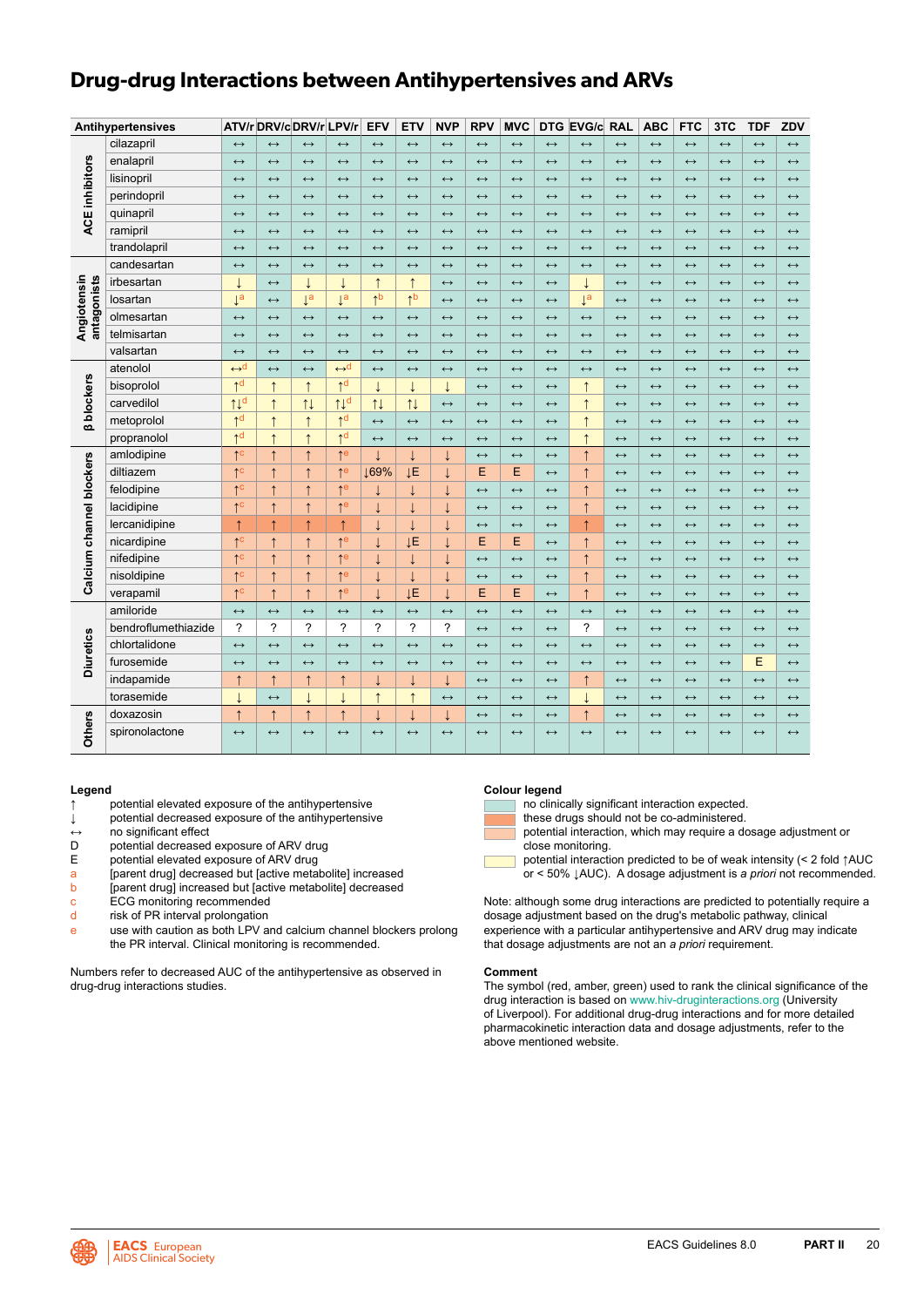### <span id="page-21-0"></span>**Drug-drug Interactions between Analgesics and ARVs**

|            | <b>Analgesics</b> | ATV/r                   | DRV/c             | DRV/r                   | LPV/r                   | <b>EFV</b>              | <b>ETV</b>        | <b>NVP</b>            | <b>RPV</b>        | <b>MVC</b>        | <b>DTG</b>        | EVG/c             | <b>RAL</b>        | <b>ABC</b>        | <b>FTC</b>        | 3TC               | <b>TDF</b>        | ZDV                 |
|------------|-------------------|-------------------------|-------------------|-------------------------|-------------------------|-------------------------|-------------------|-----------------------|-------------------|-------------------|-------------------|-------------------|-------------------|-------------------|-------------------|-------------------|-------------------|---------------------|
|            | aspirin           | $\leftrightarrow$       | $\leftrightarrow$ | $\leftrightarrow$       | $\leftrightarrow$       | $\leftrightarrow$       | $\leftrightarrow$ | $\leftrightarrow$     | $\leftrightarrow$ | $\leftrightarrow$ | $\leftrightarrow$ | $\leftrightarrow$ | $\leftrightarrow$ | $\leftrightarrow$ | $\leftrightarrow$ | $\leftrightarrow$ | h                 | $\leftrightarrow$   |
| analgesics | celecoxib         | $\leftrightarrow$       | $\leftrightarrow$ | $\leftrightarrow$       | $\leftrightarrow$       | $*a$                    | $*a$              | $\leftrightarrow$     | $\leftrightarrow$ | $\leftrightarrow$ | $\leftrightarrow$ | $\leftrightarrow$ | $\leftrightarrow$ | $\leftrightarrow$ | $\leftrightarrow$ | $\leftrightarrow$ | h                 | $\leftrightarrow$   |
|            | diclofenac        | $\leftrightarrow$       | $\leftrightarrow$ | $\leftrightarrow$       | $\leftrightarrow$       | $*a$                    | $*a$              | $\leftrightarrow$     | $\leftrightarrow$ | $\leftrightarrow$ | $\leftrightarrow$ | $\leftrightarrow$ | $\leftrightarrow$ | $\leftrightarrow$ | $\leftrightarrow$ | $\leftrightarrow$ | E <sup>h</sup>    | $\leftrightarrow$   |
|            | ibuprofen         | $\leftrightarrow$       | $\leftrightarrow$ | $\leftrightarrow$       | $\leftrightarrow$       | $*a$                    | $\uparrow$ a      | $\leftrightarrow$     | $\leftrightarrow$ | $\leftrightarrow$ | $\leftrightarrow$ | $\leftrightarrow$ | $\leftrightarrow$ | $\leftrightarrow$ | $\leftrightarrow$ | $\leftrightarrow$ | E <sup>h</sup>    | $\leftrightarrow$ b |
|            | mefenamic acid    | $\leftrightarrow$       | $\leftrightarrow$ | $\leftrightarrow$       | $\leftrightarrow$       | $*a$                    | $*a$              | $\leftrightarrow$     | $\leftrightarrow$ | $\leftrightarrow$ | $\leftrightarrow$ | $\leftrightarrow$ | $\leftrightarrow$ | $\leftrightarrow$ | $\leftrightarrow$ | $\leftrightarrow$ | E <sup>h</sup>    | $\leftrightarrow$   |
|            | naproxen          | $\leftrightarrow$       | $\leftrightarrow$ | $\leftrightarrow$       | $\leftrightarrow$       | $A^a$                   | $\uparrow$ a      | $\leftrightarrow$     | $\leftrightarrow$ | $\leftrightarrow$ | $\leftrightarrow$ | $\leftrightarrow$ | $\leftrightarrow$ | $\leftrightarrow$ | $\leftrightarrow$ | $\leftrightarrow$ | E <sub>h</sub>    | $\leftrightarrow$ b |
|            | nimesulide        | $\leftrightarrow$       | $\leftrightarrow$ | $\leftrightarrow$       | $\leftrightarrow$       | $A^a$                   | $\uparrow$ a      | $\leftrightarrow$     | $\leftrightarrow$ | $\leftrightarrow$ | $\leftrightarrow$ | $\leftrightarrow$ | $\leftrightarrow$ | $\leftrightarrow$ | $\leftrightarrow$ | $\leftrightarrow$ | h                 | $\leftrightarrow$   |
| Non-opioid | paracetamol       | $\leftrightarrow$       | $\leftrightarrow$ | $\leftrightarrow$       | $\leftrightarrow$       | $\leftrightarrow$       | $\leftrightarrow$ | $\leftrightarrow$     | $\leftrightarrow$ | $\leftrightarrow$ | $\leftrightarrow$ | $\leftrightarrow$ | $\leftrightarrow$ | $\leftrightarrow$ | $\leftrightarrow$ | $\leftrightarrow$ | $\leftrightarrow$ | $\leftrightarrow$   |
|            | piroxicam         | $\leftrightarrow$       | $\leftrightarrow$ | $\leftrightarrow$       | $\leftrightarrow$       | $\uparrow$ a            | $\uparrow$ a      | $\leftrightarrow$     | $\leftrightarrow$ | $\leftrightarrow$ | $\leftrightarrow$ | $\leftrightarrow$ | $\leftrightarrow$ | $\leftrightarrow$ | $\leftrightarrow$ | $\leftrightarrow$ | h                 | $\leftrightarrow$   |
|            | alfentanil        | $\uparrow$              | $\uparrow$        | $\uparrow$              | $\uparrow$              |                         |                   |                       | $\leftrightarrow$ | $\leftrightarrow$ | $\leftrightarrow$ | $\uparrow$        | $\leftrightarrow$ | $\leftrightarrow$ | $\leftrightarrow$ | $\leftrightarrow$ | $\leftrightarrow$ | $\leftrightarrow$   |
|            | buprenorphine     | ↑67%                    | $\uparrow$        | $\uparrow$ C            | $\leftrightarrow$       | 150%                    | 125%              | $\leftrightarrow$     | $\leftrightarrow$ | $\leftrightarrow$ | $\leftrightarrow$ | ↑35%              | $\leftrightarrow$ | $\leftrightarrow$ | $\leftrightarrow$ | $\leftrightarrow$ | $\leftrightarrow$ | $\leftrightarrow$   |
|            | codeine           | $*e$                    | Ae                | Ae                      | Ae                      | <sub>1</sub> e          | $\downarrow$ e    | $\downarrow$ e        | $\leftrightarrow$ | $\leftrightarrow$ | $\leftrightarrow$ | $\uparrow$ e      | $\leftrightarrow$ | $\leftrightarrow$ | $\leftrightarrow$ | $\leftrightarrow$ | $\leftrightarrow$ | $\leftrightarrow$   |
|            | dihydrocodeine    | $\downarrow \uparrow$   | $\uparrow$        | l1                      | l1                      | l1                      |                   |                       | $\leftrightarrow$ | $\leftrightarrow$ | $\leftrightarrow$ | $\uparrow$        | $\leftrightarrow$ | $\leftrightarrow$ | $\leftrightarrow$ | $\leftrightarrow$ | $\leftrightarrow$ | $\leftrightarrow$   |
|            | fentanyl          | $\uparrow$              | $\uparrow$        | $\uparrow$              | $\uparrow$              |                         |                   |                       | $\leftrightarrow$ | $\leftrightarrow$ | $\leftrightarrow$ | $\uparrow$        | $\leftrightarrow$ | $\leftrightarrow$ | $\leftrightarrow$ | $\leftrightarrow$ | $\leftrightarrow$ | $\leftrightarrow$   |
| analgesics | methadone         | $\downarrow$ d          | $\uparrow$ ?      | ↓16%                    | ↓53%                    | 152%                    | 16%               | ↓≈50% ↓16%            |                   | $\leftrightarrow$ | $\leftrightarrow$ | ↑7%               | $\leftrightarrow$ |                   | $\leftrightarrow$ | $\leftrightarrow$ | $\leftrightarrow$ | E                   |
|            | morphine          |                         | $\leftrightarrow$ |                         |                         | 1                       | $\uparrow$        | $\leftrightarrow$     | $\leftrightarrow$ | $\leftrightarrow$ | $\leftrightarrow$ | $\uparrow$        | $\leftrightarrow$ | $\leftrightarrow$ | $\leftrightarrow$ | $\leftrightarrow$ | $\leftrightarrow$ | $\leftrightarrow$   |
| Opioid     | oxycodone         | $\uparrow$              | ↑                 | ↑                       | $\uparrow$              |                         |                   |                       | $\leftrightarrow$ | $\leftrightarrow$ | $\leftrightarrow$ | $\uparrow$        | $\leftrightarrow$ | $\leftrightarrow$ | $\leftrightarrow$ | $\leftrightarrow$ | $\leftrightarrow$ | $\leftrightarrow$   |
|            | pethidine         | $\downarrow^{\text{f}}$ | ↑                 | $\downarrow^{\text{f}}$ | $\downarrow^{\text{f}}$ | $\downarrow^{\text{f}}$ |                   | $\downarrow^\text{f}$ | $\leftrightarrow$ | $\leftrightarrow$ | $\leftrightarrow$ | $\uparrow$        | $\leftrightarrow$ | $\leftrightarrow$ | $\leftrightarrow$ | $\leftrightarrow$ | $\leftrightarrow$ | $\leftrightarrow$   |
|            | sufentanil        | $\uparrow$              | $\uparrow$        | $\uparrow$              | $\uparrow$              |                         |                   | T                     | $\leftrightarrow$ | $\leftrightarrow$ | $\leftrightarrow$ | $\uparrow$        | $\leftrightarrow$ | $\leftrightarrow$ | $\leftrightarrow$ | $\leftrightarrow$ | $\leftrightarrow$ | $\leftrightarrow$   |
|            | tramadol          | r e                     | ↑e                | Ae                      | Ae                      | $T_{\mathsf{a}}$        | $\leftrightarrow$ | $\leftrightarrow$     | $\leftrightarrow$ | $\leftrightarrow$ | $\leftrightarrow$ | $\uparrow$ e      | $\leftrightarrow$ | $\leftrightarrow$ | $\leftrightarrow$ | $\leftrightarrow$ | $\leftrightarrow$ | $\leftrightarrow$   |

#### **Legend**

- potential elevated exposure of the analgesic
- **↓** potential decreased exposure of the analgesic
- **↔** no significant effect
- D potential decreased exposure of ARV drug
- E potential elevated exposure of ARV drug
- a clinical significance unknown. Use the lowest recommended dose particularly in HIV-positive persons with risk factors for cardiovascular disease, those HIV-positive persons at risk of developing gastrointestinal complications, HIV-positive persons with hepatic or renal impairment, and in elderly HIV-positive persons.
- **b** potential additive haematological toxicity
- c [parent drug] unchanged but [metabolite] increased
- d both drugs can potentially prolong the QT interval, ECG monitoring recommended
- e potential decrease of the analgesic effect due to the reduced conversion to the active metabolite
- f [parent drug] decreased and increase [neurotoxic metabolite];
- g [parent drug] decreased but no change [more active metabolite].
- h potential risk of nephrotoxicity which is increased if NSAID is used for a long duration, if the HIV-positive person has a pre-existing renal dysfunction, has a low body weight or receives other drugs that may increase TDF exposure. Concurrent use of NSAIDs with TDF warrants monitoring of renal function. Numbers refer to increased or decreased AUC of the analgesic as observed in drug-drug interactions studies.

#### **Colour legend**

no clinically significant interaction expected

these drugs should not be co-administered

potential interaction which may require a dosage adjustment or close monitoring

potential interaction predicted to be of weak intensity (< 2 fold ↑AUC or < 50% ↓AUC). A dosage adjustment is *a priori* not recommended

#### **Comment**

The symbol (red, amber, green) used to rank the clinical significance of the drug interaction is based on [www.hiv-druginteractions.org](http://www.hiv-druginteractions.org) (University of Liverpool). For additional drug-drug interactions and for more detailed pharmacokinetic interaction data and dosage adjustments, refer to the above mentioned website.

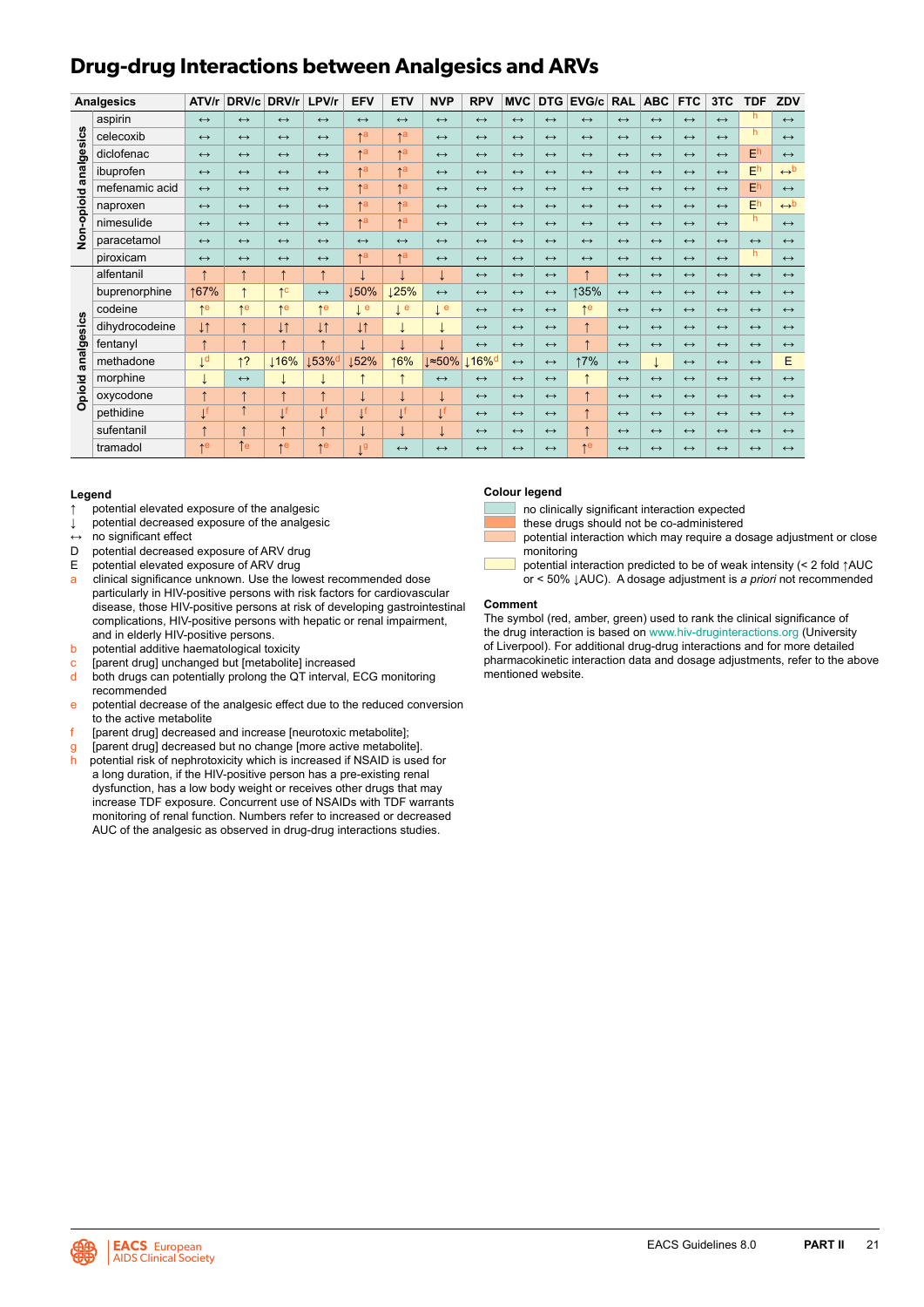### <span id="page-22-0"></span>**Drug-drug Interactions between Contraceptives/Hormone Therapy Replacement Treatment and ARVs**

|                |                                 | ATV/r             | DRV/c                   | DRV/r                | LPV/r             | <b>EFV</b>                  | <b>ETV</b>              | <b>NVP</b>                    | <b>RPV</b>        | <b>MVC</b>        | <b>DTG</b>        | EVG/c               | <b>RAL</b>        | <b>ABC</b>        | <b>FTC</b>        | 3TC               | <b>TDF</b>        | ZDV               |
|----------------|---------------------------------|-------------------|-------------------------|----------------------|-------------------|-----------------------------|-------------------------|-------------------------------|-------------------|-------------------|-------------------|---------------------|-------------------|-------------------|-------------------|-------------------|-------------------|-------------------|
| gens<br>Estro- | ethinylestradiol                | ⊥19% <sup>a</sup> |                         | $144\%$ <sup>b</sup> | 142%              | $H^d$                       | ↑22%                    | $120\%$                       | ↑14%              | $\leftrightarrow$ | 13%               | $125%$ <sup>e</sup> | $\leftrightarrow$ | $\leftrightarrow$ | $\leftrightarrow$ | $\leftrightarrow$ | $\leftrightarrow$ | $\leftrightarrow$ |
|                | estradiol                       | ıf                | $\uparrow$              |                      |                   | f,                          |                         | ۰. ۱                          | $\leftrightarrow$ | $\leftrightarrow$ | $\leftrightarrow$ |                     | $\leftrightarrow$ | $\leftrightarrow$ | $\leftrightarrow$ | $\leftrightarrow$ | $\leftrightarrow$ | $\leftrightarrow$ |
|                | desogestrel                     | $T^{g,h}$         | $+9, n$                 | $+9, h$              | $+9, h$           |                             |                         |                               | $\leftrightarrow$ | $\leftrightarrow$ | $\leftrightarrow$ | $+9n$               | $\leftrightarrow$ | $\leftrightarrow$ | $\leftrightarrow$ | $\leftrightarrow$ | $\leftrightarrow$ | $\leftrightarrow$ |
|                | drospirenone                    | $*^h$             | h, n                    | $\star$ h            | $\lambda$ h       | ٦i                          | ٠İ.                     | ٠i                            | $\leftrightarrow$ | $\leftrightarrow$ | $\leftrightarrow$ | $*h$                | $\leftrightarrow$ | $\leftrightarrow$ | $\leftrightarrow$ | $\leftrightarrow$ | $\leftrightarrow$ | $\leftrightarrow$ |
|                | dydrogesterone                  | $\uparrow$        | $\uparrow$              | $\uparrow$           | $\uparrow$        | J                           | J                       | $\downarrow$                  | $\leftrightarrow$ | $\leftrightarrow$ | $\leftrightarrow$ |                     | $\leftrightarrow$ | $\leftrightarrow$ | $\leftrightarrow$ | $\leftrightarrow$ | $\leftrightarrow$ | $\leftrightarrow$ |
|                | etonogestrel                    | $\uparrow$ h      | $\uparrow$ <sup>n</sup> | $*h$                 | ↑52% <sup>h</sup> | $\downarrow$ 63%            | $\downarrow^{\text{c}}$ | $\uparrow$ c                  | $\leftrightarrow$ | $\leftrightarrow$ | $\leftrightarrow$ | $*h$                | $\leftrightarrow$ | $\leftrightarrow$ | $\leftrightarrow$ | $\leftrightarrow$ | $\leftrightarrow$ | $\leftrightarrow$ |
|                | gestodene                       | $\uparrow$ h      | $\uparrow$              | $*h$                 | $\star$ h         | 1j                          | ٠i<br>↓                 | $\downarrow^{\dagger}$        | $\leftrightarrow$ | $\leftrightarrow$ | $\leftrightarrow$ | $\star$ h           | $\leftrightarrow$ | $\leftrightarrow$ | $\leftrightarrow$ | $\leftrightarrow$ | $\leftrightarrow$ | $\leftrightarrow$ |
|                | levonorgestrel                  | $\uparrow$ h      | $T^n$                   | $*h$                 | $\star$ h         | $\mathfrak{t}^{\mathsf{c}}$ | $\downarrow^{\text{c}}$ | $\downarrow$ <sup>c</sup>     | $\leftrightarrow$ | $\leftrightarrow$ | $\leftrightarrow$ | $\star$ h           | $\leftrightarrow$ | $\leftrightarrow$ | $\leftrightarrow$ | $\leftrightarrow$ | $\leftrightarrow$ | $\leftrightarrow$ |
| Progestins     | medroxypro-<br>gesterone (IM)   | $\leftrightarrow$ | $\leftrightarrow$       | $\leftrightarrow$    | $\leftrightarrow$ | $\leftrightarrow$           | $\leftrightarrow$       | $\leftrightarrow$             | $\leftrightarrow$ | $\leftrightarrow$ | $\leftrightarrow$ | $\leftrightarrow$   | $\leftrightarrow$ | $\leftrightarrow$ | $\leftrightarrow$ | $\leftrightarrow$ | $\leftrightarrow$ | $\leftrightarrow$ |
|                | medroxypro-<br>gesterone (oral) | $\uparrow$        | $\uparrow$              | $\uparrow$           | $\uparrow$        | $\downarrow$                | T                       | $\downarrow$                  | $\leftrightarrow$ | $\leftrightarrow$ | $\leftrightarrow$ | $\uparrow$          | $\leftrightarrow$ | $\leftrightarrow$ | $\leftrightarrow$ | $\leftrightarrow$ | $\leftrightarrow$ | $\leftrightarrow$ |
|                | norelgestromin                  | $\Delta$          | $T^n$                   | $\overline{A}$       | ↑83%              | $\uparrow^{\mathsf{i}}$     | ٦Ì.                     | 1j                            | $\leftrightarrow$ | $\leftrightarrow$ | $\leftrightarrow$ | ᅯ                   | $\leftrightarrow$ | $\leftrightarrow$ | $\leftrightarrow$ | $\leftrightarrow$ | $\leftrightarrow$ | $\leftrightarrow$ |
|                | norethisterone                  | i, k              | T <sup>n</sup>          | 114%                 | $17\%$            | $\downarrow^{\mathsf{i}}$   | <b>15%</b>              | $\downarrow$ 19%              | $\downarrow$ 11%  | $\leftrightarrow$ | $\leftrightarrow$ | $\star$ h           | $\leftrightarrow$ | $\leftrightarrow$ | $\leftrightarrow$ | $\leftrightarrow$ | $\leftrightarrow$ | $\leftrightarrow$ |
|                | norgestimate                    | ↑85%              | $\uparrow$ <sup>n</sup> | $\uparrow$ h         | $\star$ h         | $\downarrow^{\mathsf{i}}$   |                         | $\mathfrak{t}^{\mathfrak{l}}$ | $\leftrightarrow$ | $\leftrightarrow$ | $\leftrightarrow$ | ↑126% <sup>h</sup>  | ↑14%              | $\leftrightarrow$ | $\leftrightarrow$ | $\leftrightarrow$ | $\leftrightarrow$ | $\leftrightarrow$ |
|                | norgestrel                      | h                 | $\uparrow$ <sup>n</sup> | $\star$ h            | $\star$ h         |                             |                         |                               | $\leftrightarrow$ | $\leftrightarrow$ | $\leftrightarrow$ | $\star$ h           | $\leftrightarrow$ | $\leftrightarrow$ | $\leftrightarrow$ | $\leftrightarrow$ | $\leftrightarrow$ | $\leftrightarrow$ |
|                | levonorgestrel<br>(EC)          | $\uparrow$        | $\uparrow$              | $\uparrow$           | $\uparrow$        | ⊥58% <sup>'</sup>           | î,                      |                               | $\leftrightarrow$ | $\leftrightarrow$ | $\leftrightarrow$ |                     | $\leftrightarrow$ | $\leftrightarrow$ | $\leftrightarrow$ | $\leftrightarrow$ | $\leftrightarrow$ | $\leftrightarrow$ |
| Other          | mifepristone                    | $\uparrow$        | $\uparrow$              | $\uparrow$           | $\uparrow$        | ↓                           | ↓                       | $\downarrow$                  | E                 | E                 | $\leftrightarrow$ | $\uparrow$          | $\leftrightarrow$ | $\leftrightarrow$ | $\leftrightarrow$ | $\leftrightarrow$ | $\leftrightarrow$ | $\leftrightarrow$ |
|                | ulipristal                      | $\uparrow$        | $\uparrow$              | $\uparrow$           | $\uparrow$        | , m                         | m                       | , m                           | $\leftrightarrow$ | $\leftrightarrow$ | $\leftrightarrow$ |                     | $\leftrightarrow$ | $\leftrightarrow$ | $\leftrightarrow$ | $\leftrightarrow$ | $\leftrightarrow$ | $\leftrightarrow$ |

#### **Legend**

- potential increased exposure of the hormone
- potential decreased exposure of the hormone
- **↔** no significant effect
- potential decreased exposure of HIV drug
- E potential elevated exposure of HIV drug
- unboosted ATV increased ethinylestradiol AUC by 48%. Use no more than 30 microgram of ethinylestradiol if co-administered with unboosted ATV and at least 35 microgram of ethinylestradiol if co-administered with ATV/r
- b alternative or additional contraceptive measures are recommended or, if used for hormone replacement therapy, monitor for signs of oestrogen deficiency
- c the use of implants or vaginal rings is not recommended in women on long-term treatment with hepatic enzyme inducing drugs
- d no effect on ethinylestradiol exposure, however levels of co-administered progestin were markedly decreased. A reliable method of barrier contraception must be used in addition to oral contraception
- e European SPC states a hormonal contraceptive should contain at least 30 microgram ethinylestradiol
- monitor for signs of oestrogen deficiency
- g increased conversion to active metabolite etonogestrel
- when used in combined pill, oestrogen component is reduced. Given the lack of clinical data on the contraceptive efficacy, caution is recommended and additional contraceptive measures should be used
- a reliable method of barrier contraception should be used in addition to oral contraception
- norelgestromin is combined with ethinylestradiol and administered as transdermal patch. Ethinylestradiol was shown to be reduced which may compromise the contraceptive efficacy, caution is recommended and additional contraceptive measures should be used;
- unboosted ATV increased norethisterone AUC by 2.1 fold use 3 mg as single dose for emergency contraception. Of note: the doubling of the standard dose is outside the product licence and there is limited evidence in relation to efficacy
- m may reduce the efficacy of the emergency contraceptive pill since no data are available to make recommendations on the use of DRV/c with combined or progestagen only oral or implanted contraceptives, alternative forms of contraception should be used. Numbers refer to increased or decreased AUC of the non HIV drug as observed in drug-drug interaction studies

**Comment:** transdermal application: first-pass metabolism avoided however hepatic metabolism still occurs and therefore there is a risk of DDI. Intrauterine administration: hormone (i.e. levonorgestrel) is released directly to the target organ before it is absorbed into the systemic circulation and therefore less likely to be affected by ARVs.

#### **Colour legend**

no clinically significant interaction expected.

- these drugs should not be co-administered.
- potential interaction which may require a dosage adjustment or close monitoring.
- potential interaction predicted to be of weak intensity (< 2 fold ↑ AUC or < 50% ↓ AUC). No *a priori* dosage adjustment is recommended.

#### **Comment**

The symbol (red, amber, green) used to rank the clinical significance of the drug interaction is based on [www.hiv-druginteractions.org](http://www.hiv-druginteractions.org) (University of Liverpool). For additional drug-drug interactions and for more detailed pharmacokinetic interaction data and dosage adjustments, refer to the above mentioned website.

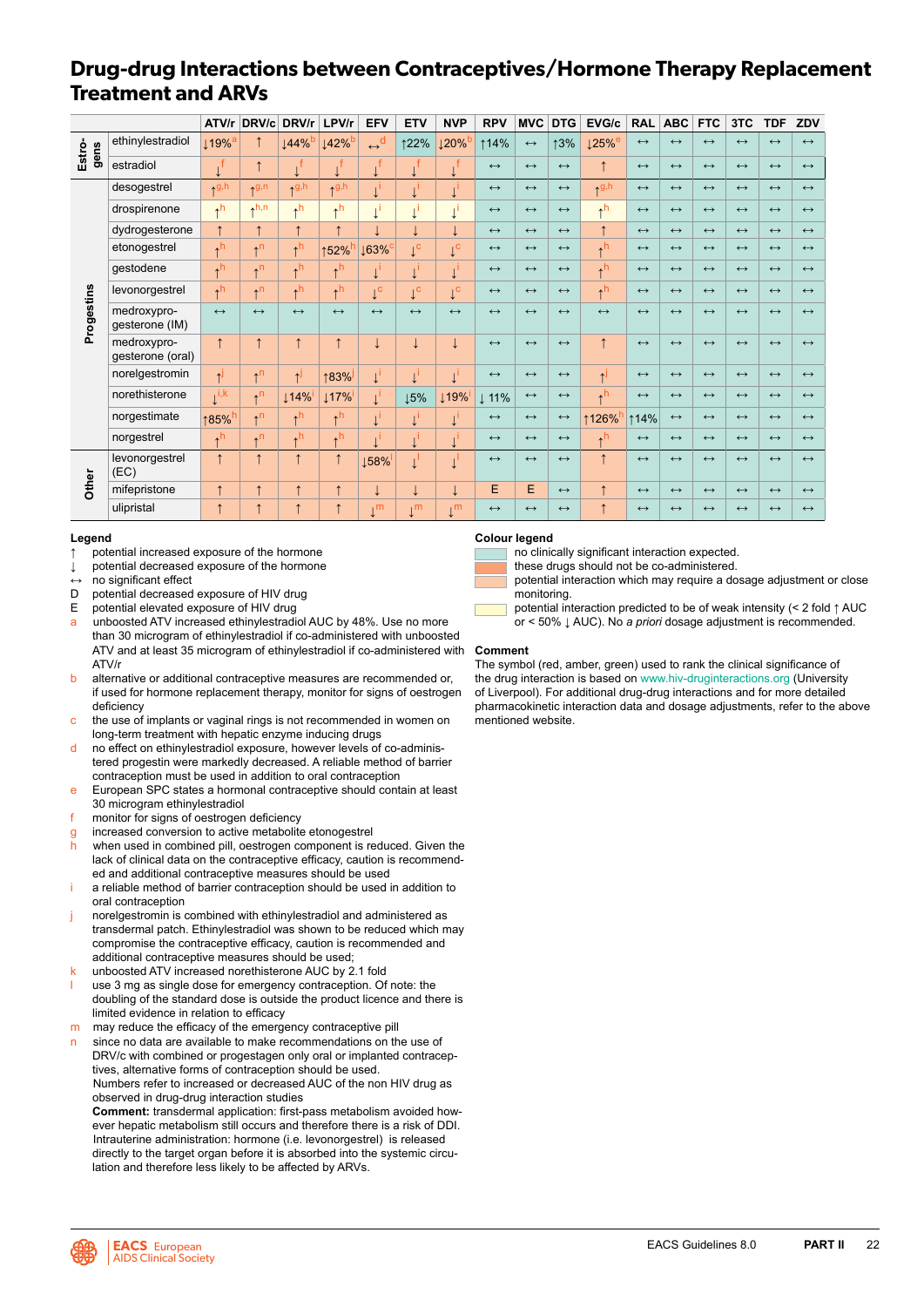### <span id="page-23-0"></span>**Drug-drug Interactions between Corticosteroids and ARVs**

|                                 | Corticosteroids               | ATV/r                   | DRV/c                   | DRV/r                   | LPV/r                    | <b>EFV</b>        | <b>ETV</b>        | <b>NVP</b>        | <b>RPV</b>        | <b>MVC</b>        |                   | DTG EVG/c RAL           |                   | <b>ABC</b>        | <b>FTC</b>        | 3TC               | <b>TDF</b>        | ZDV               |
|---------------------------------|-------------------------------|-------------------------|-------------------------|-------------------------|--------------------------|-------------------|-------------------|-------------------|-------------------|-------------------|-------------------|-------------------------|-------------------|-------------------|-------------------|-------------------|-------------------|-------------------|
|                                 | beclometasone<br>(inhalation) | $*^a$                   | $\lambda$ ?a            | $\uparrow$ <sub>p</sub> | $*^a$                    | $\leftrightarrow$ | $\leftrightarrow$ | $\leftrightarrow$ | $\leftrightarrow$ | $\leftrightarrow$ | $\leftrightarrow$ | $*^a$                   | $\leftrightarrow$ | $\leftrightarrow$ | $\leftrightarrow$ | $\leftrightarrow$ | $\leftrightarrow$ | $\leftrightarrow$ |
|                                 | betamethasone                 | $\uparrow$ <sup>C</sup> | $\uparrow^{\mathsf{C}}$ | $\uparrow^{\circ}$      | $\uparrow^{\text{C}}$    | $\downarrow$      | $\downarrow$      | $\downarrow$      | D                 | D                 | $\leftrightarrow$ | $\uparrow$ <sup>C</sup> | $\leftrightarrow$ | $\leftrightarrow$ | $\leftrightarrow$ | $\leftrightarrow$ | $\leftrightarrow$ | $\leftrightarrow$ |
|                                 | budenoside<br>(inhalation)    | $\uparrow$ <sup>C</sup> | $\uparrow^{\circ}$      | $\uparrow^{\circ}$      | $\uparrow^{\text{C}}$    | $\downarrow$      | $\downarrow$      |                   | $\leftrightarrow$ | $\leftrightarrow$ | $\leftrightarrow$ | $\uparrow$ <sup>C</sup> | $\leftrightarrow$ | $\leftrightarrow$ | $\leftrightarrow$ | $\leftrightarrow$ | $\leftrightarrow$ | $\leftrightarrow$ |
| and/or injected corticosteroids | clobetasol<br>(topical)       | $\uparrow$ c,d          | $\uparrow$ C, d         | $\uparrow$ C, d         | $\Lambda$ <sup>c,d</sup> | $\leftrightarrow$ | $\leftrightarrow$ | $\leftrightarrow$ | $\leftrightarrow$ | $\leftrightarrow$ | $\leftrightarrow$ | $\uparrow$ c,d          | $\leftrightarrow$ | $\leftrightarrow$ | $\leftrightarrow$ | $\leftrightarrow$ | $\leftrightarrow$ | $\leftrightarrow$ |
|                                 | dexamethasone                 | $\uparrow^c D$          | $\uparrow^c$ D          | $\uparrow^c$ D          | $\uparrow^c D$           | $\downarrow$ D    | <b>JD</b>         | <b>JD</b>         | D                 | D                 | $\leftrightarrow$ | $\uparrow^c D$          | $\leftrightarrow$ | $\leftrightarrow$ | $\leftrightarrow$ | $\leftrightarrow$ | $\leftrightarrow$ | $\leftrightarrow$ |
|                                 | fluocinolone<br>(topical)     | $\Lambda$ c,d           | $\uparrow$ c,d          | $\Lambda$ c,d           | $\Lambda$ <sup>c,d</sup> | $\leftrightarrow$ | $\leftrightarrow$ | $\leftrightarrow$ | $\leftrightarrow$ | $\leftrightarrow$ | $\leftrightarrow$ | $\uparrow$ c,d          | $\leftrightarrow$ | $\leftrightarrow$ | $\leftrightarrow$ | $\leftrightarrow$ | $\leftrightarrow$ | $\leftrightarrow$ |
|                                 | fluticasone<br>(inhalation)   | $\uparrow$ <sup>C</sup> | $\uparrow^{\text{c}}$   | $\uparrow^{\circ}$      | $\uparrow^{\text{C}}$    | $\downarrow$      | $\downarrow$      | $\downarrow$      | $\leftrightarrow$ | $\leftrightarrow$ | $\leftrightarrow$ | $\uparrow^{\circ}$      | $\leftrightarrow$ | $\leftrightarrow$ | $\leftrightarrow$ | $\leftrightarrow$ | $\leftrightarrow$ | $\leftrightarrow$ |
|                                 | hydrocortisone<br>(oral)      | $\uparrow$ C            | $\uparrow^{\mathsf{C}}$ | $\uparrow^{\text{C}}$   | $\uparrow^{\mathsf{C}}$  | $\downarrow$      | $\downarrow$      |                   | $\leftrightarrow$ | $\leftrightarrow$ | $\leftrightarrow$ | $\uparrow$ <sup>C</sup> | $\leftrightarrow$ | $\leftrightarrow$ | $\leftrightarrow$ | $\leftrightarrow$ | $\leftrightarrow$ | $\leftrightarrow$ |
| Inhaled, oral, topic            | hydrocortisone<br>(topical)   | $\leftrightarrow$       | $\leftrightarrow$       | $\leftrightarrow$       | $\leftrightarrow$        | $\leftrightarrow$ | $\leftrightarrow$ | $\leftrightarrow$ | $\leftrightarrow$ | $\leftrightarrow$ | $\leftrightarrow$ | $\leftrightarrow$       | $\leftrightarrow$ | $\leftrightarrow$ | $\leftrightarrow$ | $\leftrightarrow$ | $\leftrightarrow$ | $\leftrightarrow$ |
|                                 | methylpredni-<br>solone       | $\uparrow^{\text{C}}$   | $\uparrow^{\mathsf{C}}$ | $\uparrow^{\circ}$      | $\uparrow^{\text{C}}$    | $\downarrow$      | $\downarrow$      | ↓                 | $\leftrightarrow$ | $\leftrightarrow$ | $\leftrightarrow$ | $\uparrow$ <sup>C</sup> | $\leftrightarrow$ | $\leftrightarrow$ | $\leftrightarrow$ | $\leftrightarrow$ | $\leftrightarrow$ | $\leftrightarrow$ |
|                                 | mometasone<br>(inhalation)    | $\uparrow$ C            | $\uparrow^{\text{C}}$   | $\uparrow^{\circ}$      | $\uparrow$ <sup>C</sup>  | $\downarrow$      | $\downarrow$      | $\downarrow$      | $\leftrightarrow$ | $\leftrightarrow$ | $\leftrightarrow$ | $\uparrow$ <sup>C</sup> | $\leftrightarrow$ | $\leftrightarrow$ | $\leftrightarrow$ | $\leftrightarrow$ | $\leftrightarrow$ | $\leftrightarrow$ |
|                                 | prednisolone<br>(oral)        | $\uparrow$ <sup>C</sup> | $\uparrow^{\mathsf{C}}$ | $\uparrow^{\mathsf{C}}$ | $\uparrow^{\mathsf{C}}$  | 40%               | $\downarrow$      | $\downarrow$      | $\leftrightarrow$ | $\leftrightarrow$ | $\leftrightarrow$ | $\uparrow^{\circ}$      | $\leftrightarrow$ | $\leftrightarrow$ | $\leftrightarrow$ | $\leftrightarrow$ | $\leftrightarrow$ | $\leftrightarrow$ |
|                                 | prednisone                    | $\uparrow$ C            | $\uparrow^{\mathsf{C}}$ | $\uparrow^{\mathsf{C}}$ | $\uparrow$ <sup>C</sup>  | $\downarrow$ 40%  | $\downarrow$      | $\downarrow$      | $\leftrightarrow$ | $\leftrightarrow$ | $\leftrightarrow$ | $\uparrow$ <sup>C</sup> | $\leftrightarrow$ | $\leftrightarrow$ | $\leftrightarrow$ | $\leftrightarrow$ | $\leftrightarrow$ | $\leftrightarrow$ |
|                                 | triamcinolone                 | $\uparrow$ <sup>C</sup> | $\uparrow$ C            | $\uparrow$ C            | $\uparrow$ C             |                   | T                 | T                 | $\leftrightarrow$ | $\leftrightarrow$ | $\leftrightarrow$ | $\uparrow$ C            | $\leftrightarrow$ | $\leftrightarrow$ | $\leftrightarrow$ | $\leftrightarrow$ | $\leftrightarrow$ | $\leftrightarrow$ |

### **Legend**

- **↑** potential increased exposure of the corticosteroid
- potential decreased exposure of the corticosteroid
- **↔** no significant effect
- 
- D potential decreased exposure of HIV drug<br>E potential elevated exposure of HIV drug potential elevated exposure of HIV drug
- a co-administration of RTV (100 mg bid) increased the concentrations of the active metabolite (beclometasone-17-monopropionate) but no significant effect on adrenal function was seen. Caution is still warrented, use the lowest possible corticosteroid dose and monitor for corticosteroid side effects
- b DRV/r decreased the exposure of active metabolite (beclometasone-17-monopropionate), no significant effect on adrenal function was seen
- c risk of having elevated corticosteroid levels, Cushing's syndrome and adrenal suppression. This risk is present for oral, injected but also for topical, inhaled or eye drops corticosteroid
- d the extent of percutaneous absorption is determined by many factors such as degree of inflammation and alteration of the skin, duration, frequency and surface of application, use of occlusive dressings

#### **Colour legend**

no clinically significant interaction expected.

these drugs should not be co-administered.

potential interaction which may require a dosage adjustment or close monitoring.

#### **Comment**

The symbol (red, amber, green) used to rank the clinical significance of the drug interaction is based on [www.hiv-druginteractions.org](http://www.hiv-druginteractions.org) (University of Liverpool). For additional drug-drug interactions and for more detailed pharmacokinetic interaction data and dosage adjustments, refer to the above mentioned website.

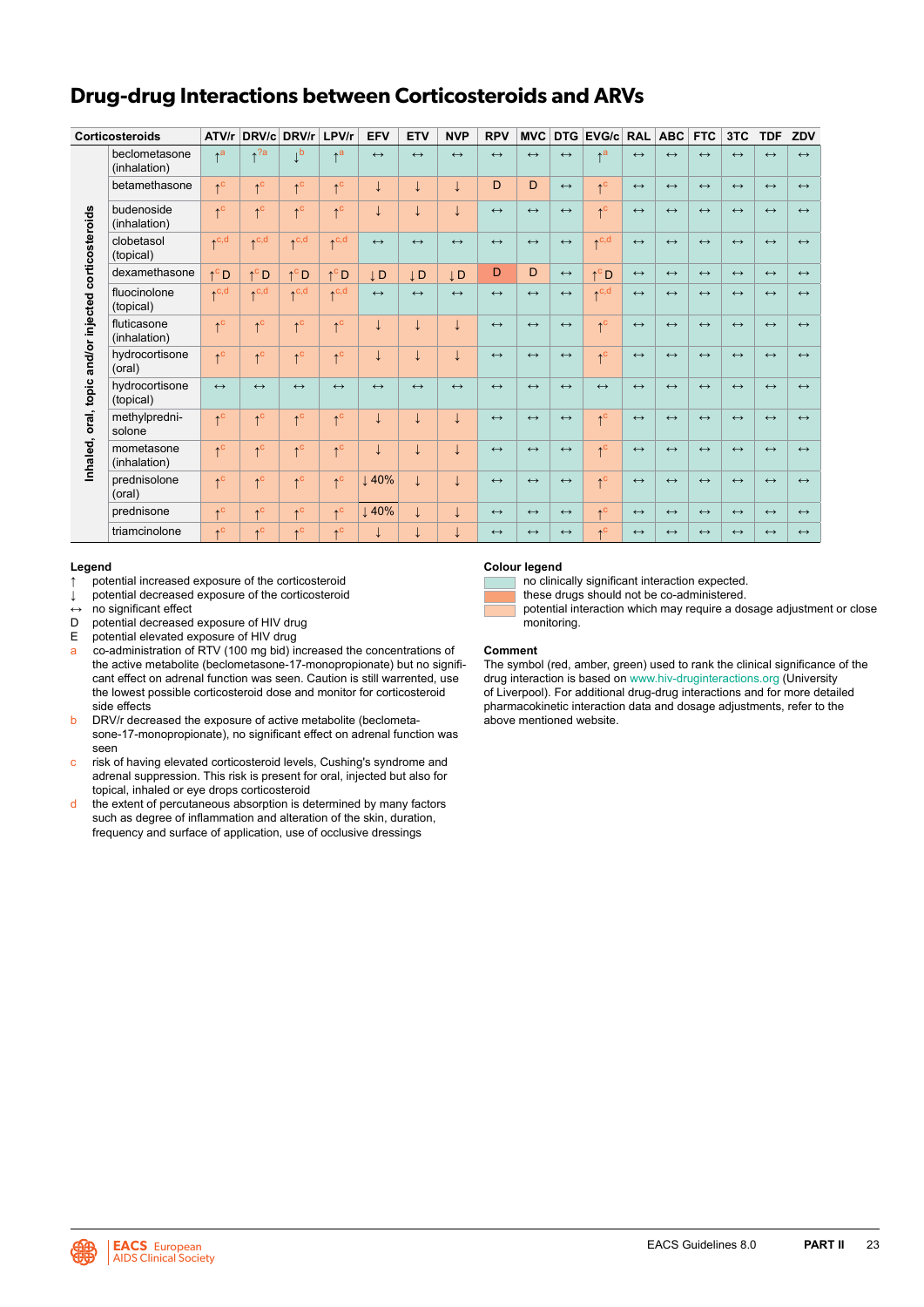### <span id="page-24-0"></span>**Drug-drug Interactions between Antimalarial Drugs and ARVs**

Effect of ARVs on antimalarial drugs and key metabolite

| Legend: |                                                                                            |
|---------|--------------------------------------------------------------------------------------------|
| Arrows  | indicate effect of antiretrovirals on antimalarial drug/key metabolite                     |
| Green   | no clinically significant interaction expected                                             |
| Orange  | potential interaction (consider treatment ahead of travel and therapeutic drug monitoring) |
| Red     | clinically relevant interaction, do not use or use with caution                            |

| Mefloquine (M)        |                                                           |           |
|-----------------------|-----------------------------------------------------------|-----------|
| <b>Metabolism</b>     | CYP <sub>3A4</sub>                                        |           |
| <b>ARVs</b>           | Effect on antimalarial drugs and key metabolite Relevance |           |
| NNRTI (EFV, NVP, ETV) |                                                           | <b>No</b> |
| RPV, RAL, MVC, DTG    | $\rightarrow$                                             | <b>No</b> |
| PI. COBI              | $\uparrow$ M may reduce PI/c (RTV ca. 35%)                | Potential |

| <b>Artemisinins (A)</b>                                                       |                                                                        |                                   |  |  |  |  |  |  |
|-------------------------------------------------------------------------------|------------------------------------------------------------------------|-----------------------------------|--|--|--|--|--|--|
| Artemisinins and its key metabolite, dihydroartemisinin, are active compounds |                                                                        |                                   |  |  |  |  |  |  |
| <b>Metabolism</b>                                                             | CYP 2B6, 3A4, 2C19                                                     |                                   |  |  |  |  |  |  |
| <b>ARVs</b>                                                                   | Effect on antimalarial drugs and key metabolite                        | Relevance                         |  |  |  |  |  |  |
| NNRTI (EFV, NVP, ETV)                                                         | LA& dihydroartemisinin;<br>A & metabolites reduce NVP, but not EFV/ETR | Do not use or<br>use with caution |  |  |  |  |  |  |
| RPV, RAL, MVC, DTG                                                            | $\rightarrow$ A may reduce RPV, MVC                                    | <b>Potential</b>                  |  |  |  |  |  |  |
| PI, COBI                                                                      | ↑ Increase A: monitor toxicity (liver)                                 | Potential                         |  |  |  |  |  |  |

| <b>Lumefantrin (L)</b>    |                                                           |                                   |
|---------------------------|-----------------------------------------------------------|-----------------------------------|
| Metabolism                | CYP <sub>3A4</sub>                                        |                                   |
| <b>ARVs</b>               | Effect on antimalarial drugs and key metabolite Relevance |                                   |
| NNRTI (EFV, NVP, ETV)     |                                                           | Potential                         |
| <b>RPV, RAL, MVC, DTG</b> | $\rightarrow$                                             | No                                |
| PI, COBI                  | ↑ LPV increases L 2-3x                                    | Do not use or<br>use with caution |

### **Atovaquone (At), Proguanil (P)**

• Atovaquone increases ZDV levels by 35%

• Synergy with atovaquone is related to proguanil, not its active metabolite; therefore presumably no net

| effect of induction/inhibition |                                                              |                  |
|--------------------------------|--------------------------------------------------------------|------------------|
| Metabolism                     | <b>CYP 2C19</b>                                              |                  |
| <b>ARVs</b>                    | Effect on antimalarial drugs and key metabolite Relevance    |                  |
| NNRTI (EFV, NVP, ETV)          | <b>LETV</b> is increased                                     | <b>Potential</b> |
| RPV, RAL, MVC, DTG             | $\rightarrow$                                                | <b>No</b>        |
| PI. COBI                       | $\perp$ At & P<br>take with fat meal, consider dose increase | <b>Potential</b> |

| <b>Doxycycline</b>    |                                                           |           |
|-----------------------|-----------------------------------------------------------|-----------|
| <b>Metabolism</b>     | <b>NA</b>                                                 |           |
| <b>ARVs</b>           | Effect on antimalarial drugs and key metabolite Relevance |           |
| NNRTI (EFV, NVP, ETV) | possibly 1                                                | Potential |
| RPV, RAL, MVC, DTG    | $\rightarrow$                                             | No        |
| PI, COBI              | $\rightarrow$                                             | No        |

| <b>Chloroquine</b>        |                                                           |           |
|---------------------------|-----------------------------------------------------------|-----------|
| <b>Metabolism</b>         | <b>CYP 3A4, 2D6</b>                                       |           |
| <b>ARVs</b>               | Effect on antimalarial drugs and key metabolite Relevance |           |
| NNRTI (EFV, NVP, ETV)     | $\rightarrow$                                             | <b>No</b> |
| <b>RPV, RAL, MVC, DTG</b> | $\rightarrow$                                             | No        |
| PI, COBI                  | $\rightarrow$                                             | <b>No</b> |

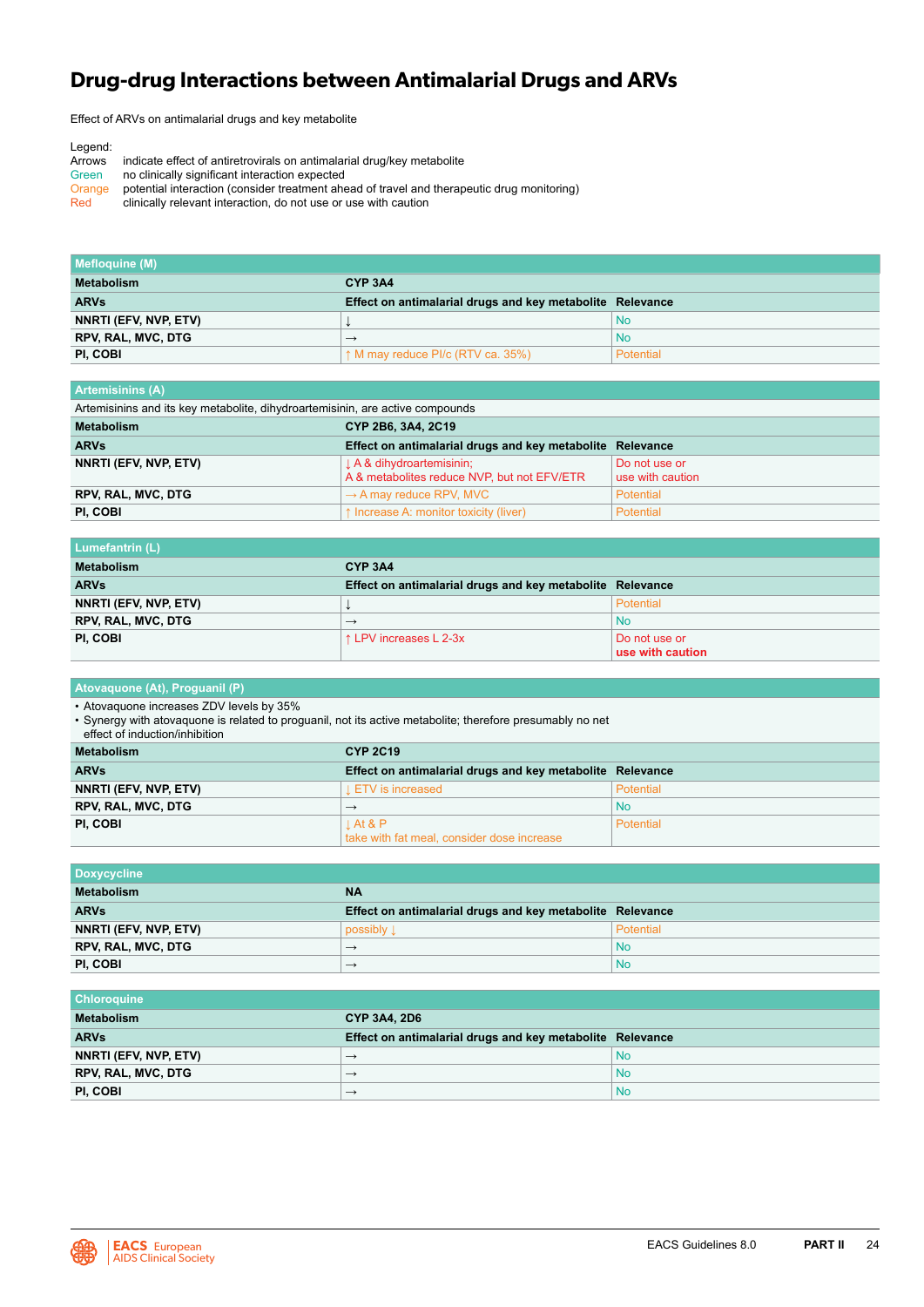| Quinine (Q)               |                                                                                                           |           |
|---------------------------|-----------------------------------------------------------------------------------------------------------|-----------|
| <b>Metabolism</b>         | <b>CYP 3A4, 2D6</b>                                                                                       |           |
| <b>ARVs</b>               | Effect on antimalarial drugs and key metabolite Relevance                                                 |           |
| NNRTI (EFV, NVP, ETV)     | L Consider dose increase                                                                                  | Potential |
| <b>RPV, RAL, MVC, DTG</b> | $\rightarrow$                                                                                             | <b>No</b> |
| PI, COBI                  | ↑ RTV increases Q 4x: consider<br>dose reduction, monitor toxicity<br>(tinnitus). CAVE: PI & Q prolong QT | Potential |

| Primaguine            |                                                           |           |
|-----------------------|-----------------------------------------------------------|-----------|
| <b>Metabolism</b>     | CYP 1A2, 2D6, 3A4                                         |           |
| <b>ARVs</b>           | Effect on antimalarial drugs and key metabolite Relevance |           |
| NNRTI (EFV, NVP, ETV) | N/A                                                       | Potential |
| RPV, RAL, MVC, DTG    | $\rightarrow$                                             | <b>No</b> |
| PI. COBI              | N/A                                                       |           |

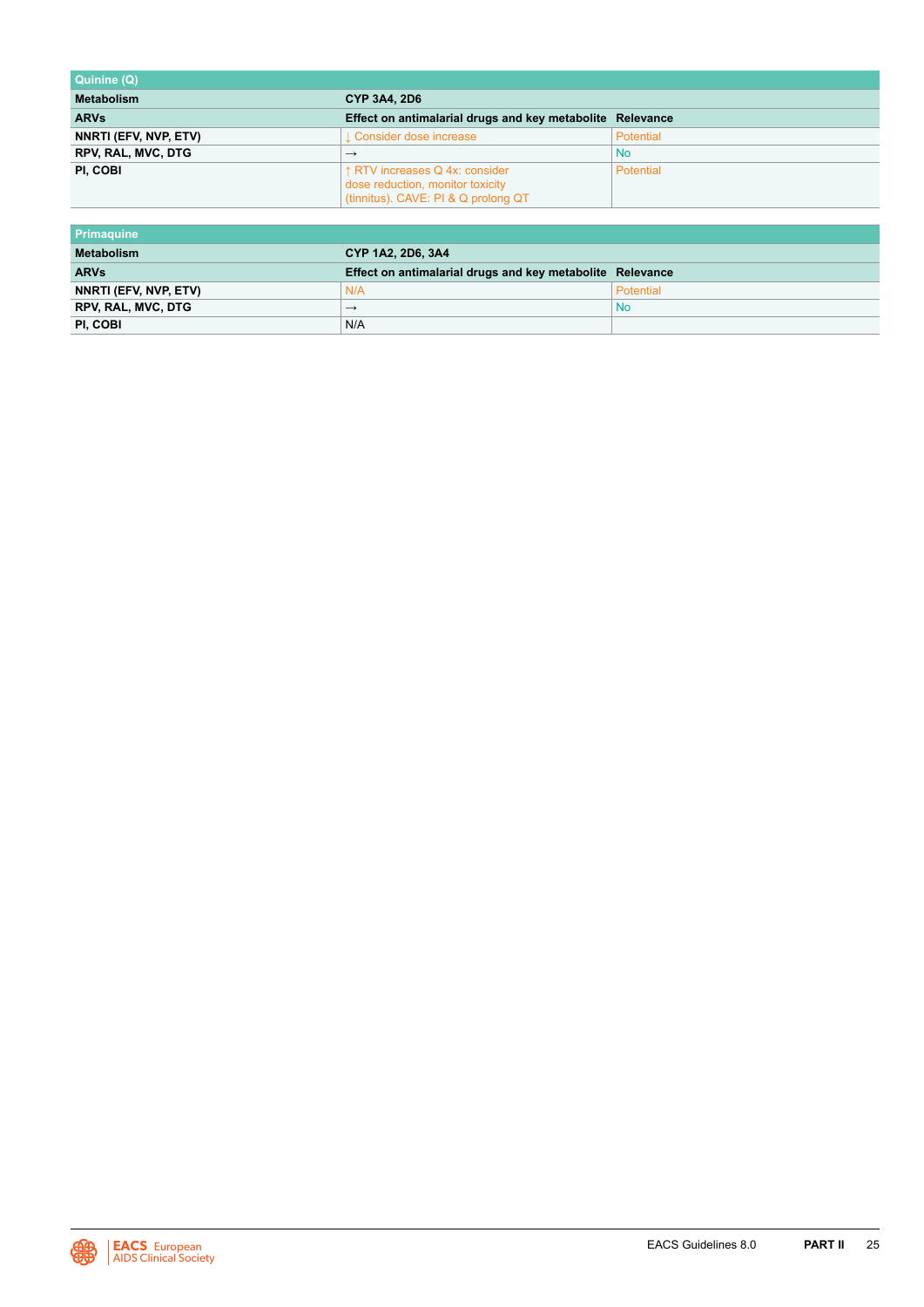### <span id="page-26-0"></span>**Dose Adjustment of ARVs for Impaired Hepatic Function**

| <b>NRTIS</b>       |                                                                                  |
|--------------------|----------------------------------------------------------------------------------|
| <b>ABC</b>         | Child-Pugh Class A: 200 mg bid (use oral solution)                               |
|                    | Child-Pugh Class B or C: Contraindicated                                         |
| ddl                | Contraindicated<br>If used no dosage adjustment                                  |
| d4T                | Contraindicated<br>If used no dosage adjustment                                  |
| <b>FTC</b>         | No dosage adjustment                                                             |
| 3TC                | No dosage adjustment                                                             |
| <b>TDF</b>         | No dosage adjustment                                                             |
| <b>TDF/FTC</b>     | No dosage adjustment                                                             |
| ZDV                | Reduce dose by 50% or double the interval between<br>doses if Child-Pugh Class C |
| <b>NNRTIS</b>      |                                                                                  |
| <b>EFV</b>         | No dosage adjustment; use with caution in persons                                |
| <b>TDF/FTC/EFV</b> | with hepatic impairment                                                          |
| <b>ETV</b>         | Child-Pugh Class A or B: no dosage adjustment<br>Child-Pugh Class C: no data     |
| <b>NVP</b>         | Child-Pugh Class B or C: contraindicated                                         |
| <b>RPV</b>         | Child-Pugh Class A or B: no dosage adjustment<br>Child Pugh Class C: no data     |

| Pls                   |                                                                                                          |  |  |  |
|-----------------------|----------------------------------------------------------------------------------------------------------|--|--|--|
| ATV                   | Child-Pugh Class B: 300 mg gd                                                                            |  |  |  |
|                       | Child-Pugh Class C: not recommended                                                                      |  |  |  |
|                       | RTV boosting is not recommended in persons with<br>hepatic impairment (Child-Pugh Class B or C)          |  |  |  |
| <b>DRV</b>            | Child-Pugh Class A or B: no dosage adjustment                                                            |  |  |  |
|                       | Child-Pugh Class C: not recommended                                                                      |  |  |  |
| DRV/c                 | Child-Pugh Class A or B: no dosage adjustment                                                            |  |  |  |
|                       | Child-Pugh Class C: not recommended                                                                      |  |  |  |
| <b>FPV</b>            | PI-naïve persons:                                                                                        |  |  |  |
|                       | Child-Pugh Class A or B: 700 mg bid                                                                      |  |  |  |
|                       | Child-Pugh Class C: 350 mg bid                                                                           |  |  |  |
|                       | <b>PI-experienced persons:</b>                                                                           |  |  |  |
|                       | Child-Pugh Class A: 700 mg bid + RTV 100 mg qd                                                           |  |  |  |
|                       | Child-Pugh Class B: 450 mg bid + RTV 100 mg qd                                                           |  |  |  |
|                       | Child-Pugh Class C: 300 mg bid + RTV 100 mg qd                                                           |  |  |  |
| <b>IDV</b>            | Child-Pugh Class A or B: 600 mg q8h                                                                      |  |  |  |
|                       | Child-Pugh Class C: no data                                                                              |  |  |  |
| LPV/r                 | No dosage recommendation; use with caution in<br>persons with hepatic impairment                         |  |  |  |
| <b>RTV</b>            | Refer to recommendations for the primary PI                                                              |  |  |  |
| SQV                   | Child-Pugh Class A or B: use with caution                                                                |  |  |  |
|                       | Child-Pugh Class C: contraindicated                                                                      |  |  |  |
| <b>TPV</b>            | Child-Pugh Class A: use with caution                                                                     |  |  |  |
|                       | Child-Pugh Class B or C: contraindicated                                                                 |  |  |  |
| FI                    |                                                                                                          |  |  |  |
| <b>ENF</b>            | No dosage adjustment                                                                                     |  |  |  |
| <b>CCR5 Inhibitor</b> |                                                                                                          |  |  |  |
| <b>MVC</b>            | No dosage recommendations. Concentrations will<br>likely be increased in persons with hepatic impairment |  |  |  |
| <b>INSTI</b>          |                                                                                                          |  |  |  |
| <b>RAL</b>            | No dosage adjustment                                                                                     |  |  |  |
| <b>EVG</b>            | Child-Pugh Class A or B: no dosage adjustment<br>Child-Pugh Class C: no data                             |  |  |  |
| <b>DTG</b>            | Child-Pugh Class A or B: no dosage adjustment<br>Child-Pugh Class C: no data                             |  |  |  |
| <b>TDF/FTC/EVG/c</b>  | Child-Pugh Class A or B: no dosage adjustment<br>Child-Pugh Class C: no data                             |  |  |  |
| <b>ABC/3TC/DTG</b>    | Use separate compounds and refer to those adjust-<br>ments                                               |  |  |  |

Note: Hepatic dysfunction is a good indication for TDM as clinical experience with these dose adjustments is very limited.

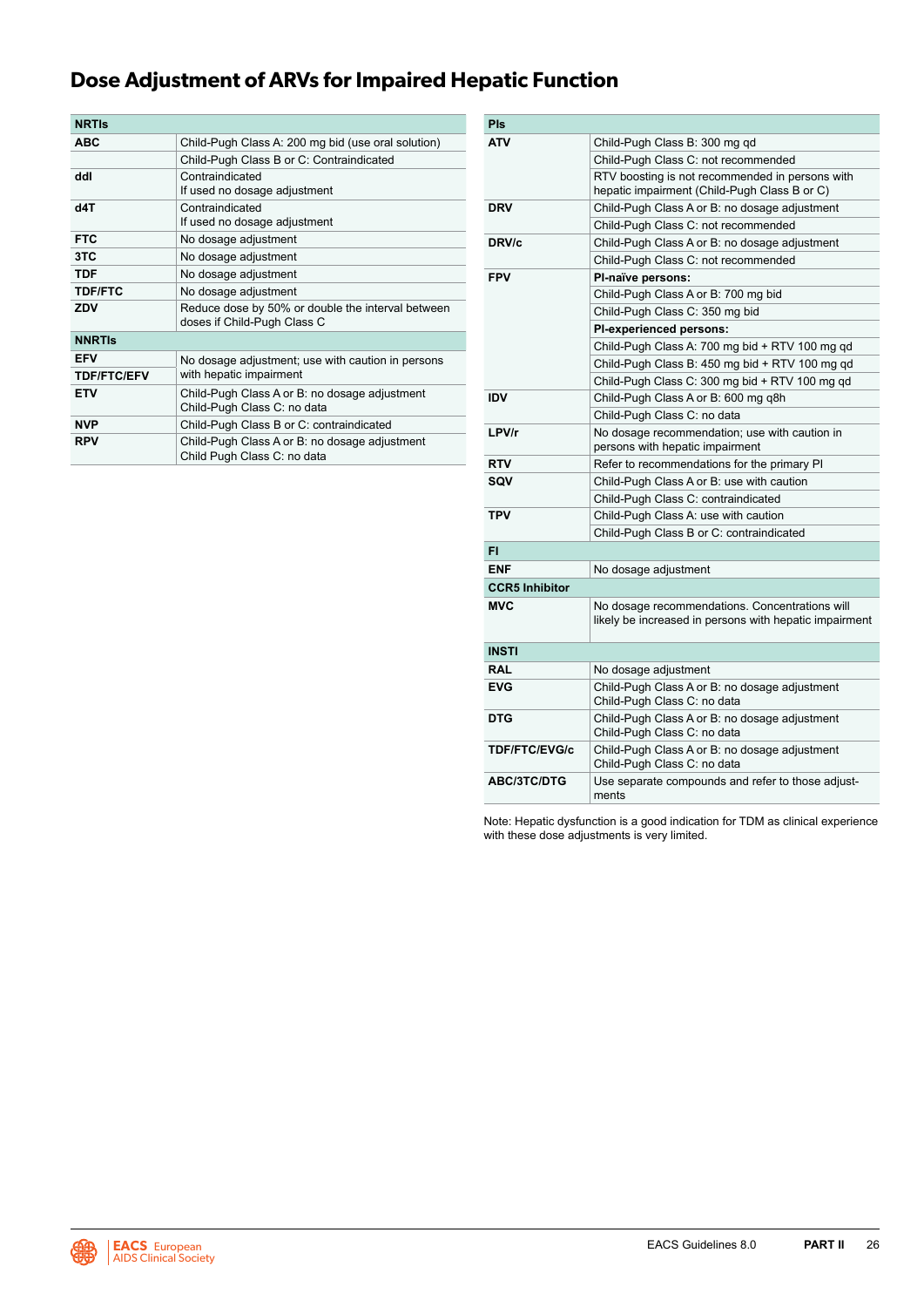### <span id="page-27-0"></span>**Dose Adjustment of ARVs for Impaired Renal Function**

| $eGFR^{(i)}$ (mL/min) |              |                             |                                                                      |                                                          |                                                      |                                |  |
|-----------------------|--------------|-----------------------------|----------------------------------------------------------------------|----------------------------------------------------------|------------------------------------------------------|--------------------------------|--|
|                       |              | $\geq 50$                   | $30 - 49$                                                            | $10 - 29$                                                | < 10                                                 | <b>Haemodialysis</b>           |  |
| <b>NRTIS</b>          |              |                             |                                                                      |                                                          |                                                      |                                |  |
| <b>ABC</b>            |              | 300 mg q12h                 |                                                                      | No dose adjustment required                              |                                                      |                                |  |
| ddl(ii)               | $\geq 60$ kg | 400 mg q24h                 | 200 mg q24h                                                          | 150 mg q24h                                              | 100 mg q24h                                          | 100 mg q24h(iv)                |  |
|                       | $< 60$ kg    | 250 mg q24h                 | 125 mg q24h                                                          | 100 mg q24h                                              | 75 mg q24h                                           | 75 mg q24h(iv)                 |  |
| d4T                   | $\geq 60$ kg | 30 mg g12h                  | 15 mg g12h                                                           | 15 mg q24h                                               | 15 mg g24h                                           | 15 mg q24h(iv)                 |  |
|                       | $< 60$ kg    | 40 mg q12h                  | 20 mg q12h                                                           | 20 mg q24h                                               | 20 mg q24h                                           | 20 mg q24h(iv)                 |  |
| <b>FTC</b>            |              | 200 mg q24h                 | 200 mg g48h                                                          | 200 mg g72h                                              | 200 mg g96h                                          | 200 mg g $96h$ <sup>(iv)</sup> |  |
| 3TC                   |              | 300 mg q24h                 | 150 mg q24h                                                          | 100 mg q24h(iii)                                         | 50-25 mg q24h(iii)                                   | 50-25 mg q24h(iii), (iv)       |  |
| TDF <sup>(v)</sup>    |              |                             |                                                                      | Not recommended                                          | Not recommended                                      |                                |  |
|                       |              | 300(viii) mg g24h           | 300(viii) mg g48h                                                    | (300 <sup>(viii)</sup> mg q72-96h,<br>if no alternative) | (300 <sup>(viii)</sup> mg q7d, if<br>no alternative) | 300(viii) mg g7d(iv)           |  |
| ZDV                   |              | 300 mg q12h                 | 100 mg q8 $h^{(iv)}$<br>No dose adjustment<br>100 mg q8h<br>required |                                                          |                                                      |                                |  |
| ABC/3TC               |              | 600/300 mg q24h             |                                                                      |                                                          |                                                      |                                |  |
| ZDV/3TC               |              | 300/150 mg g12h             |                                                                      |                                                          | Use individual drugs                                 |                                |  |
| ABC/3TC/ZDV           |              | 300/150/300 mg<br>q12h      |                                                                      |                                                          |                                                      |                                |  |
| <b>TDF/FTC</b>        |              | 300(viii)/200 mg g24h       | 300(viii)/200 mg q48h                                                |                                                          | Use individual drugs                                 |                                |  |
| <b>NNRTIS</b>         |              |                             |                                                                      |                                                          |                                                      |                                |  |
| <b>EFV</b>            |              | 600 mg q24h                 | No dose adjustment required                                          |                                                          |                                                      |                                |  |
| <b>ETV</b>            |              | 200 mg q12h                 | No dose adjustment required                                          |                                                          |                                                      |                                |  |
| <b>NVP</b>            |              | 200 mg q12h                 | No dose adjustment required                                          |                                                          |                                                      |                                |  |
| <b>TDF/FTC/RPV</b>    |              | 300(viii)/200/25 mg<br>q24h | Do not use                                                           |                                                          |                                                      |                                |  |

|                                                                              | <b>Haemodialysis</b>                                                                           |                                             |                                   |      |                                             |  |
|------------------------------------------------------------------------------|------------------------------------------------------------------------------------------------|---------------------------------------------|-----------------------------------|------|---------------------------------------------|--|
|                                                                              | $\geq 50$                                                                                      | $30 - 49$                                   | $10 - 29$                         | < 10 |                                             |  |
| $Pis^{(V)}$                                                                  |                                                                                                |                                             |                                   |      |                                             |  |
| ATV/r                                                                        | 300/100 mg q24h                                                                                | No dose adjustment required <sup>(vi)</sup> |                                   |      |                                             |  |
| DRV/r                                                                        | 800/100 mg g24h<br>600/100 mg q12h                                                             | No dose adjustment required <sup>(vi)</sup> |                                   |      |                                             |  |
| DRV/c                                                                        | 800/150 mg q24h                                                                                | No dose adjustment required <sup>(vi)</sup> |                                   |      |                                             |  |
| FPV/r                                                                        | 700/100 mg q12h                                                                                | No dose adjustment required <sup>(vi)</sup> |                                   |      |                                             |  |
| LPV/r                                                                        | 400/100 mg q12h                                                                                | No dose adjustment required <sup>(vi)</sup> |                                   |      |                                             |  |
| SQV/r                                                                        | 1000/100 mg q12h                                                                               | No dose adjustment required <sup>(vi)</sup> |                                   |      |                                             |  |
| TPV/r                                                                        | 500/200 mg q12h                                                                                | No dose adjustment required <sup>(vi)</sup> |                                   |      |                                             |  |
| <b>Other ART</b>                                                             |                                                                                                |                                             |                                   |      |                                             |  |
| <b>RAL</b>                                                                   | 400 mg q12h                                                                                    | No dose adjustment required <sup>(vi)</sup> |                                   |      |                                             |  |
| <b>DTG</b>                                                                   | 50 mg q24h                                                                                     | No dose adjustment                          |                                   |      | No clinical data; PK<br>data suggest safety |  |
| ABC/3TC/DTG                                                                  | 600/300/50 mg g24h                                                                             | Use individual drugs                        |                                   |      |                                             |  |
| <b>TDF/FTC/EVG/c</b>                                                         | Do not initiate if eGFR < 70 mL/min                                                            |                                             | Discontinue if $eGFR < 50$ mL/min |      |                                             |  |
| <b>MVC: co-administered</b><br>without CYP3A4<br>inhibitors <sup>(vii)</sup> | 300 mg q12h                                                                                    | No dose adjustment required                 |                                   |      |                                             |  |
| <b>MVC: co-administered</b><br>with CYP3A4 inhibitors (viii)                 | If eGFR $<$ 80 mL/min 150 mg q24h(vii)<br>except: 150 mg q12h if co-administered<br>with FPV/r |                                             |                                   |      |                                             |  |

i eGFR: Use CKD-EPI formula; the abbreviated modification of diet in renal disease (aMDRD) or the Cockcroft-Gault (CG) equation may be used as an alternative; see [http://www.hivpv.org/](http://www.hivpv.org/ .)

ii Dose reduction if combined with TDF<br>iii 150 mg loading dose

150 mg loading dose

iv After dialysis

v TDF and (boosted) PIs are associated with nephrotoxicity; consider alternative ART if pre-existing CKD, risk factors for CKD and/or decreasing eGFR, see [ARV-associated Nephrotoxicity](#page-45-0) and [Kidney Disease: Definition,](#page-44-0)  [Diagnosis and Management](#page-44-0)

 $vi$  Limited data available in persons with renal impairment; pharmacokinetic analysis suggests no dose adjustment required

vii See summary of product characteristics for specific recommendations; use with caution if eGFR < 30 mL/min

viii In certain countries TDF is labelled as 245 mg rather than 300 mg to reflect the concentration of the active metabolite (tenofovir alafenamide)

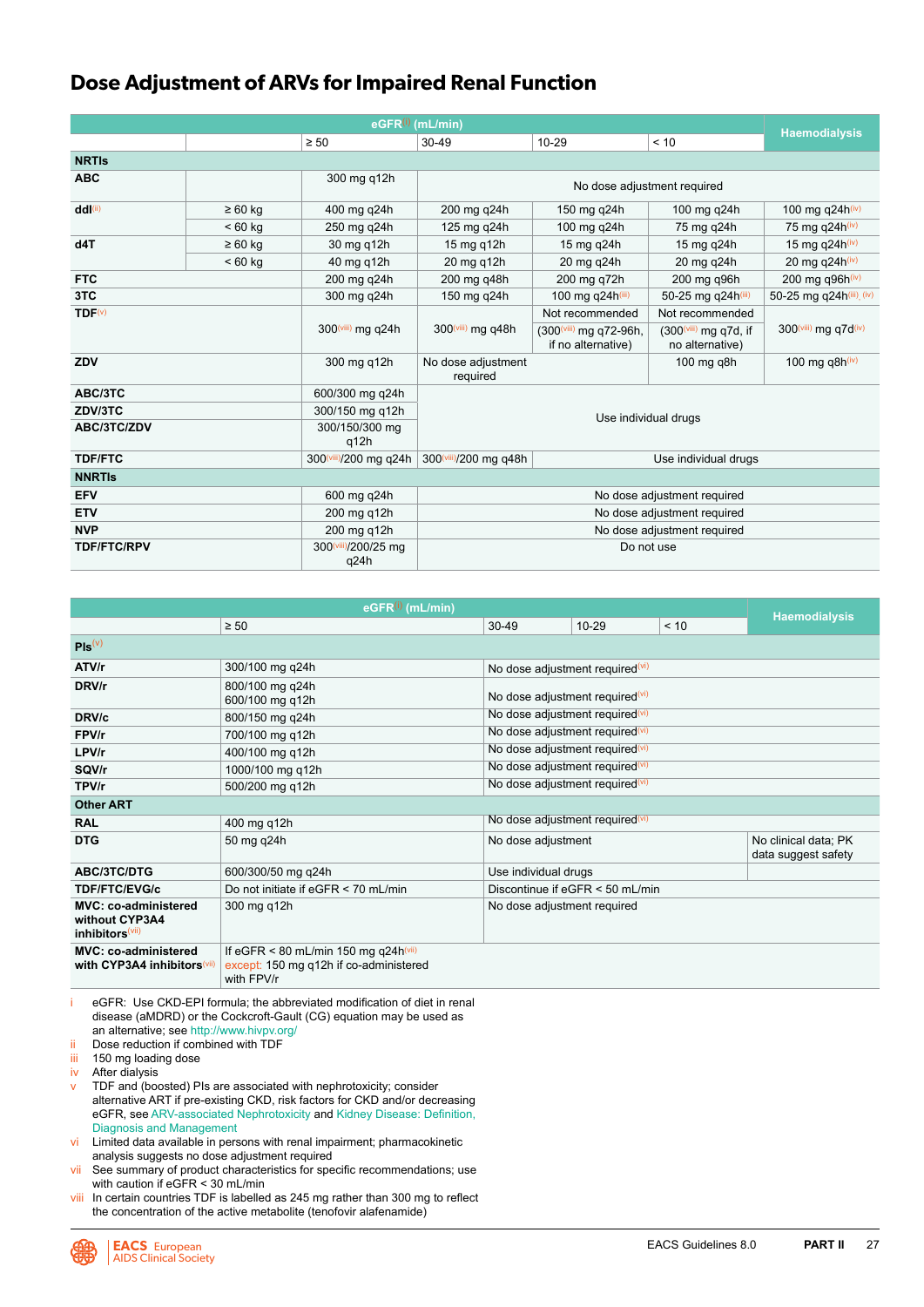### <span id="page-28-0"></span>**Administration of ARVs in Persons with Swallowing Difficulties**

| <b>Drug</b>          | <b>Formulation</b>                                           | <b>Crush</b><br>tablets | <b>Open</b><br>capsules | Comment                                                                                                                                                             |
|----------------------|--------------------------------------------------------------|-------------------------|-------------------------|---------------------------------------------------------------------------------------------------------------------------------------------------------------------|
| <b>NRTIS</b>         |                                                              |                         |                         |                                                                                                                                                                     |
| ABC                  | tablet $(300 \text{ mg})$<br>solution 20 mg/mL               | yes                     |                         | Bitter taste. Crushed tablets can be added to small amount of semi-solid<br>food or liquid, all of which should be consumed immediately                             |
| d4T                  | capsule (20, 30, 40 mg)<br>oral solution 1 mg/mL             | no                      | yes                     | Take on empty stomach                                                                                                                                               |
| <b>FTC</b>           | capsule (200 mg)<br>solution 10 mg/mL                        | no                      | yes                     | Dissolve in $\geq$ 30 mL of water, contains Na 460 µmol/mL<br>Bioequivalence: 240 mg solution = 200 mg capsule; adjust dosage<br>accordingly                        |
| 3TC                  | tablet (150, 300 mg)<br>solution 10 mg/mL                    | yes                     |                         | Crushed tablets can be added to small amount of semi-solid food or liquid.<br>all of which should be consumed immediately                                           |
| <b>TDF</b>           | tablet $(300(i)$ mg)                                         | yes                     |                         | Better: dissolve in $\geq 1$ dL of water/orange or grape juice (bitter taste)                                                                                       |
| ZDV                  | capsule (250 mg)                                             | no                      | no                      | Sticky, bitter taste                                                                                                                                                |
|                      | syrup 10 mg/mL                                               |                         |                         | Better: use syrup or iv 6 mg/kg per day in glucose 5%                                                                                                               |
| TDF/FTC              | tablet $(300\%)/200$ mg)                                     | yes                     |                         | Better: dissolve in ≥ 1 dL of water/orange or grape juice (bitter taste)                                                                                            |
| ABC/3TC              | tablet (600/300 mg)                                          | no                      |                         | Use solution of individual compounds                                                                                                                                |
| ZDV/3TC              | tablet (300/150 mg)                                          | yes                     |                         | Disperse in $\geq 15$ mL water, alternative: use solution of individual compounds                                                                                   |
| ABC/3TC/ZDV          | tablet (300/150/300 mg)                                      | no                      |                         | Use solution of individual compounds                                                                                                                                |
| <b>NNRTIS</b>        |                                                              |                         |                         |                                                                                                                                                                     |
| <b>EFV</b>           | tablet $(600 \text{ mg})$                                    | yes                     |                         | Difficult to dissolve; solution has lower bioavailability; if $>$ 40 kg use 720 mg                                                                                  |
|                      | capsule (50, 100, 200 mg)                                    | no                      | yes                     |                                                                                                                                                                     |
|                      | solution 30 mg/mL                                            |                         |                         |                                                                                                                                                                     |
| <b>ETV</b>           | tablet $(200 \text{ mg})$                                    | no                      |                         | Disperse in $\geq$ 5 mL water. The glass should be rinsed with water several<br>times and each rinse completely swallowed to ensure the entire dose is<br>consumed. |
| <b>NVP</b>           | tablet (200, 400 mg $^{(ii)}$ )<br>suspension 10 mg/mL       | Yes <sup>(ii)</sup>     |                         | Dissolve in water                                                                                                                                                   |
| TDF/FTC/EFV          | tablet (3000/200/600 mg)                                     | no                      |                         |                                                                                                                                                                     |
| TDF/FTC/RPV          | tablet (3000/200/25 mg)                                      | no                      |                         | Crushing of tablets and dispersion into a liquid is not recommended. RPV is<br>insoluble in water over a wide pH range.                                             |
| Pls                  |                                                              |                         |                         |                                                                                                                                                                     |
| ATV                  | capsule (150, 200, 300 mg)                                   | no                      | yes                     | Difficult to open; take with food                                                                                                                                   |
| <b>DRV</b>           | tablet (75,150, 400, 600,<br>$800$ mg)<br>solution 100 mg/mL | yes                     |                         | Take with food. Crushed tablets can be added to small amount of semi-solid<br>food or liquid, all of which should be consumed immediately                           |
| DRV/c                | tablet (800/150 mg)                                          | no                      |                         |                                                                                                                                                                     |
| <b>FPV</b>           | tablet (700 mg)<br>suspension 50 mg/mL                       |                         |                         | Bitter taste; adults take suspension on empty stomach                                                                                                               |
| LPV/r                | tablet (200/50 mg)<br>solution (80/20 mg/mL)                 | no                      |                         | 42% alcohol, do not dilute with water (risk of precipitation), rinse with milk<br>(no water); take with food, bitter taste: dilute with chocolate milk              |
| <b>RTV</b>           | tablet $(100 \text{ mg})$<br>solution (80 mg/mL)             | no                      |                         | 43% alcohol, do not dilute solution (risk of precipitation), rinse with milk (no<br>water); bitter taste; take with food                                            |
| SQV                  | tablet (500 mg)                                              | no                      |                         |                                                                                                                                                                     |
| <b>Others</b>        |                                                              |                         |                         |                                                                                                                                                                     |
| <b>DTG</b>           | tablet $(50 \text{ mg})$                                     | Yes                     |                         | Tablets may be split or crushed and added to a small amount of semi-solid<br>food or liquid, all of which should be consumed immediately                            |
| <b>MVC</b>           | tablet (150, 300 mg)                                         | yes                     |                         | While the company does not have any specific kinetic information, crushing<br>the tablet is not expected to negatively affect the bioavailability                   |
| RAL <sup>(iii)</sup> | tablet (400 mg)<br>chewable tablets (25, 100<br>mg)          | yes                     |                         | The bioavailability of the chewable tablet is higher: 300 mg chewable tablet<br>(= 400 mg film-coated tablet)                                                       |
| TDF/FTC<br>EVG/c     | tablet (3000/200/150/150<br>mg)                              | no                      |                         | Crushing of tablets and dispersion into a liquid is not recommended. EVG/c<br>is practically insoluble in water                                                     |
| ABC/3TC/DTG          | tablet (600/300/50 mg)                                       | yes                     |                         | Tablets may be split or crushed and added to a small amount of semi-solid<br>food or liquid, all of which should be consumed immediately                            |

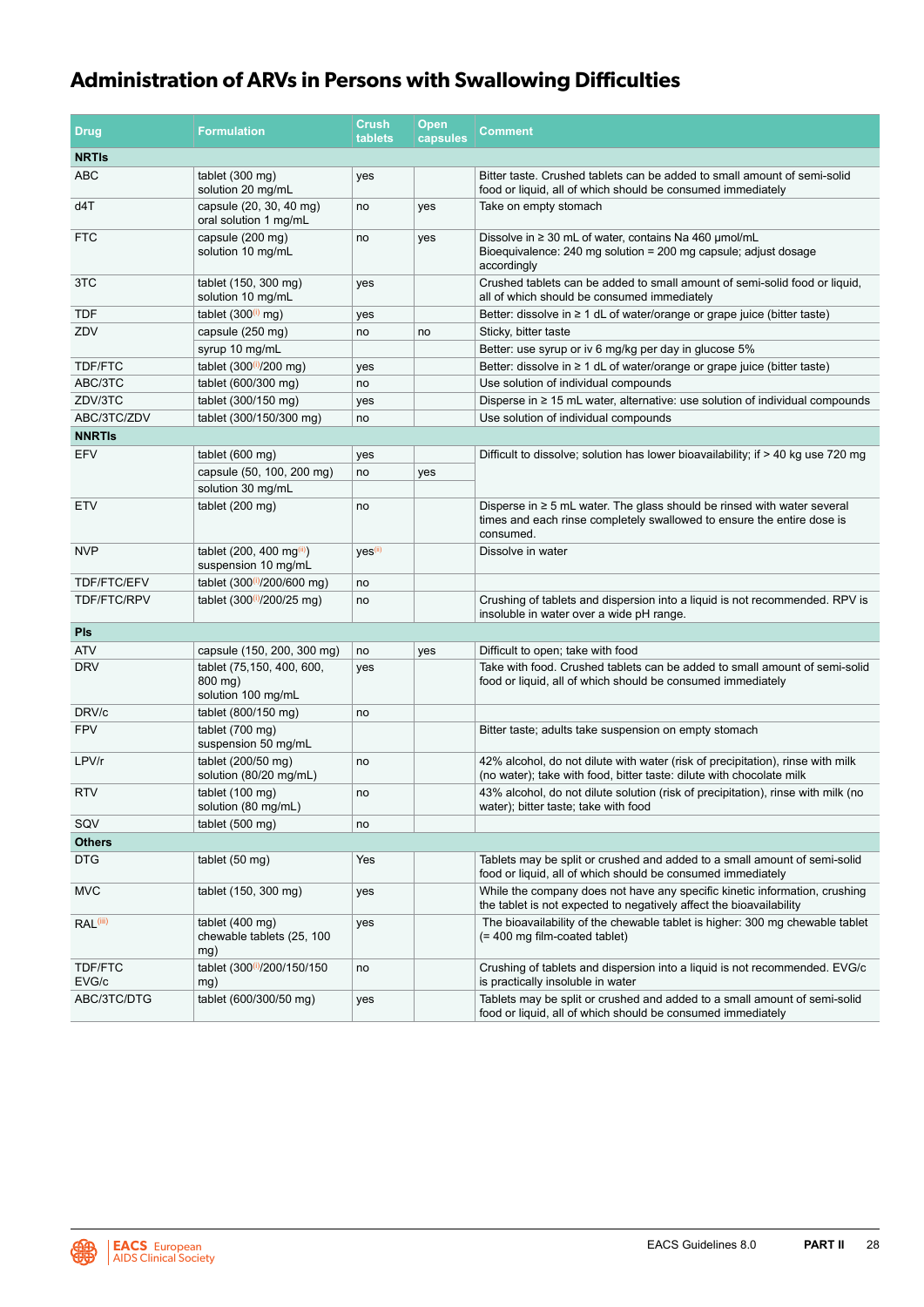| <b>Drug</b>                                                        | <b>Formulation</b>                                                 | <b>Crush</b><br>tablets | Open<br>capsules | Comment                                                |
|--------------------------------------------------------------------|--------------------------------------------------------------------|-------------------------|------------------|--------------------------------------------------------|
|                                                                    | Prophylaxis/treatment of opportunistic infections                  |                         |                  |                                                        |
| azithromycin                                                       | tablet (250, 500 mg)<br>suspension 40 mg/mL                        | no                      |                  |                                                        |
| cotrimoxazole                                                      | tablet (400/80 mg, forte<br>800/160 mg)<br>solution 40/8 mg per mL | ves: forte<br>difficult |                  | Dilute solution 3-5 times with water (high osmolality) |
| fluconazole                                                        | capsule (50, 200 mg)<br>suspension 40 mg/mL                        | no                      | yes              |                                                        |
| pyrimethamine                                                      | tablet $(25 \text{ mg})$                                           | ves                     |                  | Take with food                                         |
| valganciclovir                                                     | tablet $(450 \text{ ma})$<br>solution 50 mg/mL                     | no                      | no               | Difficult to dissolve                                  |
| rifampicin                                                         | tablet (450, 600 mg)                                               | yes                     |                  | Take on empty stomach                                  |
|                                                                    | capsule (150, 300 mg)                                              | no                      | yes              |                                                        |
|                                                                    | suspension 20 mg/mL                                                |                         |                  |                                                        |
| rifabutin                                                          | capsule (150 mg)                                                   | no                      | yes              | Mix with apple sauce, syrup (insoluble in water)       |
| isoniazid                                                          | tablet (100, 150 mg)                                               | yes                     |                  | Take on empty stomach                                  |
| pyrazinamide                                                       | tablet $(500 \text{ mg})$                                          | yes                     |                  |                                                        |
| ethambutol                                                         | tablet (100, 400 mg)                                               | yes                     |                  | Difficult to dissolve<br>Better: use iv solution       |
| rifampicin/isoniazid                                               | tablet (150/100, 150/75 mg)                                        | yes                     |                  | Take on empty stomach                                  |
| Rifater (rifampicin,<br>isoniazid.<br>pyrazinamide)                | tablet (120/50/300 mg)                                             | yes                     |                  | Take on empty stomach                                  |
| Rimstar (rifampicin,<br>isoniazid,<br>pyrazinamide,<br>ethambutol) | tablet (150/75/400/275 mg)                                         | ves                     |                  | Take on empty stomach                                  |
| ribavirin                                                          | capsule (200 mg)                                                   | no                      | yes              | Disperse in orange juice, take with food               |

 For recommendations on prophylaxis/treatment of opportunistic infections, see [Part V Opportunistic Infections](#page-79-0)

- i In certain countries TDF is labelled as 245 mg rather than 300 mg to reflect the concentration of the active metabolite (tenofovir alafenamide)
- ii Extended release effect lost. Note: NVP 400 mg qd (immediate release) can lead to sub-therapeutic trough levels in individuals with higher body weight (≥ 90 kg) compared to NVP 200 mg bid. Therefore, NVP bid administration should be preferred in individuals with
- higher body weight.
- iii Crushing tablets is not recommended in the product information however absorption of RAL was not compromised when the drug was crushed, dissolved in 60 mL warm water and administered by gastrostomy tube [\[9\].](#page-91-0) In addition, RAL drug absorption has been shown to be higher in HIV-positive persons taking RAL 400 mg bid by chewing the tablets as compared to swallowing the intact tablets [\[10\].](#page-91-0)

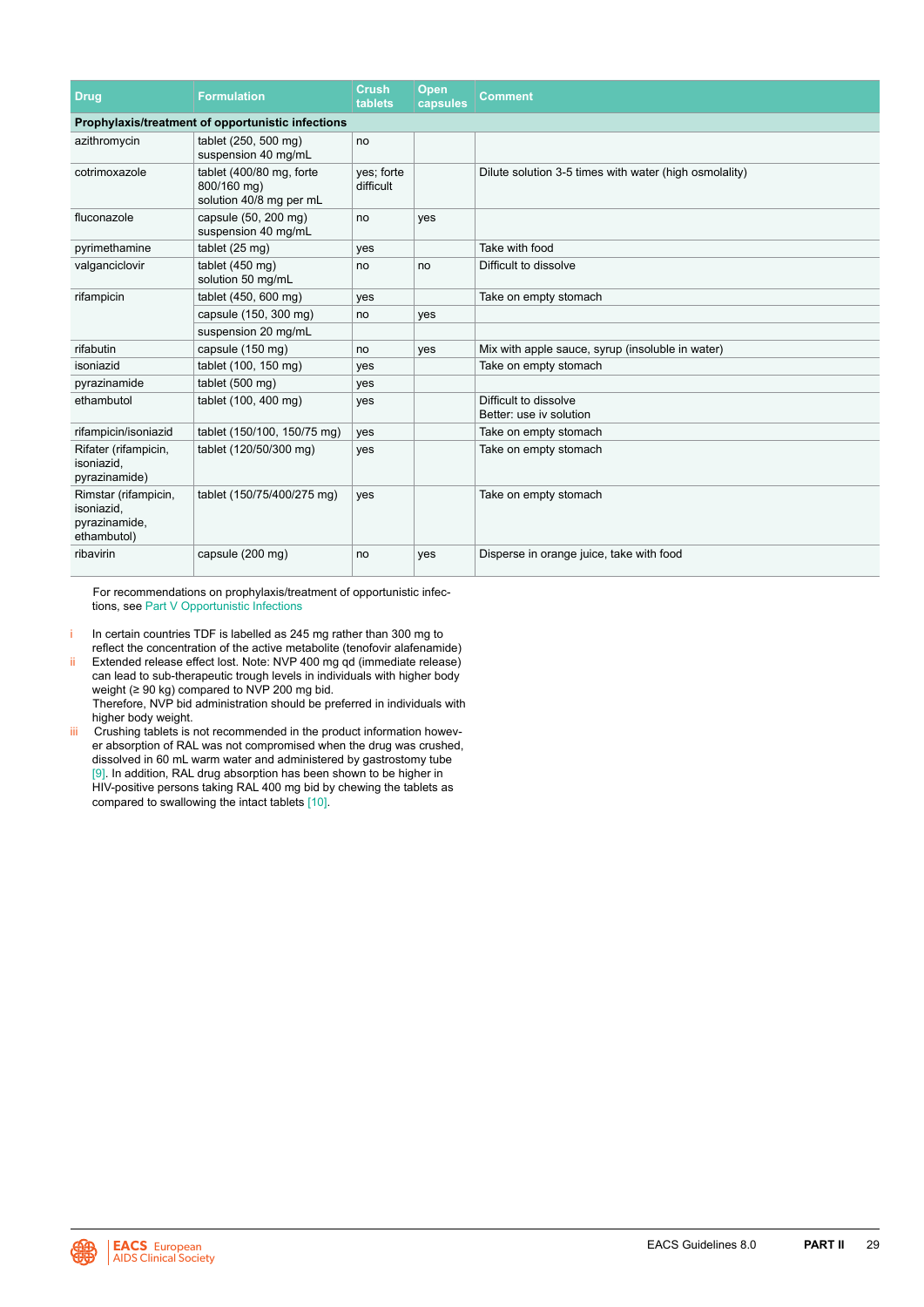# <span id="page-30-0"></span>**Part III Prevention and Management of Co-morbidities in HIV-positive Persons**

The appropriate management of co-morbidities, which include cardiovascular, pulmonary, hepatic, metabolic, neoplastic, renal, bone, central nervous system disorders as well as sexual dysfunction, has increasingly become an integral part of the overall management of individuals living with HIV.

Potential contributors to co-morbidity pathogenesis include a higher prevalence of recognised risk factors, ART-exposure and toxicity, HIV itself as well as immune dysfunction/dysregulation and chronic immune activation/inflammation, associated with HIV or other co-infections (e.g. CMV, HCV).

Health care professionals other than HIV specialists, who are involved in the care of HIV-positive persons and who are not familiar with the use of ART, should consult their HIV specialist colleagues before introducing or modifying any type of medicines for co-morbidity. As intervals between visits to HIV-clinics are increasingly extended, HIV-positive persons can be expected to seek care more frequently with their primary care physician. In these situations, it is important to ensure some level of shared-care arrangement.

Conversely, many HIV physicians are not specialists in managing co-morbidities, and should seek expert advice where appropriate in the prevention and management of such conditions. Situations where consultation is generally recommended are indicated elsewhere in this document.

As individuals with treated HIV age, complex multiple co-morbidities often co-exist in the same person and may be associated with frailty and disability. Such circumstances may require a comprehensive "geriatric-type" multidimensional, multidisciplinary assessment aimed at appropriately capturing the composite of medical, psychosocial and functional capabilities and limitations of elderly HIV-positive persons.

Depending on future clinical research findings, these recommendations will be regularly updated as required. The online version at [www.eacsociety.org](http://www.eacsociety.org) and the EACS Guidelines App contain more detailed information and links to other relevant websites; these will be regularly updated. The current recommendations highlight co-morbidities that are seen frequently in the routine care of HIV-positive persons and those for which specific issues should be considered.

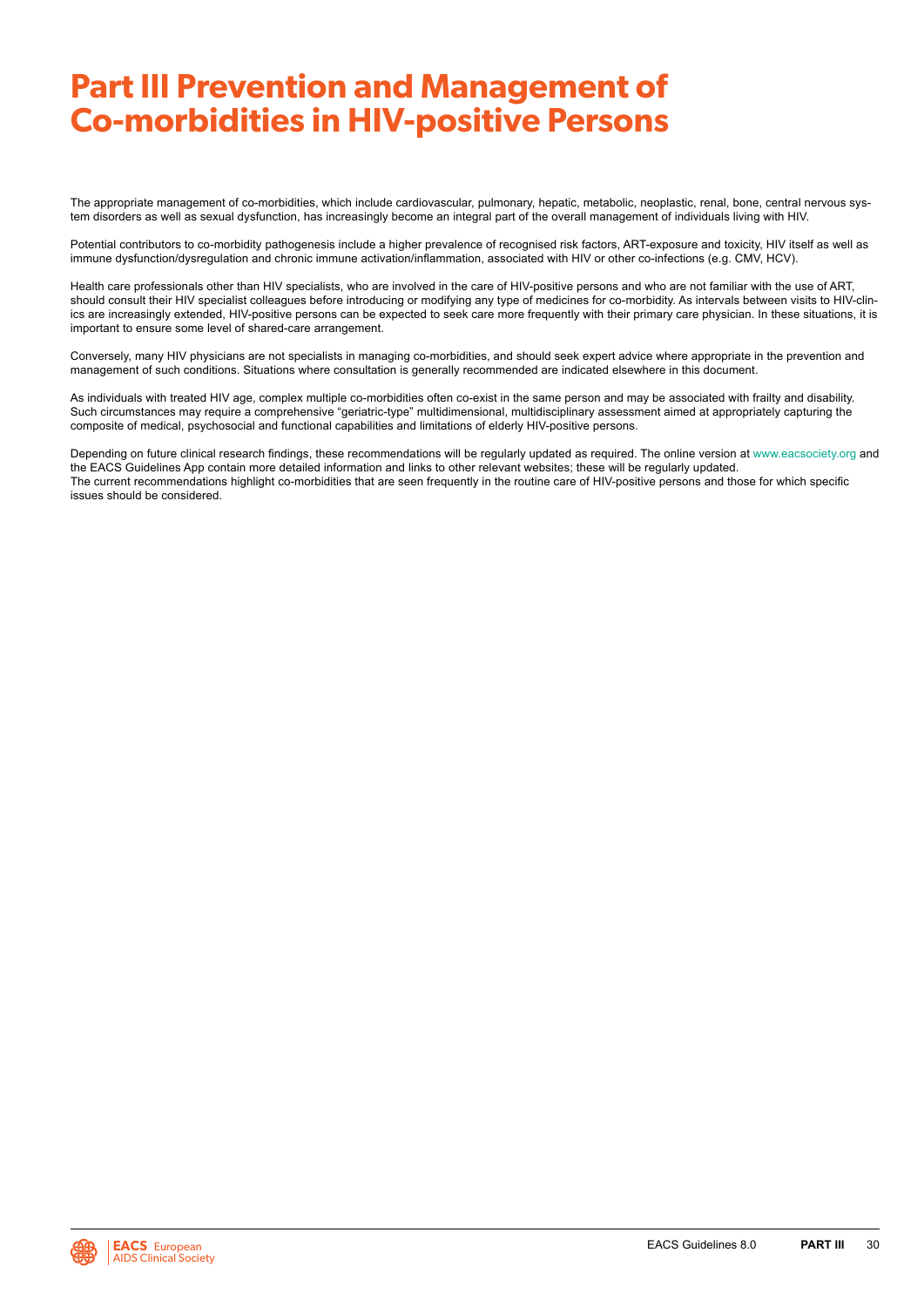### <span id="page-31-0"></span>**Drug Dependency and Drug Addiction**

**Characteristics of drugs used as opioid substitution therapy (OST)**(i)

| Feature                                                                                     | <b>Methadone</b>                                                                                                                                                                                                                                                       | <b>Buprenorphine</b>                                                                                                                                                                                                                                                                                                                                                                         |  |  |  |
|---------------------------------------------------------------------------------------------|------------------------------------------------------------------------------------------------------------------------------------------------------------------------------------------------------------------------------------------------------------------------|----------------------------------------------------------------------------------------------------------------------------------------------------------------------------------------------------------------------------------------------------------------------------------------------------------------------------------------------------------------------------------------------|--|--|--|
| Dose required to prevent withdrawal<br>symptoms according to degree of opioid<br>dependency | Linear relationship (from 10-300 mg per day)                                                                                                                                                                                                                           | Linear relationship for persons with less opioid<br>dependency only - ceiling effect (max daily dose<br>24 mg)                                                                                                                                                                                                                                                                               |  |  |  |
| <b>Interaction with ARVs</b>                                                                | Methadone plasma concentrations are reduced if<br>used together with NNRTIs or PIs:<br>• NVP & EFV: $1,50\%$<br>• ETV: $\downarrow$ < 10% <sup>(ii)</sup><br>• LPV/r: $\downarrow$ 50%<br>• SQV/r, DRV/r, FPV/r: $\downarrow$ 15-25%<br>• ATV, IDV: $\downarrow$ < 10% | Buprenorphine (B) and active<br>metabolite norbuprenorphine (N)<br>plasma concentrations are reduced if<br>combined with NNRTIs and increased<br>if combined with some PIs<br>$\cdot$ EFV: $\downarrow$ up to 50% (B) and 70% (N)<br>• ATV/r, IDV, SQV/r: $\uparrow$ 50-100% (B&N)<br>$\cdot$ DRV/r: $\uparrow$ 50% (N)<br>• CAVE: B reduces ATV; do not use without<br>RTV or COBI boosting |  |  |  |
|                                                                                             | <b>CAVE:</b> withdrawal symptoms if combined with ARV that decreases plasma concentration and risk of<br>drug toxicity if such ARVs are interrupted – reverse if ARVs increase plasma concentration                                                                    |                                                                                                                                                                                                                                                                                                                                                                                              |  |  |  |
| <b>Risk of overdose</b>                                                                     | <b>Yes</b>                                                                                                                                                                                                                                                             | No if used as a co-formulation with naloxone                                                                                                                                                                                                                                                                                                                                                 |  |  |  |
| Causing QT prolongation on ECG                                                              | Yes (dose-response relationship)(iii)                                                                                                                                                                                                                                  | No.                                                                                                                                                                                                                                                                                                                                                                                          |  |  |  |
| <b>Risk of obstipation</b>                                                                  | High                                                                                                                                                                                                                                                                   | High                                                                                                                                                                                                                                                                                                                                                                                         |  |  |  |
| Type of administration                                                                      | Tablet or liquid                                                                                                                                                                                                                                                       | Tablet applied sublingual                                                                                                                                                                                                                                                                                                                                                                    |  |  |  |
| Risk of further impairment in persons with<br>existing liver impairment                     | Yes<br>Yes                                                                                                                                                                                                                                                             |                                                                                                                                                                                                                                                                                                                                                                                              |  |  |  |

i See [Drug-drug Interactions between Analgesics and ARVs](#page-21-0)<br>ii Note that despite ETV causes a decrease in the plasma co Note that despite ETV causes a decrease in the plasma concentration of methadone, the active methadone enantiomer is in fact increased 6% by ETV.

iii ECG recommended for daily methadone doses exceeding 50 mg; special caution with concomitant use of other drugs known to cause QT prolongation (e.g. certain PIs such as SQV/r as well as albuterol (USAN) or salbutamol (INN), amiodarone, amitriptyline, astemizole, chloroquine, clomipramine and moxifloxacin).

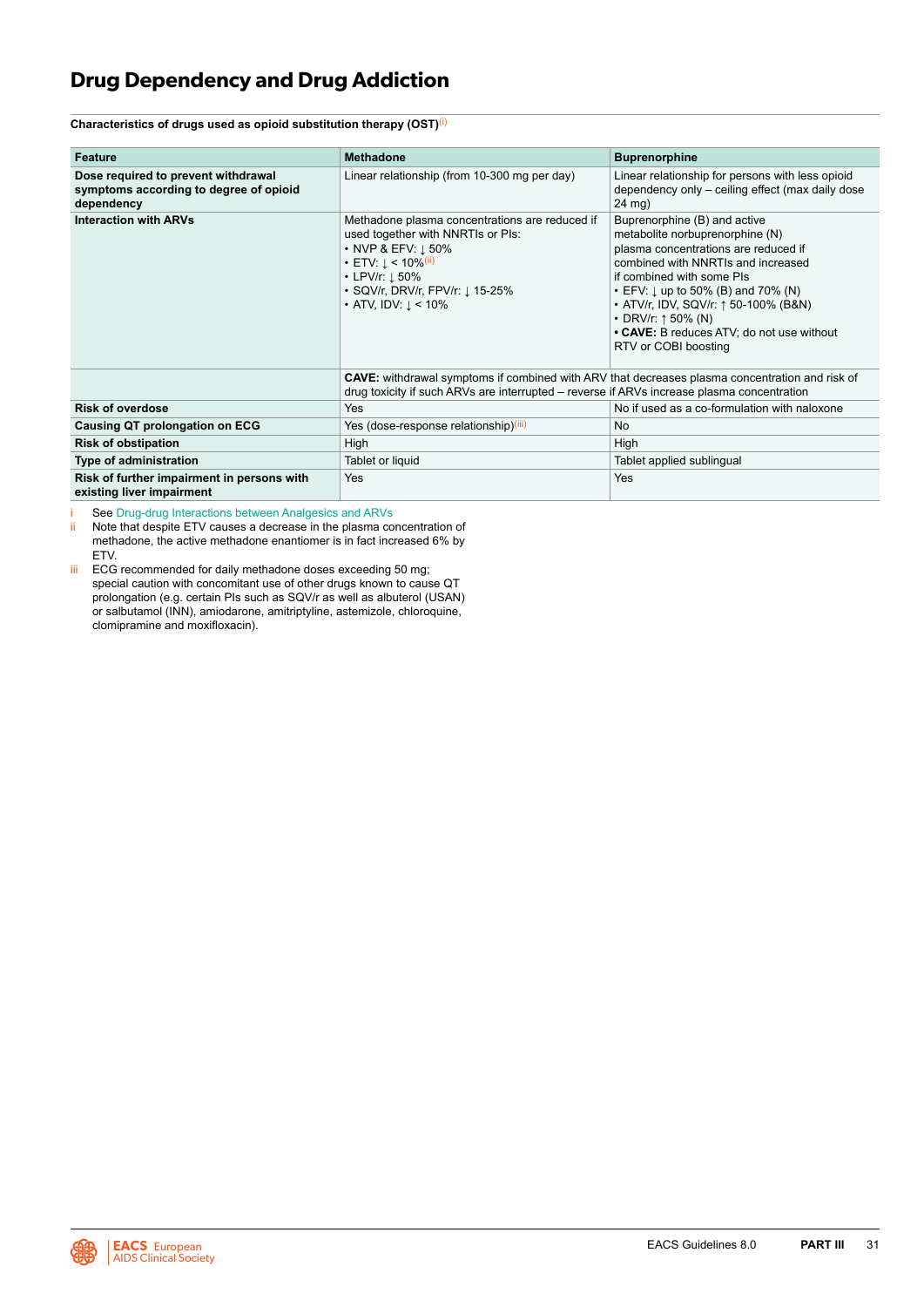### <span id="page-32-0"></span>**Cancer: Screening Methods(i)**

| Problem                     | <b>Persons</b>                                                                    | <b>Procedure</b>                                              | <b>Evidence of benefit</b>                                                       | <b>Screening interval</b> | <b>Additional comments</b>                                                                                              |
|-----------------------------|-----------------------------------------------------------------------------------|---------------------------------------------------------------|----------------------------------------------------------------------------------|---------------------------|-------------------------------------------------------------------------------------------------------------------------|
| Anal cancer                 | <b>MSM</b>                                                                        | Digital rectal exam<br>$±$ anal cytology                      | Unknown; advocated by<br>some experts                                            | 1-3 years                 | If anal cytology abnor-<br>mal, anoscopy                                                                                |
| <b>Breast cancer</b>        | Women 50-70 years                                                                 | Mammography                                                   | Breast cancer mor-<br>tality                                                     | 1-3 years                 |                                                                                                                         |
| <b>Cervical cancer</b>      | Sexually active women                                                             | Liquid based cervical<br>cytology test                        | L Cervical cancer<br>mortality                                                   | 1-3 years                 | Target age group should<br>include the 25 to 64<br>years at least. HPV test-<br>ing may aid screening                   |
| <b>Colorectal cancer</b>    | Persons 50-75 years                                                               | Faecal occult blood test                                      | L Colorectal cancer<br>mortality                                                 | 1-3 years                 | Flexible sigmoidsco-<br>py at 55-years is an<br>alternative                                                             |
| Hepatocellular<br>carcinoma | Persons with cirrhosis<br>& Persons with HBV<br>irrespective of fibrosis<br>stage | Ultrasound and alpha-<br>foetoprotein                         | Earlier diagnosis allow-<br>ing for improved ability<br>for surgical eradication | Every 6 months            |                                                                                                                         |
| <b>Prostate cancer</b>      | Men $> 50$ years                                                                  | Digital rectal exam<br>$±$ prostate specific<br>antigen (PSA) | Use of PSA is contro-<br>versial                                                 | 1-3 years                 | Pros: ↑ early diagnosis.<br>Cons: overtreatment;<br>ambiguity about size<br>of $\downarrow$ cancer-related<br>mortality |

i Screening recommendations derived from the general population. These screenings should preferably be done as part of national general population-screening programmes. Although non-Hodgkin's lymphoma has a higher incidence in HIV-positive persons than in the general population, it is currently unknown whether it can be screened. Careful examination of skin should be performed regularly to detect cancers such as Kaposi's sarcoma, basal cell carcinoma and malignant melanoma.

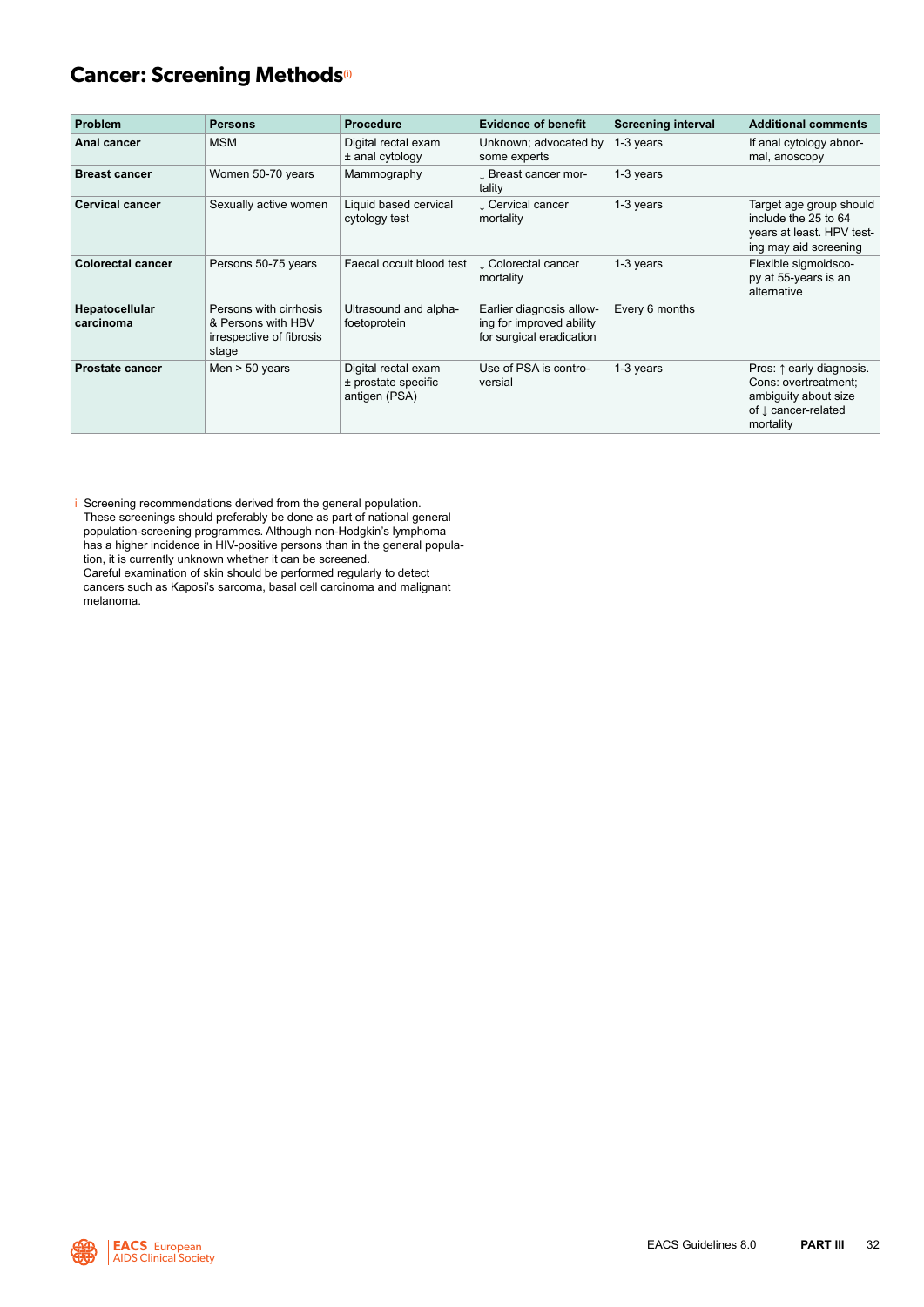### <span id="page-33-0"></span>**Lifestyle Interventions(i)**

| • Dietary intervention should not interfere with the dietary<br><b>Dietary</b><br>requirements necessary for appropriate absorption of<br>counselling<br>ART drugs<br>• Keep caloric intake balanced with energy expenditure<br>• Limit intake of saturated fat, cholesterol and refined<br>carbohydrates<br>• Reduce total fat intake to < 30% and dietary cholesterol<br>to $<$ 300 mg/day<br>• Emphasise intake of vegetables, fruit and grain products<br>with fibre<br>• Cut back on beverages and foods with added sugar<br>• Choose and prepare foods with little or no salt. Aim to<br>eat less than 1,500 mg of sodium per day<br>• Emphasise consumption of fish, poultry (without skin)<br>and lean meat<br>• Consider referral to dietician, one-week food and drink<br>diary to discover 'hidden' calories<br>• Avoid binge eating ('yo-yo dieting') |                              | • The following questions are helpful to determine average<br>alcohol intake<br>1. How often do you drink alcohol: never, $\leq$ 1/month,<br>2-4x/month, 2-3x/week, > 4x/week<br>2. If you drink alcohol, how much typically at a time:<br>1-2, 3-4, 5-6, 7-9, > 10 drinks<br>3. How many times do you have 6 or more alcoholic<br>drinks at one occasion: never, < 1/month, 1x/month,<br>1x/week, more or less daily.<br>. Intake of alcohol should be restricted to no more than<br>one drink per day for women and two drinks per day for<br>men $(< 20-40$ g/day).<br>• In particular, persons with hepatic disease, adherence<br>problems, inadequate CD4 cell increase, tumours, past<br>tuberculosis, diarrhoea and other conditions associated<br>with high alcohol intake should be motivated to decrease<br>or stop alcohol intake. |
|-------------------------------------------------------------------------------------------------------------------------------------------------------------------------------------------------------------------------------------------------------------------------------------------------------------------------------------------------------------------------------------------------------------------------------------------------------------------------------------------------------------------------------------------------------------------------------------------------------------------------------------------------------------------------------------------------------------------------------------------------------------------------------------------------------------------------------------------------------------------|------------------------------|-----------------------------------------------------------------------------------------------------------------------------------------------------------------------------------------------------------------------------------------------------------------------------------------------------------------------------------------------------------------------------------------------------------------------------------------------------------------------------------------------------------------------------------------------------------------------------------------------------------------------------------------------------------------------------------------------------------------------------------------------------------------------------------------------------------------------------------------------|
| • In persons with HIV-related wasting and dyslipidaemia,<br>address wasting first and consider referral to dietician<br>• Persons who are obviously overweight should be motiva-<br>ted to lose weight. Starvation diets are not recommended<br>(immune defence mechanisms potentially decreased).<br>Malnutrition has to be addressed where observed.<br>Normal BMI range: 18.5-24.9; Overweight: 25.0-29.9,<br>Obesity: $> 30.0$ kg/m <sup>2</sup>                                                                                                                                                                                                                                                                                                                                                                                                              | <b>Exercise</b><br>promotion | • Promote active lifestyle to prevent and treat obesity,<br>hypertension and diabetes<br>• Encourage self-directed moderate level physical activity<br>(take the stairs, cycle or walk to work, cycling, swimming,<br>hiking etc.)<br>• Emphasise regular moderate-intensity exercise rather<br>than vigorous exercise<br>• Achieve cardiovascular fitness (e.g. 30 minutes brisk<br>walking > 5 days a week)<br>• Maintain muscular strength and joint flexibility                                                                                                                                                                                                                                                                                                                                                                           |

Based on recommendations by the US Preventive Services Task Force

### Smoking cessation

HIV-positive tobacco users should be made aware of the substantial health benefits of smoking cessation which include reducing the risk of tobacco-related diseases, slowing the progression of existing tobacco related disease, and improving life expectancy by an average of 10 years. Regularly consider the following algorithm with two major questions:



Adapted from [\[6\]](#page-91-0) and [\[7\]](#page-91-0)

- Pharmacotherapy: Nicotine replacement therapy: Nicotine substitution (patch, chewing gum, spray), varenicline and bupropion are approved by the EMA. Buproprion is contraindicated with epilepsy and varenicline may induce depression. Bupropion may interact with PIs and NNRTIs, see [Drug-drug Interac](#page-18-0)[tions between ARVs and Non-ARVs](#page-18-0)
- ii Cognitive-behavioral counselling: Use specific available resources. Either individual or group interventions to better suit and satisfy the HIV-positive person. The programme should consist of four or more sessions lasting 30 minutes for 3-4 months.
- iii Motivational strategy: Identify potential health risks of the smoker and to stratify both acute (e.g. exacerbations of COPD) and long-term (e.g. infertility, cancer) risks. Show the HIV-positive person the personal benefits of stopping smoking. Identify the barriers or obstacles that might impede the success of a quit attempt. Smoking cessation interventions should be delivered repeatedly, as long as the HIV-positive person is not willing/ready enough to quit smoking.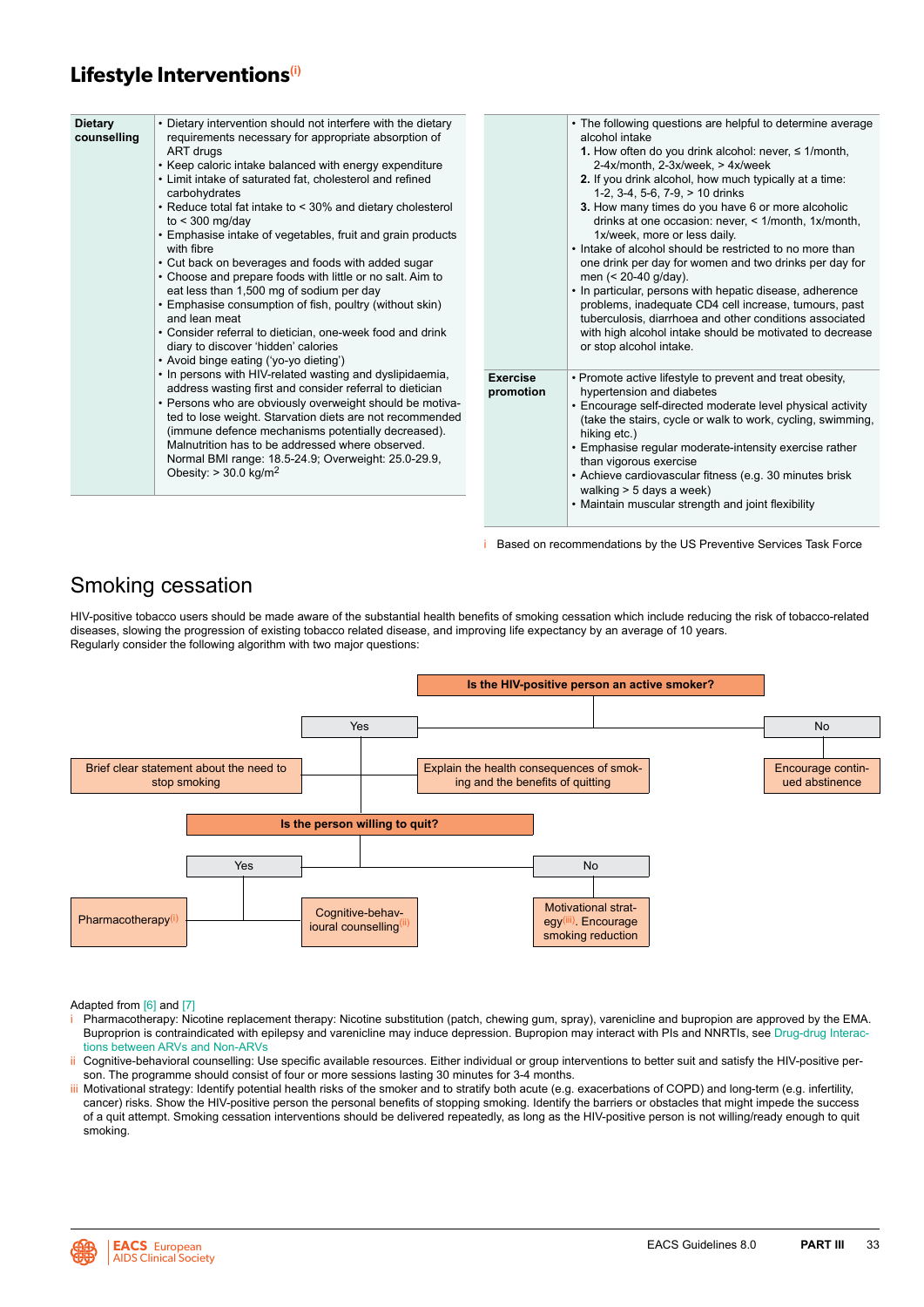### <span id="page-34-0"></span>**Prevention of CVD**

**Principles:** The intensity of efforts to prevent CVD depends on the underlying risk of CVD, which can be estimated<sup>(i)</sup>. The preventive efforts are diverse in nature and require involvement of a relevant specialist, in particular if the risk of CVD is high and always in persons with a history of CVD.



- Use the Framingham equation or whatever system local National Guidance recommends; a risk equation developed from HIV populations is available: see<http://www.hivpv.org>. This assessment and the associated considerations outlined in this figure should be repeated annually in all persons under care, see page [4](#page-4-0)-[5](#page-5-0), to ensure that the various interventions are initiated in a timely way.
- ii Options for ART modification include:
	- (1) Replace with NNRTI, INSTI or another PI/r known to cause less metabolic disturbances, see page [16](#page-16-0)[-17](#page-17-0)
	- (2) Consider replacing ZDV or ABC with TDF or use an NRTI-sparing regimen
- iii Of the modifiable risk factors outlined, drug treatment is reserved for certain subgroups where benefits are considered to outweigh potential harm. Of note, there is a combined benefit of various interventions in target groups identified. Per 10 mmHg reduction in systolic blood pressure, per 1 mmol/L (39 mg/dL) reduction in TC and with use of acetylsalicylic acid, each reduces risk of IHD by 20-25%; the effect is additive. Observational studies suggest that smoking cessation results in about 50% less risk of IHD – and this is additive to other interventions.
- iv See discussion on drug treatment of persons with lower CVD risk at [www.nhlbi.nih.gov/guidelines/cholesterol/atp3\\_rpt.htm](http://www.nhlbi.nih.gov/guidelines/cholesterol/atp3_rpt.htm)
- v Target levels are to be used as guidance and are not definitive expressed as mmol/L with mg/dL in parenthesis. In case LDL cannot be calculated because of high triglyceride levels, the non-HDL-c (TC minus HDL-c) target should be used which is 0.8 mmol/L (30 mg/dL) higher than the corresponding LDL-c target. Target levels for TG are not listed because an independent contribution from TG to CVD risk is uncertain and hence whether this condition should be treated, see page [40](#page-40-0).
- vi Evidence for benefit when used in persons without a history of CVD (including diabetics) is less compelling. BP should be reasonably controlled before Aspirin use in such a setting.

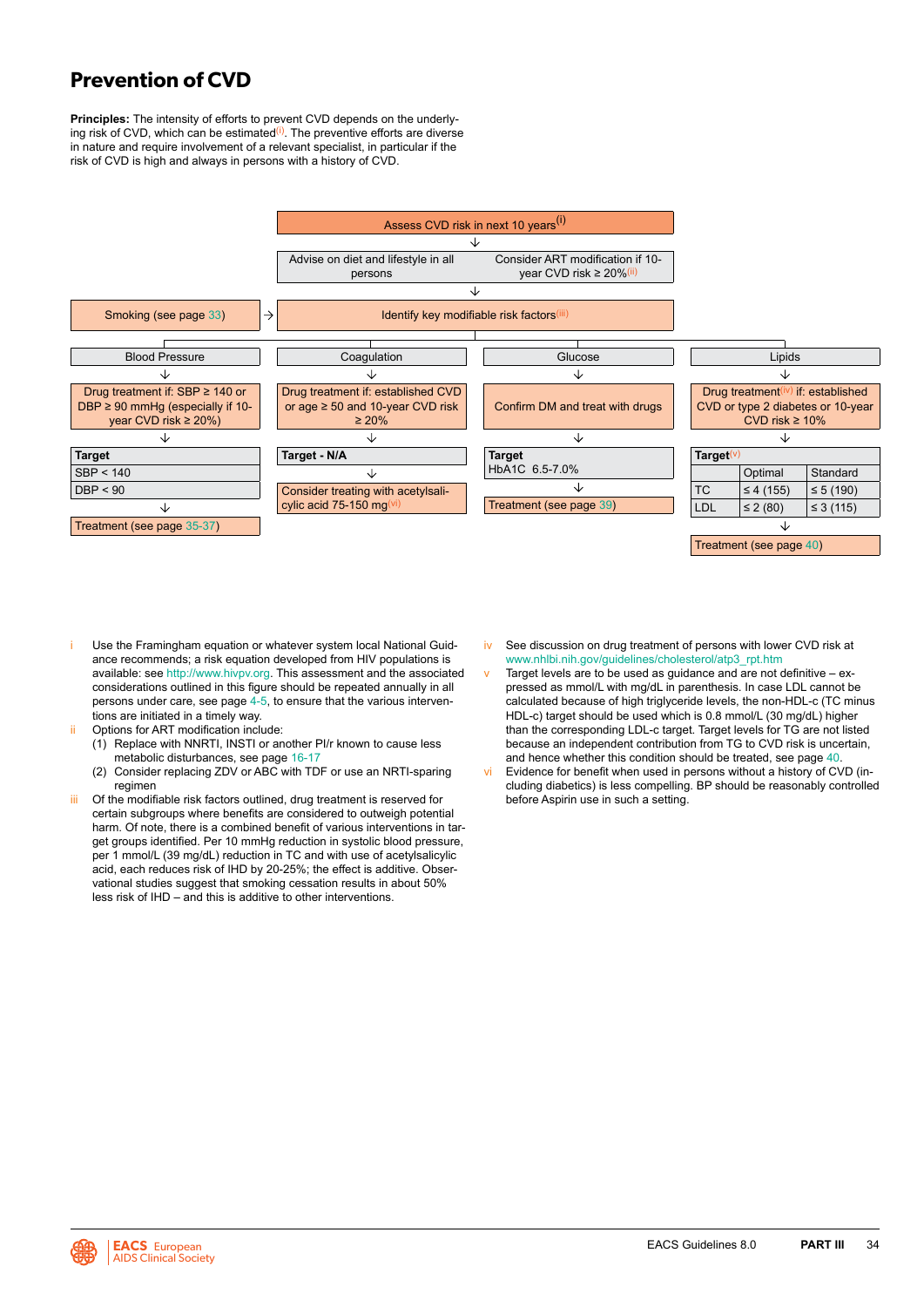### <span id="page-35-0"></span>**Hypertension: Diagnosis, Grading and Management**

| Other risk factors, asymp-<br>tomatic organ damage or<br>disease                            | Blood pressure (mmHg)                                      | Blood pressure (mmHg)                                                                                   | Blood pressure (mmHg)                                                                                  | Blood pressure (mmHg)                                                              |
|---------------------------------------------------------------------------------------------|------------------------------------------------------------|---------------------------------------------------------------------------------------------------------|--------------------------------------------------------------------------------------------------------|------------------------------------------------------------------------------------|
|                                                                                             | High normal SBP<br>130-139<br>or DBP 85-89                 | Grade 1 hypertension<br>SBP 140-159<br>or DBP 90-99                                                     | Grade 2 hypertension<br>SBP 160-179<br>or DBP 100-109                                                  | Grade 3 hypertension<br>$SBP \geq 180$<br>or DBP $\geq$ 110                        |
| No other risk factors                                                                       | • No BP intervention                                       | • Lifestyle changes <sup>(i)</sup> for<br>several months<br>• Then add BP drugs<br>targeting $<$ 140/90 | • Lifestyle changes <sup>(i)</sup> for<br>several weeks<br>• Then add BP drugs<br>targeting $<$ 140/90 | • Lifestyle changes <sup>(i)</sup><br>• Immediate BP drugs<br>targeting $<$ 140/90 |
| 1-2 risk factors                                                                            | • Lifestyle changes <sup>(i)</sup><br>• No BP Intervention | • Lifestyle changes <sup>(i)</sup> for<br>several weeks<br>• Then add BP drugs<br>targeting $<$ 140/90  | • Lifestyle changes <sup>(i)</sup> for<br>several weeks<br>• Then add BP drugs<br>targeting $< 140/90$ | • Lifestyle changes <sup>(i)</sup><br>• Immediate BP drugs<br>targeting $<$ 140/90 |
| $\geq$ 3 risk factors                                                                       | • Lifestyle changes <sup>(i)</sup><br>• No BP intervention | • Lifestyle changes <sup>(i)</sup> for<br>several weeks<br>• Then add BP drugs<br>targeting $<$ 140/90  | • Lifestyle changes <sup>(i)</sup><br>• BP drugs targeting<br>< 140/90                                 | • Lifestyle changes <sup>(i)</sup><br>• Immediate BP drugs<br>targeting $<$ 140/90 |
| Organ damage, CKD stage<br>3 or diabetes                                                    | • Lifestyle changes <sup>(i)</sup><br>• No BP intervention | • Lifestyle changes <sup>(1)</sup><br>• BP drugs targeting<br>< 140/90                                  | • Lifestyle changes <sup>(i)</sup><br>• BP drugs targeting<br>< 140/90                                 | • Lifestyle changes <sup>(i)</sup><br>• Immediate BP drugs<br>targeting $<$ 140/90 |
| <b>Symptomatic CVD, CKD</b><br>stage $\geq$ 4 or diabetes with<br>organ damage/risk factors | • Lifestyle changes <sup>(i)</sup><br>• No BP intervention | • Lifestyle changes(i)<br>• BP drugs targeting<br>< 140/90                                              | • Lifestyle changes <sup>(i)</sup><br>• BP drugs targeting<br>< 140/90                                 | • Lifestyle changes(i)<br>• Immediate BP drugs<br>targeting $<$ 140/90             |

**BP** blood pressure

**DBP** diastolic blood pressure:

**SBP** systolic blood pressure

Repeated blood pressure measurements should be used for stratification

i Recommended lifestyle interventions, see page [33](#page-33-0)

Table adapted from [\[1\].](#page-91-0)

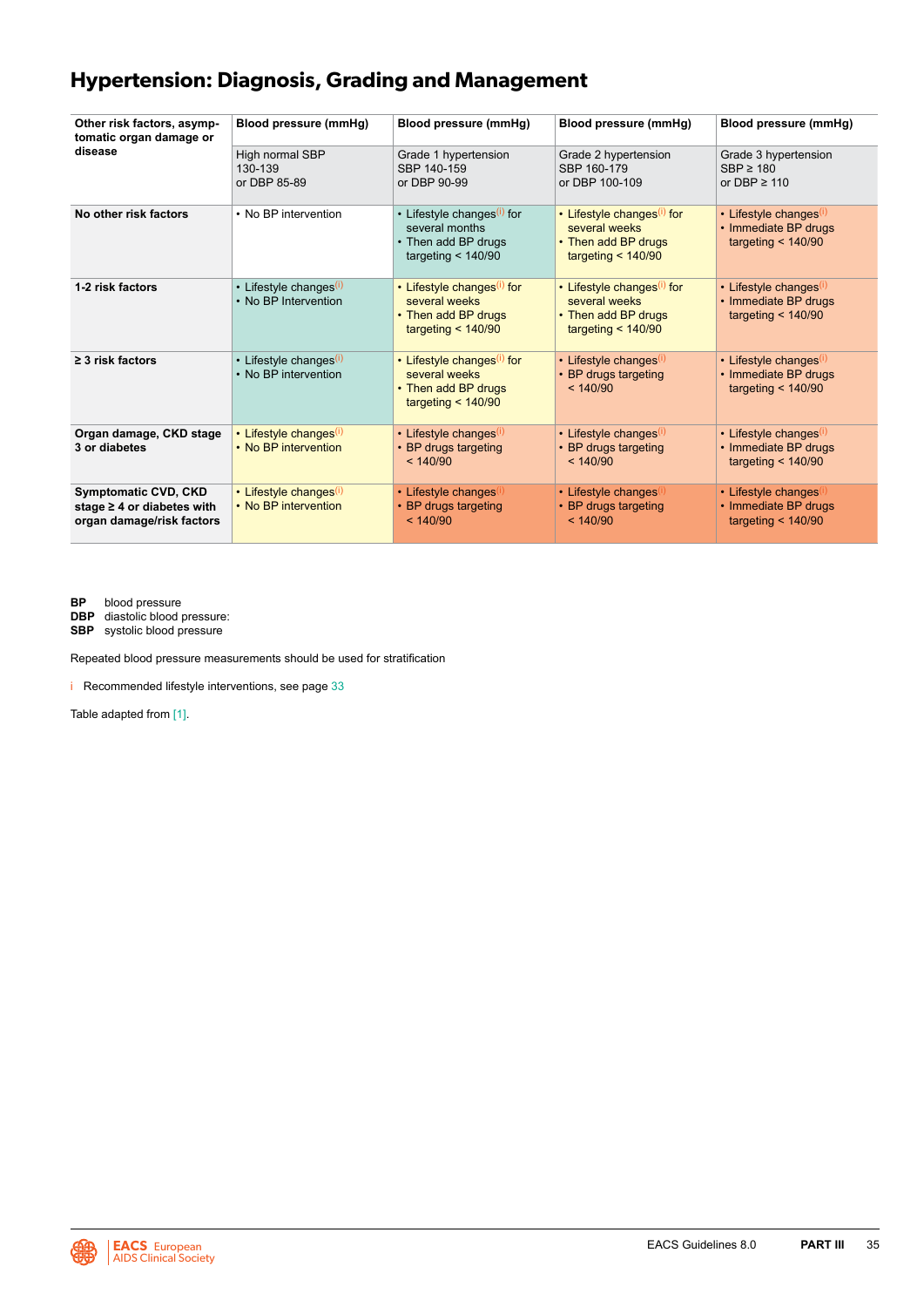### **Hypertension: Drug Sequencing Management**

### **Choosing drugs(i) for persons newly diagnosed with hypertension**  $\le$  55 years  $\le$  55 years or black<sup>(ii)</sup> person of any age  $\mathsf{A}^{\mathsf{(iii)}}$  and  $\mathsf{C}^{\mathsf{(iii)}}$  $\overline{\downarrow}$  $\overline{\downarrow}$  $A + C(iii)$  $\overline{\downarrow}$  $A + C + D$ <sup>(iii)</sup> J.

Add<sup>(iv)</sup> further diuretic therapy (e.g. spironolactone) or alpha-blocker (e.g. doxazosin) or beta-blocker (e.g. atenolol). Refer to specialist

#### **Abbreviations + details**

- A ACE inhibitor (e.g. perindopril, lisinopril or ramipril) or low cost angiotensin receptor blockers (ARB) (e.g. losartan, candesartan)
- C Dihydropyridine calcium-channel blocker (e.g. amlodipine). If not tolerated or if deemed at high risk of heart failure, 'D' drugs can be used instead. Where a C drug is preferred but not tolerated, verapamil or diltiazem may be used (note: dose with caution with PIs as these may increase plasma concentrations of these calcium-channel blockers, potentially leading to toxic reactions)
- D Thiazide-type diuretic\* e.g. indapamide or chlorthalidone
- Some calcium-channel blockers interact marginally with the pharmacokinetics of ARVs, see [Drug-drug Interactions between Antihypertensives](#page-20-0)  [and ARVs](#page-20-0)
- ii Black persons are those of African or Caribbean descent, and not mixed race, Asian or Chinese persons
- $iii$  Wait 4-6 weeks to assess whether target, see page  $35$ , is achieved; if not, go to next step
- iv Requirement of 4-5 drugs to manage hypertension needs specialist training
- This excludes thiazides (e.g. HCTZ, bendroflumethiazide etc.)

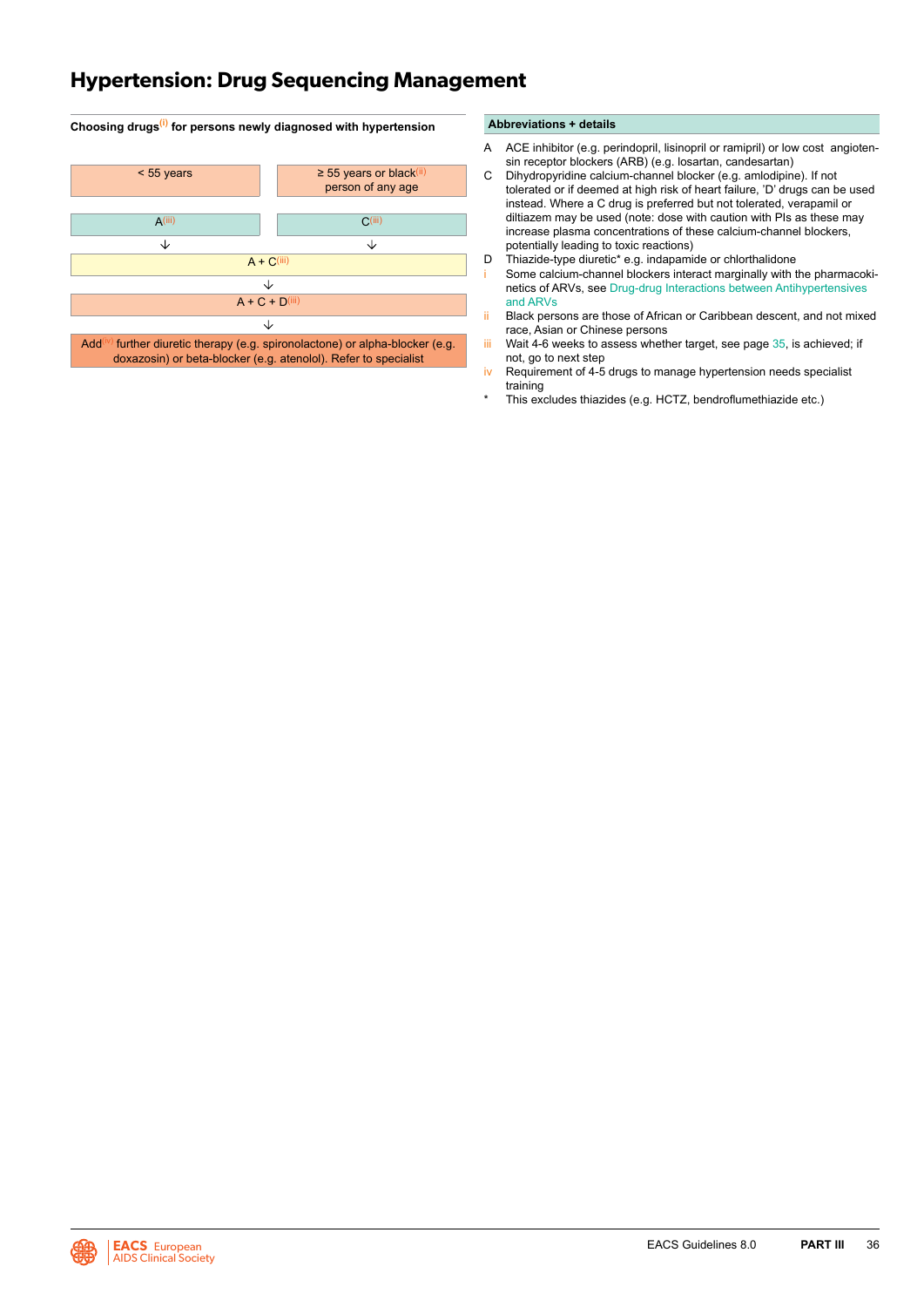### **Drug-drug Interactions between Antihypertensives and ARVs**

|                            | Antihypertensives   | ATV/r DRV/c DRV/r LPV/r        |                          |                   |                                | EFV                     | ETV                   | <b>NVP</b>        | <b>RPV</b>        | <b>MVC</b>        |                   | DTG EVG/c RAL     |                       | <b>ABC</b>            | <b>FTC</b>        | 3TC               | <b>TDF</b>        | ZDV                   |
|----------------------------|---------------------|--------------------------------|--------------------------|-------------------|--------------------------------|-------------------------|-----------------------|-------------------|-------------------|-------------------|-------------------|-------------------|-----------------------|-----------------------|-------------------|-------------------|-------------------|-----------------------|
|                            | cilazapril          | $\leftrightarrow$              | $\leftrightarrow$        | $\leftrightarrow$ | $\leftrightarrow$              | $\leftrightarrow$       | $\leftrightarrow$     | $\leftrightarrow$ | $\leftrightarrow$ | $\leftrightarrow$ | $\leftrightarrow$ | $\leftrightarrow$ | $\leftrightarrow$     | $\leftrightarrow$     | $\leftrightarrow$ | $\leftrightarrow$ | $\leftrightarrow$ | $\leftrightarrow$     |
|                            | enalapril           | $\leftrightarrow$              | $\leftrightarrow$        | $\leftrightarrow$ | $\leftrightarrow$              | $\leftrightarrow$       | $\leftrightarrow$     | $\leftrightarrow$ | $\leftrightarrow$ | $\leftrightarrow$ | $\leftrightarrow$ | $\leftrightarrow$ | $\leftrightarrow$     | $\leftrightarrow$     | $\leftrightarrow$ | $\leftrightarrow$ | $\leftrightarrow$ | $\leftrightarrow$     |
|                            | lisinopril          | $\leftrightarrow$              | $\leftrightarrow$        | $\leftrightarrow$ | $\leftrightarrow$              | $\leftrightarrow$       | $\leftrightarrow$     | $\leftrightarrow$ | $\leftrightarrow$ | $\leftrightarrow$ | $\leftrightarrow$ | $\leftrightarrow$ | $\leftrightarrow$     | $\leftrightarrow$     | $\leftrightarrow$ | $\leftrightarrow$ | $\leftrightarrow$ | $\leftrightarrow$     |
| <b>ACE inhibitors</b>      | perindopril         | $\leftrightarrow$              | $\leftrightarrow$        | $\leftrightarrow$ | $\longleftrightarrow$          | $\leftrightarrow$       | $\leftrightarrow$     | $\leftrightarrow$ | $\leftrightarrow$ | $\leftrightarrow$ | $\leftrightarrow$ | $\leftrightarrow$ | $\leftrightarrow$     | $\leftrightarrow$     | $\leftrightarrow$ | $\leftrightarrow$ | $\leftrightarrow$ | $\leftrightarrow$     |
|                            | quinapril           | $\leftrightarrow$              | $\leftrightarrow$        | $\leftrightarrow$ | $\leftrightarrow$              | $\leftrightarrow$       | $\leftrightarrow$     | $\leftrightarrow$ | $\leftrightarrow$ | $\leftrightarrow$ | $\leftrightarrow$ | $\leftrightarrow$ | $\leftrightarrow$     | $\leftrightarrow$     | $\leftrightarrow$ | $\leftrightarrow$ | $\leftrightarrow$ | $\leftrightarrow$     |
|                            | ramipril            | $\leftrightarrow$              | $\leftrightarrow$        | $\leftrightarrow$ | $\leftrightarrow$              | $\leftrightarrow$       | $\leftrightarrow$     | $\leftrightarrow$ | $\leftrightarrow$ | $\leftrightarrow$ | $\leftrightarrow$ | $\leftrightarrow$ | $\leftrightarrow$     | $\leftrightarrow$     | $\leftrightarrow$ | $\leftrightarrow$ | $\leftrightarrow$ | $\leftrightarrow$     |
|                            | trandolapril        | $\leftrightarrow$              | $\leftrightarrow$        | $\leftrightarrow$ | $\leftrightarrow$              | $\leftrightarrow$       | $\leftrightarrow$     | $\leftrightarrow$ | $\leftrightarrow$ | $\leftrightarrow$ | $\leftrightarrow$ | $\leftrightarrow$ | $\leftrightarrow$     | $\leftrightarrow$     | $\leftrightarrow$ | $\leftrightarrow$ | $\leftrightarrow$ | $\leftrightarrow$     |
|                            | candesartan         | $\leftrightarrow$              | $\leftrightarrow$        | $\leftrightarrow$ | $\leftrightarrow$              | $\leftrightarrow$       | $\leftrightarrow$     | $\leftrightarrow$ | $\leftrightarrow$ | $\leftrightarrow$ | $\leftrightarrow$ | $\leftrightarrow$ | $\leftrightarrow$     | $\leftrightarrow$     | $\leftrightarrow$ | $\leftrightarrow$ | $\leftrightarrow$ | $\leftrightarrow$     |
|                            | irbesartan          | t                              | $\leftrightarrow$        | t                 | $\downarrow$                   | $\uparrow$              | $\uparrow$            | $\leftrightarrow$ | $\leftrightarrow$ | $\leftrightarrow$ | $\leftrightarrow$ | t                 | $\leftrightarrow$     | $\leftrightarrow$     | $\leftrightarrow$ | $\leftrightarrow$ | $\leftrightarrow$ | $\leftrightarrow$     |
|                            | losartan            | $\downarrow$ a                 | $\leftrightarrow$        | $\downarrow$ a    | $\downarrow$ a                 | $\uparrow^{\mathsf{b}}$ | $\uparrow$ b          | $\leftrightarrow$ | $\leftrightarrow$ | $\leftrightarrow$ | $\leftrightarrow$ | $\downarrow$ a    | $\leftrightarrow$     | $\leftrightarrow$     | $\leftrightarrow$ | $\leftrightarrow$ | $\leftrightarrow$ | $\leftrightarrow$     |
| Angiotensin<br>antagonists | olmesartan          | $\leftrightarrow$              | $\leftrightarrow$        | $\leftrightarrow$ | $\leftrightarrow$              | $\leftrightarrow$       | $\leftrightarrow$     | $\leftrightarrow$ | $\leftrightarrow$ | $\leftrightarrow$ | $\leftrightarrow$ | $\leftrightarrow$ | $\leftrightarrow$     | $\leftrightarrow$     | $\leftrightarrow$ | $\leftrightarrow$ | $\leftrightarrow$ | $\leftrightarrow$     |
|                            | telmisartan         | $\leftrightarrow$              | $\leftrightarrow$        | $\leftrightarrow$ | $\longleftrightarrow$          | $\leftrightarrow$       | $\leftrightarrow$     | $\leftrightarrow$ | $\leftrightarrow$ | $\leftrightarrow$ | $\leftrightarrow$ | $\leftrightarrow$ | $\leftrightarrow$     | $\leftrightarrow$     | $\leftrightarrow$ | $\leftrightarrow$ | $\leftrightarrow$ | $\leftrightarrow$     |
|                            | valsartan           | $\leftrightarrow$              | $\leftrightarrow$        | $\leftrightarrow$ | $\longleftrightarrow$          | $\leftrightarrow$       | $\leftrightarrow$     | $\leftrightarrow$ | $\leftrightarrow$ | $\leftrightarrow$ | $\leftrightarrow$ | $\leftrightarrow$ | $\longleftrightarrow$ | $\longleftrightarrow$ | $\leftrightarrow$ | $\leftrightarrow$ | $\leftrightarrow$ | $\longleftrightarrow$ |
|                            | atenolol            | $\leftrightarrow$ <sup>d</sup> | $\leftrightarrow$        | $\leftrightarrow$ | $\leftrightarrow$ <sup>d</sup> | $\leftrightarrow$       | $\leftrightarrow$     | $\leftrightarrow$ | $\leftrightarrow$ | $\leftrightarrow$ | $\leftrightarrow$ | $\leftrightarrow$ | $\leftrightarrow$     | $\leftrightarrow$     | $\leftrightarrow$ | $\leftrightarrow$ | $\leftrightarrow$ | $\leftrightarrow$     |
|                            | bisoprolol          | $\uparrow$ d                   | $\uparrow$               | $\uparrow$        | $\uparrow$ d                   |                         | $\downarrow$          | $\downarrow$      | $\leftrightarrow$ | $\leftrightarrow$ | $\leftrightarrow$ | $\uparrow$        | $\leftrightarrow$     | $\leftrightarrow$     | $\leftrightarrow$ | $\leftrightarrow$ | $\leftrightarrow$ | $\leftrightarrow$     |
| <b>B</b> blockers          | carvedilol          | 11 <sup>d</sup>                | $\uparrow$               | 11                | 11 <sub>d</sub>                | 11                      | $\uparrow \downarrow$ | $\leftrightarrow$ | $\leftrightarrow$ | $\leftrightarrow$ | $\leftrightarrow$ | $\uparrow$        | $\leftrightarrow$     | $\leftrightarrow$     | $\leftrightarrow$ | $\leftrightarrow$ | $\leftrightarrow$ | $\leftrightarrow$     |
|                            | metoprolol          | T <sup>d</sup>                 | $\uparrow$               | $\uparrow$        | $\uparrow$ d                   | $\leftrightarrow$       | $\leftrightarrow$     | $\leftrightarrow$ | $\leftrightarrow$ | $\leftrightarrow$ | $\leftrightarrow$ | $\uparrow$        | $\leftrightarrow$     | $\leftrightarrow$     | $\leftrightarrow$ | $\leftrightarrow$ | $\leftrightarrow$ | $\leftrightarrow$     |
|                            | propranolol         | $\uparrow$ d                   | $\uparrow$               | $\uparrow$        | $\uparrow$ d                   | $\leftrightarrow$       | $\leftrightarrow$     | $\leftrightarrow$ | $\leftrightarrow$ | $\leftrightarrow$ | $\leftrightarrow$ | $\uparrow$        | $\leftrightarrow$     | $\leftrightarrow$     | $\leftrightarrow$ | $\leftrightarrow$ | $\leftrightarrow$ | $\leftrightarrow$     |
|                            | amlodipine          | $\uparrow$ C                   | $\uparrow$               | $\uparrow$        | $\uparrow$ e                   |                         | $\downarrow$          |                   | $\leftrightarrow$ | $\leftrightarrow$ | $\leftrightarrow$ | $\uparrow$        | $\leftrightarrow$     | $\leftrightarrow$     | $\leftrightarrow$ | $\leftrightarrow$ | $\leftrightarrow$ | $\leftrightarrow$     |
|                            | diltiazem           | $\uparrow$ C                   | $\uparrow$               | $\uparrow$        | $\uparrow$ <sup>e</sup>        | 169%                    | ĮΕ                    | ţ                 | E                 | E                 | $\leftrightarrow$ | $\uparrow$        | $\leftrightarrow$     | $\leftrightarrow$     | $\leftrightarrow$ | $\leftrightarrow$ | $\leftrightarrow$ | $\leftrightarrow$     |
|                            | felodipine          | $\uparrow$ C                   | $\uparrow$               | $\uparrow$        | $\uparrow$ <sup>e</sup>        |                         | $\downarrow$          | ↓                 | $\leftrightarrow$ | $\leftrightarrow$ | $\leftrightarrow$ | $\uparrow$        | $\leftrightarrow$     | $\leftrightarrow$     | $\leftrightarrow$ | $\leftrightarrow$ | $\leftrightarrow$ | $\leftrightarrow$     |
|                            | lacidipine          | $\uparrow$ C                   | $\uparrow$               | $\uparrow$        | $\uparrow$ e                   |                         | $\downarrow$          | T                 | $\leftrightarrow$ | $\leftrightarrow$ | $\leftrightarrow$ | $\uparrow$        | $\leftrightarrow$     | $\leftrightarrow$     | $\leftrightarrow$ | $\leftrightarrow$ | $\leftrightarrow$ | $\leftrightarrow$     |
| Calcium channel blockers   | lercanidipine       | $\uparrow$                     | $\uparrow$               | $\uparrow$        | $\uparrow$                     |                         | $\downarrow$          | T                 | $\leftrightarrow$ | $\leftrightarrow$ | $\leftrightarrow$ | $\uparrow$        | $\leftrightarrow$     | $\leftrightarrow$     | $\leftrightarrow$ | $\leftrightarrow$ | $\leftrightarrow$ | $\leftrightarrow$     |
|                            | nicardipine         | $\uparrow$ C                   | $\uparrow$               | $\uparrow$        | $\uparrow$ <sup>e</sup>        | T                       | ĮΕ                    | Ť.                | E                 | E                 | $\leftrightarrow$ | $\uparrow$        | $\leftrightarrow$     | $\leftrightarrow$     | $\leftrightarrow$ | $\leftrightarrow$ | $\leftrightarrow$ | $\longleftrightarrow$ |
|                            | nifedipine          | $\uparrow$ C                   | $\uparrow$               | $\uparrow$        | $\uparrow$ e                   | T                       | $\downarrow$          | $\downarrow$      | $\leftrightarrow$ | $\leftrightarrow$ | $\leftrightarrow$ | $\uparrow$        | $\leftrightarrow$     | $\leftrightarrow$     | $\leftrightarrow$ | $\leftrightarrow$ | $\leftrightarrow$ | $\leftrightarrow$     |
|                            | nisoldipine         | $\uparrow$ C                   | $\uparrow$               | $\uparrow$        | $\uparrow$ e                   | T                       | $\downarrow$          | Ť.                | $\leftrightarrow$ | $\leftrightarrow$ | $\leftrightarrow$ | $\uparrow$        | $\leftrightarrow$     | $\leftrightarrow$     | $\leftrightarrow$ | $\leftrightarrow$ | $\leftrightarrow$ | $\leftrightarrow$     |
|                            | verapamil           | $\uparrow$ <sup>C</sup>        | $\uparrow$               | $\uparrow$        | 1 <sup>e</sup>                 |                         | ĮΕ                    | $\downarrow$      | E                 | E                 | $\leftrightarrow$ | $\uparrow$        | $\leftrightarrow$     | $\leftrightarrow$     | $\leftrightarrow$ | $\leftrightarrow$ | $\leftrightarrow$ | $\leftrightarrow$     |
|                            | amiloride           | $\leftrightarrow$              | $\leftrightarrow$        | $\leftrightarrow$ | $\leftrightarrow$              | $\leftrightarrow$       | $\leftrightarrow$     | $\leftrightarrow$ | $\leftrightarrow$ | $\leftrightarrow$ | $\leftrightarrow$ | $\leftrightarrow$ | $\leftrightarrow$     | $\leftrightarrow$     | $\leftrightarrow$ | $\leftrightarrow$ | $\leftrightarrow$ | $\leftrightarrow$     |
|                            | bendroflumethiazide | ?                              | $\overline{\phantom{0}}$ | ?                 | $\gamma$                       | ?                       | ?                     | ?                 | $\leftrightarrow$ | $\leftrightarrow$ | $\leftrightarrow$ | ?                 | $\leftrightarrow$     | $\leftrightarrow$     | $\leftrightarrow$ | $\leftrightarrow$ | $\leftrightarrow$ | $\leftrightarrow$     |
| <b>Diuretics</b>           | chlortalidone       | $\leftrightarrow$              | $\leftrightarrow$        | $\leftrightarrow$ | $\leftrightarrow$              | $\leftrightarrow$       | $\leftrightarrow$     | $\leftrightarrow$ | $\leftrightarrow$ | $\leftrightarrow$ | $\leftrightarrow$ | $\leftrightarrow$ | $\leftrightarrow$     | $\leftrightarrow$     | $\leftrightarrow$ | $\leftrightarrow$ | $\leftrightarrow$ | $\leftrightarrow$     |
|                            | furosemide          | $\leftrightarrow$              | $\leftrightarrow$        | $\leftrightarrow$ | $\leftrightarrow$              | $\leftrightarrow$       | $\leftrightarrow$     | $\leftrightarrow$ | $\leftrightarrow$ | $\leftrightarrow$ | $\leftrightarrow$ | $\leftrightarrow$ | $\leftrightarrow$     | $\leftrightarrow$     | $\leftrightarrow$ | $\leftrightarrow$ | E                 | $\leftrightarrow$     |
|                            | indapamide          | $\uparrow$                     | $\uparrow$               | $\uparrow$        | $\uparrow$                     | T                       | $\downarrow$          | ţ                 | $\leftrightarrow$ | $\leftrightarrow$ | $\leftrightarrow$ | $\uparrow$        | $\leftrightarrow$     | $\leftrightarrow$     | $\leftrightarrow$ | $\leftrightarrow$ | $\leftrightarrow$ | $\leftrightarrow$     |
|                            | torasemide          |                                | $\leftrightarrow$        | $\downarrow$      | J                              | $\uparrow$              | $\uparrow$            | $\leftrightarrow$ | $\leftrightarrow$ | $\leftrightarrow$ | $\leftrightarrow$ | $\downarrow$      | $\leftrightarrow$     | $\leftrightarrow$     | $\leftrightarrow$ | $\leftrightarrow$ | $\leftrightarrow$ | $\leftrightarrow$     |
|                            | doxazosin           | $\uparrow$                     | $\uparrow$               | $\uparrow$        | $\uparrow$                     | T                       | $\downarrow$          | ţ                 | $\leftrightarrow$ | $\leftrightarrow$ | $\leftrightarrow$ | $\uparrow$        | $\leftrightarrow$     | $\leftrightarrow$     | $\leftrightarrow$ | $\leftrightarrow$ | $\leftrightarrow$ | $\leftrightarrow$     |
| <b>Others</b>              | spironolactone      | $\leftrightarrow$              | $\leftrightarrow$        | $\leftrightarrow$ | $\leftrightarrow$              | $\leftrightarrow$       | $\leftrightarrow$     | $\leftrightarrow$ | $\leftrightarrow$ | $\leftrightarrow$ | $\leftrightarrow$ | $\leftrightarrow$ | $\leftrightarrow$     | $\leftrightarrow$     | $\leftrightarrow$ | $\leftrightarrow$ | $\leftrightarrow$ | $\leftrightarrow$     |

#### **Legend**

- **↓** potential decreased exposure of the antihypertensive
- 
- → no significant effect<br>
D potential decreased potential decreased exposure of ARV drug
- E potential elevated exposure of ARV drug
- 
- a [parent drug] decreased but [active metabolite] increased b [parent drug] increased but [active metabolite] decreased
- c ECG monitoring recommended
- 
- d risk of PR interval prolongation<br>e use with caution as both LPV a use with caution as both LPV and calcium channel blockers prolong the PR interval. Clinical monitoring is recommended.

Numbers refer to decreased AUC of the antihypertensive as observed in drug-drug interactions studies.

#### **Colour legend**

no clinically significant interaction expected.

these drugs should not be co-administered.

potential interaction, which may require a dosage adjustment or close monitoring.

potential interaction predicted to be of weak intensity (< 2 fold ↑AUC or < 50% ↓AUC). A dosage adjustment is *a priori* not recommended.

Note: although some drug interactions are predicted to potentially require a dosage adjustment based on the drug's metabolic pathway, clinical experience with a particular antihypertensive and ARV drug may indicate that dosage adjustments are not an *a priori* requirement.

#### **Comment**

The symbol (red, amber, green) used to rank the clinical significance of the drug interaction is based on [www.hiv-druginteractions.org](http://www.hiv-druginteractions.org) (University of Liverpool). For additional drug-drug interactions and for more detailed pharmacokinetic interaction data and dosage adjustments, refer to the above mentioned website.



**<sup>↑</sup>** potential elevated exposure of the antihypertensive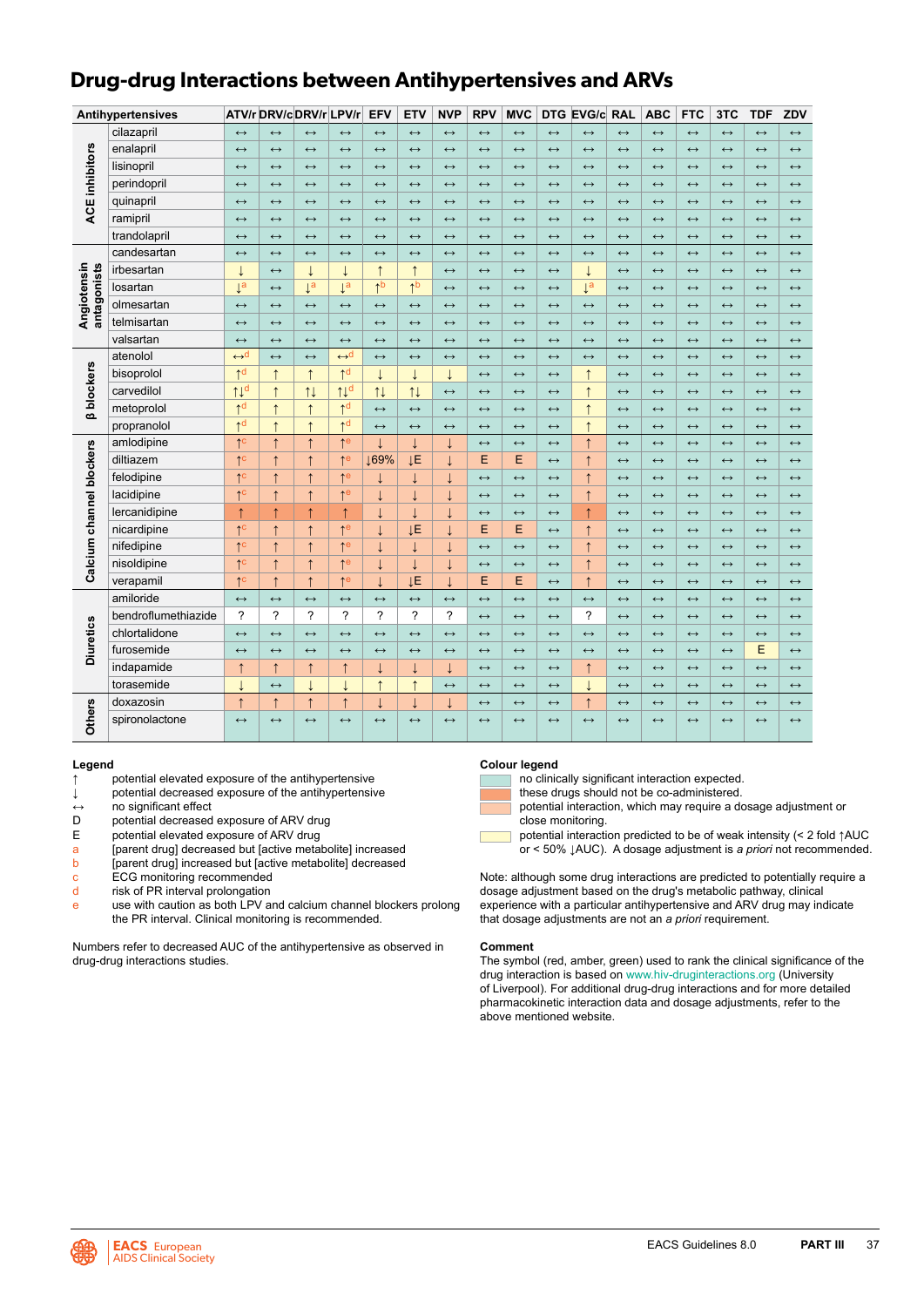## <span id="page-38-0"></span>**Type 2 Diabetes: Diagnosis**

**Diagnostic criteria**(i)

|                                        | <b>Fasting plasma</b><br>glucose mmol/L<br>$(mg/dL)^{(ii)}$ | Oral glucose<br>tolerance test<br>$(OGTT)$ 2-h<br>value mmol/L<br>$(mg/dL)^{(iii)}$ | HbA1c <sup>(iv)</sup><br>(mmol/mol) |
|----------------------------------------|-------------------------------------------------------------|-------------------------------------------------------------------------------------|-------------------------------------|
| <b>Diabetes</b>                        | $\geq$ 7.0 (126) OR $\rightarrow$                           | $\geq$ 11.1 (200)                                                                   | $≥ 6.5\%$ (≥ 48)                    |
| Impaired<br>glucose<br>tolerance (IGT) | $<$ 7.0 (126) AND $\rightarrow$                             | $7.8 - 11.0$<br>$(140-199)$                                                         | Prediabetes                         |
| Impaired fasting<br>glucose (IFG)      | $5.7 - 6.9$ AND<br>$(100-125)$                              | < 7.8(140)                                                                          | $5.7 - 6.4\%$ (39-47)               |

i As defined by WHO and  $[2]$ <br>ii An abnormal finding should

An abnormal finding should be repeated before confirming the diagnosis iii Recommended in persons with fasting blood glucose of 5.7 - 6.9 mmol/L

(100-125 mg/dL) as it may identify persons with overt diabetes iv Do not use HbA1c in presence of haemoglobinopathies, increased erythrocyte turnover and severe liver or kidney dysfunction. Falsely high values are measured under supplementation with iron, vitamin C and E

as well as older age (age > 70: HbA1c + 0.4%). HbA1c values in treated HIV-positive persons, particularly when on ABC, tend to underestimate type 2 diabetes. Both IGT and IFG increase CVD morbidity and mortality, and increase the risk of developing diabetes by 4-6 fold. These persons should be targeted for lifestyle intervention, and their CVD risk factors must be evaluated and treated.

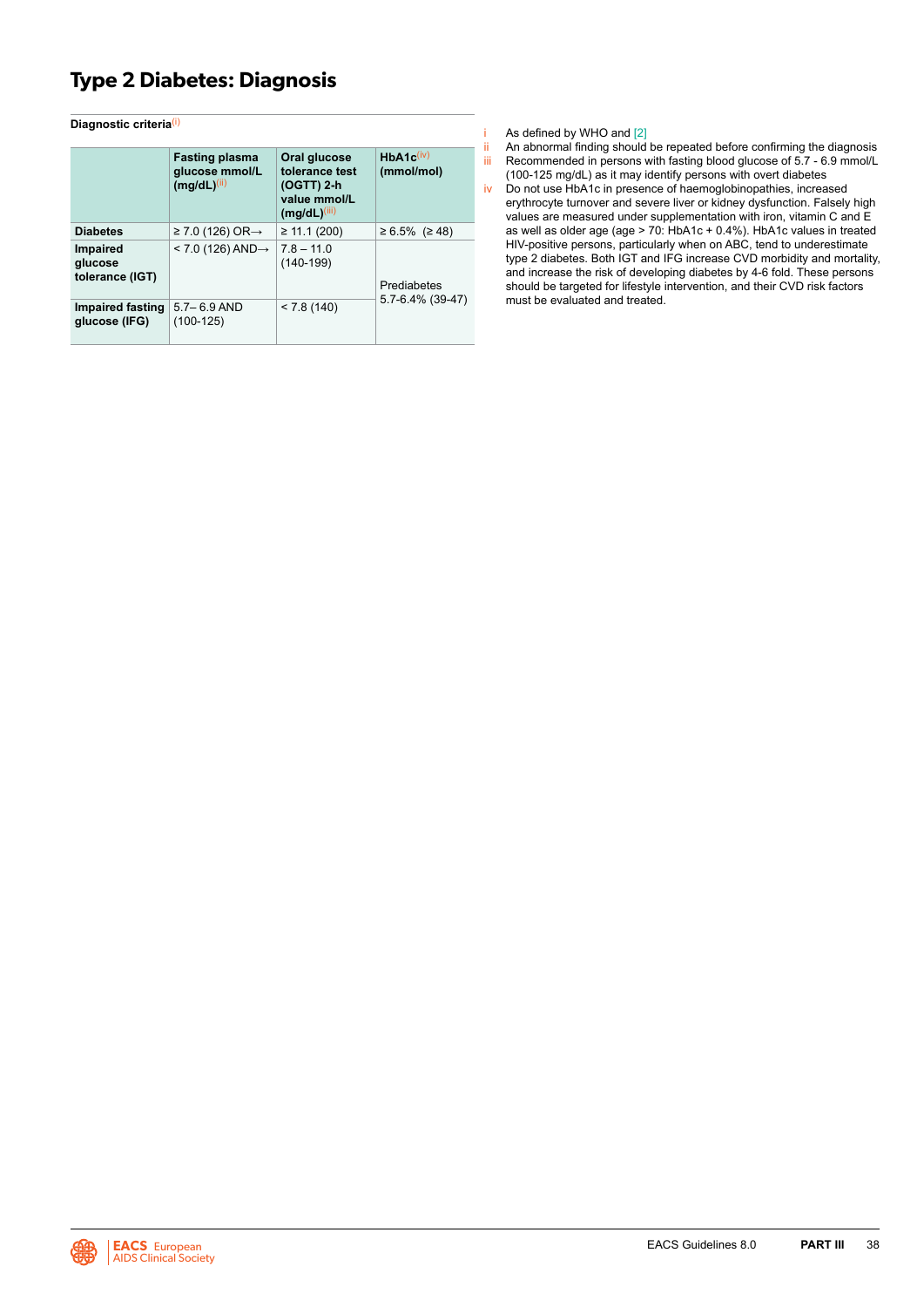### <span id="page-39-0"></span>**Type 2 Diabetes(i): Management**



#### **Treatment goals:**

Prevention of hyper-/hypoglycaemia, glucose control (HbA1c < 6.5-7% without hypoglycaemia, fasting plasma glucose 4-6 mmol/L (73-110 mg/dL), prevention of long-term complications

- Normal blood lipids, see page [34](#page-34-0), and blood pressure < 130/80 mmHg, see page [35](#page-35-0).
- Acetylsalicylic acid (75-150 mg/qd) considered in diabetics with elevated underlying CVD risk, see page [34](#page-34-0).
- Nephropathy, polyneuropathy and retinopathy screening should be performed as in diabetic persons without HIV
- Consultation with a specialist in diabetology is recommended
- Type 1 diabetes should be treated according to national guidelines. ii Metformin may worsen lipoatrophy. Very limited data for any oral antidiabetic agents in terms of CVD prevention, and no data in HIVpositive persons. Incretins (DDP4 inhibitors [e.g. saxagliptin, sitagliptin] and GLP-1 agonists [e.g. liraglutide & exenatide] are currently being evaluated in several major morbidity/mortality studies (neutral results to date); no clinically significant drug-drug interaction or adverse effects on CD4 counts expected; clinical use of pioglitazone questioned by its side effects; HbA1c targets up to 7.5% can be considered for older persons with long-standing type 2 diabetes and evidence of CVD.
- iii Consider lower dose in individuals with mild to moderate CKD or individuals receiving DTG.

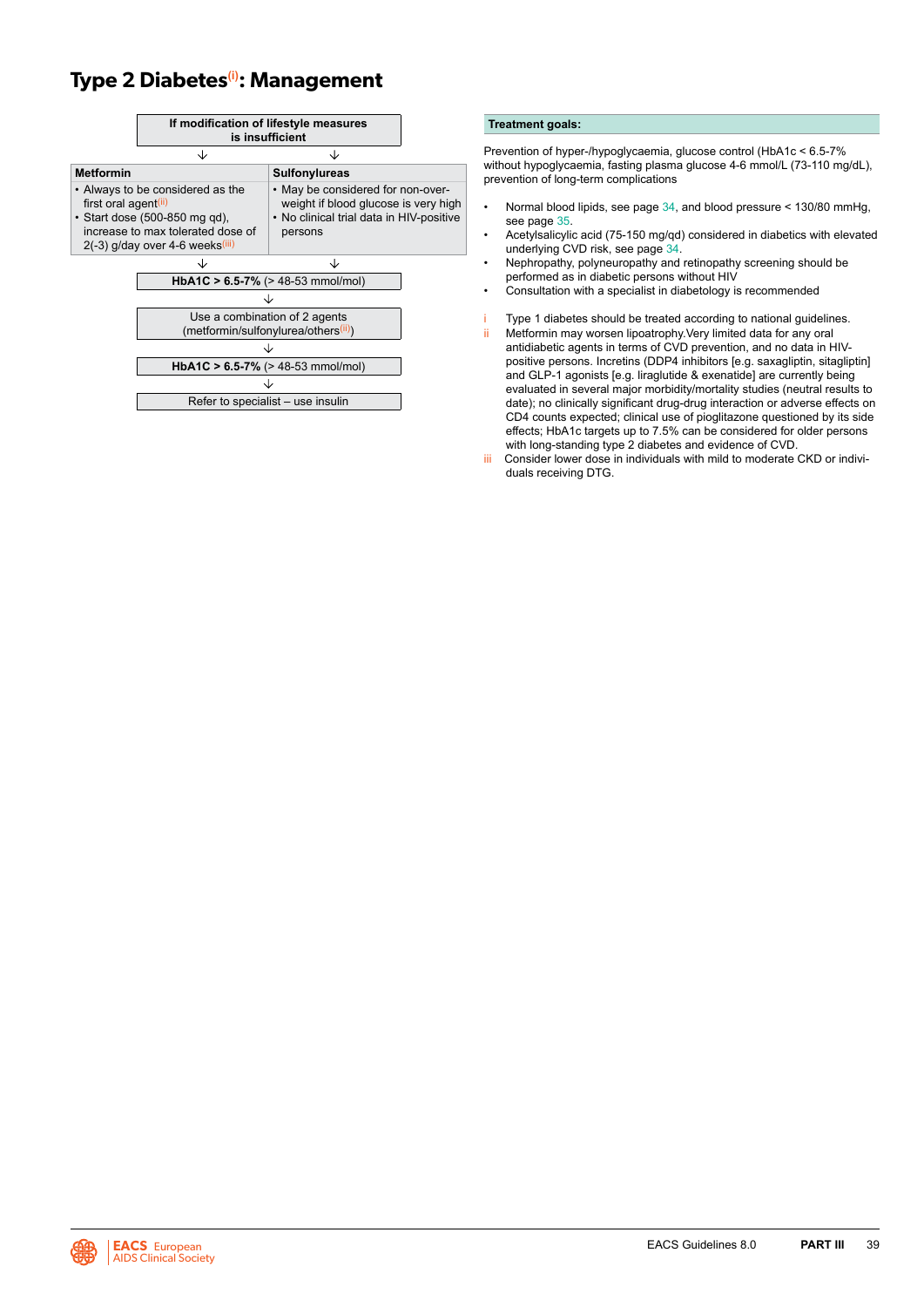## <span id="page-40-0"></span>**Dyslipidaemia**

**Principles:** Higher LDL-c levels increase risk of CVD, hence reduction diminishes this risk (see table below for drugs used on this indication); the reverse is probably true for HDL-c but trial data are less compelling. The CVD risk implications from higher than normal TG levels are even less clear, as TG has not consistently been shown to independently predict the risk of CVD. Furthermore, the clinical benefit of treating moderate hypertriglyceridaemia is uncertain; very high TG (> 10 mmol/L or > 900 mg/dL) increase risk of pancreatitis.

**Drugs used to lower LDL-c**

#### Less calories, more exercise, reducing bodyweight, and stopping smoking tend to improve HDL. Eating fish, reducing calories, saturated fat and alcohol intake reduce triglyceride levels. Reducing dietary saturated fat intake improves LDL-levels; if not effective, consider change of ART, then consider lipid-lowering medication, see page [34](#page-34-0). Statins should be used by all those with established vascular disease and among those with type 2 diabetes or at high risk of CVD, irrespective of lipid levels.

| <b>Drugs used to lower LDL-C</b>                         |                              |             |                                                                     |                                           |                                              |                                      |  |  |
|----------------------------------------------------------|------------------------------|-------------|---------------------------------------------------------------------|-------------------------------------------|----------------------------------------------|--------------------------------------|--|--|
| Drug class                                               | <b>Drug</b>                  | <b>Dose</b> | Side effects                                                        | Advise on use of statin together with ART |                                              |                                      |  |  |
|                                                          |                              |             |                                                                     | use with Pl/r                             | use with NNRTIs                              |                                      |  |  |
| Station(i, ix)                                           | atorvastatin <sup>(ii)</sup> | 10-80 mg gd | Gastrointestinal<br>symptoms,                                       | Start with low dose $(v)$<br>(max: 40 mg) | Consider higher dose <sup>(vi)</sup>         |                                      |  |  |
|                                                          | fluvastatin <sup>(iii)</sup> | 20-80 mg gd | headache, insomnia,<br>rhabdomyolysis (rare)<br>and toxic hepatitis | Consider higher dose                      | Consider higher dose <sup>(vi)</sup>         |                                      |  |  |
|                                                          | pravastatin <sup>(iii)</sup> | 20-80 mg gd |                                                                     |                                           | Consider higher<br>dose <sup>(Vi, Vil)</sup> | Consider higher dose <sup>(vi)</sup> |  |  |
|                                                          | rosuvastatin <sup>(ii)</sup> | 5-40 mg gd  |                                                                     | Start with low dose $(v)$<br>(max: 20 mg) | Start with low dose $(v)$                    |                                      |  |  |
|                                                          | simvastatin <sup>(ii)</sup>  | 10-40 mg gd |                                                                     | Contraindicated                           |                                              |                                      |  |  |
| Intestinal cholesterol<br>absorption inhibitor [(i,viii) | ezetimibe <sup>(iv)</sup>    | 10 mg gd    | Gastrointestinal<br>symptoms                                        | No known drug-drug interactions with ART  |                                              |                                      |  |  |

- A statin is preferred first-line therapy; different statins have variable intrinsic LDL-c lowering ability
- ii, iii, iv Target levels for LDL-c, see page [34](#page-34-0). In persons where LDL-c targets are difficult to achieve, consult/refer to specialist
- ii, iii, iv Expected range of reductions of LDL-c: ii 1.5-2.5 mmol/L (60-100 mg/dL), iii 0.8-1.5 mmol/L (35-60 mg/dL), iv 0.2-0.5 mmol/L (10-20 mg/dL)
- v, vi The ARV may v inhibit (statin toxicity, ↓ dose) or vi induce (=less effect of statin, ↑ dose gradually to achieve expected benefit ii, iii) the excretion of the statin
- vii **Exception:** If used with DRV/r, start with lower dose of pravastatin viii This agent can be used for HIV-positive persons intolerant of statins
- or added to a statin when LDL reduction is inadequate despite maximally tolerated statin
- $ix$  Pitavastatin has as yet no morbidity/mortality trial data to support its use but may have advantages of fewer drug-drug interactions, more HDL increase and less adverse glucose effect than other statins

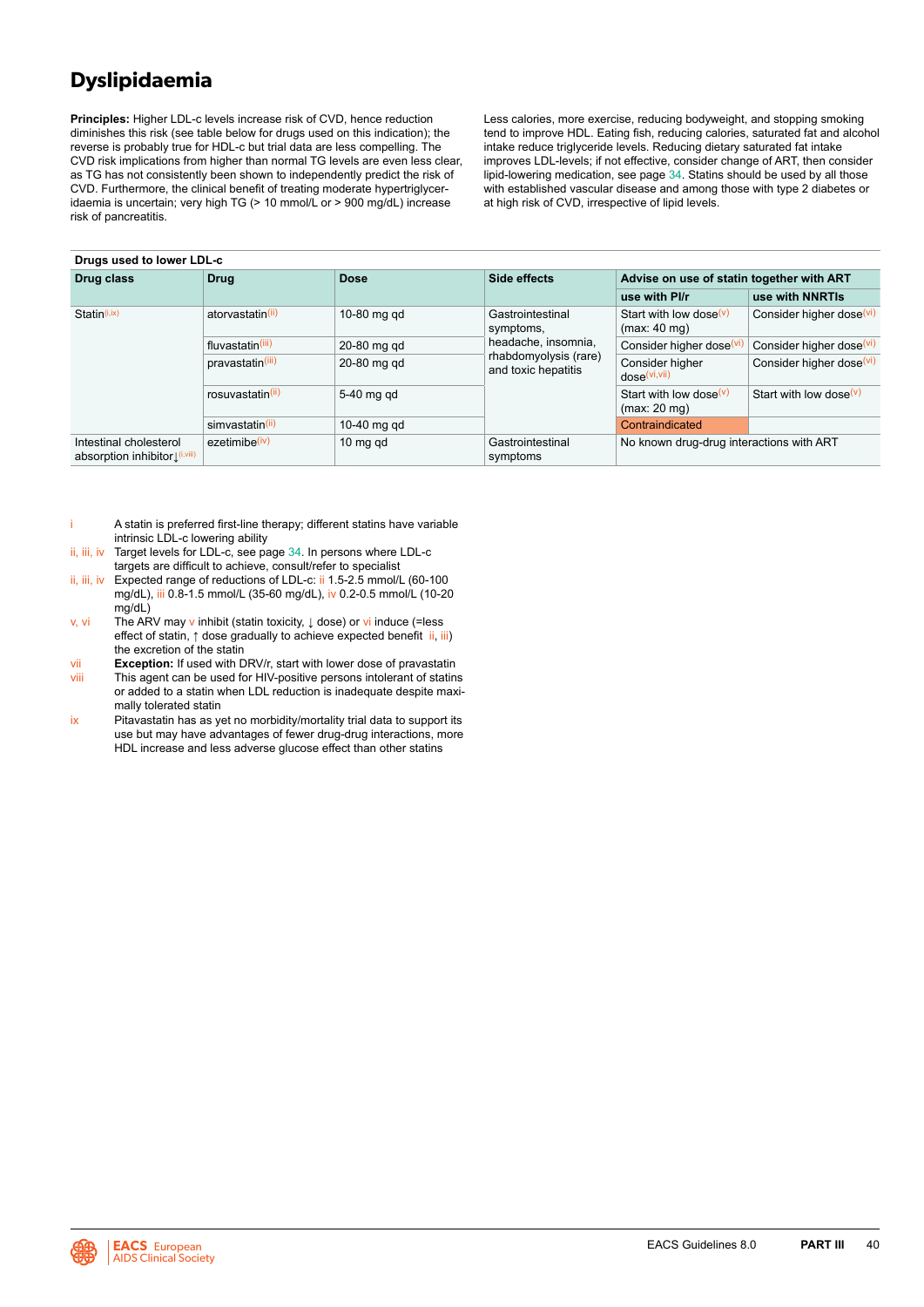### <span id="page-41-0"></span>**Bone Disease: Screening and Diagnosis**

| <b>Condition</b>                                                                                                                                                                                                                                                                                                          | <b>Characteristics</b>                                                                                                                                                                                                                                                                                                                                                                                          | <b>Risk factors</b>                                                                                                                                                                                                                                                                                                                                                                                                                                                                                                                                                                                                                                                                                                                                                                                                              | <b>Diagnostic tests</b>                                                                                                                                                                                                                                                                                                                         |  |                        |
|---------------------------------------------------------------------------------------------------------------------------------------------------------------------------------------------------------------------------------------------------------------------------------------------------------------------------|-----------------------------------------------------------------------------------------------------------------------------------------------------------------------------------------------------------------------------------------------------------------------------------------------------------------------------------------------------------------------------------------------------------------|----------------------------------------------------------------------------------------------------------------------------------------------------------------------------------------------------------------------------------------------------------------------------------------------------------------------------------------------------------------------------------------------------------------------------------------------------------------------------------------------------------------------------------------------------------------------------------------------------------------------------------------------------------------------------------------------------------------------------------------------------------------------------------------------------------------------------------|-------------------------------------------------------------------------------------------------------------------------------------------------------------------------------------------------------------------------------------------------------------------------------------------------------------------------------------------------|--|------------------------|
| Osteopenia<br>• Postmenopausal women and men<br>aged $\geq$ 50 years with BMD T-score<br>$-1$ to $-2.5$<br>Osteoporosis<br>• Postmenopausal women and men<br>aged $\geq$ 50 years with BMD T-score<br>$\leq -2.5$<br>• Premenopausal women and men<br>aged < 50 years with BMD Z-score<br>$\le$ -2 and fragility fracture | • Reduced bone mass<br>• Increased incidence of fractures in<br>HIV-positive persons<br>• Asymptomatic until fractures occur<br>Common in HIV<br>• Up to 60% prevalence of osteo-<br>penia<br>• Up to 10-15% prevalence of<br>osteoporosis<br>• Aetiology multifactorial<br>• Loss of BMD observed with<br>antiretroviral initiation<br>• Greater loss of BMD with initiation<br>of certain ARVs <sup>(i)</sup> | Consider classic risk factors <sup>(ii)</sup><br>Consider DXA in any person<br>with $\geq 1$ of $\frac{\text{(iii)}}{\text{ii}}$<br>1. Postmenopausal women<br>2. Men $\geq$ 50 years<br>3. History of low impact fracture<br>4. High risk for falls <sup>(iv)</sup><br>5. Clinical hypogonadism (sympto-<br>matic, see Sexual<br>Dysfunction)<br>6. Oral glucocorticoid use (minimum<br>5 mg/qd prednisone equivalent for<br>> 3 months)<br>Preferably perform DXA in those<br>with above risk factors prior to<br>ART initiation. Assess effect of risk<br>factors on fracture risk by including<br>DXA results in the FRAX® score<br>(www.shef.ac.uk/FRAX)<br>• Only use if > 40 years<br>• May underestimate risk in HIV-<br>positive persons<br>• Consider using HIV as a cause of<br>secondary osteoporosis <sup>(v)</sup> | <b>DXA</b> scan<br>Rule out causes of secondary<br>osteoporosis if BMD low(vi)<br>Lateral spine X-rays (lumbar and<br>thoracic) if low spine BMD, osteopo-<br>rosis on DXA, or significant height<br>loss or kyphosis develops. (DXA-<br>based vertebral fracture assessment<br>[VFA] can be used as an alternative<br>to lateral spine X-ray). |  |                        |
| Osteomalacia                                                                                                                                                                                                                                                                                                              | • Defective bone mineralisation<br>• Increased risk of fractures and<br>bone pain<br>• Vitamin D deficiency may cause<br>proximal muscle weakness<br>• High prevalence (> 80%) of<br>vitamin D insufficiency in some<br>HIV cohorts and in the general<br>population                                                                                                                                            | • Dark skin<br>• Dietary deficiency<br>• Avoidance of sun exposure<br>• Malabsorption<br>• Obesity<br>• Renal phosphate wasting <sup>(vii)</sup>                                                                                                                                                                                                                                                                                                                                                                                                                                                                                                                                                                                                                                                                                 | Measure 25(OH) vitamin D<br>in all persons at presentation<br>ng/mL<br>< 10<br>Deficiency<br>Insufficiency<br>< 20<br>If deficient or insufficient, check PTH<br>levels<br>Consider vitamin D replacement if<br>clinically indicated, see page 42                                                                                               |  | nmol/L<br>< 25<br>< 50 |
| <b>Osteonecrosis</b>                                                                                                                                                                                                                                                                                                      | • Infarct of epiphyseal plate of long<br>bones resulting in acute bone pain<br>• Rare but increased prevalence<br>in HIV                                                                                                                                                                                                                                                                                        | <b>Risk factors:</b><br>• Low CD4 count<br>• Glucocorticoid exposure<br>• IVDU                                                                                                                                                                                                                                                                                                                                                                                                                                                                                                                                                                                                                                                                                                                                                   | <b>MRI</b>                                                                                                                                                                                                                                                                                                                                      |  |                        |

- Greater loss of BMD observed with initiation of regimens containing TDF and some PIs. Additional loss and gains in BMD observed with switch to and away from TDF-containing ARV regimens, respectively. Clinical relevance to fracture risk not determined.
- ii Classic risk factors: older age, female gender, hypogonadism, family history of hip fracture, low BMI (≤ 19 kg/m2), vitamin D deficiency, smoking, physical inactivity, history of low trauma fracture, alcohol excess (> 3 units/day), steroid exposure (minimum prednisone 5 mg/qd or equivalent for  $> 3$  months)
- iii If T-score normal, repeat after 3-5 years in groups 1 and 2; no need for re-screening with DXA in groups 3 and 4 unless risk factors change and only rescreen group 5 if steroid use ongoing.
- iv Falls Risk Assessment Tool (FRAT[\)](http:// www.health.vic.gov.au/agedcare/  maintaining/falls/downloads/ph_frat.pdf ) [http://www.health.vic.gov.au/age](http://www.health.vic.gov.au/agedcare/maintaining/falls_dev/downloads/b2b_1a_frat.pdf)[dcare/maintaining/falls\\_dev/downloads/b2b\\_1a\\_frat.pdf](http://www.health.vic.gov.au/agedcare/maintaining/falls_dev/downloads/b2b_1a_frat.pdf)
- v If including BMD within FRAX, entering yes in the secondary cause box will not be considered in the FRAX algorithms, as it is assumed that secondary osteoporosis affects fracture risk solely through BMD. However, if the contribution of HIV infection to fracture risk is partially independent of BMD, fracture probability may be underestimated by FRAX.
- vi Causes of secondary osteoporosis include hyperparathyroidism, hyperthyroidism, malabsorption, hypogonadism/amenorrhoea, diabetes mellitus, and chronic liver disease.
- vii For diagnosis and management of renal phosphate wasting, see [Indications and Tests for Proximal Renal Tubulopathy \(PRT\)](#page-46-0).

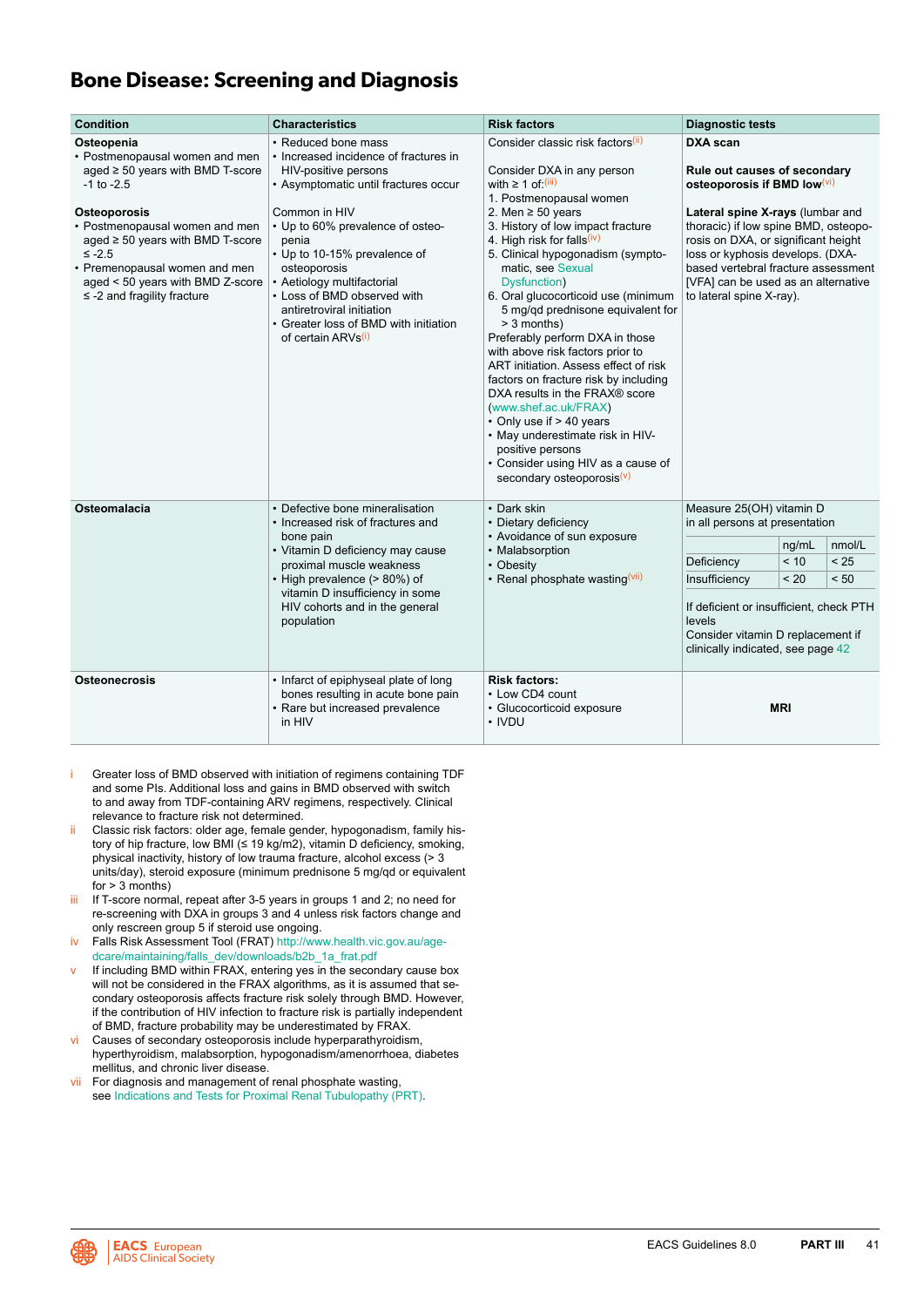### <span id="page-42-0"></span>**Vitamin D Deficiency: Diagnosis and Management**

| <b>Vitamin D</b>                                                                                                                                                  | <b>Test</b>                                                                                                                                                                       | Therapy $(i)$                                                                                                                                                                                                                                  |
|-------------------------------------------------------------------------------------------------------------------------------------------------------------------|-----------------------------------------------------------------------------------------------------------------------------------------------------------------------------------|------------------------------------------------------------------------------------------------------------------------------------------------------------------------------------------------------------------------------------------------|
| Deficiency:<br>< 10 ng/mL (< 25 nmol/L) <sup>(ii)</sup><br>Insufficiency:<br>$<$ 20 ng/mL ( $<$ 50 nmol/L)                                                        | Serum 25 hydroxy vitamin D<br>(25(OH) vitamin D)<br>If deficient, consider checking par-<br>athyroid hormone (PTH), calcium,<br>phosphate <sup>(iii)</sup> , alkaline phosphatase | If vitamin D deficient, replacement recommended. Various regimens<br>suggested <sup>(iv)</sup><br>Consider re-checking 25(OH) vitamin D levels 3 months after replacement.<br>After replacement, maintenance with 800-2000 IU vitamin D daily. |
| Vitamin D deficiency prevalent in<br>both HIV+ and HIV- populations<br>- may not be directly associated<br>with HIV.<br><b>Factors associated with lower</b>      | Check vitamin D status in persons<br>with history of:<br>• low bone mineral density and/or<br>fracture<br>• high risk for fracture                                                | Replacement and/or supplementation of 25(OH) vitamin D is<br>recommended for persons with vitamin D insufficiency $(vi)$ and:<br>• osteoporosis<br>• osteomalacia<br>• increased PTH (once the cause has been identified)                      |
| vitamin D:<br>• Dark skin<br>• Dietary deficiency<br>• Avoidance of sun exposure<br>• Malabsorption<br>• Obesity<br>• Chronic kidney disease<br>• Some ARVs $(V)$ | Consider assessment of vitamin D<br>status in persons with other factors<br>associated with lower vitamin D<br>levels (see left column)                                           | Consider re-testing after 6 months of vitamin D intake                                                                                                                                                                                         |

- Can be provided according to national recommendations/availability of preparations (oral and parenteral formulations). Combine with calcium where there is insufficient dietary calcium intake. Consider that in some countries food is artificially fortified with vitamin D.
- ii Some experts consider a value of ≤ 30 ng/mL as vitamin D deficiency. Low vitamin D has a prevalence of up to 80% in HIV cohorts and was associated with increased risk for osteoporosis, type 2 diabetes, mortality and AIDS events. Consider seasonal differences (in winter approximately 20% lower than in summer).
- iii Consider that hypophosphataemia can be associated with TDF therapy. This phosphate loss through proximal renal tubulopathy may be independent of low vitamin D, see page [45](#page-45-0). A combination of low calcium + low phosphate +/- high alkaline phosphatase may indicate osteomalacia and vitamin D deficiency.
- Expect that 100 IU vitamin D daily leads to an increase in serum 25(OH) vitamin D of approximately 1 ng/mL. Some experts prefer a loading dose of e.g. 10,000 IU vitamin D daily for 8-10 weeks in persons with vitamin D deficiency. The principal goal is to achieve a serum level > 20 ng/mL (50 nmol/L) and to maintain normal serum PTH levels. Combine with calcium where potential for insufficient dietary calcium intake. The therapeutic aim is to maintain skeletal health; vitamin D supplementation has not been proven to prevent other co-morbidities in HIV-positive persons.
- The role of HIV-therapy or specific drugs remains unclear. Some studies suggest an association of EFV with reductions in 25(OH)D but not 1.25(OH)D. PIs may also affect vitamin D status by inhibiting conversion of 25(OH)D to 1.25(OH)D.
- vi The implications of vitamin D levels that are below the physiological reference range but not markedly reduced and the value of supplementation are not completely understood.

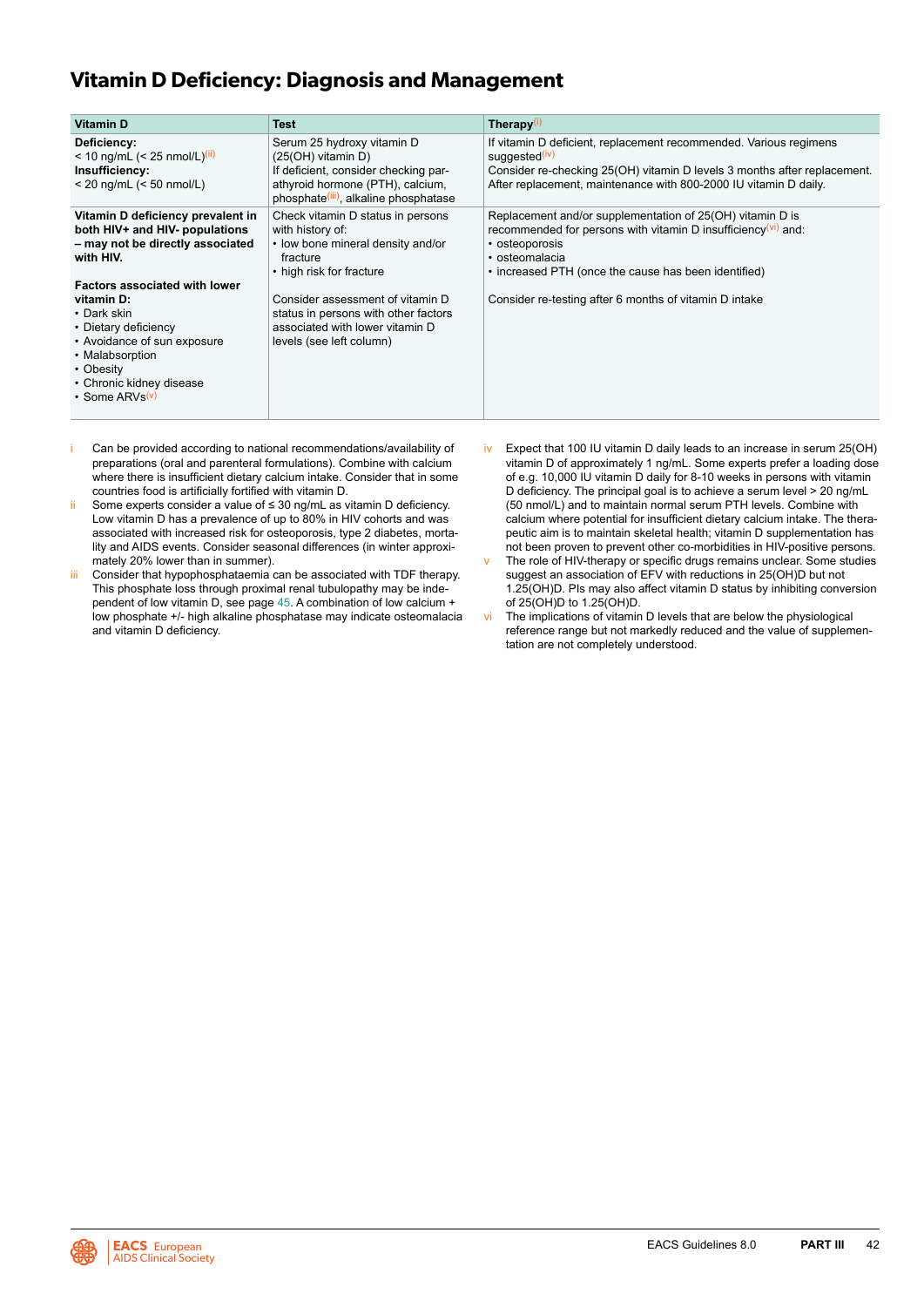### **Approach to Fracture Reduction in HIV-positive Persons**

| <b>Reducing risk</b><br>of fractures | • Aim to decrease falls by addressing fall risks <sup>(i)</sup><br>• Ensure sufficient dietary calcium (1-1.2 g daily) and<br>vitamin D (800-2,000 IU daily) intake <sup>(ii)</sup><br>• Where appropriate, screen for osteoporosis <sup>(iii)</sup> and<br>refer to national/regional guidelines on treatment of<br>osteoporosis                                                                                           |
|--------------------------------------|-----------------------------------------------------------------------------------------------------------------------------------------------------------------------------------------------------------------------------------------------------------------------------------------------------------------------------------------------------------------------------------------------------------------------------|
|                                      | $-$ If no guidelines available, consider bisphosphonate $(iv)$<br>treatment in all osteoporotic postmenopausal women<br>and men $> 50$ years old (BMD T-score $\leq$ -2.5) and<br>those with a history of fragility fracture. Consider<br>treatment based on BMD alongside consideration of<br>other risk factors for fracture, especially age.<br>- Use bisphosphonate and ensure adequate calcium<br>and vitamin D intake |
|                                      | - No significant interactions between bisphosphonates<br>and antiretrovirals                                                                                                                                                                                                                                                                                                                                                |
|                                      | - If antiretroviral naïve, consider options for ART that<br>preserve BMD <sup>(v)</sup>                                                                                                                                                                                                                                                                                                                                     |
|                                      | - If diagnosed with osteoporosis and requiring therapy,<br>consider optimising ART to preserve or improve BMD<br>• In complicated cases (e.g. young men, premenopausal<br>women, recurrent fracture despite bone protective thera-<br>py), refer to osteoporosis specialist                                                                                                                                                 |
|                                      | • If on bisphosphonate treatment, repeat DXA after 2<br>years and reassess need for continued treatment after<br>3-5 years                                                                                                                                                                                                                                                                                                  |

- i Falls Risk Assessment Tool (FRAT), see http://www.health.vic.gov.au/ agedcare/maintaining/falls\_dev/downloads/b2b\_1a\_frat.pdf
- ii See page [42](#page-42-0) for diagnosis and management of vitamin D deficiency.
- iii See page [41](#page-41-0) for screening and diagnosis of bone disease in HIV.
- iv Bisphosphonate treatment with either of: alendronate 70 mg once weekly po; risedronate 35 mg once weekly po; ibandronate 150 mg oral monthly or 3 mg iv every 3 months; zoledronic acid 5 mg iv once yearly.
- v BMD loss is greatest in the first year after ART initiation, with more BMD loss with ART regimens containing TDF and some PIs. Consider relative risk/benefit of using these agents in persons with high fracture risk.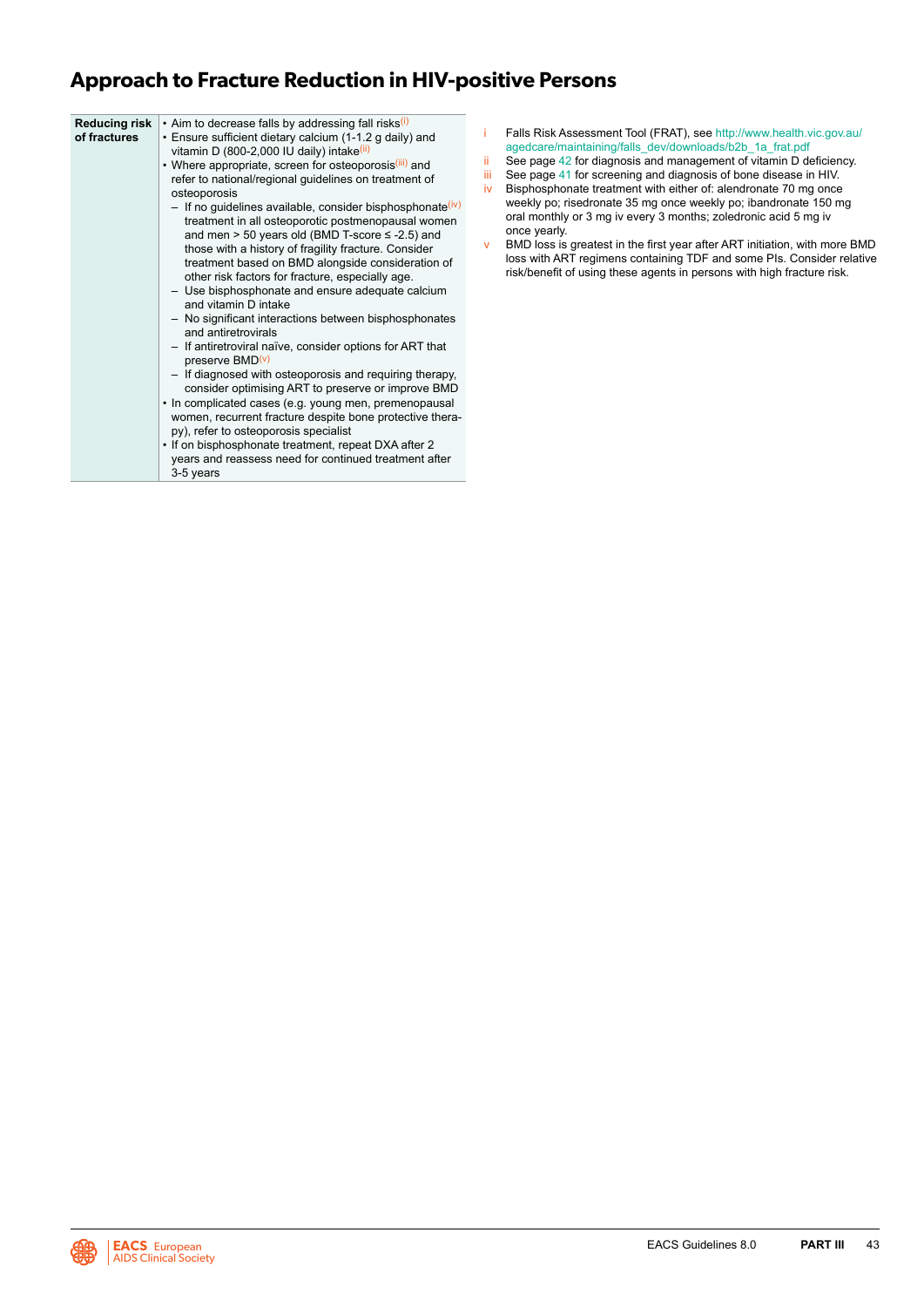### <span id="page-44-0"></span>**Kidney Disease: Definition, Diagnosis and Management**

|                             | <b>Diagnosis Of Kidney Gisease</b> |                                                                                                                                                                                                      |                                                                                                                                                               |                                                                                                                                                      |
|-----------------------------|------------------------------------|------------------------------------------------------------------------------------------------------------------------------------------------------------------------------------------------------|---------------------------------------------------------------------------------------------------------------------------------------------------------------|------------------------------------------------------------------------------------------------------------------------------------------------------|
|                             |                                    | $e$ GFR $(i)$                                                                                                                                                                                        |                                                                                                                                                               |                                                                                                                                                      |
|                             |                                    | $\geq 60$ mL/min                                                                                                                                                                                     | 30-59 mL/min                                                                                                                                                  | $<$ 30 mL/min                                                                                                                                        |
|                             | UP/C <sup>(iii)</sup> < 50         | Regular follow-up                                                                                                                                                                                    |                                                                                                                                                               | • Check risk factors for CKD and nephrotoxic                                                                                                         |
| Proteinuria <sup>(ii)</sup> | UP/C(iii) 50-100                   | medicines including ART <sup>(iv, x)</sup><br>• Discontinue or adjust drug dosages where<br>appropriate <sup>(v)</sup><br>• Perform renal ultrasound<br>ria refer to nephrologist<br>decline in eGFR | • Check risk factors for $CKD(x)$ and nephrotoxic<br>• If haematuria present with any level of proteinu-<br>• Refer to nephrologist if new CKD or progressive | medicines including ART<br>• Discontinue or adjust drug dosages where appropriate<br>• Perform renal ultrasound<br>• Urgent referral to nephrologist |
|                             | $UP/C^{(iii)} > 100$               |                                                                                                                                                                                                      |                                                                                                                                                               |                                                                                                                                                      |

#### **Management of HIV-associated kidney disease**(vi) **Prevention of progressive renal disease Comment 1. ART 1. ART 1. ART immediately where** HIV-associated nephropathy (HIVAN) (vii) or HIV immune complex disease strongly suspected. Immunosuppressive therapy may have a role in immune complex diseases. Renal biopsy to confirm histological diagnosis recommended **2. Start ACE inhibitors or angiotensin-II receptor antagonists if:** a. Hypertension and/or b. Proteinuria **Monitor eGFR and K**+ **level closely on starting treatment or increasing dose** a. Blood pressure target: < 130/80 mmHg **3. General measures:** a. Avoid nephrotoxic drugs b. Lifestyle measures (smoking, weight, diet) c. Treat dyslipidaemia<sup>(viii)</sup> and diabetes(ix) d. Adjust drug dosages where necessary(v) CKD and proteinuria are independent risk factors for CVD

**Diagnosis of kidney disease**

For eGFR: Use CKD-EPI formula based on serum creatinine, gender, age and ethnicity because eGFR quantification is validated >60 mL/ min. The abbreviated modification of diet in renal disease (aMDRD) or the Cockcroft-Gault (CG) equation may be used as an alternative; see [http://www.hivpv.org/.](http://www.hivpv.org/)

Definition CKD: eGFR < 60 ml/min for > 3 months (see [http://kdigo.org/](http://kdigo.org/home/guidelines/ckd-evaluation-management) [home/guidelines/ckd-evaluation-management](http://kdigo.org/home/guidelines/ckd-evaluation-management)). If not previously known to have CKD, confirm pathological eGFR within 2 weeks. Use of DTG, COBI and RTV boosted PIs is associated with an increase in serum creatinine/reduction of eGFR due to inhibition of proxi-mal tubular creatinine transporters without impairing actual glomerular filtration: consider new set point after 1-2 months

- Urinalysis: use urine dipstick to screen for haematuria. To screen for proteinuria, use urine dipstick and if ≥ 1+ check urine protein/creatinine (UP/C), or screen with UP/C. Proteinuria defined as persistent if confirmed on ≥ 2 occasions > 2-3 weeks apart. If UP/C not available, use  $u$  in  $u = -1$ <br>urine albumin/creatinine (UA/C), see
- iii UP/C in spot urine is preferred to UA/C as detects total urinary protein secondary to glomerular and tubular disease. UA/C largely detects glomerular disease and can be used for screening for HIV-associated renal disease where UP/C is not available, but is not appropriate for screening for tubular proteinuria secondary to drug nephrotoxicity (e.g. TDF). If both UP/C and UA/C are measured, UP/C > UA/C suggests tubular proteinuria. Screening values for UA/C are: < 30, 30-70 and > 70. UA/C should be monitored in persons with diabetes. UPC ratio is calculated as urine protein (mg/L) / urine creatinine (mmol/L); may also be expressed as mg/mg. Conversion factor for mg to mmol creatinine is x 0.000884
- iv Repeat eGFR and urinalysis as per screening table, see page [5](#page-5-0) See [Dose Adjustment of ARVs for Impaired Renal Function](#page-47-0)
- vi Joint management with a nephrologist
- vii HIVAN suspected if black ethnicity & UP/C > 100 mg/mmol & no haematuria
- viii See page [40](#page-40-0)
- ix See page [38-](#page-38-0)[39](#page-39-0)
- Different models have been developed for calculating a 5-years CKD risk score while using different nephrotoxic ARVs integrating HIV-independent and HIV-related risk factors [\[4\]](#page-91-0), [\[5\]](#page-91-0)

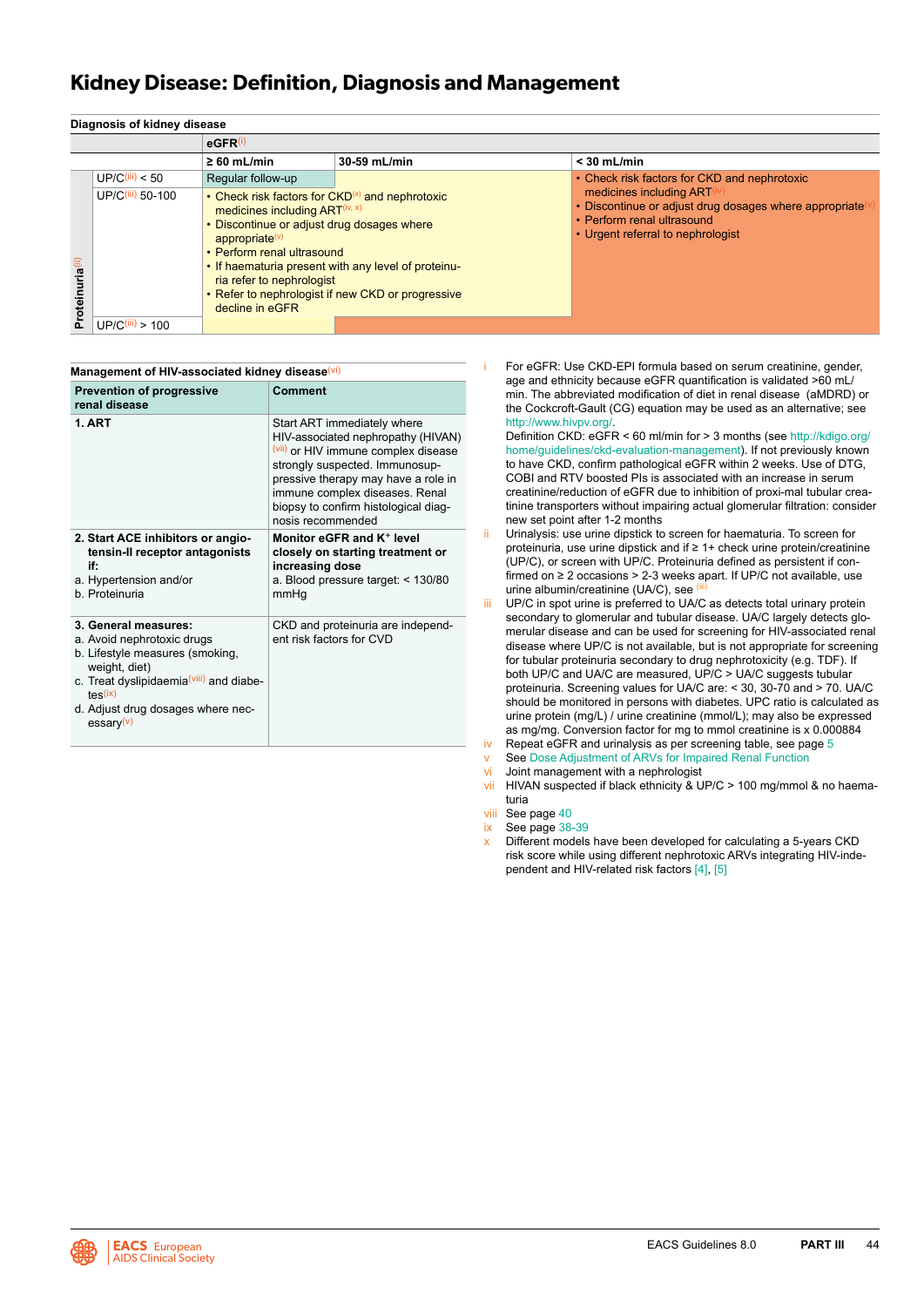### <span id="page-45-0"></span>**ARV-associated Nephrotoxicity**

| Renal abnormality*                                                                                                                                                                                                                                                                                                               | <b>ARV</b>                        | Management $(vi)$                                                                                                                                                                                                                                                                                                                                                                                                                                          |
|----------------------------------------------------------------------------------------------------------------------------------------------------------------------------------------------------------------------------------------------------------------------------------------------------------------------------------|-----------------------------------|------------------------------------------------------------------------------------------------------------------------------------------------------------------------------------------------------------------------------------------------------------------------------------------------------------------------------------------------------------------------------------------------------------------------------------------------------------|
| Proximal tubulopathy with any combination of:<br>1. Proteinuria: urine dipstick ≥ 1, or confirmed increase in<br>$UP/C > 30$ mg/mmol <sup>(i)</sup><br>2. Progressive decline in eGFR and eGFR < 90 mL/min <sup>(ii)</sup><br>3. Phosphaturia(iii): confirmed hypophosphataemia secon-<br>dary to increased urine phosphate leak | <b>TDF</b>                        | Assessment:<br>• Tests for proximal renal tubulopathy/renal Fanconi syndrome <sup>(iii)</sup><br>• Consider renal bone disease if hypophosphataemia of renal origin: mea-<br>sure 25(OH) vitamin D, PTH, DXA<br><b>Consider stopping TDF if:</b><br>• Progressive decline in eGFR and no other cause<br>• Confirmed hypophosphataemia of renal origin and no other cause<br>• Osteopenia/osteoporosis in the presence of increased urine<br>phosphate leak |
| Nephrolithiasis:<br>1. Crystalluria<br>2. Haematuria <sup>(iv)</sup><br>3. Leucocyturia<br>4. Loin pain<br>5. Acute renal insufficiency                                                                                                                                                                                          | <b>IDV</b><br><b>ATV</b><br>(DRV) | Assessment:<br>• Urinalysis for crystalluria/stone analysis<br>• Exclude other cause for nephrolithiasis<br>• Renal tract imaging including CT scan<br>Consider stopping IDV/ATV if:<br>• Confirmed renal stones<br>• Recurrent loin pain +/- haematuria                                                                                                                                                                                                   |
| Interstitial nephritis:<br>1. Progressive decline in eGFR(ii)<br>2. Tubular proteinuria (iii)/ haematuria<br>3. Eosinophiluria (if acute)<br>4. Leucocyte casts                                                                                                                                                                  | <b>IDV</b><br><b>ATV</b>          | Assessment:<br>• Renal ultrasound<br>• Refer to nephrologist<br>Consider stopping IDV/ATV if:<br>• Progressive decline in eGFR and no other cause                                                                                                                                                                                                                                                                                                          |
| Progressive decline in eGFR, but none of the above $(v)$                                                                                                                                                                                                                                                                         | <b>TDF</b><br>P1/r                | <b>Complete assessment:</b><br>• Risk factors for $CKD(v)$ (see Kidney Disease: Definition, Diagnosis and<br>Management)<br>• PRT, UA/C, UP/C (see Kidney Disease: Definition, Diagnosis and Man-<br>gement and Indications and Tests for Proximal Renal Tubulopathy (PRT)<br>• Renal tract ultrasound<br>Consider stopping ARVs with potential nephrotoxicity if:<br>• Progressive decline in eGFR and no other cause $(v)$                               |

- Use of COBI, DTG, RPV, but also PI/r is associated with an increase in serum creatinine/reduction of eGFR due to inhibition of proximal tubular creatinine transporters without impairing actual glomerular filtration: consider new set point after 1-2 months
- i UP/C in spot urine detects total urinary protein including protein of glomerular or tubular origin. The urine dipstick analysis primarily detects albuminuria as a marker of glomerular disease and is inadequate to detect tubular disease.
- ii For eGFR: use CKD-EPI formula. The abbreviated MDRD (Modification of Diet in Renal Disease) or the Cockcroft-Gault (CG) equation may be used as an alternative, see [http://www.hivpv.org/](http://www.hivpv.org/ )
- iii See [Indications and Tests for Proximal Renal Tubulopathy \(PRT\)](#page-46-0)
- iv Microscopic haematuria is usually present.
- v Different models have been developed for calculating a 5-years CKD risk score while using different nephrotoxic ARVs integrating HIV-independent and HIV-related risk factors [\[4\],](#page-91-0) [\[5\]](#page-91-0)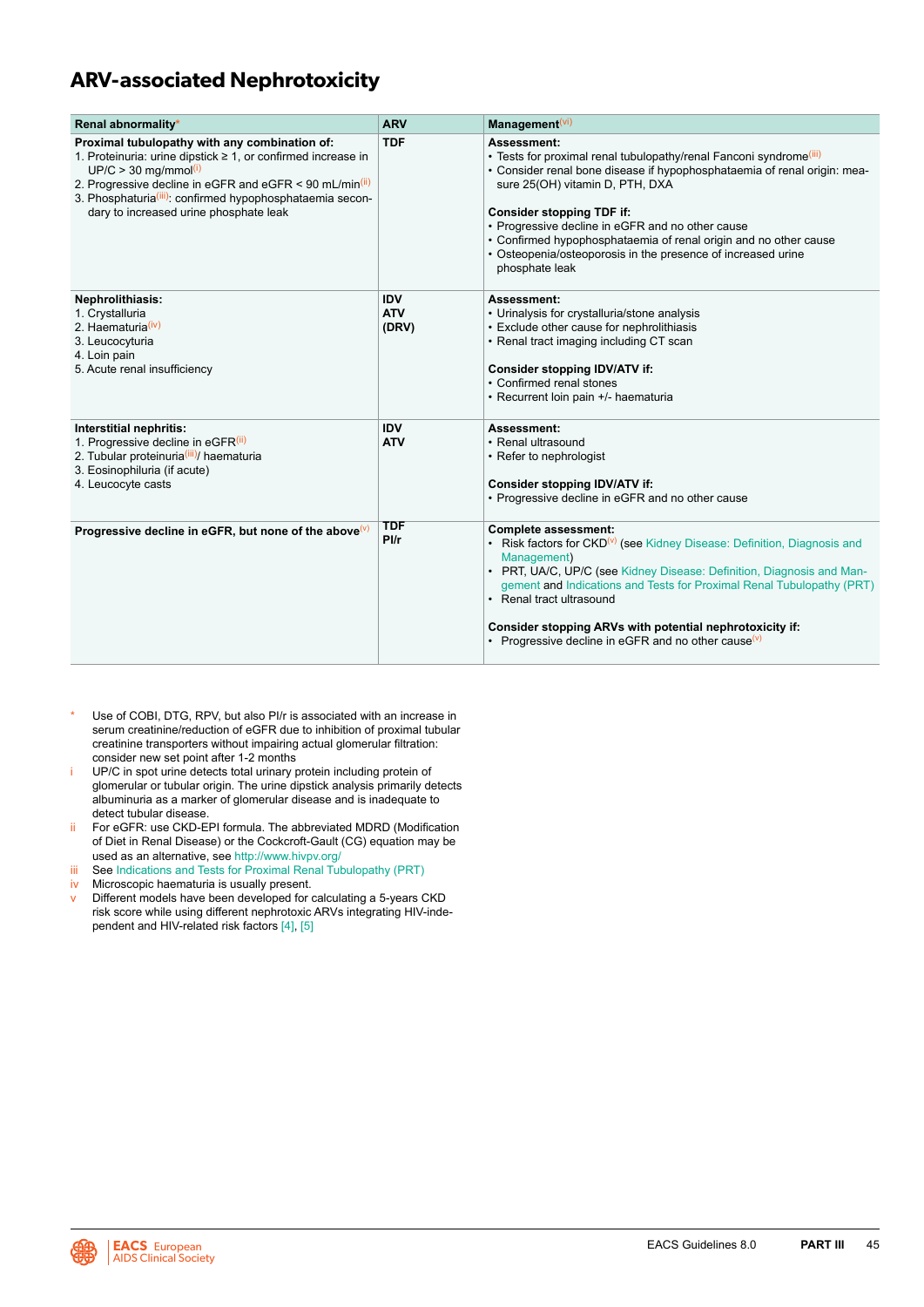### <span id="page-46-0"></span>**Indications and Tests for Proximal Renal Tubulopathy (PRT)**

| Indications for proximal renal tubulopathy tests                                                                                                                                                                                                                                  | Proximal renal tubulopathy tests $(iv)$ , including                                                                                                                                                                                                                               | <b>Consider stopping TDF if</b>                                 |
|-----------------------------------------------------------------------------------------------------------------------------------------------------------------------------------------------------------------------------------------------------------------------------------|-----------------------------------------------------------------------------------------------------------------------------------------------------------------------------------------------------------------------------------------------------------------------------------|-----------------------------------------------------------------|
| • Progressive decline in eGFR(i)<br>& eGFR < 90 mL/min & no other cause and/or<br>• Confirmed hypophosphataemia <sup>(ii)</sup> and/or<br>• Confirmed increase in UP/C <sup>(iii)</sup><br>• Renal insufficiency even if stable (eGFR < 60 mL/min)<br>• Tubular proteinuria $(v)$ | • Blood phosphate and urinary phosphate excretion <sup>(vi)</sup><br>• Blood glucose and glucosuria<br>• Serum bicarbonate and urinary pH <sup>(vii)</sup><br>• Blood uric acid level and urinary uric acid excretion (Vili)<br>• Serum potassium and urinary potassium excretion | • Confirmed proximal renal tubulo-<br>pathy with no other cause |

- For eGFR: use CKD-EPI formula. The abbreviated MDRD (Modification of Diet in Renal Disease) or the Cockcroft-Gault (CG) equation may be used as an alternative, see<http://www.hivpv.org/>
- $ii$  Serum phosphate < 0.8 mmol/L or according to local thresholds: consider renal bone disease, particularly if alkaline phosphatase increased from baseline: measure 25(OH) vitamin D, PTH
- iii UP/C in spot urine, detects total urinary protein, including protein of glomerular or tubular origin. The urine dipstick analysis primarily detects albuminuria as a marker of glomerular disease and is inadequate to detect tubular disease
- iv It is uncertain which tests discriminate best for TDF renal toxicity. Proximal tubulopathy is characterised by: proteinuria, hypophosphataemia, hypokalaemia, hypouricaemia, renal acidosis, glucosuria with normal blood glucose level. Renal insufficiency and polyuria may be associated. Most often, only some of these abnormalities are observed
- v Tests for tubular proteinuria include retinol binding protein, α1- or β2-microglobulinuria, urine cystatin C, aminoaciduria
- vi Quantified as fractional excretion of phosphate (FEPhos):  $(PO<sub>4</sub>(urine))$ /  $PO<sub>4</sub>(serum)$  / (Creatinine(urine) / Creatinine(serum) in a spot urine sample collected in the morning in fasting state. Abnormal > 0.2 (> 0.1 with serum phosphate < 0.8 mmol/L)
- vii S-bicarbonate < 21 mmol/L and urinary  $pH > 5.5$  suggests renal tubular acidosis
- viii Fractional excretion of uric acid (FEUricAcid): (UricAcid(urine) / UricAcid(serum) / (Creatinine(urine) / Creatinine(serum) in a spot urine sample collected in the morning in fasting state; abnormal > 0.1

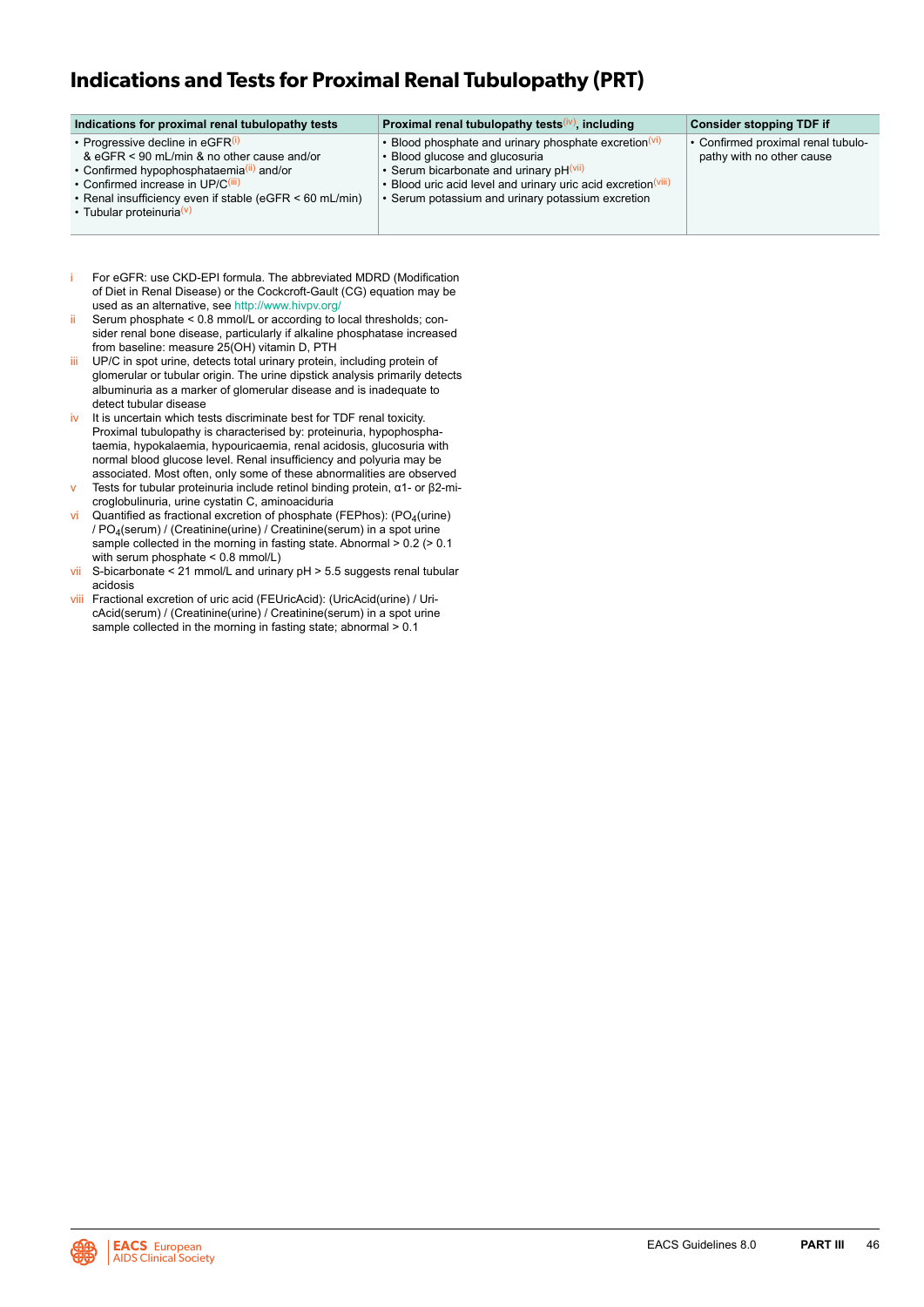### <span id="page-47-0"></span>**Dose Adjustment of ARVs for Impaired Renal function**

| eGFR(i) (mL/min)   |              |                             |                                |                                                            |                                          |                          |  |
|--------------------|--------------|-----------------------------|--------------------------------|------------------------------------------------------------|------------------------------------------|--------------------------|--|
|                    |              | $\geq 50$                   | $30 - 49$                      | $10 - 29$                                                  | < 10                                     | <b>Haemodialysis</b>     |  |
| <b>NRTIS</b>       |              |                             |                                |                                                            |                                          |                          |  |
| <b>ABC</b>         |              | 300 mg q12h                 |                                | No dose adjustment required                                |                                          |                          |  |
| ddl(ii)            | $\geq 60$ kg | 400 mg q24h                 | 200 mg q24h                    | 150 mg q24h                                                | 100 mg q24h                              | 100 mg q24h(iv)          |  |
|                    | $< 60$ kg    | 250 mg q24h                 | 125 mg q24h                    | 100 mg q24h                                                | 75 mg q24h                               | 75 mg q24h(iv)           |  |
| d4T                | $\geq 60$ kg | 30 mg q12h                  | 15 mg g12h                     | 15 mg q24h                                                 | 15 mg q24h                               | 15 mg q24h(iv)           |  |
|                    | $< 60$ kg    | 40 mg q12h                  | 20 mg g12h                     | 20 mg q24h                                                 | 20 mg g24h                               | 20 mg q24h(iv)           |  |
| <b>FTC</b>         |              | 200 mg q24h                 | 200 mg g48h                    | 200 mg q72h                                                | 200 mg g96h                              | 200 mg q96h(iv)          |  |
| 3TC                |              | 300 mg q24h                 | 150 mg q24h                    | 100 mg q24h(iii)                                           | 50-25 mg q24h(iii)                       | 50-25 mg q24h(iii), (iv) |  |
| TDF <sup>(v)</sup> |              |                             |                                | Not recommended                                            | Not recommended                          |                          |  |
|                    |              | 300(viii) mg g24h           | 300(viii) mg g48h              | (300(viii) mg q72-96h,<br>if no alternative)               | (300(viii) mg q7d, if<br>no alternative) | 300(viii) mg g7d(iv)     |  |
| ZDV                |              | 300 mg q12h                 | No dose adjustment<br>required |                                                            | 100 mg q8h                               | 100 mg q8 $h^{(iv)}$     |  |
| ABC/3TC            |              | 600/300 mg q24h             |                                |                                                            |                                          |                          |  |
| ZDV/3TC            |              | 300/150 mg q12h             |                                |                                                            |                                          |                          |  |
| ABC/3TC/ZDV        |              | 300/150/300 mg<br>q12h      | Use individual drugs           |                                                            |                                          |                          |  |
| <b>TDF/FTC</b>     |              | 300(viii)/200 mg g24h       | 300(viii)/200 mg g48h          |                                                            | Use individual drugs                     |                          |  |
| <b>NNRTIS</b>      |              |                             |                                |                                                            |                                          |                          |  |
| <b>EFV</b>         |              | 600 mg q24h                 |                                |                                                            |                                          |                          |  |
| <b>ETV</b>         |              | 200 mg q12h                 |                                | No dose adjustment required<br>No dose adjustment required |                                          |                          |  |
| <b>NVP</b>         |              | 200 mg q12h                 |                                |                                                            | No dose adjustment required              |                          |  |
| <b>TDF/FTC/RPV</b> |              | 300(viii)/200/25 mg<br>q24h | Do not use                     |                                                            |                                          |                          |  |

|                                                                              | <b>Haemodialysis</b>                                                                                     |                                             |           |      |                                             |  |
|------------------------------------------------------------------------------|----------------------------------------------------------------------------------------------------------|---------------------------------------------|-----------|------|---------------------------------------------|--|
|                                                                              | $\geq 50$                                                                                                | $30 - 49$                                   | $10 - 29$ | < 10 |                                             |  |
| $Pis^{(v)}$                                                                  |                                                                                                          |                                             |           |      |                                             |  |
| ATV/r                                                                        | 300/100 mg q24h                                                                                          | No dose adjustment required <sup>(vi)</sup> |           |      |                                             |  |
| DRV/r                                                                        | 800/100 mg g24h<br>600/100 mg q12h                                                                       | No dose adjustment required <sup>(vi)</sup> |           |      |                                             |  |
| DRV/c                                                                        | 800/150 mg q24h                                                                                          | No dose adjustment required <sup>(vi)</sup> |           |      |                                             |  |
| FPV/r                                                                        | 700/100 mg q12h                                                                                          | No dose adjustment required <sup>(vi)</sup> |           |      |                                             |  |
| LPV/r                                                                        | 400/100 mg g12h                                                                                          | No dose adjustment required <sup>(vi)</sup> |           |      |                                             |  |
| SQV/r                                                                        | 1000/100 mg q12h                                                                                         | No dose adjustment required <sup>(vi)</sup> |           |      |                                             |  |
| TPV/r                                                                        | 500/200 mg q12h                                                                                          | No dose adjustment required <sup>(vi)</sup> |           |      |                                             |  |
| <b>Other ART</b>                                                             |                                                                                                          |                                             |           |      |                                             |  |
| <b>RAL</b>                                                                   | 400 mg q12h                                                                                              | No dose adjustment required <sup>(vi)</sup> |           |      |                                             |  |
| <b>DTG</b>                                                                   | 50 mg q24h                                                                                               | No dose adjustment                          |           |      | No clinical data; PK<br>data suggest safety |  |
| <b>ABC/3TC/DTG</b>                                                           | 600/300/50 mg q24h                                                                                       | Use individual drugs                        |           |      |                                             |  |
| <b>TDF/FTC/EVG/c</b>                                                         | Do not initiate if eGFR < 70 mL/min                                                                      | Discontinue if eGFR < 50 mL/min             |           |      |                                             |  |
| <b>MVC: co-administered</b><br>without CYP3A4<br>inhibitors <sup>(vii)</sup> | 300 mg q12h                                                                                              | No dose adjustment required                 |           |      |                                             |  |
| <b>MVC: co-administered</b><br>with CYP3A4 inhibitors (vii)                  | If eGFR < 80 mL/min 150 mg q24h <sup>(vii)</sup><br>except: 150 mg q12h if co-administered<br>with FPV/r |                                             |           |      |                                             |  |

i eGFR: Use CKD-EPI formula; the abbreviated modification of diet in renal disease (aMDRD) or the Cockcroft-Gault (CG) equation may be used as an alternative; see [http://www.hivpv.org/](http://www.hivpv.org/ .)

ii Dose reduction if combined with TDF

iii 150 mg loading dose

iv After dialysis<br>v TDF and (box

TDF and (boosted) PIs are associated with nephrotoxicity; consider alternative ART if pre-existing CKD, risk factors for CKD and/or decreasing eGFR, see [ARV-associated Nephrotoxicity](#page-45-0) and [Kidney Disease: Definition,](#page-44-0)  [Diagnosis and Management](#page-44-0)

vi Limited data available in persons with renal impairment; pharmacokinetic analysis suggests no dose adjustment required

vii See summary of product characteristics for specific recommendations; use with caution if eGFR < 30 mL/min

viii In certain countries TDF is labelled as 245 mg rather than 300 mg to reflect the concentration of the active metabolite (tenofovir alafenamide)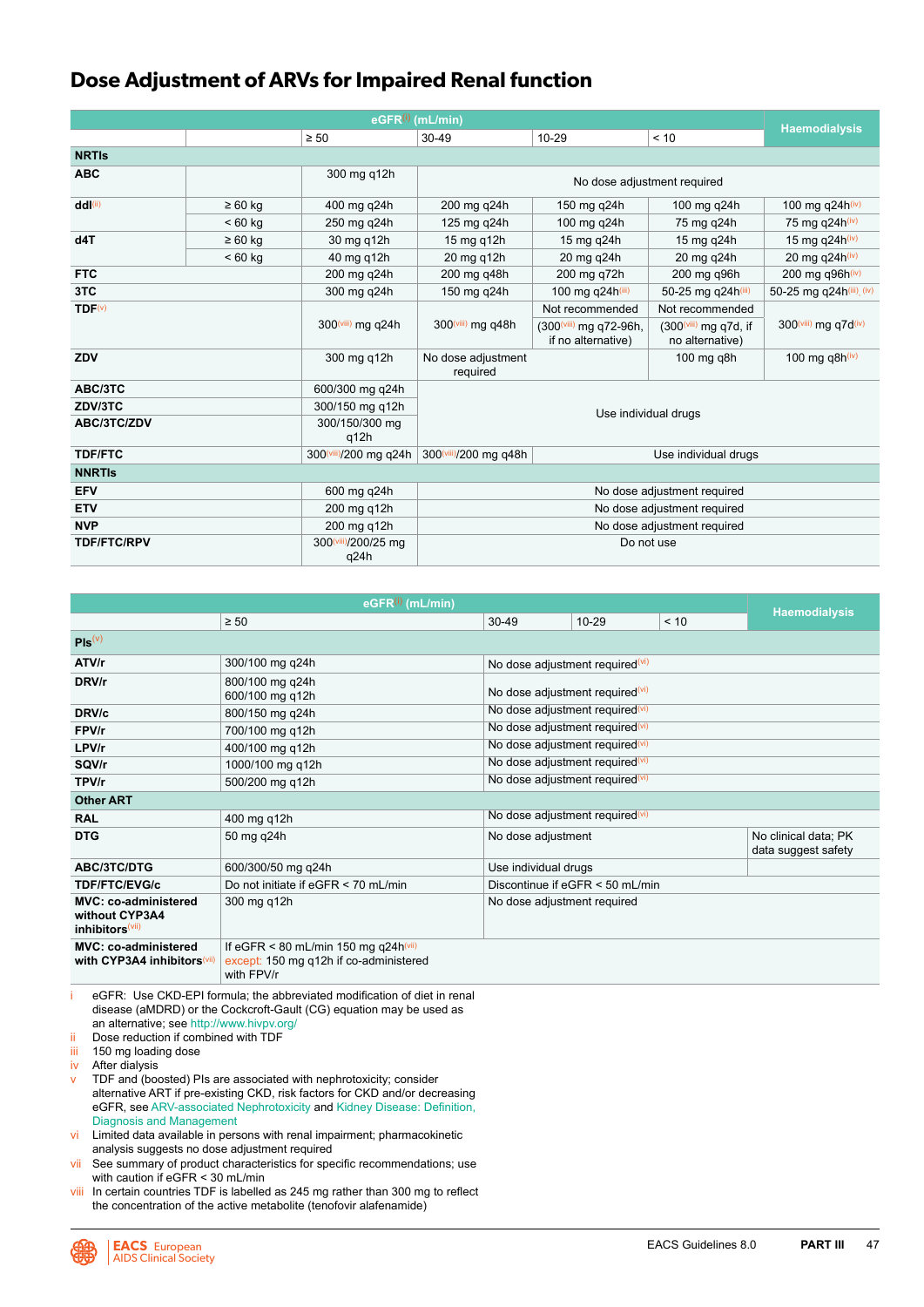### **Work-up and Management of HIV-positive Persons with Increased ALT/AST**

**Identify potential cause of increased liver enzymes, using the following steps:**



Nonalcoholic steatohepatitis

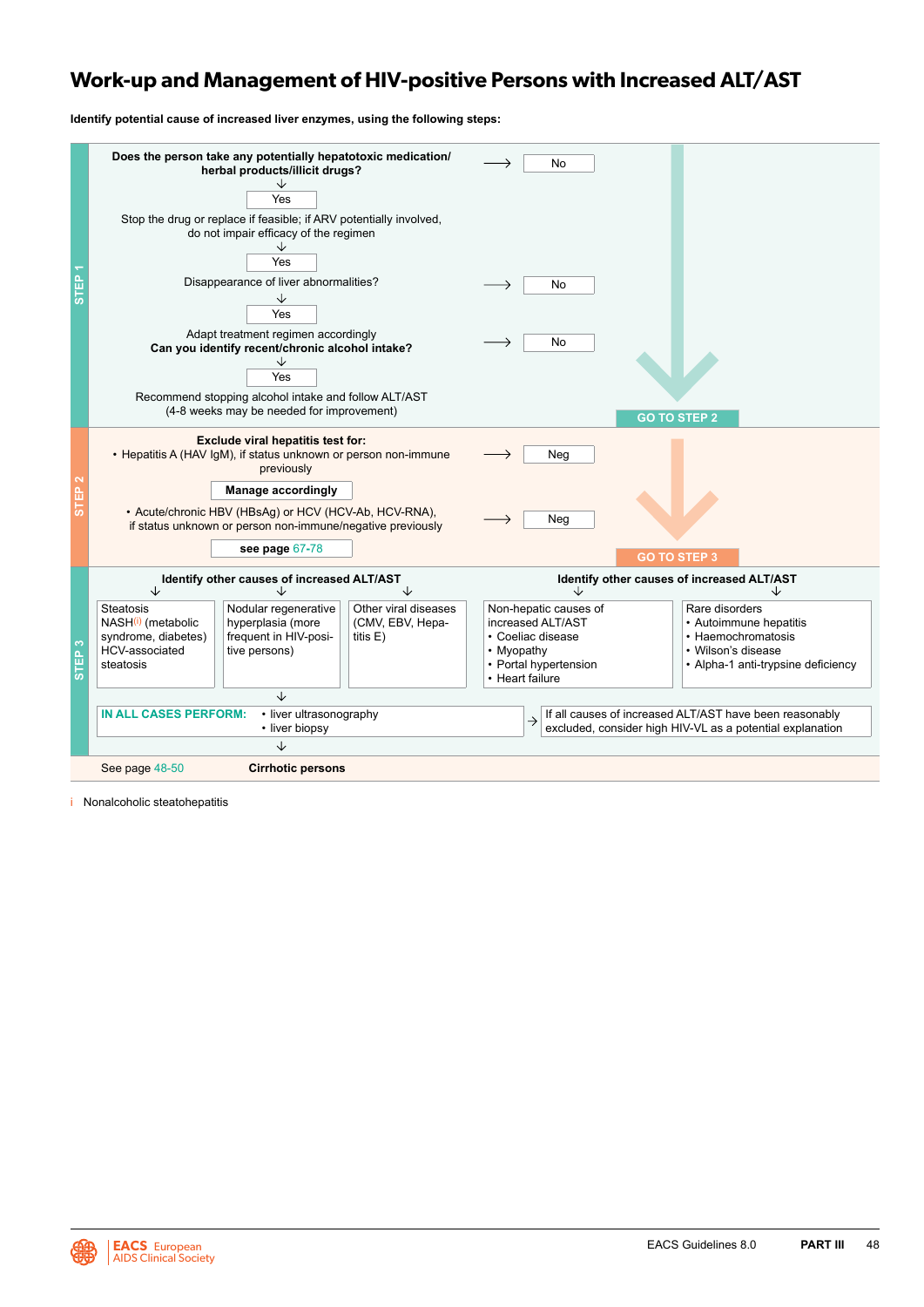### <span id="page-49-0"></span>**Liver Cirrhosis: Classification and Surveillance**

#### **Child-Pugh classification of the severity of cirrhosis**

|                                    |                   | Point <sup>(i)</sup>                           |                                      |  |  |  |
|------------------------------------|-------------------|------------------------------------------------|--------------------------------------|--|--|--|
|                                    | $\mathbf{1}$      | $\overline{2}$                                 | 3                                    |  |  |  |
| Total bilirubin,<br>mg/dL (µmol/L) | < 2 (< 34)        | $2-3(34-50)$                                   | > 3 (> 50)                           |  |  |  |
| Serum albumin.<br>$g/L$ (µmol/L)   | $>$ 35 ( $>$ 507) | 28-35 (406-507)                                | < 28 (< 406)                         |  |  |  |
| <b>INR</b>                         | < 1.7             | $1.7 - 2.20$                                   | > 2.20                               |  |  |  |
| Ascites                            | None              | Mild/Moderate<br>(diuretic respon-<br>sive)    | Severe<br>(diuretic refrac-<br>tory) |  |  |  |
| Hepatic enceph-<br>alopathy        | None              | Grade I-II<br>(or suppressed<br>with medicine) | Grade III-IV<br>(or refractory)      |  |  |  |



**Algorithm for surveillance for varices and primary prophylaxis**

i 5-6 points: Class A 7-9 points: Class B

10-15 points: Class C

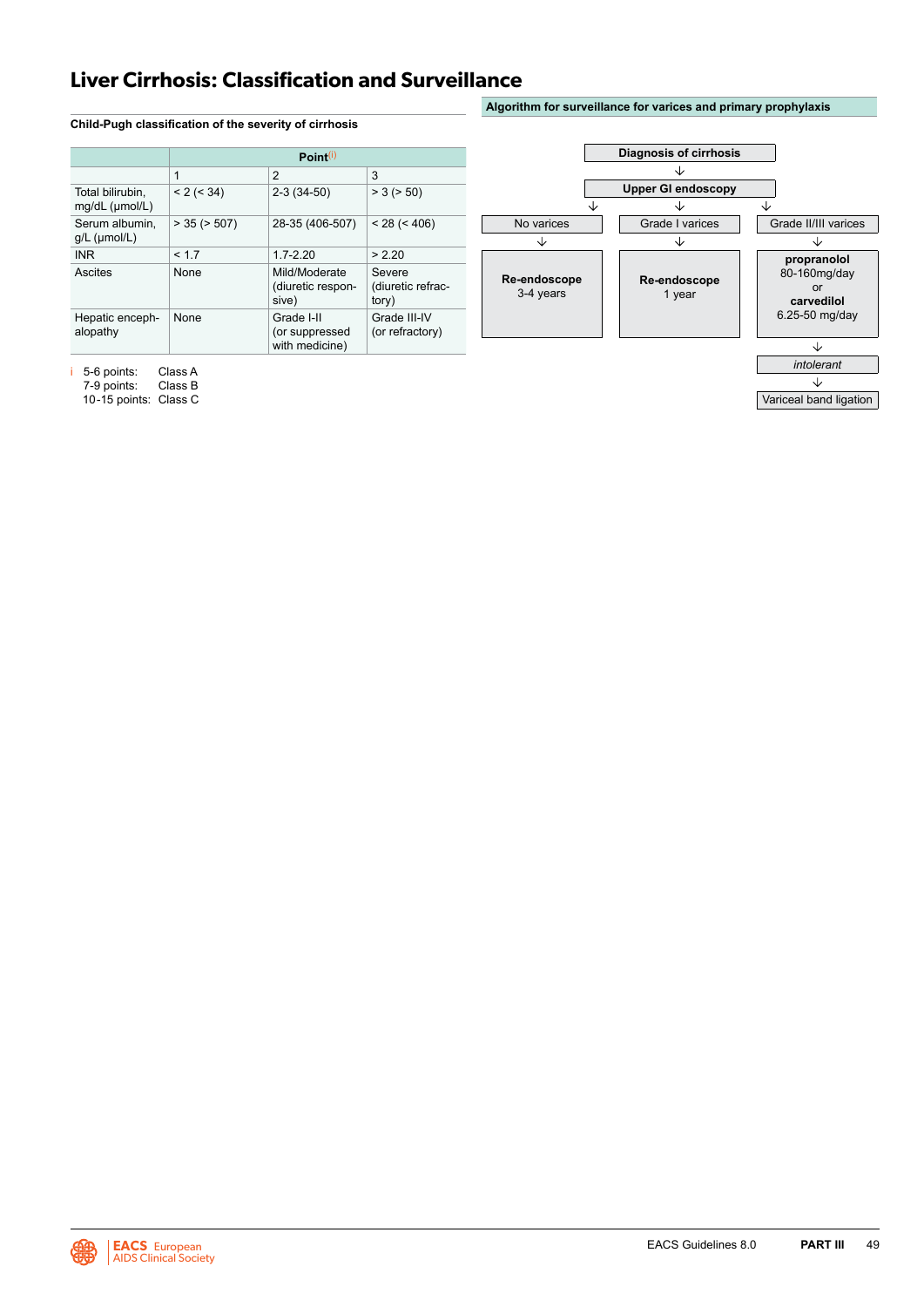## <span id="page-50-0"></span>**Liver Cirrhosis: Management**

Management of HIV-positive persons with cirrhosis should be done in collaboration with experts in liver diseases. More general management guidance is described below.

For dosage adjustment of antiretrovirals, see [Dose Adjustment of ARVs for](#page-26-0)  [Impaired Hepatic Function.](#page-26-0)

In end-stage liver disease (ESLD), use of EFV may increase risk of CNS symptoms.

ART, if otherwise indicated, also provides net benefit to cirrhotic persons. See [Diagnosis and Management of Hepatorenal Syndrome \(HRS\).](#page-51-0)

| <b>Management of hypervolaemic</b><br>hyponatraemia                                                                                                                                                                                                                                                                                              | Management strategy of hepatic<br>encephalopathy (HE)                                                                                                                                                                                                                    |
|--------------------------------------------------------------------------------------------------------------------------------------------------------------------------------------------------------------------------------------------------------------------------------------------------------------------------------------------------|--------------------------------------------------------------------------------------------------------------------------------------------------------------------------------------------------------------------------------------------------------------------------|
| 1. Fluid restriction: 1000-1500 mL/<br>day (consumption of bouillon<br>allowed ad libitum)<br>2. If fluid restriction is ineffective,<br>consider use of oral tolvaptan<br>a. To be started in hospital at<br>15 mg/day for 3-5 days, then<br>titrated to 30-60 mg/day until<br>normal s-Na; duration of treat-<br>ment unknown (efficacy/safety | General management<br>1. Identify and treat precipitating<br>factor (GI haemorrhage, infection,<br>pre-renal azotaemia, constipation,<br>sedatives)<br>2. Short-term (< 72 hours) protein<br>restriction may be considered if<br>HE is severe<br><b>Specific therapy</b> |
| only established in short-term<br>studies (1 month)<br>b. S-Na should be monitored<br>closely, particularly after<br>initiation, dose modification or if<br>clinical status changes.                                                                                                                                                             | Lactulose 30 cm <sup>3</sup> orally every 1-2h<br>until bowel evacuation, then adjust<br>to a dosage resulting in 2-3 formed<br>bowel movements per day (usually<br>15-30 cm <sup>3</sup> orally bid)                                                                    |
| c. Rapid increases in s-Na<br>concentration (> 8 mmol/day)<br>should be avoided to prevent<br>osmotic demyelisation<br>syndrome<br>d. Persons may be discharged                                                                                                                                                                                  | Lactulose enemas (300 cm <sup>3</sup> in 1L of<br>water) in persons who are unable to<br>take it orally. Lactulose can be<br>discontinued once the precipitating<br>factor has resolved                                                                                  |
| after s-Na levels are stable and<br>without need to further adjust<br>dose                                                                                                                                                                                                                                                                       |                                                                                                                                                                                                                                                                          |

| General<br>management         | • Treat ascites once other complications have been<br>treated<br>• Avoid NSAIDs<br>• Norfloxacin prophylaxis (400 mg orally, gd) in persons<br>with 1) an ascites protein level of $\leq$ 1.5 mg/dL,<br>2) impaired renal function (serum creatinine level > 1.2<br>mg/dL, BUN > 25 mg/dL), 3) s-Na level < $130$ mE g/L),<br>or 4) severe liver failure (Child Pugh score > 9 points<br>with s-bilirubin level > 3 mg/dL) |
|-------------------------------|----------------------------------------------------------------------------------------------------------------------------------------------------------------------------------------------------------------------------------------------------------------------------------------------------------------------------------------------------------------------------------------------------------------------------|
| <b>Specific</b><br>management | · Salt restriction: 1-2 g/day. Liberalise if restriction results<br>in poor food intake<br>• Large volume paracentesis as initial therapy only in<br>persons with tense ascites<br>• Administer intravenous albumin (= 6-8 g per litre ascites<br>removed)                                                                                                                                                                 |
| Follow-up<br>and goals        | • Adjust diuretic dosage every 4-7 days<br>• Weigh the person at least weekly and BUN,<br>s-creatinine, and electrolytes measured every                                                                                                                                                                                                                                                                                    |

**Management strategy in uncomplicated ascites**

| 1-2 weeks while adjusting dosage                             |
|--------------------------------------------------------------|
| • Double dosage of diuretics if: weight loss < 2 kg a week   |
| and BUN, creatinine and electrolytes are stable              |
| • Halve the dosage of diuretics or discontinue if: weight    |
| $loss \geq 0.5$ kg/day or if there are abnormalities in BUN, |
| creatinine or electrolytes                                   |
| • Maximum diuretic dosage: spironolactone (400 mg qd)        |
|                                                              |

and furosemide (160 mg qd)

#### **Nutrition of cirrhotic persons**

- **Caloric requirements** • 25-30 Kcal/Kg/day of normal body
- weight **Protein requirements**
- Protein restriction is not recom-
- mended (see above for exception if HE)
	- **Micronutrients** • Mg and Zn

#### **Analgesia in persons with hepatic failure**

- **Acetaminophen** can be used; caution on daily dose (max 2 g/day).
- **NSAIDs generally avoided,** predispose persons with cirrhosis to develop GI bleeding. Persons with decompensated cirrhosis are at risk for NSAID-induced renal insufficiency.

• **Opiate** analgesics are not contraindicated but must be used with caution in persons with pre-existing hepatic encephalopathy.

• Type: rich in branched chain (nonaromatic) amino acids

Some studies support that parenteral proteins carry less risk of encephalopathy since not converted by colonic bacteria into NH<sub>3</sub>

#### **Screening for hepatocellular carcinoma**

- Ultrasound (US) every 6 months Alpha-foetoprotein is a suboptimal surveillance tool because of low sensitivity and specificity
- In case of suspicious lesions on US, perform CT scan (+arterial phase) or dynamic contrast-enhanced MRI
- Confirm diagnosis by fine needle aspiration or biopsy should CT scan or MRI be inconclusive

### **When to refer for liver transplantation**

- **Best to refer early as disease progresses rapidly**
- $=$  MELD<sup>(ii)</sup> score 10-12 (listing at 15)
- Decompensated cirrhosis (at least one of the following complications) • Ascites
- Hepatic encephalopathy<br>• Variceal bleeding
- Variceal bleeding
- Spontaneous bacterial peritonitis
- Hepatorenal syndrome
- Hepatopulmonary syndrome
- Hepatocellular carcinoma

Alpha-foetoprotein may also be expressed in μg/L (cut-off value of 400 is the same)

ii Unit for both S-creatinine and S-bilirubin is mg/dL. MELD score = 10 {0,957 Ln (serum creatinine (mg/dL)) + 0.378 Ln (total bilirubin  $(mq/dL)) + 1.12$  Ln  $(lNR) + 0.643$ . See [www.mdcalc.com/meld](http:/www.mdcalc.com/meld-score-model-for-end-stage-liver-disease-12-and-older//www.mdcalc.com/meld-score-model-for-end-stage-liver-disease-12-and-older/)[score-model-for-end-stage-liver-disease-12-and-older/](http:/www.mdcalc.com/meld-score-model-for-end-stage-liver-disease-12-and-older//www.mdcalc.com/meld-score-model-for-end-stage-liver-disease-12-and-older/)

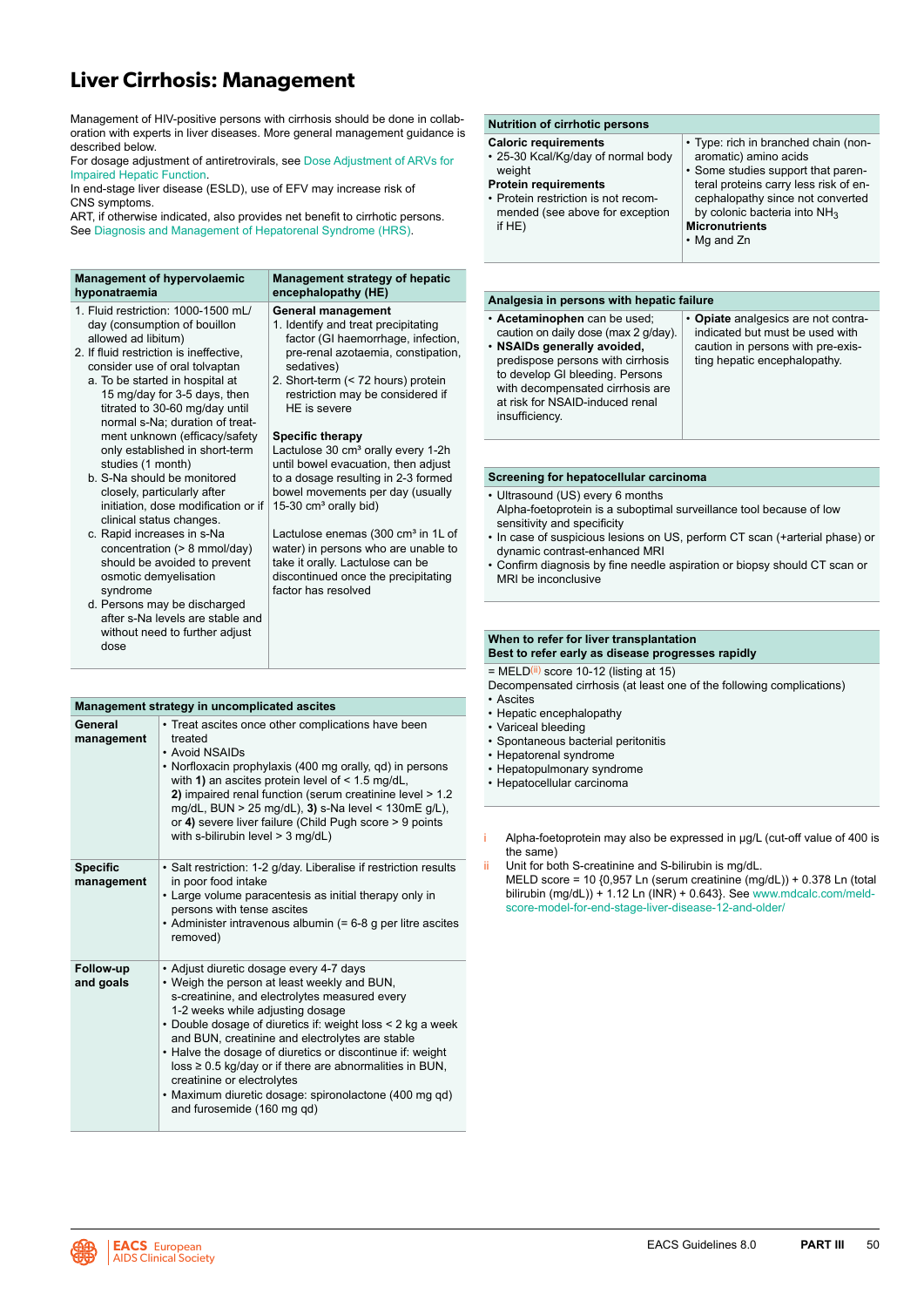## <span id="page-51-0"></span>**Diagnosis and Management of Hepatorenal Syndrome (HRS)**

| <b>Diagnosis</b>               | Consider HRS in a person with cirrhosis and ascites and a creatinine level of $> 1.5$ mg/dL. It is a diagnosis of exclu-<br>sion. Before making the diagnosis, the following need to be ruled out and treated:<br>• Sepsis (person needs to be pancultured)<br>• Volume depletion (haemorrhage, diarrhoea, overdiuresis)<br>• Vasodilatators<br>• Organic renal failure (urine sediment; kidney ultrasound)<br>Diuretics should be discontinued and intravascular volume expanded with iv albumin.<br>If renal dysfunction persists despite above, diagnose HRS. |                 |                                                                      |
|--------------------------------|------------------------------------------------------------------------------------------------------------------------------------------------------------------------------------------------------------------------------------------------------------------------------------------------------------------------------------------------------------------------------------------------------------------------------------------------------------------------------------------------------------------------------------------------------------------|-----------------|----------------------------------------------------------------------|
| Recommended therapy            | Liver transplant (priority dependent on MELD score). If person is on transplant list, MELD score should be updated<br>daily and communicated to transplant centre.                                                                                                                                                                                                                                                                                                                                                                                               |                 |                                                                      |
| Alternative (bridging therapy) | Vasoconstrictors                                                                                                                                                                                                                                                                                                                                                                                                                                                                                                                                                 | octreotide      | 100-200 mcg subcutaneously tid                                       |
|                                |                                                                                                                                                                                                                                                                                                                                                                                                                                                                                                                                                                  |                 | $\rightarrow$ Goal to increase mean arterial<br>pressure by 15 mm HG |
|                                |                                                                                                                                                                                                                                                                                                                                                                                                                                                                                                                                                                  | + midodrine     | 5-15 mg orally tid                                                   |
|                                |                                                                                                                                                                                                                                                                                                                                                                                                                                                                                                                                                                  | or terlipressin | 0.5-2.0 mg iv every 4-6 hours                                        |
|                                | and iv albumin<br>(both for at least 7 days)                                                                                                                                                                                                                                                                                                                                                                                                                                                                                                                     |                 | 50-100 g iv gd                                                       |

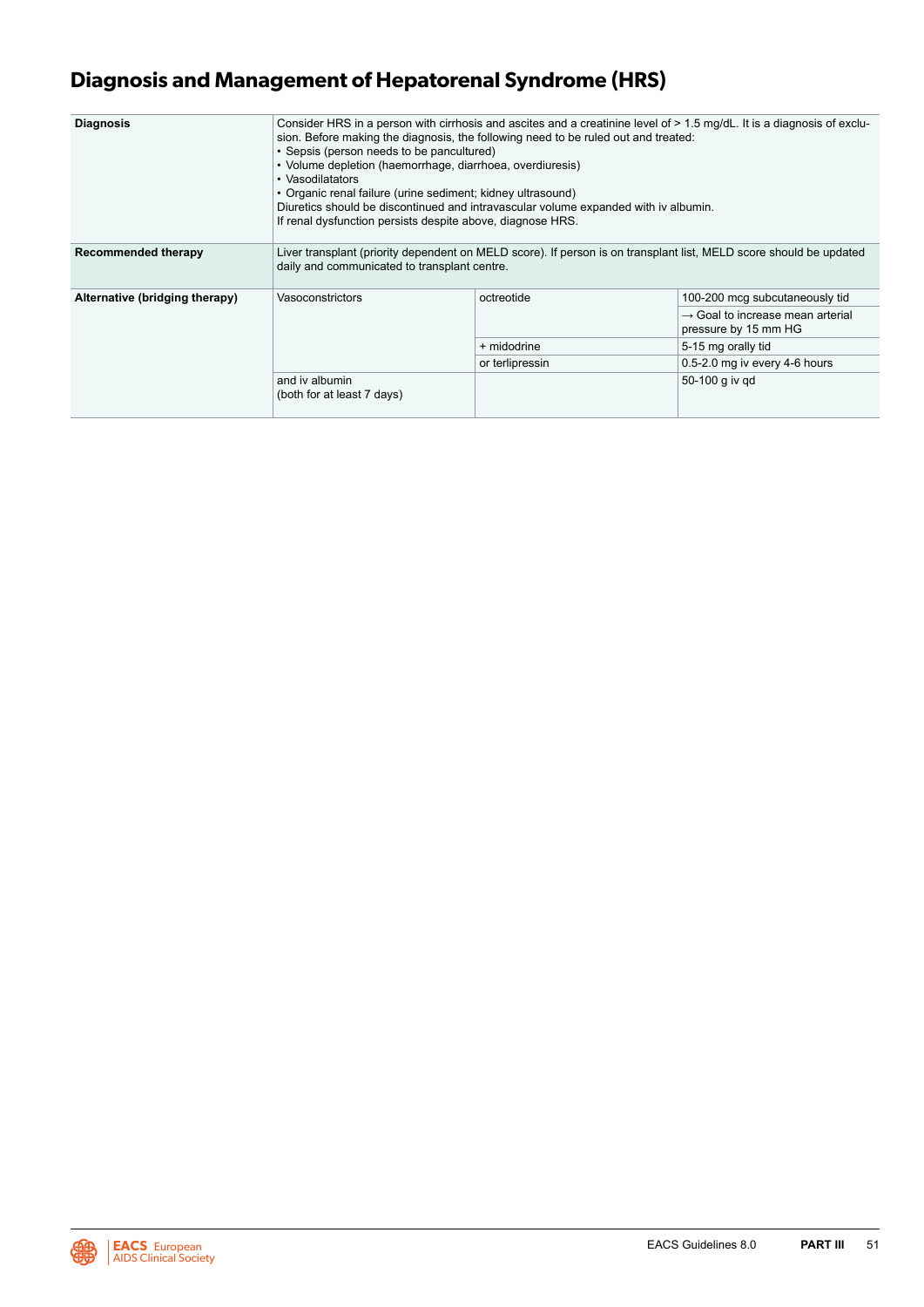## <span id="page-52-0"></span>**Dose Adjustment of ARVs for Impaired Hepatic Function**

| <b>NRTIS</b>       |                                                                                  |
|--------------------|----------------------------------------------------------------------------------|
| <b>ABC</b>         | Child-Pugh Class A: 200 mg bid (use oral solution)                               |
|                    | Child-Pugh Class B or C: Contraindicated                                         |
| ddl                | Contraindicated<br>If used no dosage adjustment                                  |
| d4T                | Contraindicated<br>If used no dosage adjustment                                  |
| <b>FTC</b>         | No dosage adjustment                                                             |
| 3TC                | No dosage adjustment                                                             |
| <b>TDF</b>         | No dosage adjustment                                                             |
| <b>TDF/FTC</b>     | No dosage adjustment                                                             |
| ZDV                | Reduce dose by 50% or double the interval between<br>doses if Child-Pugh Class C |
| <b>NNRTIS</b>      |                                                                                  |
| <b>EFV</b>         | No dosage adjustment; use with caution in persons                                |
| <b>TDF/FTC/EFV</b> | with hepatic impairment                                                          |
| <b>ETV</b>         | Child-Pugh Class A or B: no dosage adjustment<br>Child-Pugh Class C: no data     |
| <b>NVP</b>         | Child-Pugh Class B or C: contraindicated                                         |
| <b>RPV</b>         | Child-Pugh Class A or B: no dosage adjustment<br>Child Pugh Class C: no data     |

| Pls                   |                                                                                                          |  |
|-----------------------|----------------------------------------------------------------------------------------------------------|--|
| ATV                   | Child-Pugh Class B: 300 mg gd                                                                            |  |
|                       | Child-Pugh Class C: not recommended                                                                      |  |
|                       | RTV boosting is not recommended in persons with<br>hepatic impairment (Child-Pugh Class B or C)          |  |
| <b>DRV</b>            | Child-Pugh Class A or B: no dosage adjustment                                                            |  |
|                       | Child-Pugh Class C: not recommended                                                                      |  |
| DRV/c                 | Child-Pugh Class A or B: no dosage adjustment                                                            |  |
|                       | Child-Pugh Class C: not recommended                                                                      |  |
| <b>FPV</b>            | PI-naïve persons:                                                                                        |  |
|                       | Child-Pugh Class A or B: 700 mg bid                                                                      |  |
|                       | Child-Pugh Class C: 350 mg bid                                                                           |  |
|                       | <b>PI-experienced persons:</b>                                                                           |  |
|                       | Child-Pugh Class A: 700 mg bid + RTV 100 mg qd                                                           |  |
|                       | Child-Pugh Class B: 450 mg bid + RTV 100 mg qd                                                           |  |
|                       | Child-Pugh Class C: 300 mg bid + RTV 100 mg qd                                                           |  |
| <b>IDV</b>            | Child-Pugh Class A or B: 600 mg q8h                                                                      |  |
|                       | Child-Pugh Class C: no data                                                                              |  |
| LPV/r                 | No dosage recommendation; use with caution in<br>persons with hepatic impairment                         |  |
| <b>RTV</b>            | Refer to recommendations for the primary PI                                                              |  |
| SQV                   | Child-Pugh Class A or B: use with caution                                                                |  |
|                       | Child-Pugh Class C: contraindicated                                                                      |  |
| <b>TPV</b>            | Child-Pugh Class A: use with caution                                                                     |  |
|                       | Child-Pugh Class B or C: contraindicated                                                                 |  |
| FI                    |                                                                                                          |  |
| <b>ENF</b>            | No dosage adjustment                                                                                     |  |
| <b>CCR5 Inhibitor</b> |                                                                                                          |  |
| <b>MVC</b>            | No dosage recommendations. Concentrations will<br>likely be increased in persons with hepatic impairment |  |
| <b>INSTI</b>          |                                                                                                          |  |
| <b>RAL</b>            | No dosage adjustment                                                                                     |  |
| <b>EVG</b>            | Child-Pugh Class A or B: no dosage adjustment<br>Child-Pugh Class C: no data                             |  |
| <b>DTG</b>            | Child-Pugh Class A or B: no dosage adjustment<br>Child-Pugh Class C: no data                             |  |
| <b>TDF/FTC/EVG/c</b>  | Child-Pugh Class A or B: no dosage adjustment<br>Child-Pugh Class C: no data                             |  |
| <b>ABC/3TC/DTG</b>    | Use separate compounds and refer to those adjust-<br>ments                                               |  |

Note: Hepatic dysfunction is a good indication for TDM as clinical experience with these dose adjustments is very limited.

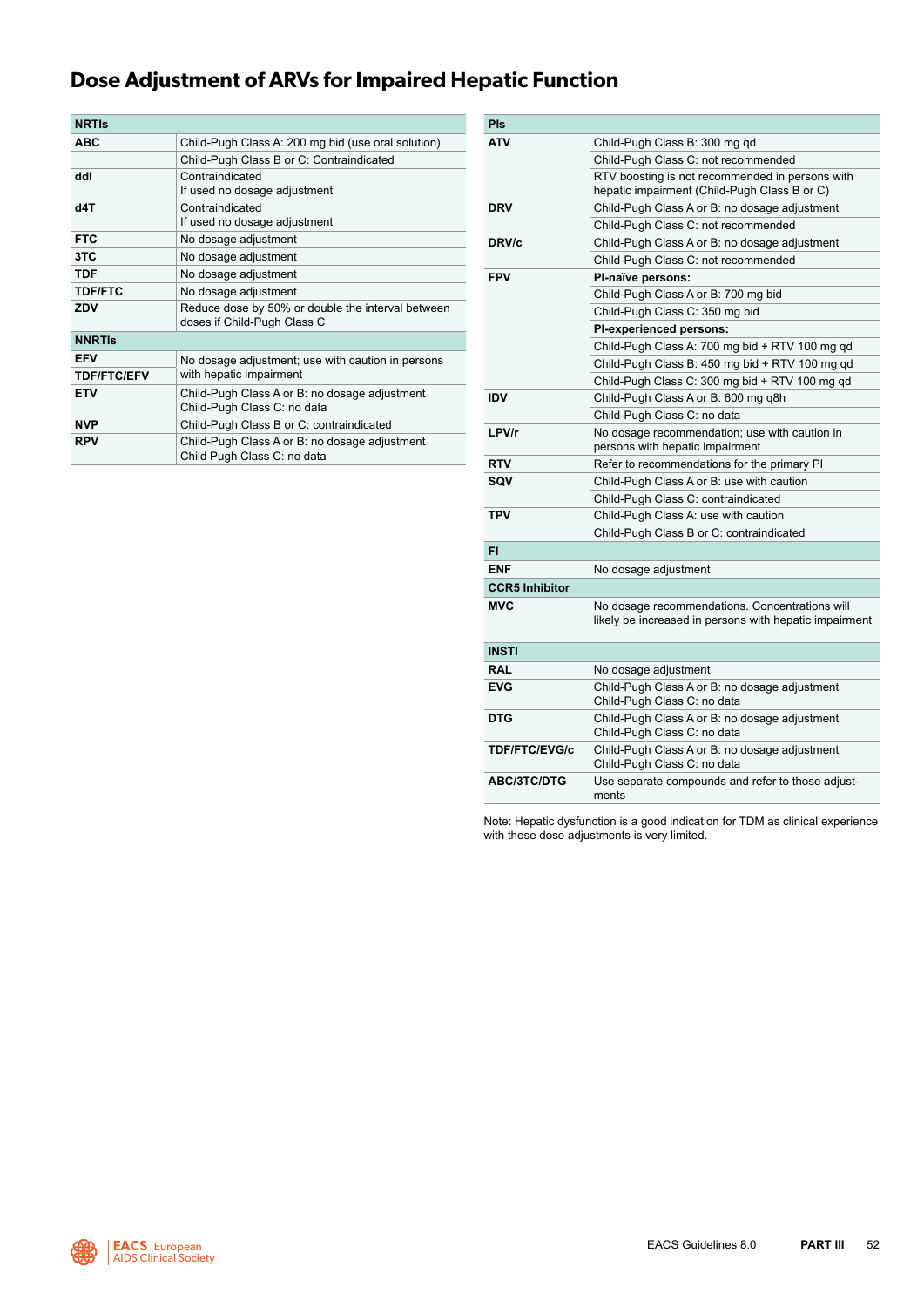## **Lipodystrophy: Prevention and Management**

| Lipoatrophy                                                                                                                                                                                                                                                                                                                                                                                                                                                                                                                 | Lipohypertrophy(i)                                                                                                                                                                                                                                                                                                                                                                                                                                                                                                                                                                                                                                                                                                                                                                                                                                                                                                                                                                                                                                                                                                                                                                     |
|-----------------------------------------------------------------------------------------------------------------------------------------------------------------------------------------------------------------------------------------------------------------------------------------------------------------------------------------------------------------------------------------------------------------------------------------------------------------------------------------------------------------------------|----------------------------------------------------------------------------------------------------------------------------------------------------------------------------------------------------------------------------------------------------------------------------------------------------------------------------------------------------------------------------------------------------------------------------------------------------------------------------------------------------------------------------------------------------------------------------------------------------------------------------------------------------------------------------------------------------------------------------------------------------------------------------------------------------------------------------------------------------------------------------------------------------------------------------------------------------------------------------------------------------------------------------------------------------------------------------------------------------------------------------------------------------------------------------------------|
| <b>Prevention</b><br>• Avoid d4T and ZDV or pre-emptively switch away from them. No evidence<br>of benefit by switching other antiretrovirals.<br>• Avoid excessive weight loss due to diet and exercise.<br>• In ART-naïve persons, limb fat usually increases with initiation of ART not<br>containing d4T or ZDV, reflecting "return-to-health" type of response                                                                                                                                                         | <b>Prevention</b><br>No proven strategy<br>• No current antiretroviral drug has been specifically associated with increa-<br>sed visceral adiposity<br>• An excess of visceral fat has been reported in HIV vs. non-HIV non-obese<br>persons for the same body mass index<br>• Weight reduction or avoidance of weight gain may decrease visceral fat<br>• Avoid inhaled fluticasone (and potentially other inhaled corticosteroids)<br>with RTV or COBI-boosted PIs as it may cause Cushing syndrome or<br>adrenal insufficiency (see Drug-Drug Interactions between ARVs and<br>Corticosteroids)                                                                                                                                                                                                                                                                                                                                                                                                                                                                                                                                                                                     |
| <b>Management</b><br>• Modification of ART<br>-Switch d4T or ZDV to ABC or TDF:<br>- Only ART modification proven to partially restore subcutaneous fat;<br>increase in total limb fat ~400-500 q/year<br>- Risk of toxicity from new drug, see Adverse Effects of ARVs & Drug<br><b>Classes</b><br>-Switch to regimen not including NRTIs<br>- Increase in total limb fat ~400-500 g/year<br>- May increase risk of dyslipidaemia<br>• Surgical intervention<br>- Offered for cosmetic relief of (facial) lipoatrophy only | <b>Management</b><br>• Diet and exercise may reduce visceral adiposity;<br>- Limited data, but possible reduction in visceral adipose tissue and<br>improvement in insulin sensitivity and blood lipids, especially in obesity<br>associated with lipohypertrophy<br>- No prospective trials in HIV-positive persons to definitely indicate degree<br>of diet and/or exercise needed to maintain reduction in visceral fat<br>- May worsen subcutaneous lipoatrophy<br>• Pharmacological interventions to treat lipohypertrophy have not been pro-<br>ven to provide long-term effects and may introduce new complications;<br>• Growth hormone (not approved for this indication in Europe)<br>- Decreases visceral adipose tissue<br>- May worsen subcutaneous lipoatrophy and insulin resistance<br>• Tesamorelin (not approved in Europe; approved for this indication by FDA) <sup>ii</sup><br>• Metformin (not approved for this indication in Europe)<br>- Decreases visceral adipose tissue in insulin resistant persons<br>- May worsen subcutaneous lipoatrophy<br>• Surgical therapy can be considered for localised lipomas/buffalo humps<br>- Duration of effect variable |

i Lipohypertrohy may occur as localised lipomas in the subcutaneous region or as increased visceral adiposity, both intraabdominally and/or in the the epicardium

ii Tesamorelin (growth hormone releasing factor) was shown to reduce visceral adipose tissue volume but this effect was lost on discontinuation; the drug is not currently licensed in Europe

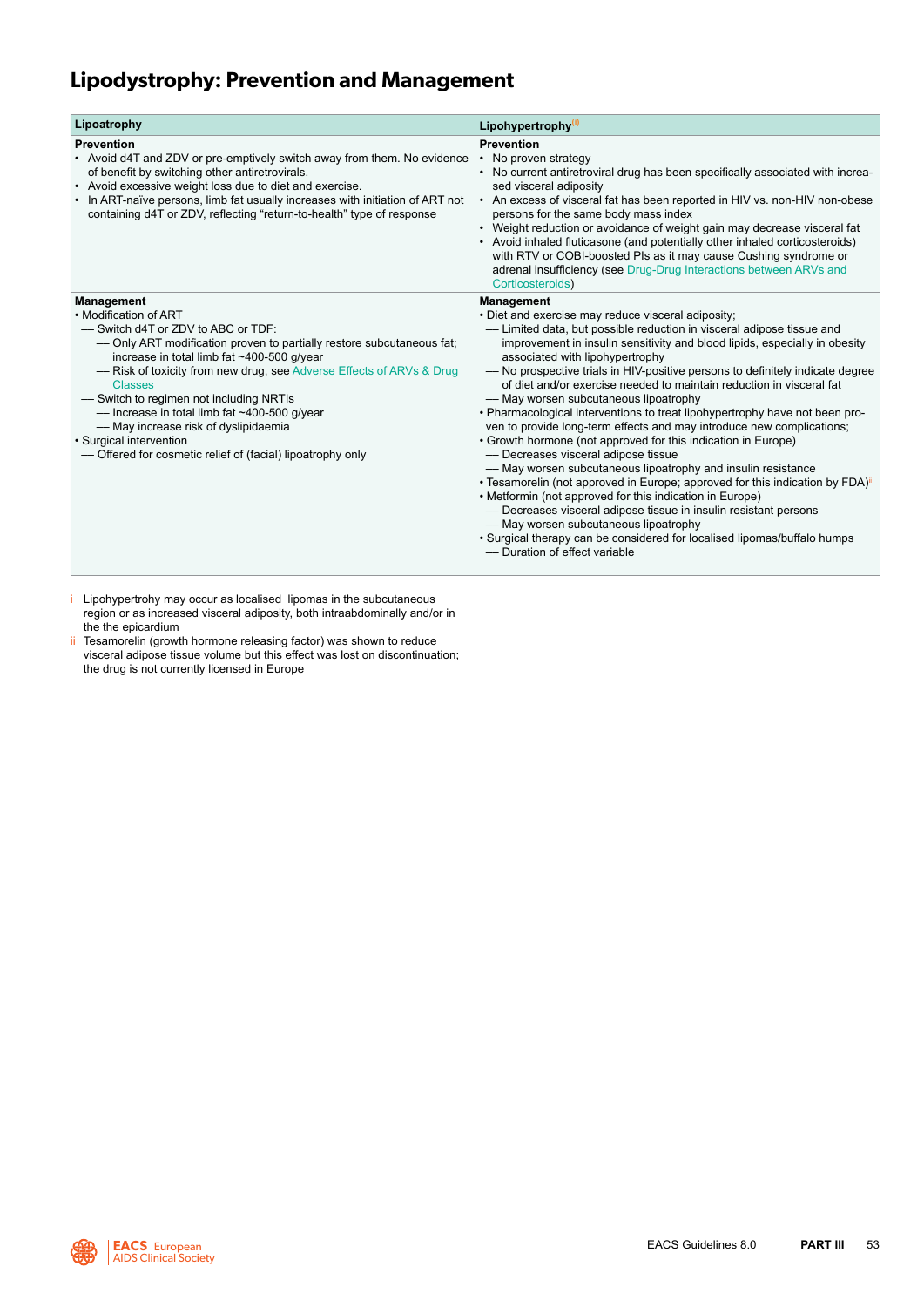### **Hyperlactataemia and Lactic Acidosis: Diagnosis, Prevention and Management**

| <b>Risk factors</b>                                                                                                                                              | <b>Prevention/Diagnosis</b>                                                                                                                                                                                                                                                                                                                        | <b>Symptoms</b>                                                                                                                                                                                      |
|------------------------------------------------------------------------------------------------------------------------------------------------------------------|----------------------------------------------------------------------------------------------------------------------------------------------------------------------------------------------------------------------------------------------------------------------------------------------------------------------------------------------------|------------------------------------------------------------------------------------------------------------------------------------------------------------------------------------------------------|
| $\cdot$ Use of ddl > d4T > ZDV<br>• HCV/HBV co-infection<br>• Use of ribavirin<br>• Liver disease<br>• Low CD4 count<br>• Pregnancy<br>• Female sex<br>• Obesity | • Avoid d4T + ddl combination<br>• Routine monitoring of serum lactate levels not<br>recommended - does not predict risk of lactic<br>acidosis<br>• Measurement of serum lactate, bicarbonate &<br>arterial blood gases + pH indicated in case of<br>symptoms suggestive of hyperlactataemia<br>• Close monitoring for symptoms if > 1 risk factor | • Hyperlactataemia: unexplained nausea, abdo-<br>minal pain, hepatomegaly, elevated ALT and/or<br>AST, weight loss<br>• Acidaemia: asthenia, dyspnoea, arrhythmias<br>· Guillain-Barré-like syndrome |

#### **Management**

| Serum lactate (mmol/L) | <b>Symptoms</b> | <b>Action</b>                                                                                                                                                                                                                                                                                                                                                      |
|------------------------|-----------------|--------------------------------------------------------------------------------------------------------------------------------------------------------------------------------------------------------------------------------------------------------------------------------------------------------------------------------------------------------------------|
| $> 5^{(i)}$            | Yes/No          | . Repeat test under standardised conditions to confirm & obtain arterial pH<br>and bicarbonate <sup>(i)</sup><br>• If confirmed, exclude other causes<br>- Arterial pH $\downarrow$ and/or bicarbonate $\downarrow^{(i)}$ : Stop NRTIs<br>- Arterial pH and/or bicarbonate normal: Consider switch from high to<br>low-risk NRTI & monitor carefully OR stop NRTIs |
| $2 - 5$                | Yes             | Exclude other causes; if none found: watchfully follow up OR consider<br>switch from high to low-risk NRTI, OR stop NRTI                                                                                                                                                                                                                                           |
| $2 - 5$                | <b>No</b>       | Repeat test<br>If confirmed, watchfully follow up                                                                                                                                                                                                                                                                                                                  |
| $\leq$ 2               |                 | None                                                                                                                                                                                                                                                                                                                                                               |

i Lactic acidosis is a rare but life-threatening situation usually associated with symptoms; high risk if serum lactate  $> 5$  and especially  $> 10$  mmol/L.

#### **Management of lactic acidosis (irrespective of serum-lactate level)**

Admit the person. Stop NRTIs. Provide iv fluids. Vitamin supplementation can be used (vitamin B complex forte 4 mL bid, riboflavin 20 mg bid, thiamine 100 mg bid; L-carnitine 1000 mg bid), although benefit is not proven.

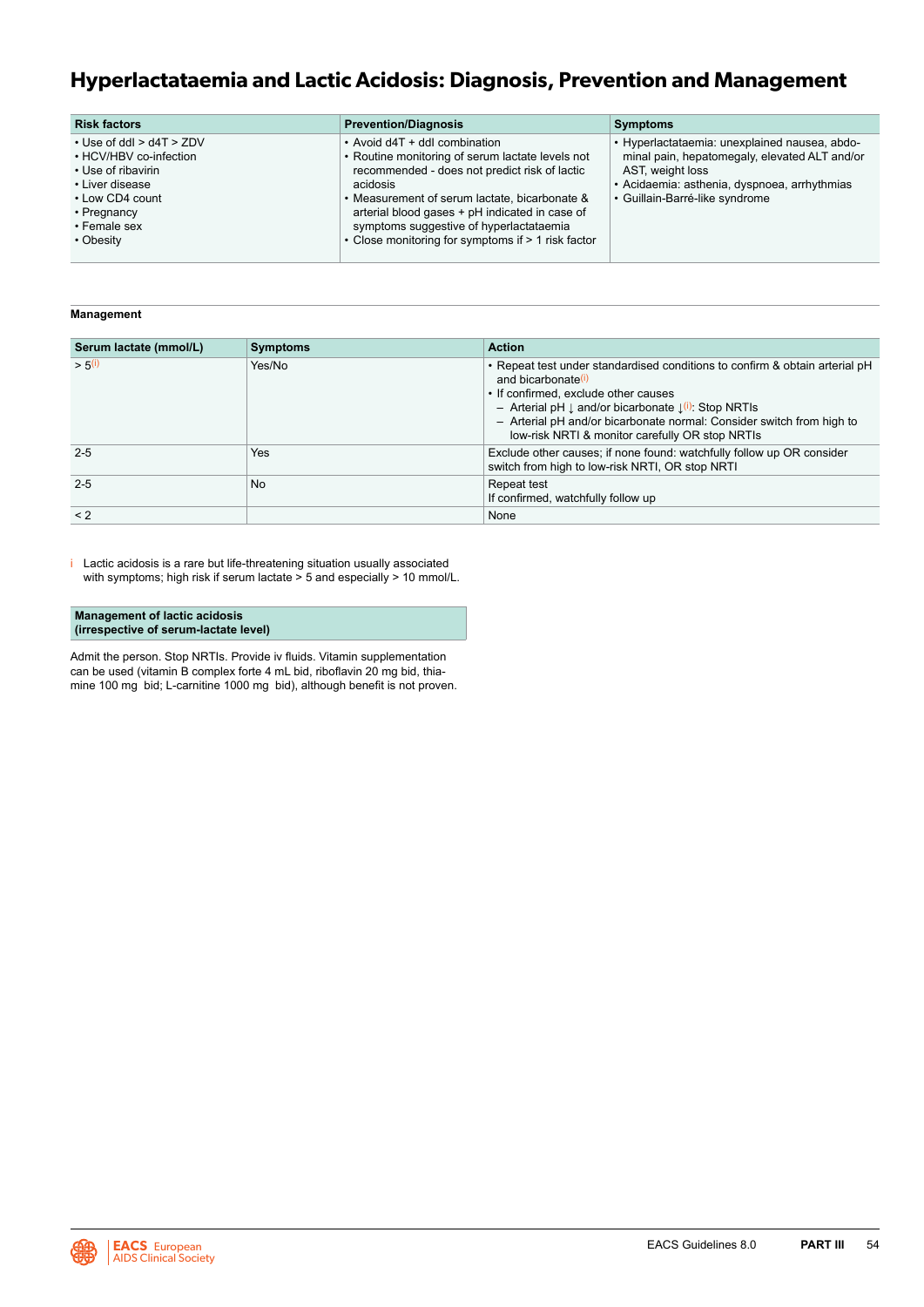### **Travel**

| <b>General precautions</b>                                                    | • Delay travel until clinically stable and treatment<br>established<br>• Provide drug prescription and referral letter for<br>emergencies<br>• Provide medical certificate for import of perso-<br>nal medicines/syringes<br>• Carry antiretrovirals split between suitcase and<br>hand luggage<br>• Beware of fake drugs                                                                                                                                                                                                          |
|-------------------------------------------------------------------------------|------------------------------------------------------------------------------------------------------------------------------------------------------------------------------------------------------------------------------------------------------------------------------------------------------------------------------------------------------------------------------------------------------------------------------------------------------------------------------------------------------------------------------------|
| <b>ART</b>                                                                    | • Maintain hours of medicines (e.g. 23.00 local<br>time) when switching time zones, shortening<br>the interval to the next dose when flying east                                                                                                                                                                                                                                                                                                                                                                                   |
| Acknowledge in-<br>creased susceptibili-<br>ty <sup>(i)</sup> of HIV-positive | 1. Observe food hygiene<br>Bacterial enterocolitis<br>e.g. diarrhoeagenic E. coli, Salmonella, Shigel-<br>la, Campylobacter<br>Opportunistic intestinal parasitosis<br>$\bullet$<br>Cryptosporidium, Cyclospora, Isospora,<br>Microsporidia<br>2. Prevent insect bites<br>Repellents (DEET $\geq$ 30%), spray clothing with<br>insecticide (permethrin)<br>Malaria chemoprophylaxis/emergency stand-<br>$\bullet$<br>by treatment <sup>(II)</sup><br>• Yellow fever, see page 58<br>• Leishmaniasis<br>Beware of sand flies (dogs) |

Advice on travel restrictions – see [www.hivtravel.org](http://www.hivtravel.org)

- i Higher susceptibility due to HIV-associated GALT destruction, low CD4 count
- ii According to malaria risk at travel destination and national guidelines; adherence counselling is particularly important in persons visiting friends and relatives. See [Drug-drug Interactions between Antimalarial Drugs](#page-24-0)  [and ARVs](#page-24-0)

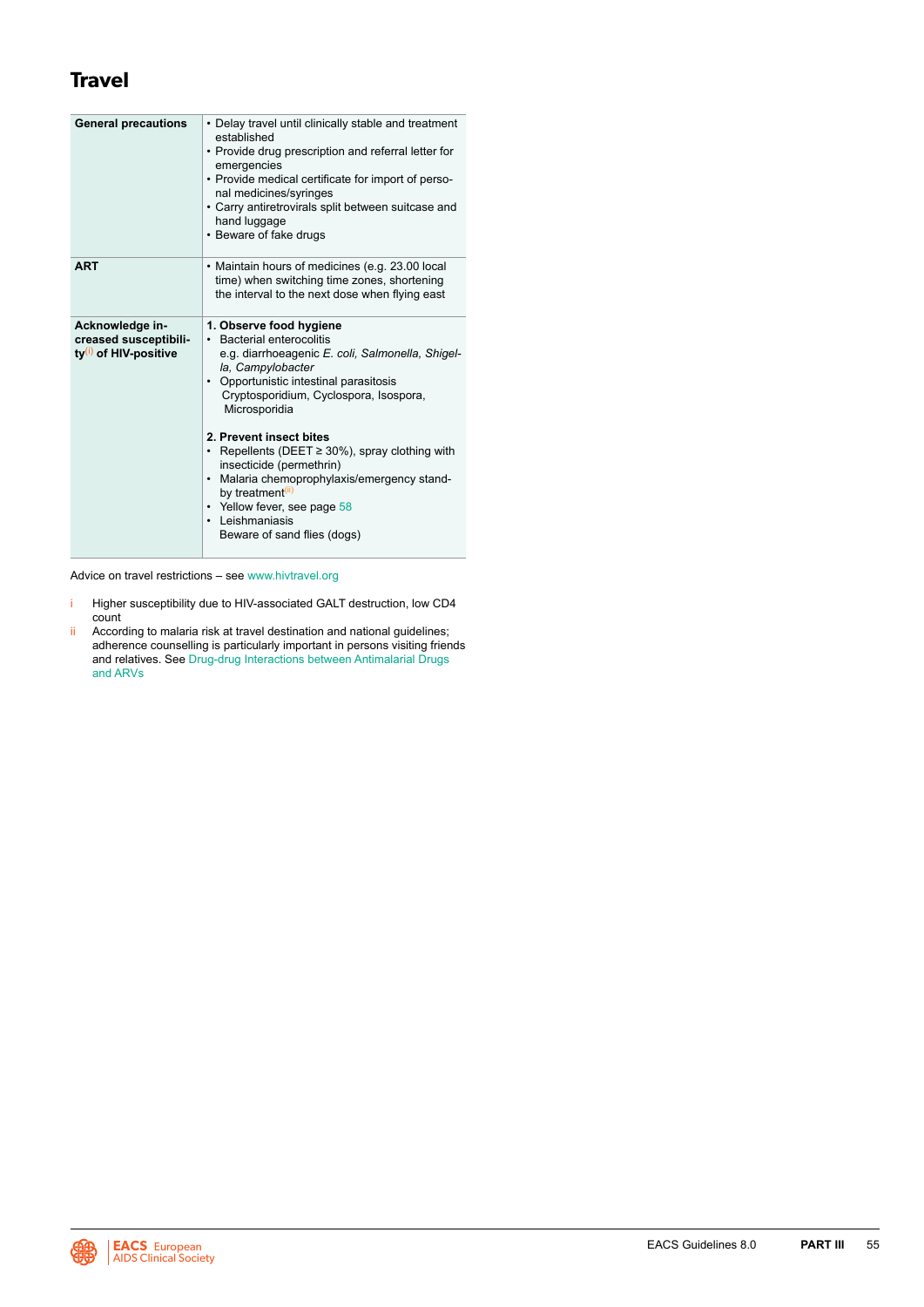### **Drug-drug Interactions between Antimalarial Drugs and ARVs**

Effect of ARVs on antimalarial drugs and key metabolite

- Legend:<br>Arrows Arrows indicate effect of antiretrovirals on antimalarial drug/key metabolite<br>Green no clinically significant interaction expected
- Green no clinically significant interaction expected<br>Orange potential interaction (consider treatment ahe
- Orange potential interaction (consider treatment ahead of travel and therapeutic drug monitoring)<br>Red clinically relevant interaction, do not use or use with caution
- clinically relevant interaction, do not use or use with caution

| Mefloquine (M)            |                                                           |           |
|---------------------------|-----------------------------------------------------------|-----------|
| <b>Metabolism</b>         | CYP <sub>3</sub> A <sub>4</sub>                           |           |
| <b>ARVs</b>               | Effect on antimalarial drugs and key metabolite Relevance |           |
| NNRTI (EFV, NVP, ETV)     |                                                           | No        |
| <b>RPV, RAL, MVC, DTG</b> | $\rightarrow$                                             | <b>No</b> |
| PI. COBI                  | $\uparrow$ M may reduce PI/c (RTV ca. 35%)                | Potential |

| <b>Artemisinins (A)</b>                                                       |                                                                          |                                   |  |
|-------------------------------------------------------------------------------|--------------------------------------------------------------------------|-----------------------------------|--|
| Artemisinins and its key metabolite, dihydroartemisinin, are active compounds |                                                                          |                                   |  |
| <b>Metabolism</b>                                                             | CYP 2B6, 3A4, 2C19                                                       |                                   |  |
| <b>ARVs</b>                                                                   | Effect on antimalarial drugs and key metabolite Relevance                |                                   |  |
| NNRTI (EFV, NVP, ETV)                                                         | J A & dihydroartemisinin;<br>A & metabolites reduce NVP, but not EFV/ETR | Do not use or<br>use with caution |  |
| <b>RPV, RAL, MVC, DTG</b>                                                     | $\rightarrow$ A may reduce RPV, MVC                                      | <b>Potential</b>                  |  |
| PI, COBI                                                                      | ↑ Increase A: monitor toxicity (liver)                                   | Potential                         |  |

| Lumefantrin (L)           |                                                           |                                   |  |
|---------------------------|-----------------------------------------------------------|-----------------------------------|--|
| Metabolism                | CYP <sub>3A4</sub>                                        |                                   |  |
| <b>ARVs</b>               | Effect on antimalarial drugs and key metabolite Relevance |                                   |  |
| NNRTI (EFV, NVP, ETV)     |                                                           | Potential                         |  |
| <b>RPV, RAL, MVC, DTG</b> | $\rightarrow$                                             | <b>No</b>                         |  |
| PI, COBI                  | ↑ LPV increases L 2-3x                                    | Do not use or<br>use with caution |  |

#### **Atovaquone (At), Proguanil (P)**

• Atovaquone increases ZDV levels by 35%<br>• Synergy with atovaguone is related to proc

Synergy with atovaquone is related to proguanil, not its active metabolite; therefore presumably no net

effect of induction/inhibition

| <b>Metabolism</b>     | <b>CYP 2C19</b>                                              |                  |
|-----------------------|--------------------------------------------------------------|------------------|
| <b>ARVs</b>           | Effect on antimalarial drugs and key metabolite Relevance    |                  |
| NNRTI (EFV, NVP, ETV) | LETV is increased                                            | Potential        |
| RPV, RAL, MVC, DTG    | $\rightarrow$                                                | <b>No</b>        |
| PI. COBI              | $\perp$ At & P<br>take with fat meal, consider dose increase | <b>Potential</b> |

| <b>Doxycycline</b>    |                                                           |           |  |
|-----------------------|-----------------------------------------------------------|-----------|--|
| <b>Metabolism</b>     | <b>NA</b>                                                 |           |  |
| <b>ARVs</b>           | Effect on antimalarial drugs and key metabolite Relevance |           |  |
| NNRTI (EFV, NVP, ETV) | possibly 1                                                | Potential |  |
| RPV, RAL, MVC, DTG    | $\rightarrow$                                             | <b>No</b> |  |
| PI, COBI              | $\rightarrow$                                             | <b>No</b> |  |

| <b>Chloroquine</b>        |                                                           |           |
|---------------------------|-----------------------------------------------------------|-----------|
| <b>Metabolism</b>         | <b>CYP 3A4, 2D6</b>                                       |           |
| <b>ARVs</b>               | Effect on antimalarial drugs and key metabolite Relevance |           |
| NNRTI (EFV, NVP, ETV)     | $\rightarrow$                                             | <b>No</b> |
| <b>RPV, RAL, MVC, DTG</b> | $\rightarrow$                                             | <b>No</b> |
| PI, COBI                  | $\rightarrow$                                             | <b>No</b> |

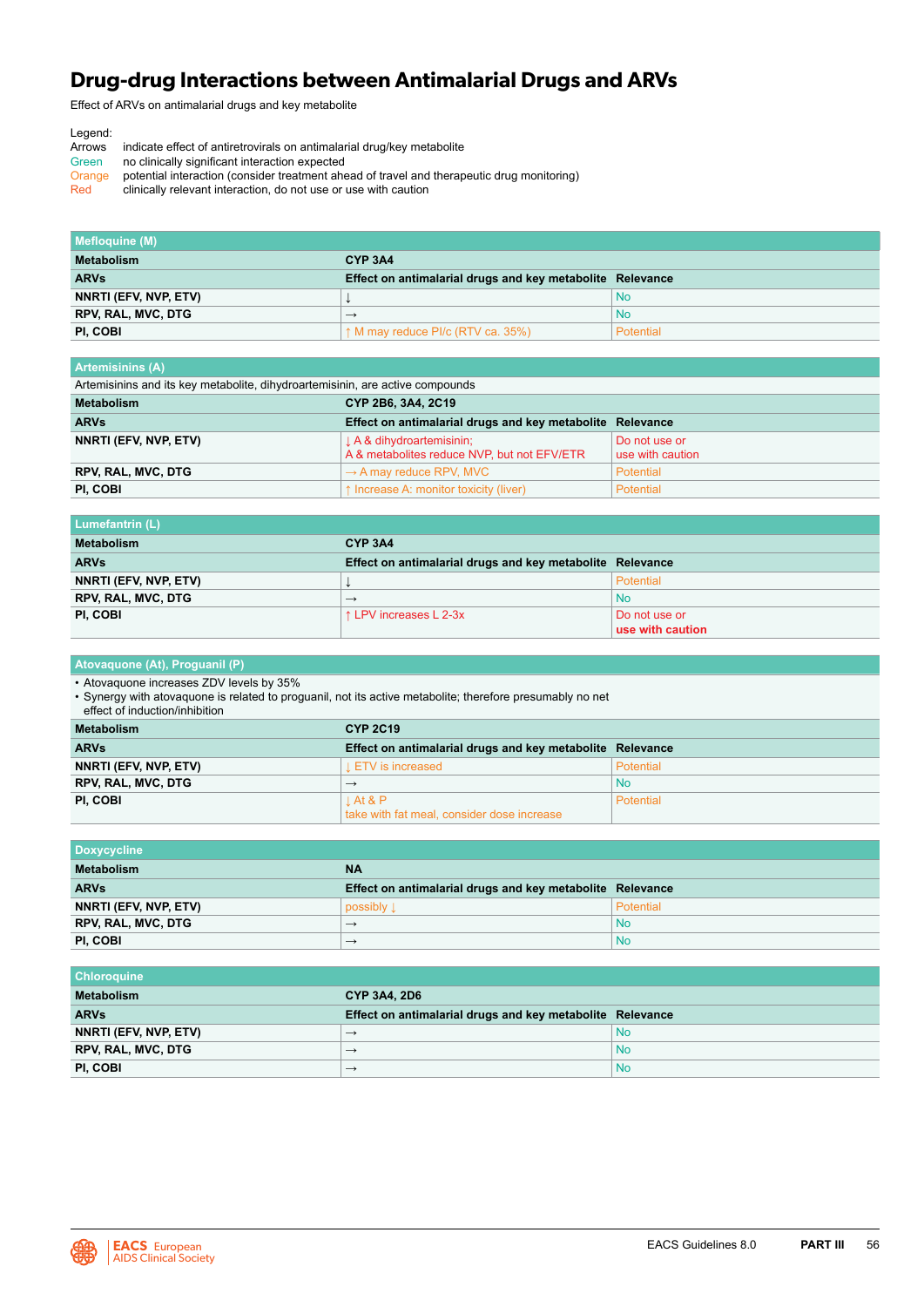| Quinine (Q)               |                                                                                                           |                  |
|---------------------------|-----------------------------------------------------------------------------------------------------------|------------------|
| <b>Metabolism</b>         | <b>CYP 3A4, 2D6</b>                                                                                       |                  |
| <b>ARVs</b>               | Effect on antimalarial drugs and key metabolite Relevance                                                 |                  |
| NNRTI (EFV, NVP, ETV)     | L Consider dose increase                                                                                  | Potential        |
| <b>RPV, RAL, MVC, DTG</b> | $\rightarrow$                                                                                             | <b>No</b>        |
| PI, COBI                  | ↑ RTV increases Q 4x: consider<br>dose reduction, monitor toxicity<br>(tinnitus). CAVE: PI & Q prolong QT | <b>Potential</b> |

| l Primaquine              |                                                           |           |
|---------------------------|-----------------------------------------------------------|-----------|
| Metabolism                | CYP 1A2, 2D6, 3A4                                         |           |
| <b>ARVs</b>               | Effect on antimalarial drugs and key metabolite Relevance |           |
| NNRTI (EFV, NVP, ETV)     | N/A                                                       | Potential |
| <b>RPV, RAL, MVC, DTG</b> | $\rightarrow$                                             | No        |
| PI, COBI                  | N/A                                                       |           |

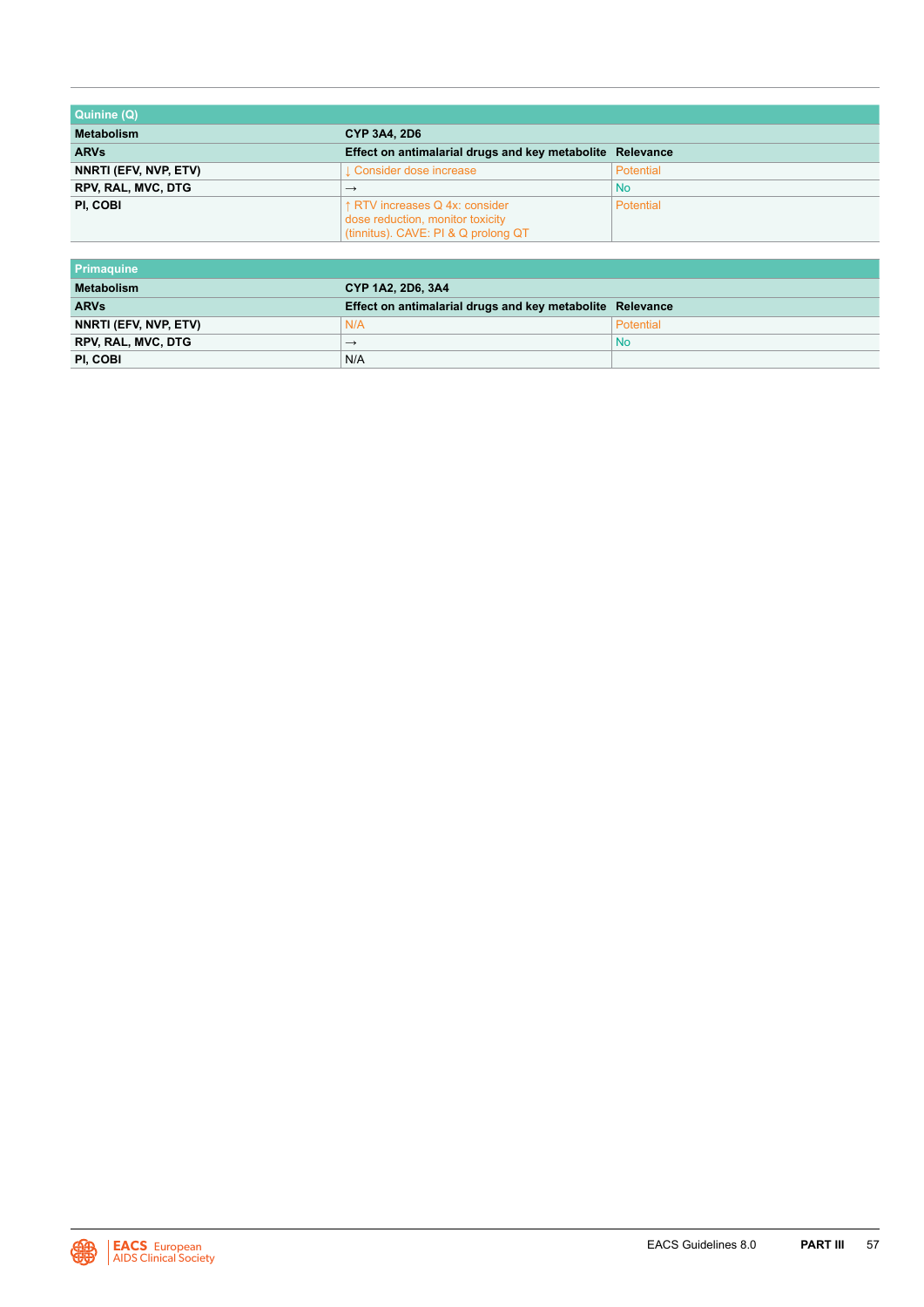# <span id="page-58-0"></span>**Vaccination**

- Vaccinate according to national guidelines for healthy population
- Consider repeating vaccinations performed at CD4 count < 200 cells/μL (< 14%) following adequate immune reconstitution
- As vaccine responses may be significantly lower in HIV-positive persons, consider antibody titers to assess their effectiveness
- Avoid polysaccharide vaccination

• For attenuated live vaccines(i) (in addition to restrictions for general population): • **\*Varicella, measles, mumps, rubella, yellow fever** contraindicated if CD4 < 200 cells/μL (14%) and/or AIDS • **Oral live typhoid** Contraindicated if CD4 < 200 cells/μL (14%): give inactivated parente-

ral polysaccharide vaccine. Preferred if CD4 > 200 cells/μL (14%).

| <b>Infection</b>             | Vaccination rationale in HIV-positive<br>persons                                                                  | <b>Comment</b>                                                                                                                                                                                                                                                                      |
|------------------------------|-------------------------------------------------------------------------------------------------------------------|-------------------------------------------------------------------------------------------------------------------------------------------------------------------------------------------------------------------------------------------------------------------------------------|
| Influenza Virus              | Higher rate of pneumonia. Explicitly rec-<br>ommended in all HIV-positive persons                                 | Yearly                                                                                                                                                                                                                                                                              |
| Human Papilloma Virus (HPV)  | Shared risk with HIV of contracting<br>infection. Higher rate of cervical and anal<br>cancer                      | If HPV infection is established, efficacy of vaccine is questionable                                                                                                                                                                                                                |
| Hepatitis B Virus (HBV)      | Shared risk with HIV of contracting<br>infection. HIV accelerates liver disease<br>progression                    | Vaccinate if seronegative. Consider double dose (40 µg) and<br>intradermal vaccination in non-responders, in particular with low CD4 cells<br>count and high viraemia. Repeat doses until HBs antibodies ≥ 10 IU/L / ≥<br>100 IU/L according to national guidelines.<br>See page 67 |
| Hepatitis A Virus (HAV)      | According to risk profile (travel, MSM,<br>IVDU, active hepatitis B or C infection)                               | Vaccinate if seronegative. Check antibody titres in individuals with<br>risk profile<br>See page 67                                                                                                                                                                                 |
| Neisseria meningitidis       | As general population                                                                                             | Use conjugated <sup>(ii)</sup> vaccine (2 doses 1-2 months apart) if available. Booster<br>every five years if exposure continues. Polysaccharide vaccine not recom-<br>mended anymore.                                                                                             |
| Streptococcus pneumoniae     | Higher rate and severity of invasive<br>disease. Vaccine explicitly recommend-<br>ed for all HIV-positive persons | Use conjugated <sup>(ii)</sup> 13-valent vaccine instead of PPV-23 polysaccharide<br>vaccine if available. No recommendations yet about the need for a booster<br>dose.                                                                                                             |
| Varicella Zoster Virus (VZV) | Higher rate and severity of both chicken-<br>pox and zoster                                                       | Perform serology if exposure history negative. Vaccinate if seronegative.<br>For contraindications, see*                                                                                                                                                                            |
| <b>Yellow Fever Virus</b>    | Mandatory for travel to selected coun-<br>tries (provide exemption letter if no true<br>risk of exposure)         | Contraindicated if past or current haematological neoplasia or thymus<br>affection (thymoma, resection/radiation)<br>For other contraindications, see <sup>*</sup>                                                                                                                  |

Administer live vaccines simultaneously or with an interval of 4 weeks

ii Conjugated vaccines are more immunogenic, induce memory cells,

respond to boosting and reduce mucosal colonisation

iii Repetitive boosting may attenuate immune response

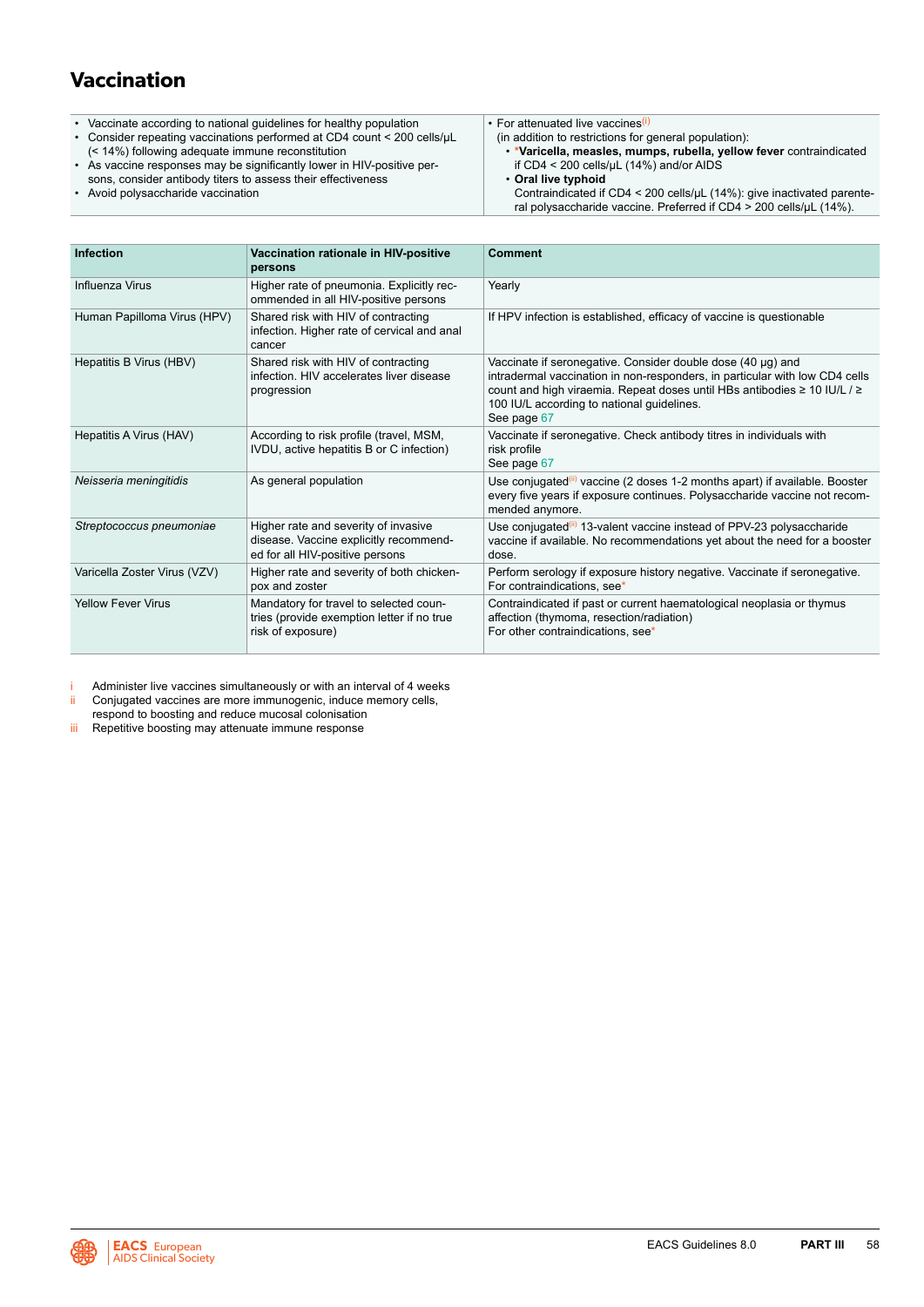### **Sexual and Reproductive Health of HIV-positive Women and Men**

Screening questions about sexual and reproductive health and sexual functioning should be routinely asked in every HIV consultation.

#### **Sexual transmission of HIV**

Effective measures to reduce sexual transmission of HIV include:

| <b>Measure</b>                         | <b>Comment</b>                                                                                                                                                                                                                                                               |
|----------------------------------------|------------------------------------------------------------------------------------------------------------------------------------------------------------------------------------------------------------------------------------------------------------------------------|
| Male condom or<br>female condom use    | • Effective in treated and untreated HIV-positive<br>persons                                                                                                                                                                                                                 |
| Post-exposure<br>prophylaxis (PEP)     | • Consider after situations of unprotected anal or<br>vaginal intercourse, if one partner has detectab-<br>le HIV-VL and the other partner is seronegative<br>• Start as soon as possible and within 72 hours<br>post sexual exposure<br>See Post-exposure prophylaxis (PEP) |
| Pre-exposure<br>prophylaxis (PrEP)     | • Effective in HIV-negative persons with high risk<br>sexual behavior, See Pre-exposure prophylaxis<br>(PrEP)                                                                                                                                                                |
| <b>ART for HIV-positive</b><br>partner | • Considered effective from 6 months of fully<br>suppressive ART if no active STIs<br>• Consider in e.g. serodifferent couples <sup>(i)</sup>                                                                                                                                |

See page [7](#page-7-0)

#### **STI screening and treatment**

STI screening should be offered to all sexually active HIV-positive persons at the time of HIV diagnosis, annually thereafter or at any time STI symptoms are reported. Diagnosis procedures should follow local or national guidelines. More comprehensive advice can be found at <www.iusti.org/regions/Europe/euroguidelines.htm>

The following STIs should be universally considered in HIV-positive persons and their sexual partner(s):

**Reproductive health** 

Reproductive health issues should be preferentially discussed with both partners, particularly in serodifferent couples. See [Drug-drug Interactions](#page-22-0)  [between Contraceptives/Hormone Therapy Replacement Treatment and](#page-22-0)  [ARVs](#page-22-0) 

#### **Approaches for serodifferent couples who want to have children**

Screening for STIs (and treatment, if required) of both partners is mandatory. For HIV-positive women wishing to conceive: (1) avoid using ddI, d4T or triple NRTIs, avoid EFV in first trimester; among PI/r, prefer LPV/r, SQV/r or ATV/r, already started NVP, RAL or DRV/r can be continued, see page [12;](#page-12-0) (2) consider treating the HIV-positive partner to reduce risk of HIV transmission to the HIV-negative partner.

No single method is fully protective against transmission of HIV; the following list represents selected measures with increasing safety for serodifferent couples without active STIs:

- Unprotected intercourse during times of maximum fertility (determined by ovulation monitoring), if the HIV-positive partner has undetectable HIV-VL
- Vaginal syringe injection of seminal fluid during times of maximum fertility, if the male partner is HIV-negative
- Sperm washing, with or without intra-cytoplasmic sperm injection, if the male partner is HIV-positive

#### **Sexual dysfunction**

Guidelines for treatment of sexual dysfunction in the general population are available for men but not women. Refer to specialist where appropriate. See [Sexual Dysfunction](#page-60-0) and [Treatment of Sexual Dysfunction in](#page-61-0)  [HIV-positive Men](#page-61-0)

|                                              | <b>Therapy</b>                                                                                                                                                                                                                                                                                                                                                                                                                                | <b>Comment</b>                                                                                                                                                                                                                                                                                                                                                                                              |
|----------------------------------------------|-----------------------------------------------------------------------------------------------------------------------------------------------------------------------------------------------------------------------------------------------------------------------------------------------------------------------------------------------------------------------------------------------------------------------------------------------|-------------------------------------------------------------------------------------------------------------------------------------------------------------------------------------------------------------------------------------------------------------------------------------------------------------------------------------------------------------------------------------------------------------|
| <b>Chlamydia infection</b>                   | Consider doxycycline (100 mg bid for 7-10 days)<br>or ofloxacin (200 mg bid), erythromycin (500 mg<br>gd for 7 days) or azithromycin (1 g once).<br>For Lymphogranuloma venereum consider doxy-<br>cycline (100 mg bid for at least 3 weeks)                                                                                                                                                                                                  | • May cause therapy-resistant proctitis in HIV-positive MSM<br>• Consider co-infections with Neisseria gonorrhoeae                                                                                                                                                                                                                                                                                          |
| Gonorrhoea                                   | Therapy recommended according to geographi-<br>cal resistance profiles.<br>Ceftriaxone 500 mg im as a single dose together<br>with azithromycin 2 g as a single dose po.                                                                                                                                                                                                                                                                      | • Can cause proctitis, prostatitis and epididymitis<br>• In women often asymptomatic<br>• Fluroquinolone resistance is extensive                                                                                                                                                                                                                                                                            |
| <b>HBV</b> infection<br><b>HCV</b> infection | See table on HIV/HCV or HIV/HBV co-infections,<br>page 67, 68-78                                                                                                                                                                                                                                                                                                                                                                              | • Interruption of TDF, 3TC or FTC can lead to HBV reactivation<br>• Clusters of acute HCV infection in HIV-positive MSM across Europe                                                                                                                                                                                                                                                                       |
| <b>HPV</b> infection                         | Treatment of genital warts is challenging. Con-<br>sider operative removal by laser surgery, infrared<br>coaquiation, cryotherapy, etc.<br>Management of both pre-invasive cervical lesions<br>as well as peri- and intra-anal lesions should<br>follow local or national quidelines                                                                                                                                                          | • Infection is mostly asymptomatic; relapse of genital warts is frequent<br>• Cervical PAP smear test recommended in all HIV-positive women<br>• Anal HPV screening and PAP smear should be considered in all HIV-<br>positive persons practising anal sex<br>• Consider high resolution anoscopy in case of suspicious cytological<br>findings (rectal palpation or external inspection is not sufficient) |
| <b>HSV2</b> infection                        | Primary infection: aciclovir (400–800 mg po tid)<br>or valaciclovir (500 mg bid) for 5 days, see page<br>84                                                                                                                                                                                                                                                                                                                                   | • Treatment of HSV2 alone does not prevent HIV-transmission and only<br>modestly prevents HIV disease progression                                                                                                                                                                                                                                                                                           |
| <b>Syphilis</b>                              | Primary/secondary syphilis: benzathine peni-<br>cillin G (2.4 million IU im as single dose).<br>Late latent syphilis and syphilis of unknown<br>duration: benzathine penicillin (2.4 million IU im<br>weekly on days 1, 8 and 15); alternatives such as<br>doxycycline (100 mg bid), or erythromycin<br>(2 g/day) for 2 weeks are considered less effective.<br>Neurosyphilis: penicillin G (6 x 3 - 4 million IU iv<br>for at least 2 weeks) | • Expect atypical serology and clinical courses<br>• Consider cerebral spinal fluid (CSF) testing in persons with neurologi-<br>cal symptoms (evidence for intrathecally-produced specific antibodies,<br>pleocytosis, etc.)<br>• Successful therapy clears clinical symptoms and/or decreases VDRL test<br>by at least 2 titre levels<br>• Serology cannot distinguish re-infection from re-activation     |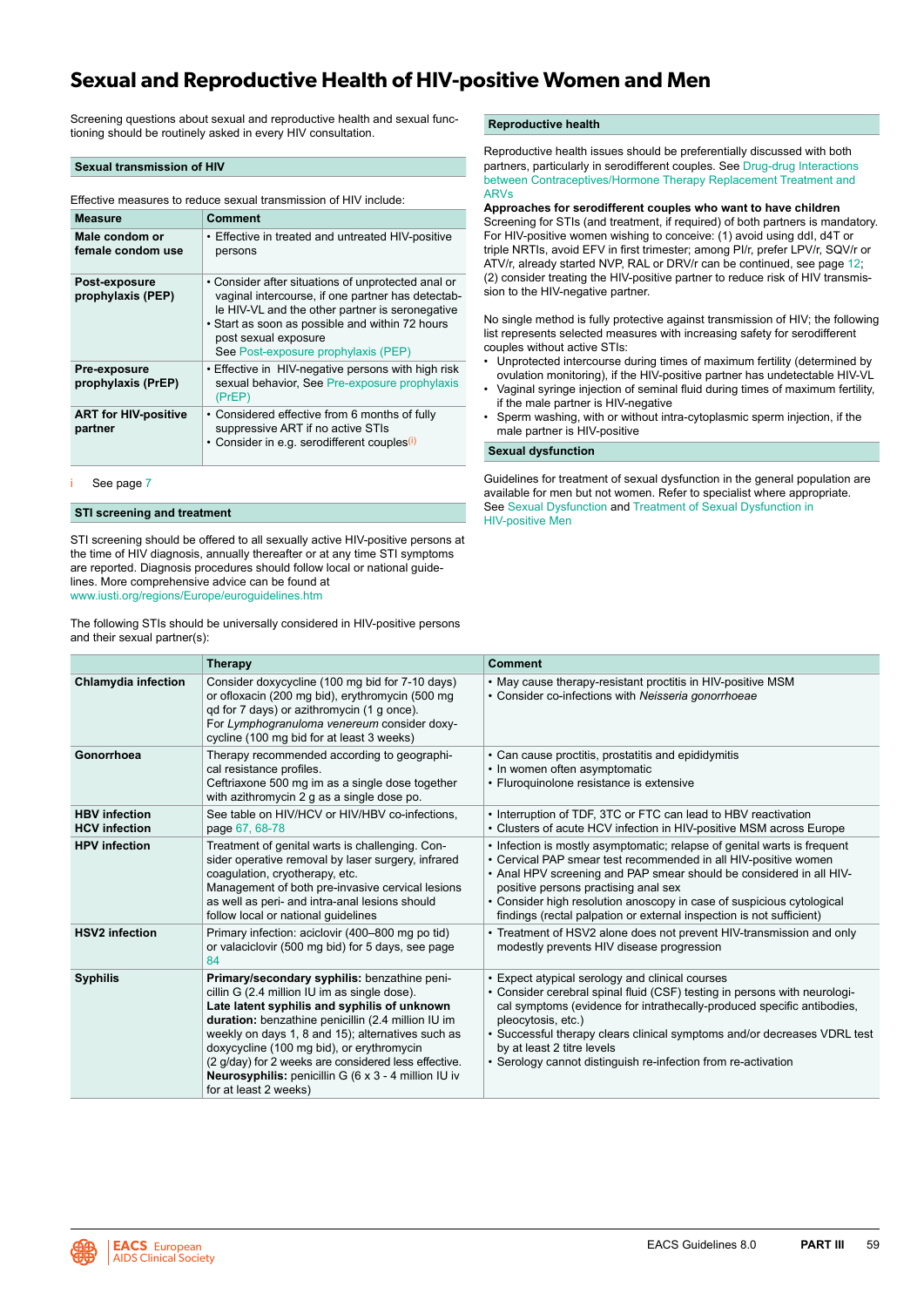# <span id="page-60-0"></span>**Sexual Dysfunction**

| When sexual<br>complaints exist: | What is the exact nature of the<br>problem? In which phase(s) of<br>the sexual response cycle does<br>the problem occur? | 1. Desire (lack of sexual desire or libido; desire discrepancy with partner; aversion to sexual activi-<br>ty)<br>2. Arousal (difficulties with physical and/or subjective sexual arousal; difficulties or inability to achie-<br>ve or sustain an erection of sufficient rigidity for sexual intercourse (M)-i.e. erectile dysfunction;<br>lack or impaired nocturnal erections (M); difficulties lubricating (W); difficulties sustaining arousal)<br>3. Orgasm (difficulties experiencing orgasm)<br>4. Pain (pain with sexual activity; difficulties with vaginal/anal penetration–anxiety, muscle tension;<br>lack of sexual satisfaction and pleasure) |                                                  |
|----------------------------------|--------------------------------------------------------------------------------------------------------------------------|--------------------------------------------------------------------------------------------------------------------------------------------------------------------------------------------------------------------------------------------------------------------------------------------------------------------------------------------------------------------------------------------------------------------------------------------------------------------------------------------------------------------------------------------------------------------------------------------------------------------------------------------------------------|--------------------------------------------------|
| Identify the<br>causes:          | Psychological or sociological<br>problems?                                                                               | Stigma, body image alteration, depression, fear of infecting an<br>HIV-negative partner?                                                                                                                                                                                                                                                                                                                                                                                                                                                                                                                                                                     | Refer to clinical psychologist                   |
|                                  | Relevant co-morbidity?                                                                                                   | CVD (note: if complete sexual response possible - e.g. with<br>another partner, with masturbation or nocturnal - then no major<br>somatic factors are involved)                                                                                                                                                                                                                                                                                                                                                                                                                                                                                              | Refer to urologist, andrologist,<br>cardiologist |
|                                  | Relevant medicines, drugs,<br>lifestyle factors?                                                                         | Drugs associated with sexual dysfunction: 1) psychotropics<br>(antidepressants, antiepileptics, antipsychotics, benzodiazepines),<br>2) lipid-lowering drugs (statins, fibrates), 3) antihypertensives<br>(ACE-inhibitors, betablockers, alfablockers), 4) others (omepra-<br>zole, spironolactone, metoclopramide, finasteride, cimetidine); 5)<br>contribution from ARVs is controversial and benefit from switching<br>studies is not proven.                                                                                                                                                                                                             | Refer to clinical pharmacologist                 |
|                                  | Signs of hypogonadism in men?                                                                                            | Signs of testosterone insufficiency (reduced sexual arousal and<br>libido; decreased frequency of sexual thoughts and fantasies;<br>decreased or absent nocturnal erections; decreased genital sensi-<br>tivity; loss of vitality; fatigue; loss of muscle mass and muscle<br>strength and decreased body hair)                                                                                                                                                                                                                                                                                                                                              | Refer to endocrinologist                         |

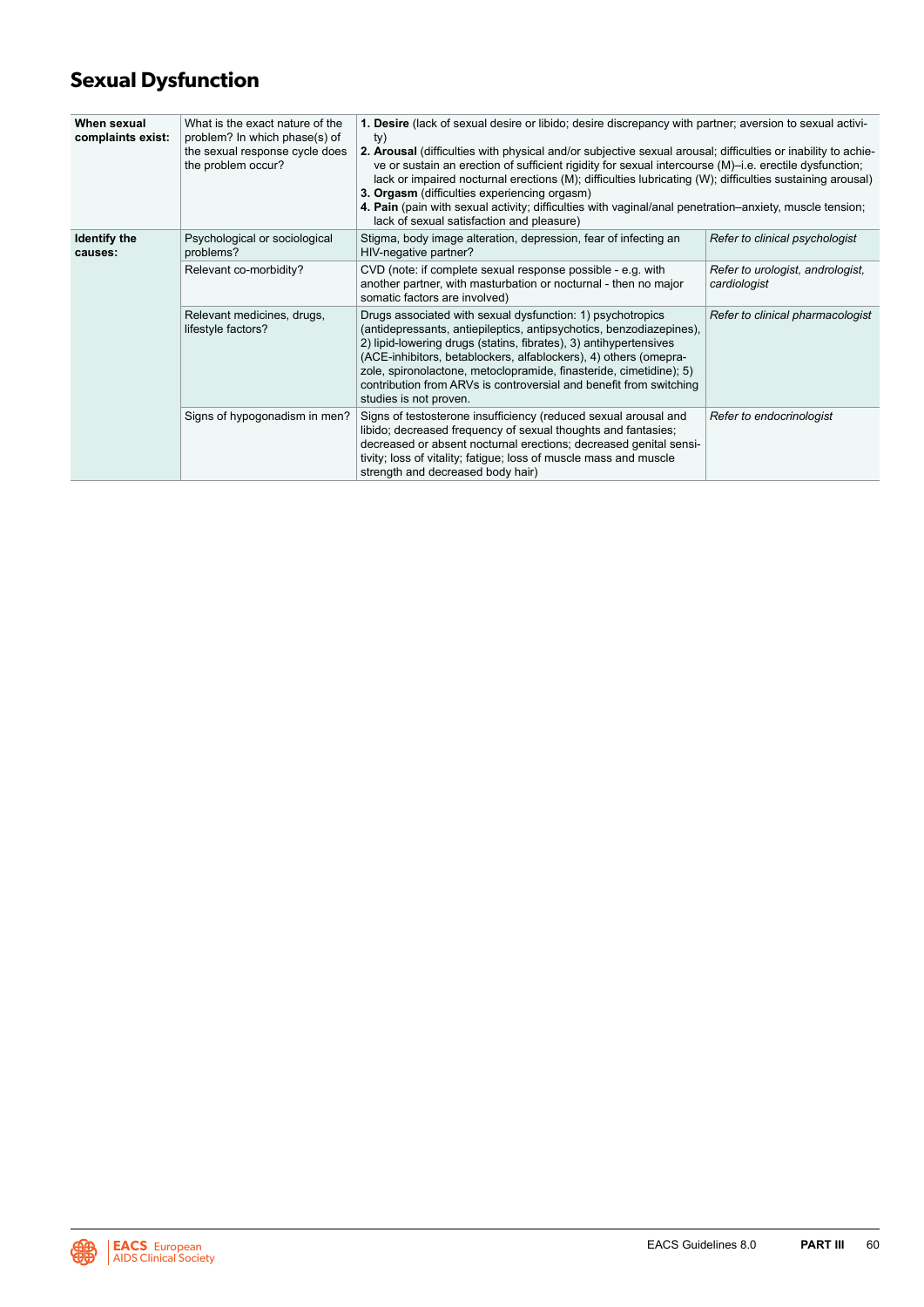## <span id="page-61-0"></span>**Treatment of Sexual Dysfunction in HIV-positive Men**

| Treatment of erectile dysfunction                                                                                                                                                                                                                                                                                                                                                            | Treatment of premature ejaculation                                                                                                                                                                                                                                                                                                                                                                                                                                         |
|----------------------------------------------------------------------------------------------------------------------------------------------------------------------------------------------------------------------------------------------------------------------------------------------------------------------------------------------------------------------------------------------|----------------------------------------------------------------------------------------------------------------------------------------------------------------------------------------------------------------------------------------------------------------------------------------------------------------------------------------------------------------------------------------------------------------------------------------------------------------------------|
| Primarily oral PDE5-Is (sildenafil, tadalafil, vardenafil).<br>• All at least 30 minutes before initiation of sexual activity<br>• Use lower dose if on PI/r<br>- sildenafil (25 mg every 48 hours)<br>- tadalafil 5 mg initial dose with maximum dose 10 mg in 72 hours<br>- vardenafil 2.5 mg maximum dose in 72 hours<br>• Tadalafil also licensed for use as an everyday ongoing therapy | Consider behavioural interventions and/or psychosexual counselling.<br>SSRIs, tricylclic antidepressants, clomipramine and topical anaesthetics.<br>• Use lower dose of clomipramine and other tricyclic antidepressants if on<br>Pl/r<br>• Dapoxetine, a short-acting SSRI, is the only drug approved for on-demand<br>treatment of premature ejaculation in Europe.<br>• Treatment must be maintained as recurrence is highly likely following<br>withdrawal of medicine |

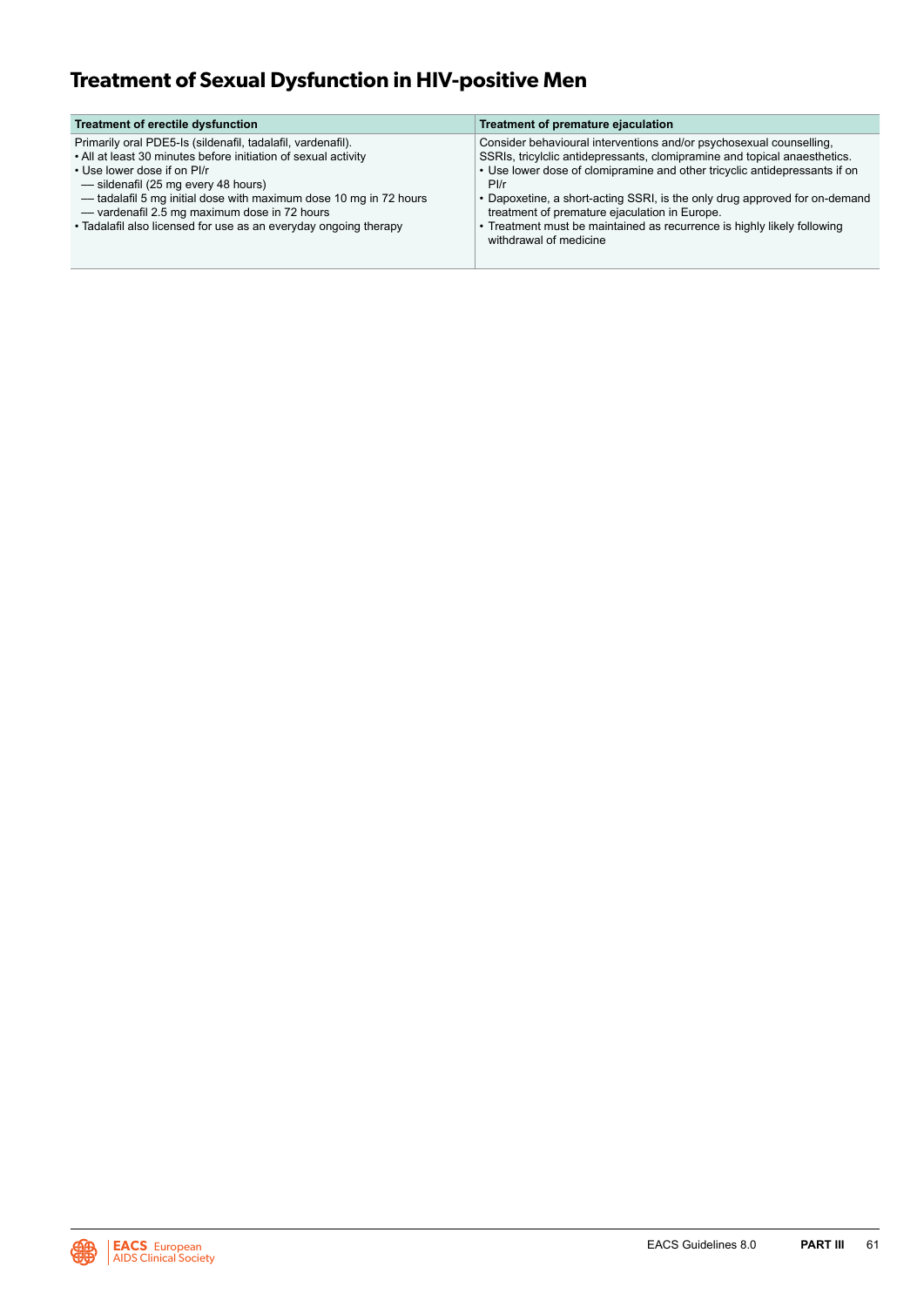## <span id="page-62-0"></span>**Depression: Screening and Diagnosis**

#### **Significance**

- Higher prevalence of depression reported in HIV-positive persons (20-40% versus 7% in general population)
- Significant disability and poorer treatment outcomes associated with depression

#### **Screening and diagnosis**

| Who?                                                                                                                                                                                                                                                                                                                                                                                                                                                                                                                                            | How to screen?                                                                                                                                                                                                                                                                                                                                                                                                                                                       | <b>How to diagnose?</b>                                                                                                                                                                                                                                                                                                                                                                                                                                                                                                                                 |
|-------------------------------------------------------------------------------------------------------------------------------------------------------------------------------------------------------------------------------------------------------------------------------------------------------------------------------------------------------------------------------------------------------------------------------------------------------------------------------------------------------------------------------------------------|----------------------------------------------------------------------------------------------------------------------------------------------------------------------------------------------------------------------------------------------------------------------------------------------------------------------------------------------------------------------------------------------------------------------------------------------------------------------|---------------------------------------------------------------------------------------------------------------------------------------------------------------------------------------------------------------------------------------------------------------------------------------------------------------------------------------------------------------------------------------------------------------------------------------------------------------------------------------------------------------------------------------------------------|
| Screening of all HIV-positive per-<br>sons recommended in view of the<br>high prevalence of depression<br>Populations at particular high risk<br>• Positive history of depression in<br>family<br>• Depressive episode in personal<br>history<br>• Older age<br>• Adolescence<br>• Persons with history of drug ad-<br>diction, psychiatric, neurologic or<br>severe somatic co-morbidity<br>$\cdot$ Use of EFV<br>• Use of neurotropic and recreatio-<br>nal drugs<br>• As part of investigation of neuro-<br>cognitive impairment see page 64 | • Screen every 1-2 years<br>• Two main questions:<br>1. Have you often felt depressed,<br>sad or without hope in the last few<br>months?<br>2. Have you lost interest in activi-<br>ties that you usually enjoy?<br>• Specific symptoms in men:<br>- Stressed, burn out, angry<br>outbursts, coping through work<br>or alcohol<br>• Rule out organic cause (such as<br>hypothyroidism, hypogonadism,<br>Addison's disease, non-HIV drugs,<br>vitamin B12 deficiency) | Symptoms - evaluate regularly<br>A. At least 2 weeks of depressed mood<br>OR.<br><b>B.</b> Loss of interest<br><b>OR</b><br><b>C.</b> Diminished sense of pleasure<br>PLUS 4 out of 7 of the following:<br>1. Weight change of $\geq 5\%$ in one month or a persistent change of appetite<br>2. Insomnia or hypersomnia on most days<br>3. Changes in speed of thought and movement<br>4. Fatique<br>5. Feelings of guilt and worthlessness<br>6. Diminished concentration and decisiveness<br>7. Suicidal ideation or a suicide attempt <sup>(1)</sup> |

i EFV has been associated with a higher risk of suicidal ideation

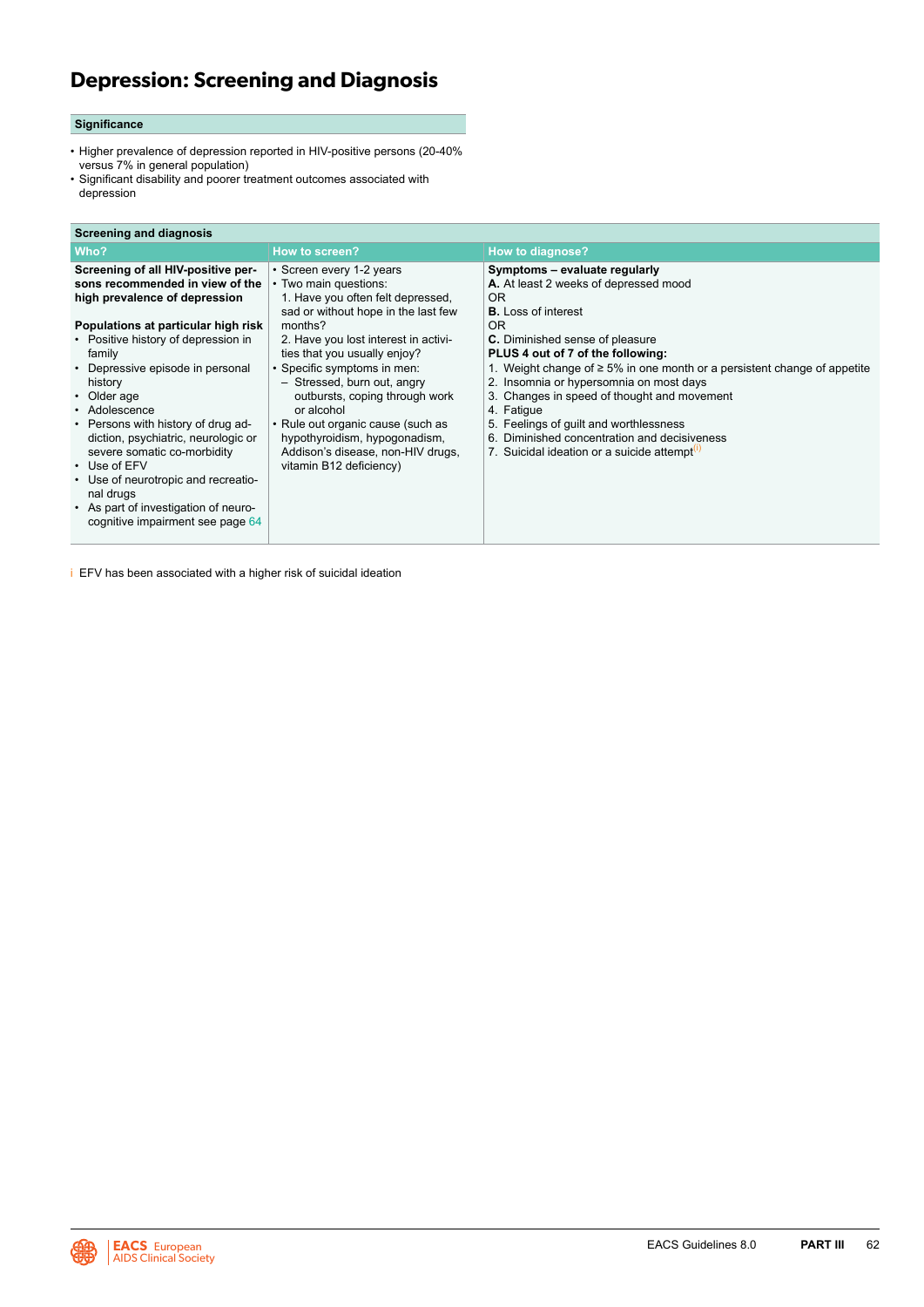## **Depression: Management**

| Degree of<br>depression | Number of<br>symptoms<br>(see page $62$ :<br>$A,B$ or $C + 4/7$ ) | <b>Treatment</b>                                                                                                         | <b>Consultation with expert</b>                                                                                                                                                                                                            |  |  |  |  |  |
|-------------------------|-------------------------------------------------------------------|--------------------------------------------------------------------------------------------------------------------------|--------------------------------------------------------------------------------------------------------------------------------------------------------------------------------------------------------------------------------------------|--|--|--|--|--|
| <b>No</b>               | $\leq 4$                                                          | <b>No</b>                                                                                                                |                                                                                                                                                                                                                                            |  |  |  |  |  |
| Mild                    | $\overline{4}$                                                    | • Problem-focused consultation<br>• Consider antidepressant<br>treatment <sup>(i)</sup><br>• Recommend physical activity | • Always if treating physician is unfamiliar with use of antidepressants<br>• If depression not responding to treatment<br>• If person has suicidal ideation<br>• In case of complex situations such as drug addiction, anxiety disorders, |  |  |  |  |  |
| Intermediate            | $5-6$                                                             | Start antidepressant treatment <sup>(i)</sup>                                                                            | personality disorders, dementia, acute severe life events                                                                                                                                                                                  |  |  |  |  |  |
| Severe                  | > 6                                                               | Refer to expert (essential)                                                                                              |                                                                                                                                                                                                                                            |  |  |  |  |  |

i See [Drug-drug Interactions between Antidepressants and ARVs](#page-19-0)

If a person is diagnosed with depression switching off EFV to another third ARV drug according to switch rules is recommended

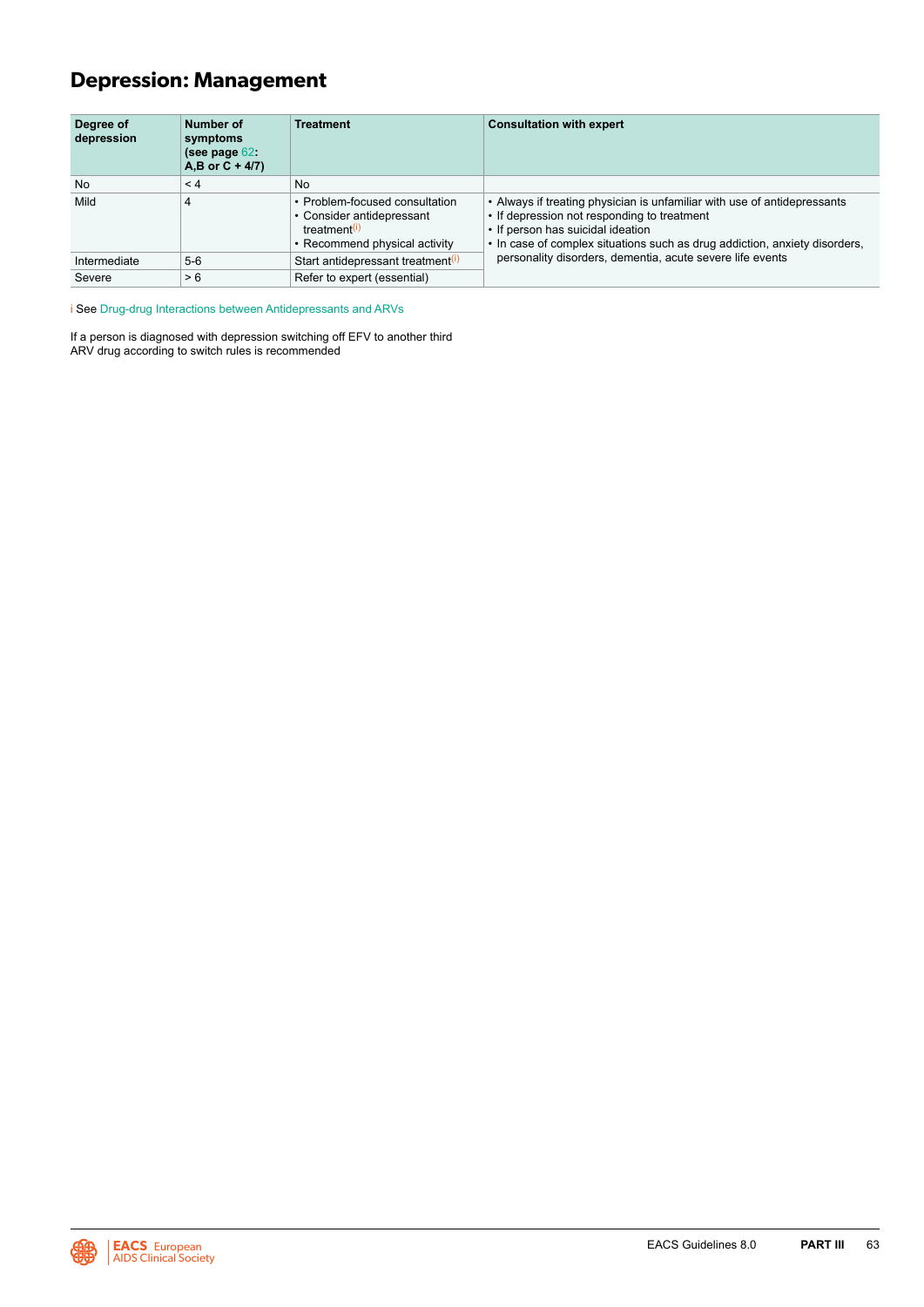### <span id="page-64-0"></span>**Classification, Doses, Safety and Adverse Effects of Antidepressants**

| <b>Mechanisms &amp;</b><br>classification          | <b>Start dose</b> | <b>Standard dose</b> | Lethality in<br>overdose | Insomnia<br>and agitation | <b>Sedation</b> | Nausea or<br><b>GI</b> effects | Sexual<br>dysfunction | Weight gain |  |  |
|----------------------------------------------------|-------------------|----------------------|--------------------------|---------------------------|-----------------|--------------------------------|-----------------------|-------------|--|--|
|                                                    | mg/day            |                      |                          |                           |                 |                                |                       |             |  |  |
| Selective serotonin-reuptake inhibitors (SSRIs)(i) |                   |                      |                          |                           |                 |                                |                       |             |  |  |
| paroxetine                                         | $10 - 20$         | $20 - 40$            | Low                      | $+$                       | $-1+$           | $+$                            | $^{++}$               | $^{++}$     |  |  |
| sertraline                                         | 25-50             | 50-150               | Low                      | $\ddot{}$                 | $-1+$           | $\overline{+}$                 | $\ddot{}$             | $\ddot{}$   |  |  |
| citalopram                                         | $10 - 20$         | $20 - 40$            | Low                      | $\ddot{}$                 | $-1+$           | $\overline{+}$                 | $+$                   | $\ddot{}$   |  |  |
| escitalopram                                       | $5 - 10$          | $10 - 20$            | Low                      | $\ddot{}$                 | $-1+$           | $\overline{+}$                 | $\ddot{}$             | $\ddot{}$   |  |  |
| Mixed or dual-action reuptake inhibitors           |                   |                      |                          |                           |                 |                                |                       |             |  |  |
| venlafaxine                                        | 37.5-75           | 75-225               | Moderate                 | $++$                      | $-1+$           | $\ddot{}$                      | $\ddot{}$             | $-1+$       |  |  |
| <b>Mixed-action newer agents</b>                   |                   |                      |                          |                           |                 |                                |                       |             |  |  |
| mirtazapine                                        | 30                | $30 - 60$            | Low                      | $-1+$                     | $++$            | $-1$ +                         | $-1+$                 | $++$        |  |  |

- none

moderate

++ severe

i For many persons, SSRI induction may be associated with adverse effects (GI tract, dizziness, anxiety, panic attacks). Commencing at lower doses (i.e. 10, 25 & 10 mg for paroxetine, sertraline and citalopram, respectively) and increasing to the above starting doses after 4 to 7 days if tolerated may reduce such effects.

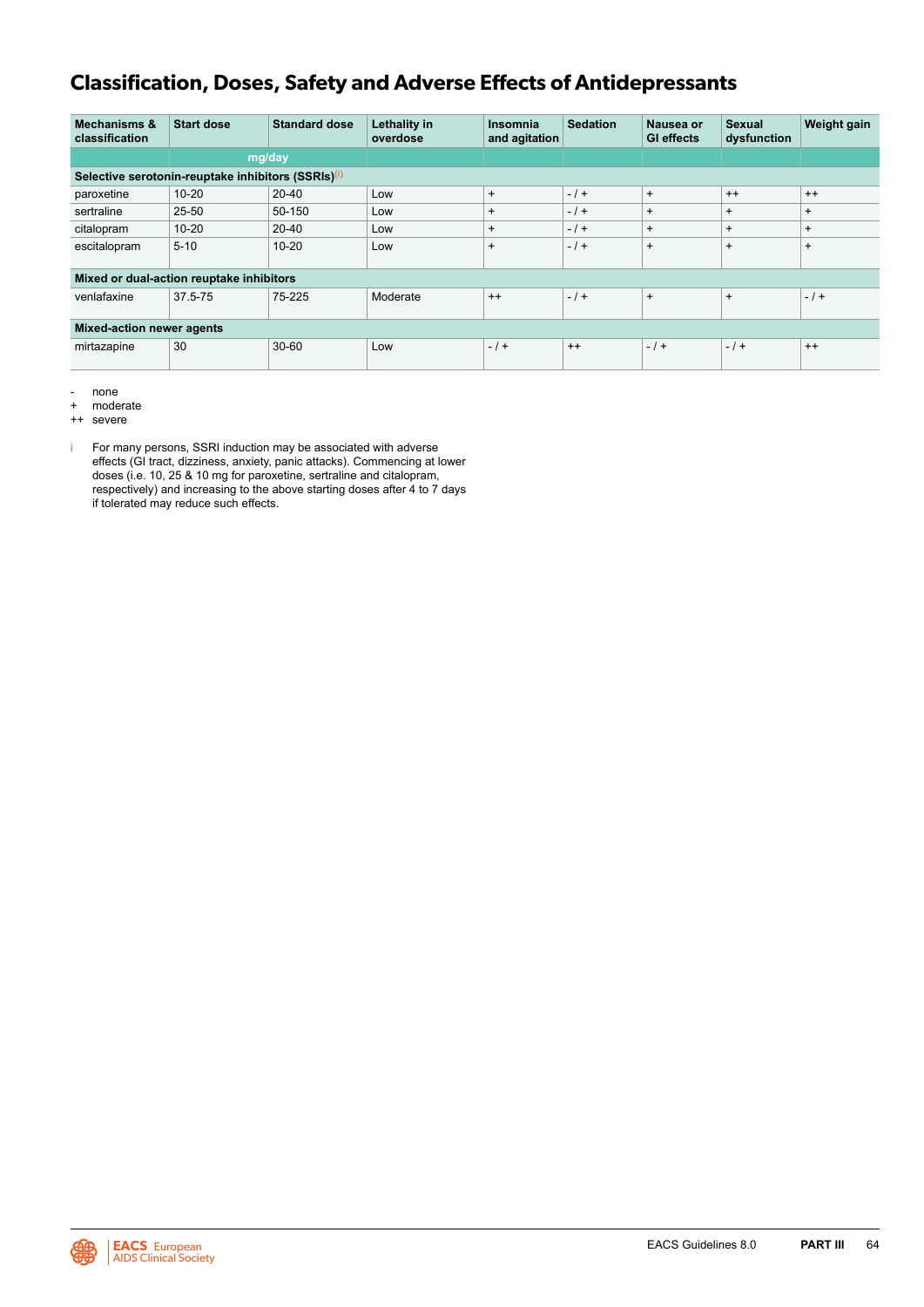### **Drug-drug Interactions between Antidepressants and ARVs**

| Antidepressants |                | ATV/r                 | DRV/c             | DRV/r        | LPV/r                 | <b>EFV</b>            | <b>ETV</b>        | <b>NVP</b>        | <b>RPV</b>            | <b>MVC</b>            | <b>DTG</b>            | EVG/c             | <b>RAL</b>            |
|-----------------|----------------|-----------------------|-------------------|--------------|-----------------------|-----------------------|-------------------|-------------------|-----------------------|-----------------------|-----------------------|-------------------|-----------------------|
| <b>SSRI</b>     | citalopram     | $\uparrow$ a          | $\uparrow$        | $\uparrow$   | $\uparrow$ a          | $\downarrow$          |                   |                   | $\longleftrightarrow$ | $\leftrightarrow$     | $\longleftrightarrow$ | ↑                 | $\leftrightarrow$     |
|                 | escitalopram   | $\uparrow$ a          | $\uparrow$        | $\uparrow$   | $\uparrow$ a          |                       |                   | ↓                 | $\leftrightarrow$     | $\leftrightarrow$     | $\leftrightarrow$     | $\uparrow$        | $\leftrightarrow$     |
|                 | fluvoxamine    | $\uparrow$            | $\uparrow$        | $\uparrow$   | $\uparrow$            | $\leftrightarrow$     | $\leftrightarrow$ | E                 | $\leftrightarrow$     | $\leftrightarrow$     | $\leftrightarrow$     | $\uparrow$        | $\leftrightarrow$     |
|                 | fluoxetine     | $\uparrow$            | $\uparrow$        | $\uparrow$   | $\uparrow$            | $\longleftrightarrow$ | $\leftrightarrow$ | $\leftrightarrow$ | $\longleftrightarrow$ | $\longleftrightarrow$ | $\leftrightarrow$     | $\uparrow$        | $\longleftrightarrow$ |
|                 | paroxetine     | 11?                   | 11?               | <b>139%</b>  | 11?                   | $\leftrightarrow$     | $\leftrightarrow$ | $\leftrightarrow$ | $\longleftrightarrow$ | $\leftrightarrow$     | $\leftrightarrow$     | 11?               | $\leftrightarrow$     |
|                 | sertraline     |                       | $\uparrow$        | ↓49%         | T                     | <b>139%</b>           |                   |                   | $\leftrightarrow$     | $\leftrightarrow$     | $\leftrightarrow$     | $\uparrow$        | $\leftrightarrow$     |
| <b>SNRI</b>     | duloxetine     | $\uparrow \downarrow$ | $\uparrow$        | 11           | $\uparrow \downarrow$ | $\leftrightarrow$     | $\leftrightarrow$ | $\leftrightarrow$ | $\leftrightarrow$     | $\leftrightarrow$     | $\leftrightarrow$     | $\uparrow$        | $\leftrightarrow$     |
|                 | venlafaxine    | $\uparrow$            | $\uparrow$        | $\uparrow$   | $\uparrow$            |                       |                   | ↓                 | $\leftrightarrow$     | D                     | $\leftrightarrow$     | $\uparrow$        | $\leftrightarrow$     |
| <b>TCA</b>      | amitriptyline  | $\uparrow$ a          | $\uparrow$        | $\uparrow$   | $\uparrow$ a          | $\leftrightarrow$     | $\leftrightarrow$ | $\leftrightarrow$ | $\leftrightarrow$     | $\leftrightarrow$     | $\leftrightarrow$     | $\uparrow$        | $\leftrightarrow$     |
|                 | clomipramine   | $\uparrow$ a          | $\uparrow$        | $\uparrow$   | $\uparrow$ a          | $\downarrow$          | ↓                 | ↓                 | $\longleftrightarrow$ | $\leftrightarrow$     | $\leftrightarrow$     | $\uparrow$        | $\leftrightarrow$     |
|                 | desipramine    | $\uparrow$ a          | $\uparrow$        | $\uparrow$   | ↑5%a                  | $\leftrightarrow$     | $\leftrightarrow$ | $\leftrightarrow$ | $\leftrightarrow$     | $\leftrightarrow$     | $\leftrightarrow$     | $\uparrow$        | $\leftrightarrow$     |
|                 | doxepin        | $\uparrow$            | $\uparrow$        | $\uparrow$   | $\uparrow$            | $\leftrightarrow$     | $\leftrightarrow$ | $\leftrightarrow$ | $\leftrightarrow$     | $\leftrightarrow$     | $\leftrightarrow$     | $\uparrow$        | $\leftrightarrow$     |
|                 | imipramine     | $\uparrow$ a          | $\uparrow$        | $\uparrow$   | $\uparrow$ a          | $\downarrow$          |                   | ↓                 | $\leftrightarrow$     | $\leftrightarrow$     | $\leftrightarrow$     | $\uparrow$        | $\leftrightarrow$     |
|                 | nortriptyline  | $\uparrow$ a          | $\uparrow$        | $\uparrow$   | $\uparrow$ a          | $\leftrightarrow$     | $\leftrightarrow$ | $\leftrightarrow$ | $\longleftrightarrow$ | $\leftrightarrow$     | $\leftrightarrow$     | $\uparrow$        | $\leftrightarrow$     |
|                 | trimipramine   | $\uparrow$            | $\uparrow$        | $\uparrow$   | $\uparrow$            | $\leftrightarrow$     | $\leftrightarrow$ | $\leftrightarrow$ | $\leftrightarrow$     | $\leftrightarrow$     | $\leftrightarrow$     | $\uparrow$        | $\leftrightarrow$     |
| <b>TeCA</b>     | maprotiline    | $\uparrow$            | $\uparrow$        | $\uparrow$   | $\uparrow$            | $\leftrightarrow$     | $\leftrightarrow$ | $\leftrightarrow$ | $\longleftrightarrow$ | $\leftrightarrow$     | $\leftrightarrow$     | 4                 | $\leftrightarrow$     |
|                 | mianserine     | $\uparrow$            | $\uparrow$        | $\uparrow$   | $\uparrow$            |                       |                   | $\downarrow$      | $\longleftrightarrow$ | $\leftrightarrow$     | $\leftrightarrow$     | $\uparrow$        | $\leftrightarrow$     |
|                 | mirtazapine    | $\uparrow$            | $\uparrow$        | $\uparrow$   | $\uparrow$            |                       |                   | t                 | $\longleftrightarrow$ | $\leftrightarrow$     | $\leftrightarrow$     | $\uparrow$        | $\leftrightarrow$     |
| <b>Others</b>   | bupropion      |                       | $\leftrightarrow$ | $\downarrow$ | 157%                  | ↓55%                  | $\leftrightarrow$ |                   | $\longleftrightarrow$ | $\leftrightarrow$     | $\leftrightarrow$     | $\uparrow$ ?      | $\leftrightarrow$     |
|                 | lamotrigine    | 132%                  | $\leftrightarrow$ | $\downarrow$ | ↓50%                  |                       | $\leftrightarrow$ | $\leftrightarrow$ | $\longleftrightarrow$ | $\leftrightarrow$     | $\leftrightarrow$     | $\leftrightarrow$ | $\leftrightarrow$     |
|                 | nefazodone     | $\uparrow$            | $\uparrow$        | $\uparrow$   | $\uparrow$            | JΕ.                   | <b>JE</b>         | ĮΕ                | Е                     | E                     | $\leftrightarrow$     | $\uparrow$        | $\leftrightarrow$     |
|                 | St John's wort | D                     | D                 | D            | D                     | D                     | D                 | D                 | D                     | D                     | D                     | D                 | $\leftrightarrow$     |
|                 | trazodone      | $\uparrow$            | $\uparrow$        | $\uparrow$   | $\uparrow$            |                       |                   |                   | $\leftrightarrow$     | $\leftrightarrow$     | $\leftrightarrow$     | $\uparrow$        | $\leftrightarrow$     |

#### **Legend**

**↑** potential elevated exposure of the antidepressant

**↓** potential decreased exposure of the antidepressant

**↔** no significant effect

D potential decreased exposure of ARV drug<br>E potential elevated exposure of ARV drug

E potential elevated exposure of ARV drug<br>a ECG monitoring is recommended

a ECG monitoring is recommended<br>b the US Prescribing Information real

the US Prescribing Information recommends that co-administration should be avoided as there are insufficient data to make dosing recommendations.

Numbers refer to decreased AUC of the antidepressant as observed in drug-drug interactions studies.

- **SSRI** selective serotonin reuptake inhibitors
- **SNRI** serotonin and norepinephrine reuptake inhibitors<br> **TCA** tricyclic antidepressants
- tricyclic antidepressants
- **TeCA** tetracyclic antidepressants

#### **Colour legend**

no clinically significant interaction expected.

these drugs should not be co-administered.



potential interaction, which may require a dosage adjustment or close monitoring.

potential interaction predicted to be of weak intensity (< 2 fold ↑AUC or < 50% ↓AUC). A dosage adjustment is *a priori* not recommended.

#### **Comment**

The symbol (red, amber, green) used to rank the clinical significance of the drug interaction is based on [www.hiv-druginteractions.org](http://www.hiv-druginteractions.org) (University of Liverpool). For additional drug-drug interactions and for more detailed pharmacokinetic interaction data and dosage adjustments, refer to the above mentioned website.

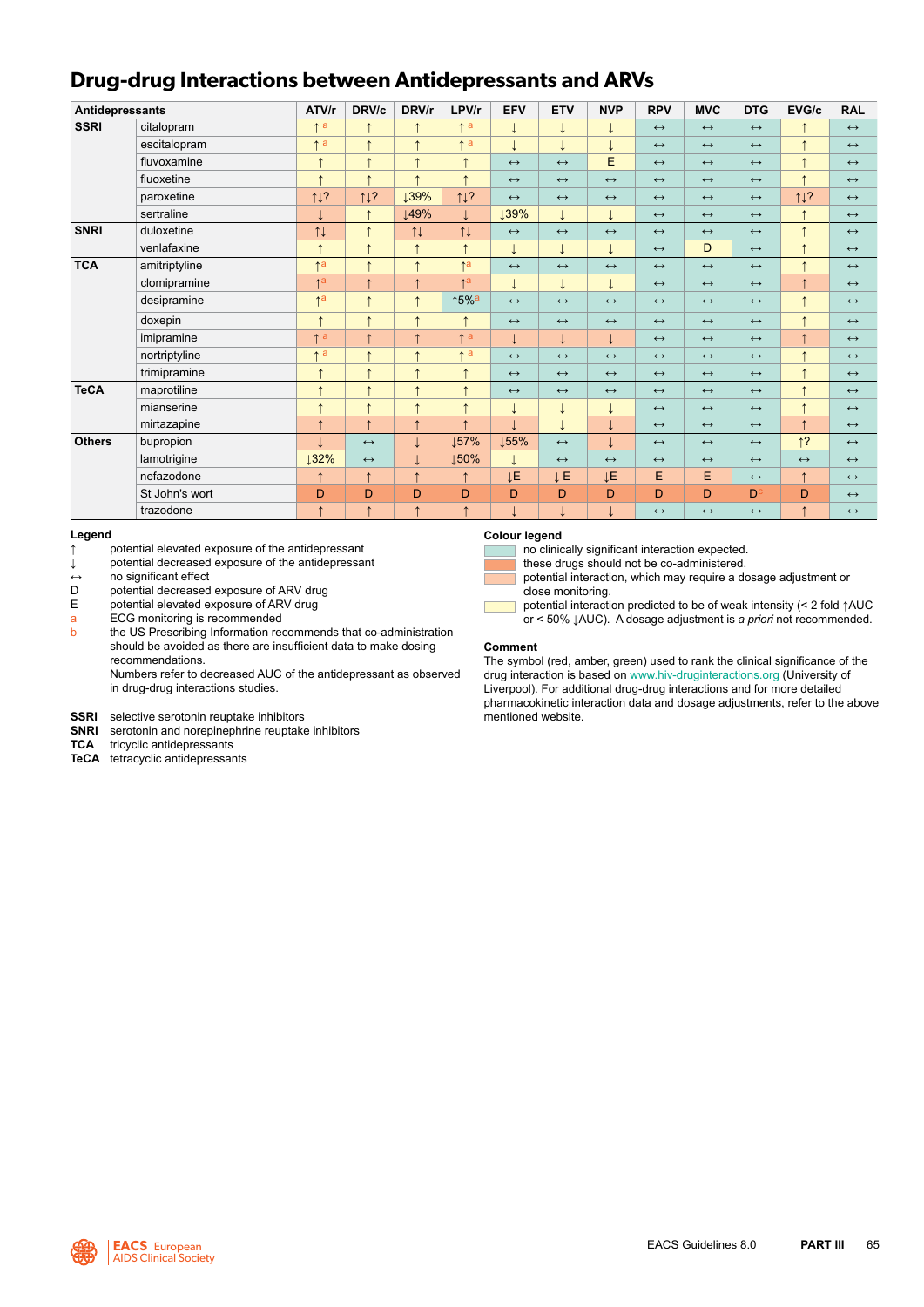### **Algorithm for Diagnosis and Management of HIV-Associated Neurocognitive Impairment (NCI) in Persons without Obvious Confounding Conditions**



of its detrimental effects on neurocognitive function in a RCT and potentially confounding CNS effects.

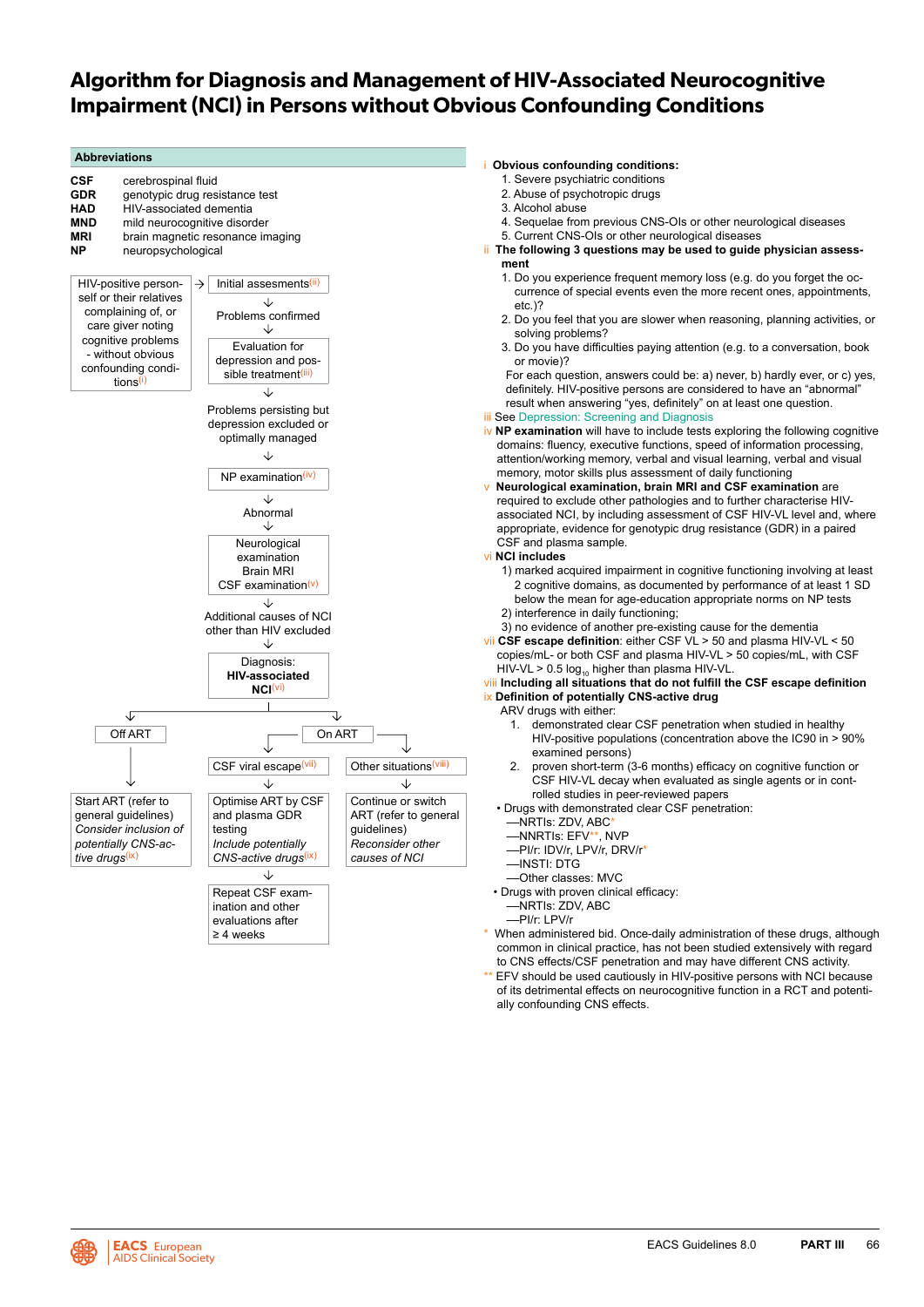# <span id="page-67-0"></span>Part IV Clinical Management and Treatment of HBV and HCV Co-infection in HIV-positive Persons

### **General Recommendations for Persons with Viral Hepatitis/HIV Co-infection**

#### **Screening**

- 1. All HIV-positive persons should be screened for HCV at time of HIV diagnosis and annually hereafter. Screening should use an anti-HCV antibody test. A positive result should be followed by HCV-RNA and genotype determination. Persons with risk factors (ongoing IVDU, mucosal traumatic sex, ongoing unprotected anal intercourse, recent sexually transmitted infection) with unexplained increase in hepatic transaminases and a negative anti-HCV antibody test should be tested for HCV-RNA for early detection of a recent infection.
- 2. HIV-positive persons should be screened for HAV and HBV. Persons who are anti-HBc positive and HBsAg negative, in particular those with elevated liver transaminases, should be screened for HBV-DNA in addition to HBsAg to rule out occult HBV infection.
- 3. Hepatitis Delta antibodies should be screened for in all HBsAg positive persons.
- 4. HCV co-infected persons with liver cirrhosis and HBV co-infected persons with high risk for HCC (Asian, black, family history of HCC, liver cirrhosis, NAFLD, replicating HBV infection) should be screened at 6-monthly intervals with hepatic ultrasound (CT in case of nodules– alpha-foetoprotein may also be used, but value controversial) for the occurrence of hepatocellular carcinoma (HCC). Routine screening is also advised for oesophageal varices at the time of diagnosis mainly when there is evidence of portal hypertension and at 3-4-year intervals thereafter if not present initially, see page [49.](#page-49-0) Regarding HCC screening, see page [50.](#page-50-0) In the presence of a liver nodule or a liver mass, recall policy of EASL/EORTC guidelines should be followed. Management of HCC should be defined for each case with a multidisciplinary team including transplant surgeon, interventional radiologist and hepatologist. In persons treated with sorafenib, toxicity of ARVs and sorafenib should be strictly monitored.

#### **Vaccination see page** [5](#page-58-0)8

- 5. Persons lacking anti-HAV IgG antibodies or anti-HBs antibodies should be offered vaccination for the respective virus to prevent infection regardless of their CD4 count. The response to the HBV vaccine is influenced by the CD4 count and level of HIV-VL. In persons with low CD4 count (< 200 cells/μL) and ongoing HIV replication, ART should be initiated first prior to respective vaccination. Because of the lack of data on the impact of immunisation in isolated anti-HBc IgG positive persons (HBsAg negative, anti-HBc positive and anti-HBs negative profile), vaccination is not presently recommended in this population. This guideline might be revised when more data are available from current trials.
- 6. In HIV-positive persons vaccinated for HBV with insufficient response (anti-HBs < 10 IU/L), re-vaccination should be considered. Double-dose (40 μg) at 3-4 time points (months 0, 1, 6 and 12) may help to improve response rates to the HBV vaccine. Persons who fail to seroconvert after HBV vaccination and remain at risk for HBV should have annual serological tests for evidence of HBV infection. TDF based cART has been associated with prevention of HBV infection in these persons.

#### **ART**

7. HIV-positive persons with HBV and/or HCV co-infection benefit from early ART because liver fibrosis progression is reduced with immune reconstitution and suppression of HIV-VL. Thus, ART initiation with a TDF-based regimen is recommended in all persons with HBV coinfection (HBsAg-positive) irrespective of CD4 count. In persons with chronic HCV, ART initiation is also recommended irrespective of CD4 count. Stopping ART has been associated with enhanced risk for AIDS and non-AIDS related events; indeed, the risk for non-AIDS events was particularly increased for persons with hepatitis co-infection. Stopping anti-HBV containing ART should be avoided in persons with HIV/HBV co-infection because of the high risk of severe hepatitis flares and decompensation following HBV reactivation hepatitis.

#### **End Stage Liver Disease (ESLD)**

- 8. HIV-positive persons require the same measures for the treatment of oesophageal varices, hepatorenal syndrome, hepatic encephalopathy or ascites as HIV-negative persons, see page [49-](#page-49-0)[50](#page-50-0) and [Diagnosis and](#page-51-0)  [Management of Hepatorenal Syndrome \(HRS\)](#page-51-0).
- 9. Persons with viral hepatitis/HIV co-infection suffering from ESLD warrant particular attention in the management of liver insufficiency; see [Dose](#page-52-0)  [Adjustment of ARVs for Impaired Hepatic Function](#page-52-0). Nevertheless, it is important to highlight that ART initiation in cirrhotic persons generally improves overall survival and is therefore strongly recommended in these persons.
- 10. Renal complications are frequent, see page [50](#page-50-0) and [Diagnosis and](#page-51-0)  [Management of Hepatorenal Syndrome \(HRS\)](#page-51-0)
- 11. Persons with HCC or a MELD-score > 15\*, CD4 count > 100 cells/ μL and options for efficacious and durable ART should be evaluated for liver transplantation (OLTX). OLTX outcomes in persons with HIV/HBV co-infection are particularly promising, whereas post-transplant survival in persons with HIV/HCV co-infection has been somewhat lower than in persons with HCV mono-infection mainly due to the complicated course of HCV re-infection after transplantation. An improvement in survival in HIV/HCV co-infected persons is expected in the next years due to the possibility to eradicate HCV pre- or post- transplant with direct acting antiviral drug (DAA)-based therapy.

MELD calculation, see page [50.](#page-50-0)

#### **Prevention/Support**

- 12. Psychiatric, psychological, social and medical support should be made available to persons with alcohol intake to stop drinking.
- 13. Substitution therapy (opioid replacement therapy) in persons with active drug use as a step towards cessation of active drug use should be encouraged. Help provided (e.g. through needle and syringe exchange programme) reduces the risk of re-infection including parenteral viral transmission (harm reduction strategy). See [Drug Dependency and Drug](#page-31-0)  **[Addiction](#page-31-0)**
- 14. Since HBV and HIV, and occasionally HCV, are transmitted sexually, adequate counselling including the use of condoms is advisable. Information on the risk of HCV transmission due to mucosal traumatic sexual practices associated with a high likelihood of blood contact or iv administration of recreational drugs ("chem sex") should be provided and risk reduction should be discussed.

#### **Delta Virus**

15. In persons with Delta virus co-infection and significant liver fibrosis (≥ F2), long-term (> 18 months) treatment with PEG-IFN might be considered in association with TDF-based ART. Because of its anti-HBV activity, TDF should be added to PEG-IFN in order to reduce HBV-DNA load. Treatment efficacy should be monitored with HBV-DNA and HDV-RNA measurements, when available, and with follow-up of biochemical and liver fibrosis estimates. Persons with anti-HCV antibodies and detectable HCV-RNA should be offered anti-HCV treatment in order to induce a sustained virologic response for HCV co-infection. Persistent off-treatment HDV-RNA negativity and anti-HBs seroconversion are the ideal goals of antiviral treatment for hepatitis Delta even if they can only be obtained in a minority of persons. Histological remission of liver disease is a less ambitious but more likely to be achieved goal. In persons with Delta virus and ESLD or HCC, liver transplantation from HBsAg negative donor should be strongly considered especially in the absence of active HCV co-infection. Transplant with anti-HBV post-OLTX prophylaxis cures HBV and Delta virus infection.

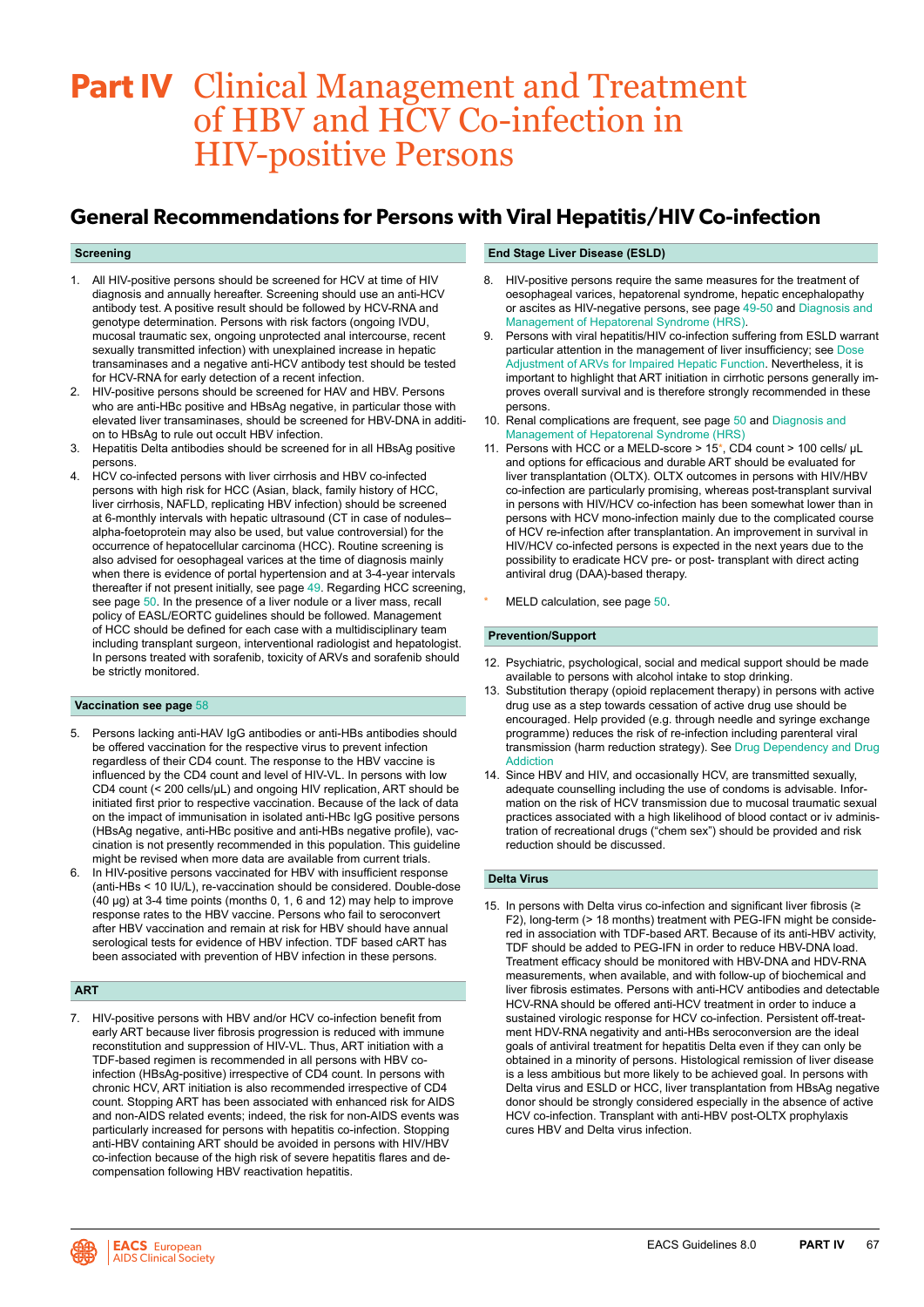### <span id="page-68-0"></span>**Treatment of Chronic HBV in Persons with HBV/HIV Co-infection**



- For management of cirrhotic persons, see page [49-](#page-49-0)[52](#page-52-0). Persons with liver cirrhosis and low CD4 count require careful surveillance in the first months after starting ART in order not to overlook immune reconstitution syndrome and subsequent liver decompensation due to flares of liver enzymes.
- ii All persons with HBV/HIV co-infection should receive ART including TDF + 3TC or FTC unless history of TDF intolerance. In HBV/HIV co-infected persons with chronic kidney disease, see recommendations fo[r Dose](#page-27-0)  [Adjustment of ARVs for Impaired Renal Function](#page-27-0) and page [45.](#page-45-0) If TDF is strictly contra-indicated, entecavir + adefovir may be tried. However, efficacy and renal toxicity need to be closely monitored, because of the proven renal toxicity of adefovir. In persons with no prior 3TC exposure, entecavir may be used alone. NRTI substitution should only be performed if feasible and appropriate from the perspective of maintaining HIV suppression. Caution is warranted to switch from a TDF-based regimen to drugs with a lower genetic barrier, e.g. FTC or 3TC, in particular in 3TC-pretreated cirrhotic persons as viral breakthrough due to archived YMDD mutations is likely to happen. This has also been described in individuals with previous 3TC HBV-resistance who have been switched from TDF to entecavir. The addition of entecavir to TDF in persons with low persistent HBV-replication has not statistically proved to be efficient and should therefore be avoided. Results of trials are awaited.
- The optimal treatment duration for nucleos(t)ide analogues with anti-HBV activity has not yet been determined and experts recommend life-long therapy if anti-HBV nucleos(t)ides are given as part of ART. In those on ART where the nucleoside backbone needs changing, anti-HBV therapy may be stopped cautiously in HBeAg positive persons who have achieved HBe-seroconversion for at least six months or after confirmed HBs-seroconversion in those who are HBeAg negative. In persons with liver cirrhosis, stopping of effective anti-HBV treatment is not recommended in order to avoid liver decompensation due to flares of liver enzymes.

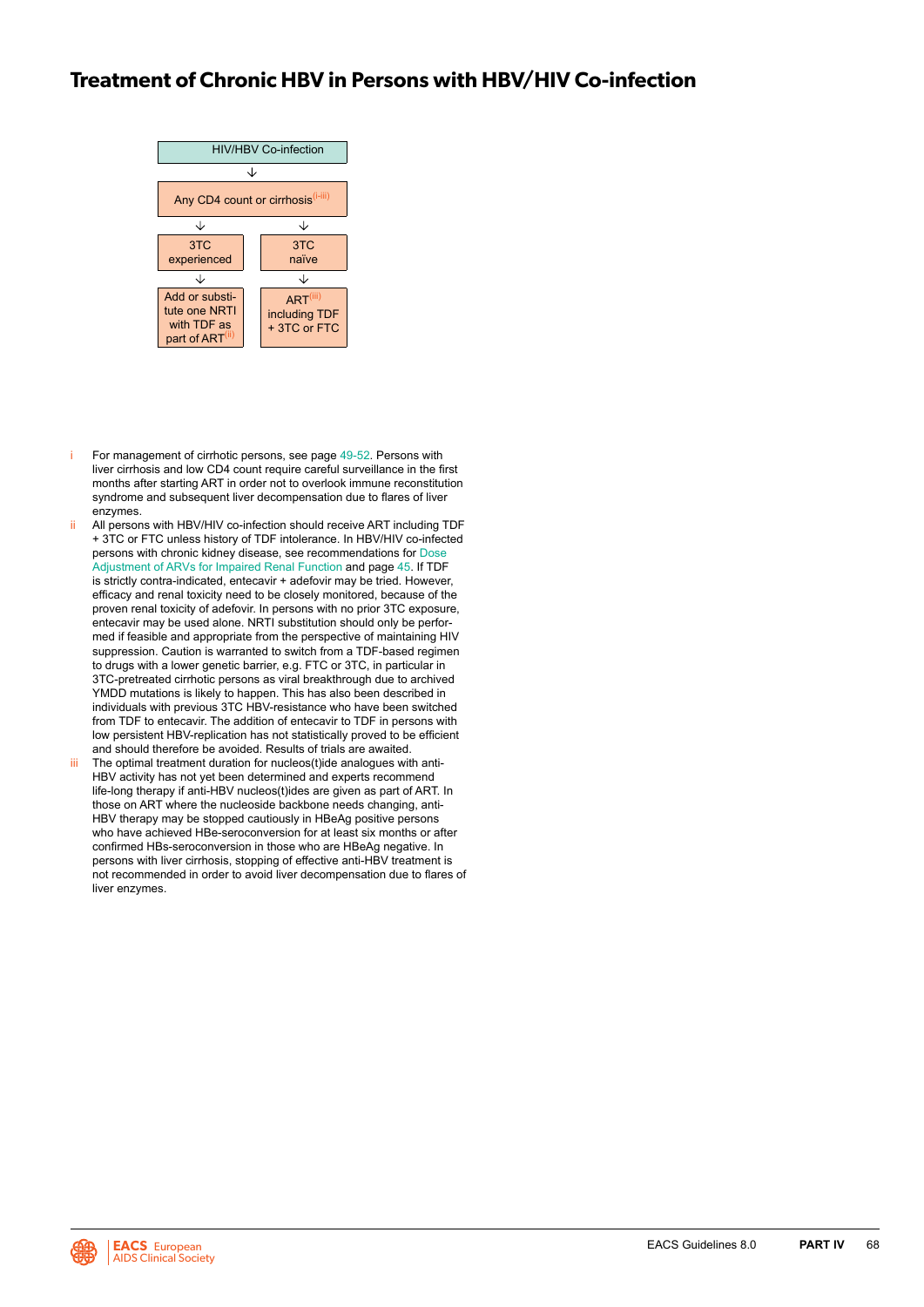### **Diagnostic Procedures for HCV in Persons with HCV/HIV Co-infection**

#### **Diagnosis of HCV**

HCV-Ab (turn positive 1-6 months after infection as late seroconversions have been described, may rarely be lost due to immunosuppression) HCV-RNA levels<sup>(i)</sup> (in particular important for the prediction of response to IFN treatment)

#### **Status of liver damage**

Staging of fibrosis (e.g. FibroScan, liver biopsy, serum fibrosis markers(ii)) Hepatic synthetic function (e.g. coagulation, albumin, cholinesterase) Ultrasound every 6 months if cirrhosis (gastroscopy upon diagnosis of cirrhosis and every 2-3 years thereafter if negative for oesophageal varices), see page [49](#page-49-0)

#### **Before HCV treatment**

HCV genotype (GT), HCV-RNA, renal and liver function tests

Autoantibodies (ANA, LKM1)<sup>(iii)</sup>

TSH, thyroid autoantibodies (risk of hyperthyroidism under IFN-based therapy)

#### **Monitoring of HCV treatment**

Differential blood count, creatinine, liver enzymes and, in persons with advanced fibrosis, bilirubin, albumin and INR every 2-4 weeks. In persons treated with IFN-free regimens HCV-RNA at 2-4 weeks and whenever needed in order to assess compliance and or breakthrough in persons experienced to oral DAAs.

HCV-RNA at week 4 (to evaluate rapid virological response (RVR) under IFN-based HCV regimens) and under all treatments at end-of-treatment and at week 12 and 24 after treatment cessation (to assess SVR). In persons receiving all oral DAA therapy no association between viral load at any given time-point under therapy and SVR has yet been found.

CD4 count and HIV-VL every 12 weeks

TSH and non-organ specific autoantibodies every 12 weeks under IFNbased therapy

- Low HCV-RNA defined as < 400,000-600,000 IU/mL when using PEG-IFN+RBV. There is no standard conversion formula for converting the amount of HCV-RNA reported in copies/mL to the amount reported in IU/mL. The conversion factor ranges from about one to five HCV-RNA copies per IU/mL.
- ii Serum fibrosis markers include APRI, FIB-4, Hyaluronic acid, Fibrometer, Fibrotest, Forns, Hepascore and other indices; recently more complex tests such as Fibrometer, Fibrotest and Hepascore have shown to more accurately predict liver fibrosis than simple biochemical tests such as APRI, FIB-4 or Forns.
- iii Persons with positive anti LKM or ANA with homogeneous pattern should be evaluated for concurrent autoimmune hepatitis especially in the presence of ALT elevation during IFN-based treatment. Other concurrent causes of liver disease should be identified by blood tests and liver biopsy if needed.

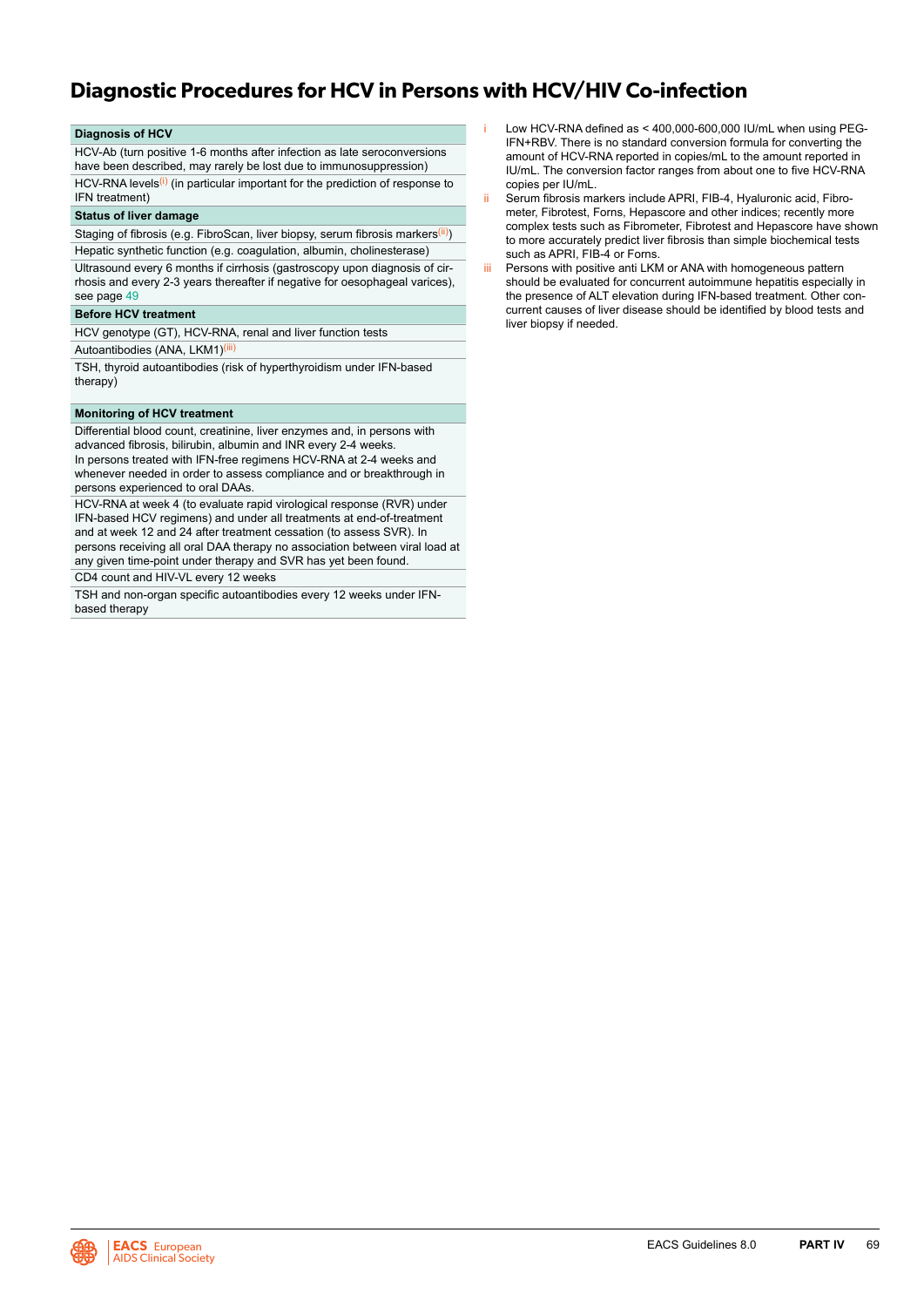### **Treatment of HCV in Persons with HCV/HIV Co-infection**

#### **Treatment indication**

- 1. HCV treatment offers the possibility of eradicating HCV within a defined treatment period which translates into HCV cure. This is potentially advantageous for the subsequent management of the person with HIV, and every person with co-infection should therefore be considered for treatment when the benefits of therapy outweigh the risks including preor post-liver transplantation. This also needs to be seen in the context of faster liver fibrosis progression in persons with HCV/HIV co-infection (particularly in persons with low CD4 counts (< 200 cells/µL)) and with better HCV-treatment outcome with the use of DAAs in these persons. Furthermore, achieving SVR has also been associated with an improved survival even in lower fibrosis stages (F2) suggesting benefits of HCV therapy beyond cure of HCV and prevention of further liver disease progression. Thus HIV co-infection gives a high priority to anti-HCV treatment already at lower liver fibrosis stages (F0/F1). Similar HCV cure rates and tolerability in HCV/HIV co-infected persons as in HCV mono-infected persons under DAA therapy have further questioned the separation of HIV co-infected persons as a separate patient group and have claimed treatment indication and regimens to be the same as in HCV mono-infection.
- 2. If chronic HCV and HIV infection are newly diagnosed at the same time with a CD4 count > 500 cells/µL treatment of HCV in presence of immediate HCV treatment indication (≥ F2 fibrosis) can be considered prior to ART initiation to avoid potential drug-drug interactions between ART and HCV DAAs, see [Drug-drug Interactions between DAAs and ARVs](#page-73-0).
- 3. Information on liver fibrosis staging is important for making therapeutic decisions in persons with co-infection. However, a liver biopsy is no longer mandatory for considering treatment of chronic HCV.
- 4. In case of the availability of a liver biopsy or FibroScan® demonstrating lack of or minimal liver fibrosis (F0-1), regardless of HCV GT, treatment can be deferred in countries where no or only limited DAAs have become available so far or where cost reimbursement issues still have not been clarified. In these cases, fibrosis assessment should be carried out every 12 months to monitor for fibrosis progression (see page [71\)](#page-71-0).

#### **Treatment of chronic HCV in persons with HCV/HIV-co-infection**

- 5. With multiple studies in HCV treatment-naïve and treatment experienced persons with HCV/HIV co-infection demonstrating significantly higher SVR 12-24 rates with DAA based therapy, IFN-free DAA combinations should be considered standard of care for chronic HCV, in particular in advanced fibrosis. IFN-containing HCV regimens are no longer recommended with the exception of HCV GT 3 infected persons experienced to IFN. For IFN-containing HCV regimens see [IFN-containing Treatment](#page-75-0)  [of HCV Co-infection in HIV-positive Persons](#page-75-0)
- 6. The combination of sofosbuvir 400 mg qd and a weight-adapted dose of RBV of 1000 (wt < 75 Kg) -1200 (wt > 75Kg) mg/day (administered bid) for 12 weeks has become the new gold standard therapy for all HCV GT2 persons promising HCV cure in > 90% of persons. Persons with cirrhosis can be treated for an extended duration of 16 weeks. The approval of further DAAs have offered the opportunity of IFN- and partially also RBV-free DAA combination regimens which because of significantly improved tolerability and higher HCV cure rates should now be considered as new gold standard in HCV therapy. In particular, combination of sofosbuvir and simeprevir (GT1 and 4), a fixed-dose combination of sofosbuvir/ledipasvir (GT 1 and 4), sofosbuvir and daclatasvir (GT1, 2, 3 and 4) or a combination of ombitasvir/paritaprevir/r and dasabuvir (GT 1 and 4 without dasabuvir) are recommended, see [HCV Treatment](#page-72-0)  [Options in HCV/HIV Co-infected Persons.](#page-72-0) Addition of RBV may be considered to reduce relapse rate and shorten treatment duration for some of the DAA combinations. Also RBV should be added to the ombitasvir/ paritaprevir/r and dasabuvir combination when treating GT1a and ombitasvir/paritaprevir/r when treating GT 4.
- 7. Use of older, first generation HCV PIs (boceprevir and telaprevir; only indicated in GT1) are no longer recommended because of increased toxicities. Simeprevir can cause hyperbilirubinaemia and skin reactions/ photosensibility.
- 8. Due to drug-drug interactions in particular HIV and HCV PIs careful checking for interactions is urgently recommended prior to starting HCV therapy, see [Drug-drug Interactions between DAAs and ARVs](#page-73-0) or [www.](http://www.hep-druginteractions.org) [hep-druginteractions.org](http://www.hep-druginteractions.org). During PEG-IFN-RBV therapy, ddI is contraindicated in persons with cirrhosis and should be avoided in persons with less severe liver disease. Use of d4T and ZDV should also be avoided if possible.

#### **Treatment goal**

9. The primary aim of HCV treatment is SVR defined as undetectable HCV-RNA 12-24 weeks after the end of therapy (evaluated using sensitive molecular tests).

#### **Treatment of acute HCV**

10. In the absence of randomised, controlled data on the use of DAAs in the setting of acute HCV co-infection treatment with PEG-IFN and RBV should be based on an individual decision weighing the known toxicities and longer treatment duration under dual therapy against a potentially strong patient wish from the co-infected person for early HCV cure, particularly in HIV-positive MSM with a higher risk of HCV transmission and in countries where DAAs will only be reimbursed in chronic HCV with ≥F3 fibrosis. After diagnosis of acute HCV, HCV-RNA should be measured 4 weeks later. Treatment can be discussed in persons without a decrease of  $2*log_{10}$  of HCV-RNA at 4 weeks compared with initial HCV-RNA and in persons with persistent serum HCV-RNA 12 weeks after diagnosis of acute HCV, see [Algorithm for Management of](#page-74-0)  [Acute HCV in Persons with HCV/HIV Co-infection.](#page-74-0) Early discontinuation of dual therapy is justified in persons experiencing significant side effects of PEG-IFN and/or RBV. Enrollment of persons with acute HCV co-infection in ongoing trials using IFN-free DAA combination therapy is strongly encouraged.

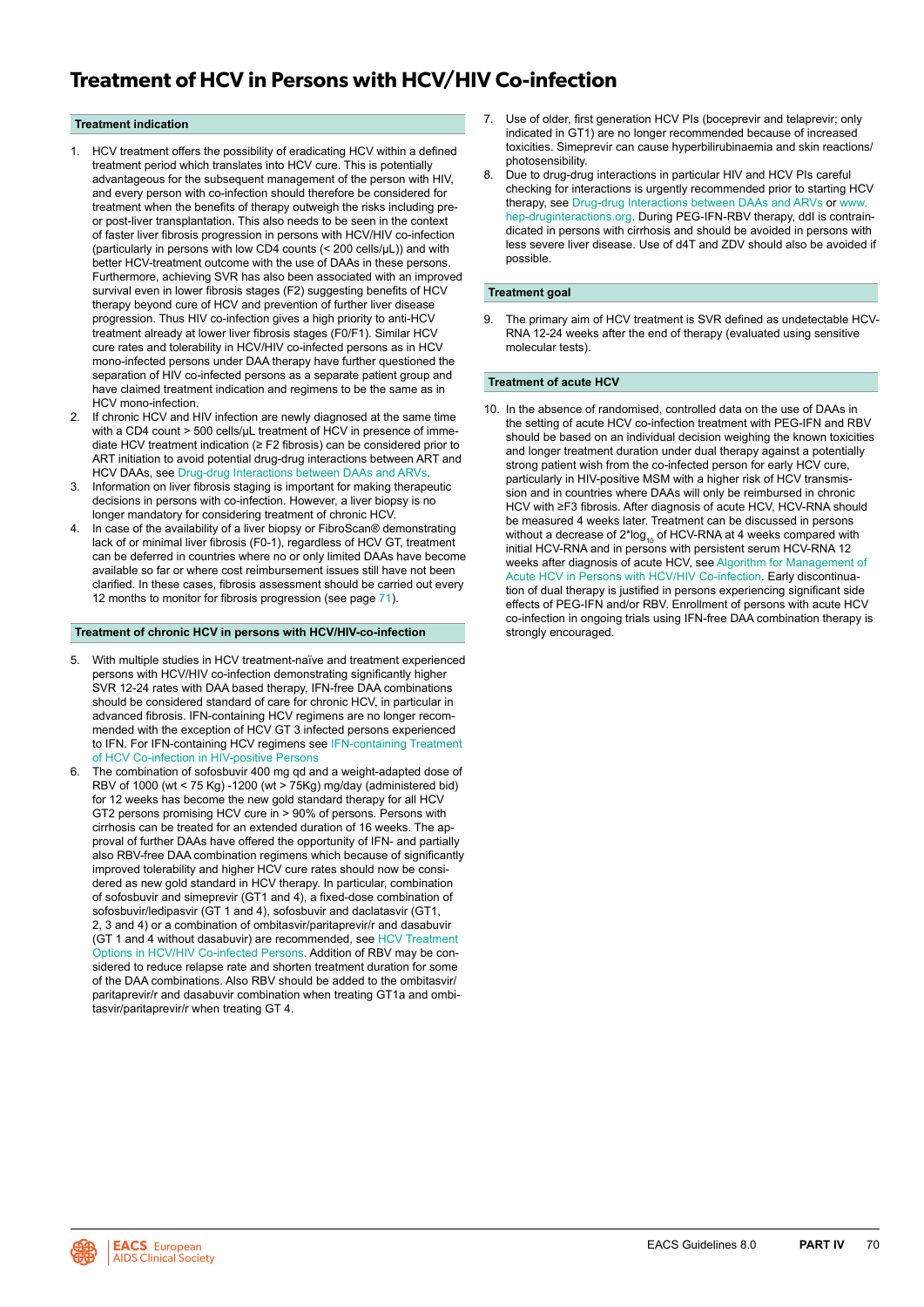# <span id="page-71-0"></span>**Management of Persons with Chronic HCV/HIV Co-infection**



- \* Metavir fibrosis score: F0=no fibrosis; F1= portal fibrosis, no septae; F2= portal fibrosis, few septae, F3=bridging fibrosis, F4=cirrhosis. FibroScan®: F0-F1 < 7.1 KPa; F2 7-10 KPa; F3/F4 > 10 Kpa
- \*\* Treatment must be considered independently from liver fibrosis in persons with low CD4 count (<200 cells/uL), ongoing HIV replication, HBV co-infection, debilitating fatigue, extrahepatic manifestations, high risk of HCV transmission (IVDU, prisoners, MSM with high risk behavior, fertile women who want to be pregnant).

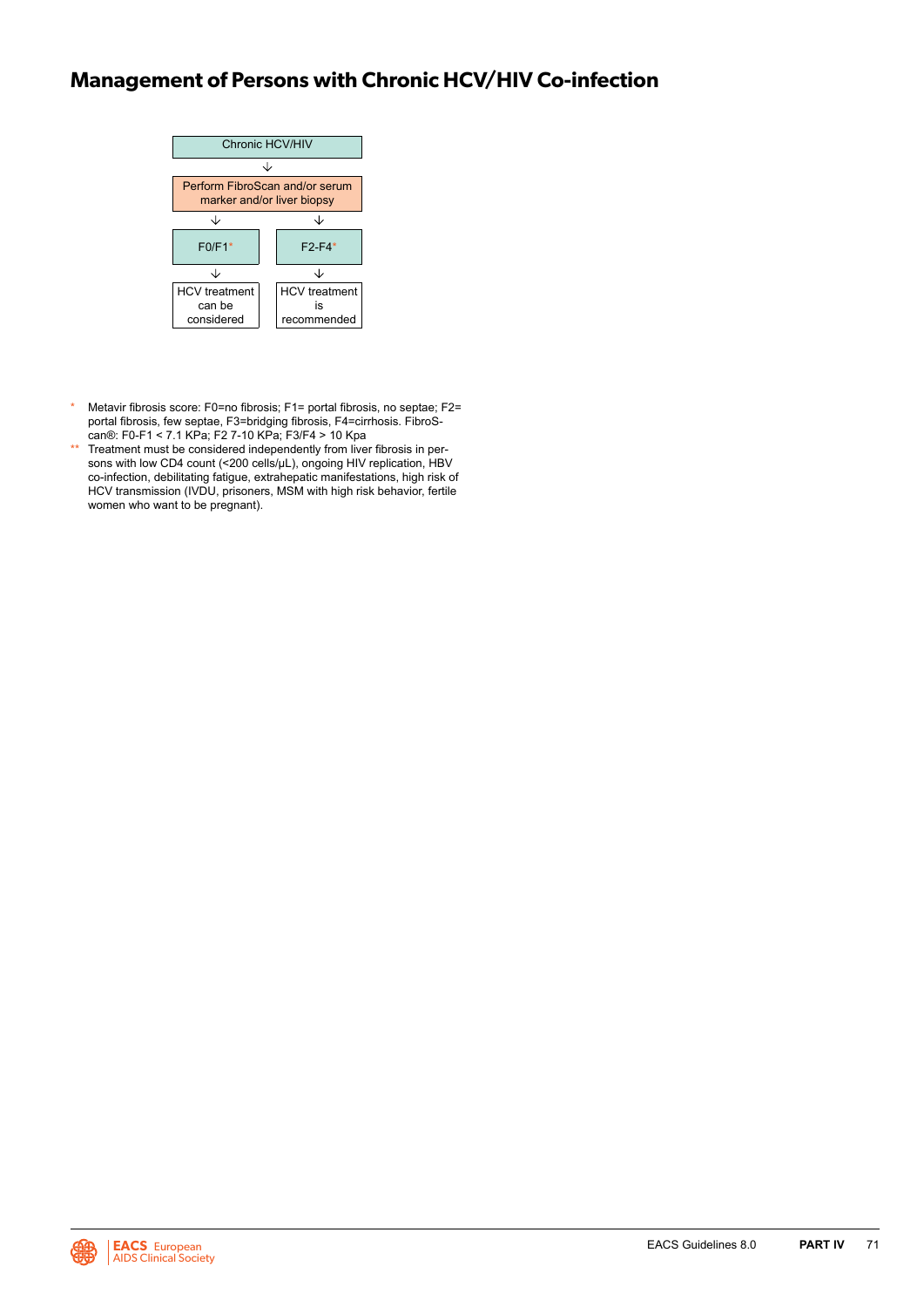# **HCV Treatment Options in HCV/HIV Co-infected Persons**

| <b>IFN-free HCV Treatment Options</b> |                          |                                                                                                                                  |                                                                                                   |                                              |  |  |  |
|---------------------------------------|--------------------------|----------------------------------------------------------------------------------------------------------------------------------|---------------------------------------------------------------------------------------------------|----------------------------------------------|--|--|--|
|                                       |                          | Treatment duration & ribavirin usage                                                                                             |                                                                                                   |                                              |  |  |  |
| <b>HCV GT</b>                         | <b>Treatment regimen</b> | Non-cirrhotic                                                                                                                    | Compensated<br>cirrhotic                                                                          | Decompensated<br>cirrhotics CTP<br>class B/C |  |  |  |
| 1&4                                   | $SOF + SMP + RBV$        | 12 weeks without RBV                                                                                                             | 12 weeks with RBV<br>or 24 weeks without<br>RBV <sup>(i)</sup>                                    | Not recommended                              |  |  |  |
|                                       | SOF/LDV + RBV            | 12 weeks without RBV                                                                                                             | 12 weeks with RBV or 24 weeks without<br>RBV in cirrhotics or pre-/post-transplant <sup>(1)</sup> |                                              |  |  |  |
|                                       | $SOF + DCV + RRV$        | 12 weeks without RBV                                                                                                             | 12 weeks with RBV or 24 weeks without<br>RBV in cirrhotics or pre-/post-transplant <sup>(1)</sup> |                                              |  |  |  |
|                                       | OBV/PTV/r + DSV          | 12 weeks in GT 1b                                                                                                                | Not Recommended                                                                                   |                                              |  |  |  |
|                                       | OBV/PTV/r + DSV + RBV    | 12 weeks in GT 1a                                                                                                                | 12 weeks in GT 1b<br>24 weeks in GT 1a                                                            | Not recommended                              |  |  |  |
|                                       | OBV/PTV/r + RBV          | 12 weeks in GT 4                                                                                                                 | 24 weeks in GT 4                                                                                  | Not recommended                              |  |  |  |
| $\overline{2}$                        | $SOF + DCV + RBV$        | 12 weeks without RBV                                                                                                             | 12 weeks without RBV 12 weeks with RBV                                                            |                                              |  |  |  |
|                                       | $SOF + RBV$              | 12 weeks                                                                                                                         | 16-20 weeks $(i)$                                                                                 |                                              |  |  |  |
| 3                                     | SOF + PEG-IFN/RBV        | Not recommended <sup>(iv)</sup>                                                                                                  | 12 weeks in persons<br>eligible for PEG-IFN                                                       | Not recommended                              |  |  |  |
|                                       | SOF + RBV                | 24 weeks                                                                                                                         | Not recommended                                                                                   |                                              |  |  |  |
|                                       | SOF + DCV + RBV(iii)     | 12 weeks without RBV                                                                                                             | 24 weeks with RBV                                                                                 |                                              |  |  |  |
| 5                                     | SOF/LDV                  | 12 weeks without RBV                                                                                                             | 12 weeks without RBV                                                                              |                                              |  |  |  |
| 6                                     |                          | In the absence of clinical data on DAAs in HCV GT 6 infection<br>persons should be treated similarly to HCV GT 1 and 4 infection |                                                                                                   |                                              |  |  |  |

**RBV** = ribavirin<br>**SOF** = sofosbuy

**SOF =** sofosbuvir<br>**SMP =** simeprevir

**SMP** = simeprevir<br>**DCV** = daclatasvir

**DCV =** daclatasvir<br>**LDV =** ledipasvir

**LDV =** ledipasvir

**OBV =** ombitasvir

**PTV/r =** paritaprevir/RTV

**DSV =** dasabuvir

i Cirrhotic persons with negative predictors of response can be treated 24 weeks with RBV (negative predictors: treatment-experienced, platelet count < 75x103 /uL)

ii Possible extension up to 16 weeks in treatment-naïve cirrhotics or relapsers; up to 20 weeks in treatment-experienced cirrhotics in treatment-<br>iii Based on expert opinion and preliminary data from studies in persons on

iii Based on expert opinion and preliminary data from studies in persons on pre-marketing expanded access programmes<br>iv See IFN-containing Treatment of HCV in Persons with HCV/HIV Co-infection

See [IFN-containing Treatment of HCV in Persons with HCV/HIV Co-infection](#page-75-0)

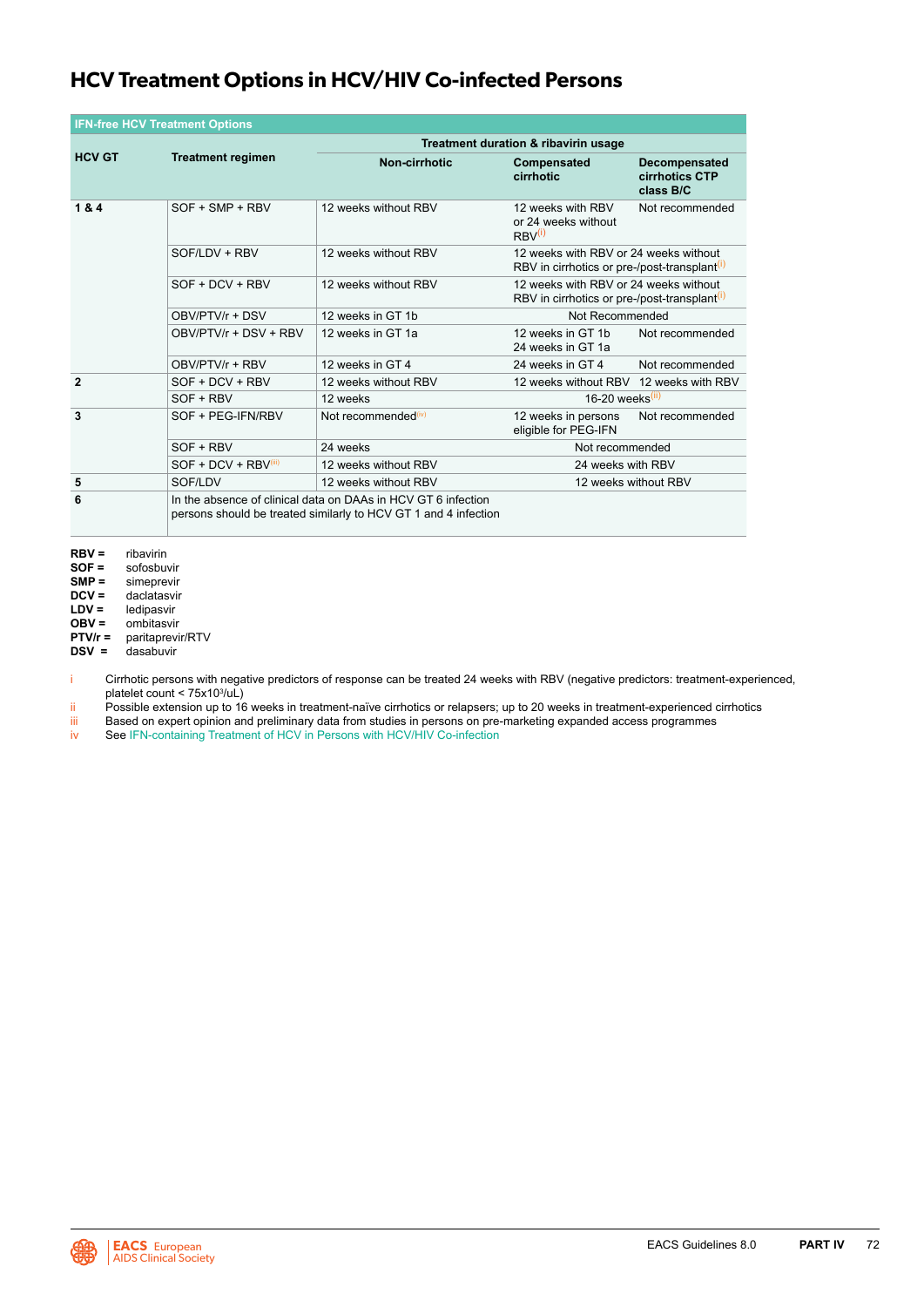# <span id="page-73-0"></span>**Drug-drug Interactions between DAAs and ARVs**

|   | <b>HCV</b> drugs                         | ATV/r                 | DRV/c     | DRV/r           | LPV/r             | <b>EFV</b>       | <b>ETV</b>        | <b>NVP</b>        | <b>RPV</b>         | <b>MVC</b>        | <b>DTG</b>        | EVG/c             | <b>RAL</b>        |                   | ABC FTC           | 3TC               | <b>TDF</b>              | ZDV               |
|---|------------------------------------------|-----------------------|-----------|-----------------|-------------------|------------------|-------------------|-------------------|--------------------|-------------------|-------------------|-------------------|-------------------|-------------------|-------------------|-------------------|-------------------------|-------------------|
|   | boceprevir                               | D35%                  | LD        | 132%D44%        |                   | 145%D34% 19%E20% | <b>10%D23%</b>    | ŢЕ                | L6%E39%            | E.                | $\leftrightarrow$ | I.D               | $\leftrightarrow$ | $\leftrightarrow$ | $\leftrightarrow$ | $\leftrightarrow$ | $\leftrightarrow$       | $\leftrightarrow$ |
|   | daclatasvir                              | ↑110% <sup>(Ⅱ</sup>   |           | 140%            | <b>115%</b>       | $32\%$           |                   |                   | $\leftrightarrow$  | $\leftrightarrow$ | $\leftrightarrow$ | $\uparrow$ (ii)   | $\leftrightarrow$ | $\leftrightarrow$ | $\leftrightarrow$ | $\leftrightarrow$ | 110%E10%                | $\leftrightarrow$ |
|   | ombitasvir/parita-<br>previr/r/dasabuvir | <b>194%</b>           |           | $D^{(V)}$       |                   | vii              | LE?               | LE?               | E <sup>(iii)</sup> | E                 | E38%              |                   | E134%             | $\leftrightarrow$ | $\leftrightarrow$ | $\leftrightarrow$ | $\leftrightarrow$       | $\leftrightarrow$ |
| á | ombitasvir/parita-<br>previr/r           | $\uparrow$ (iv)       |           | $\uparrow$ (vi) |                   | <b>Vii</b>       | LE?               | LE?               | E <sup>(iii)</sup> | E                 | $\leftrightarrow$ |                   | E20%              | $\leftrightarrow$ | $\leftrightarrow$ | $\leftrightarrow$ | $\leftrightarrow$       | $\leftrightarrow$ |
|   | simeprevir                               |                       |           |                 |                   | 171%             |                   |                   | 16%E12%            | $\leftrightarrow$ | $\leftrightarrow$ |                   | <b>L11%E8%</b>    | $\leftrightarrow$ | $\leftrightarrow$ | $\leftrightarrow$ | 14%E18%                 | $\leftrightarrow$ |
|   | sofosbuvir/ledi-<br>pasvir               | 18/113% <sup>(1</sup> | $TE$ (ix) | 134/39% (ix     | $\leftarrow$ (ix) | $1 - 134\%$ (ix) | $\leftrightarrow$ | $\leftrightarrow$ | $\leftarrow$ (ix)  | E?                | $\leftrightarrow$ | 136/78E           | D≈20%             | $\leftrightarrow$ | $\leftrightarrow$ | $\leftrightarrow$ | $E$ (ix)                | $\leftrightarrow$ |
|   | sofosbuvir                               | $\leftrightarrow$     |           | <b>134%</b>     | $\leftrightarrow$ | 16%D4%           | $\leftrightarrow$ | $\leftrightarrow$ | <b>19%E6%</b>      | $\leftrightarrow$ | $\leftrightarrow$ | $\leftrightarrow$ | L5%D27%           | $\leftrightarrow$ | 16%               | $\leftrightarrow$ | 16%                     | $\leftrightarrow$ |
|   | telaprevir                               | 120%E17%              | LD        | 135%D40%        | 154%              | 126%D7%          | 16%               | Ţ3                | 15%E               | E                 | E25%              | 113%D16%          | E31%              | $\leftrightarrow$ | $\leftrightarrow$ | $\leftrightarrow$ | $E30\%$ <sup>(ix)</sup> | $\leftrightarrow$ |

### **Legend**

- **↑** potential elevated exposure of DAA
- **↓** potential decreased exposure of DAA
- 
- **↔** no significant effect D potential decreased exposure of ARV<br>E potential elevated exposure of ARV
- potential elevated exposure of ARV

Numbers refer to decreased/increased AUC of DAAs and ARVs as observed in drug interactions studies. Sofosbuvir/ledipasvir: first/second numbers refer to changes AUC sofosbuvir/ledipasvir.

- Potential hematological toxicity
- ii Daclatasvir should be reduced to 30 mg qd with ATV/r or EVG/c. No dose reduction with unboosted ATV
- iii Daclatasvir should be increased to 90 mg qd
- iv Use only with unboosted ATV and in persons without significant HIV PI mutations (ATV increased paritaprevir exposure due to CYP3A4 and OATP1B1/3 inhibition, not recommended without dasabuvir)
- v Co-administration is not recommended due to decreased DRV/c trough by 50% when DRV administered 800 mg or 600 mg bid (second dose given with additional RTV)
- vi Increase in paritepravir exposure when co-administered with DRV 800 mg given with Viekirax
- vii Severe tolerability issues
- viii Not recommended unless benefit outweights the risk due to potential for QT interval prolongation with higher concentrations of rilpivirine, co-administration should only be considered in persons without known QT prolongation and without other QT prolongation co-medications
- ix Frequent monitoring of kidney function due to increase of TDF if contained in the regimen

## **Colour legend**

- no clinically significant interaction expected.
- these drugs should not be co-administered.
- potential interaction which may require a dosage adjustment or close monitoring.

Note: the symbol (green, amber, red) used to rank the clinical significance of the drug interaction is based on [www.hep-druginteractions.org](http://www.hep-druginteractions.org).

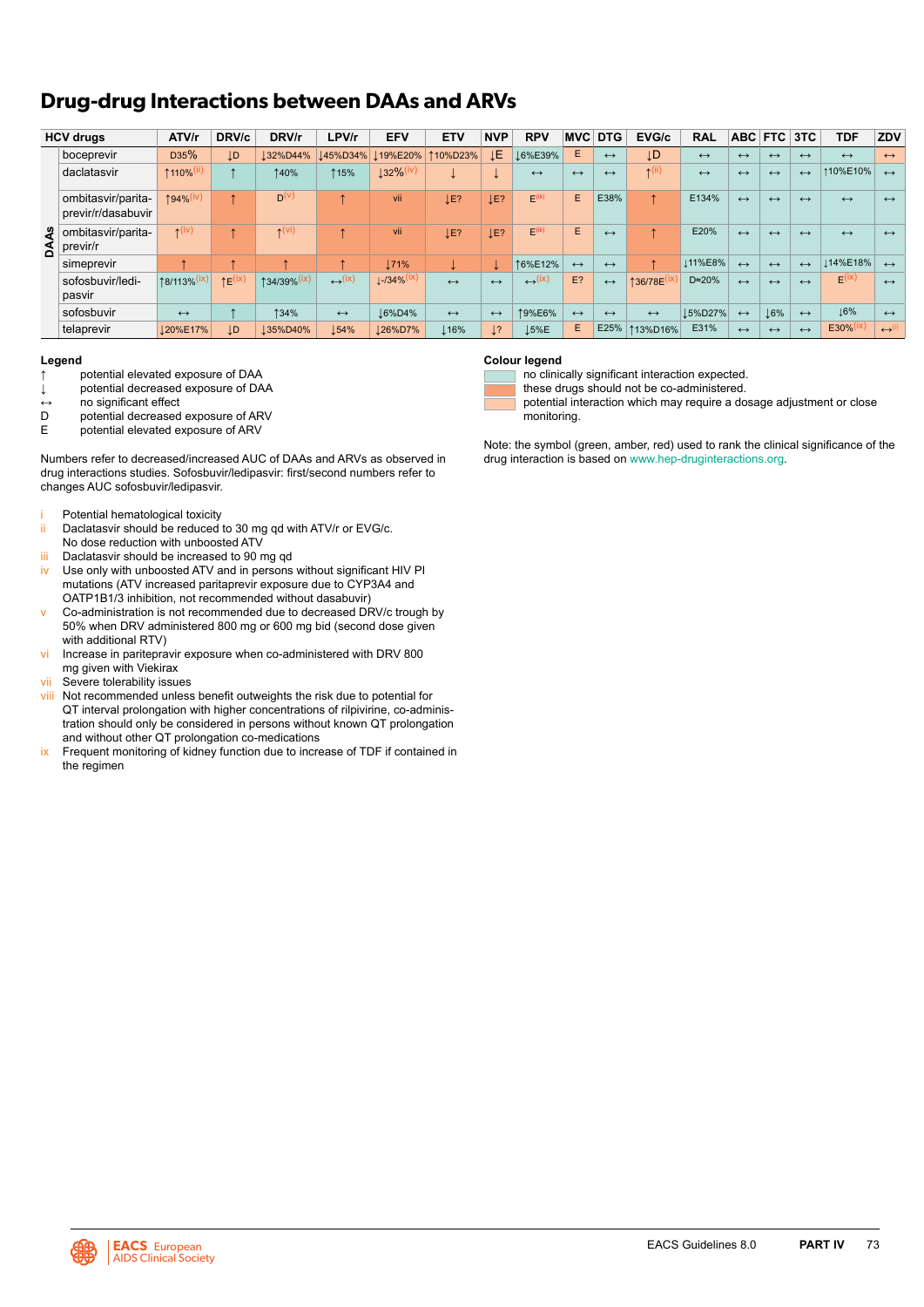# **Algorithm for Management of Acute HCV in Persons with Chronic HCV/HIV Co-infection**



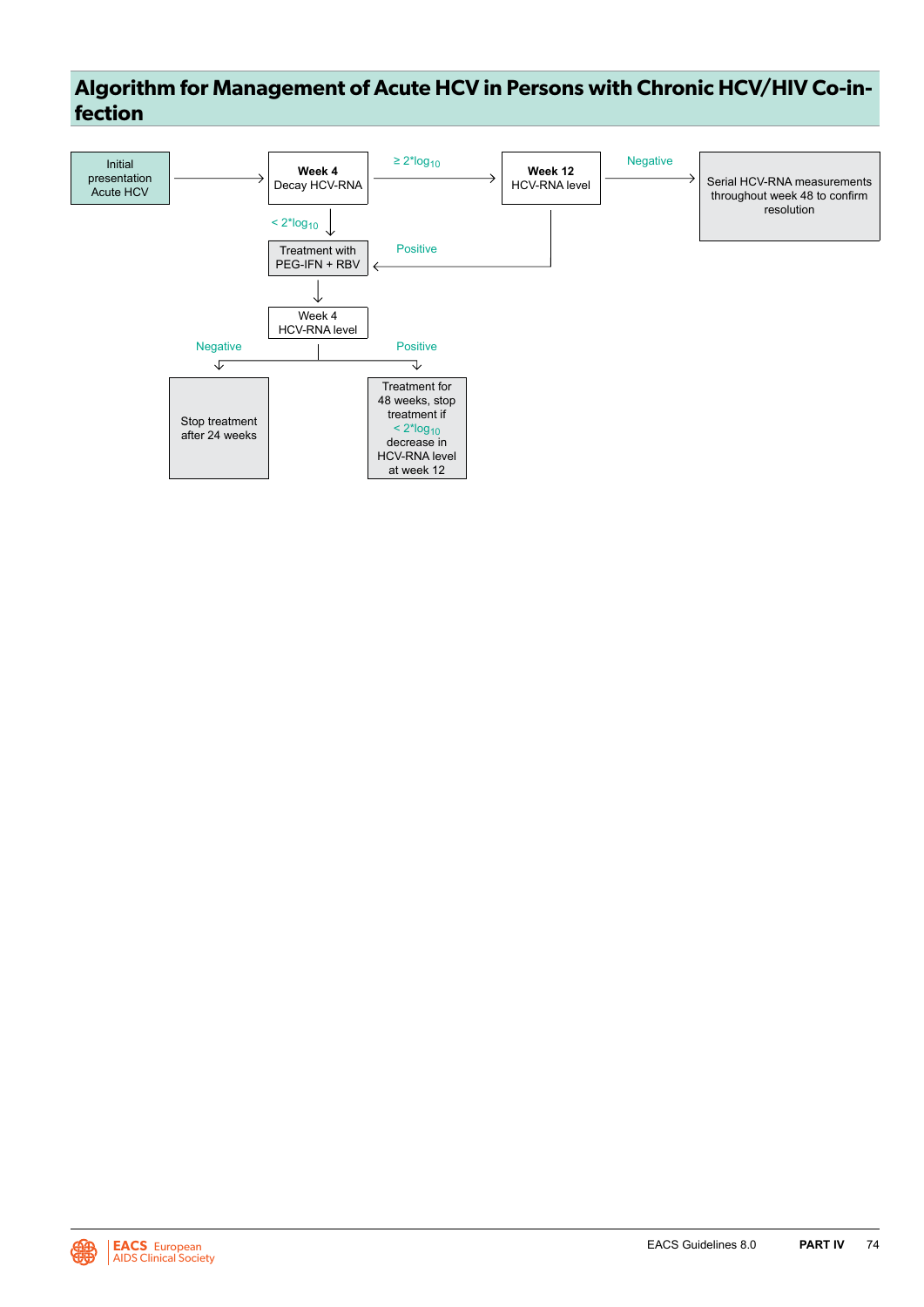# <span id="page-75-0"></span>**IFN-containing Treatment of HCV in Persons with HCV/HIV Co-infection**

# **IFN-containing treatment of chronic HCV in persons with HCV/HIV co-infection**

- 1. In countries where no sofosbuvir is available PEG-IFN and RBV combination treatment for 24 weeks (if RVR i.e. negative HCV-RNA at week 4 after starting HCV therapy) or 48 weeks represents an alternative treatment choice for HCV GT2. The standard dose for PEG-IFN 2a is 180 μg once weekly, and for PEG-IFN 2b 1.5 μg/kg body weight once weekly.
- 2. In case of limited DAA availability or reimbursement issues sofosbuvir in combination with PEG-IFN and RBV would be the next best treatment option (for GT1, 3-6), see IFN-containing HCV Treatment Options For Fibrosis Stages up to CHILD A. Simeprevir in combination with PEG-INF and RBV can also be an alternative (for GT1 or 4; but with longer treatment duration for IFN), however absence of the Q80K mutation should be demonstrated prior to treatment initiation.
- 3. Use of older, first generation HCV PIs (boceprevir and telaprevir; only indicated in GT1) are only recommended where other DAAs are not currently available and for some future time.
- 4. Use of HCV PIs is associated with additional toxicities: boceprevir causes anaemia, teleprevir skin rash and simeprevir hyperbilirubinaemia and skin reactions/photosensibility.
- 5. Due to drug-drug interactions in particular HIV and HCV PIs, careful checking for interactions is urgently recommended prior to starting HCV therapy, see [www.hep-druginteractions.org](http://www.hep-druginteractions.org) or [Drug-drug Interactions](#page-73-0)  [Between ARVs and DAAs.](#page-73-0) During PEG-IFN-RBV therapy, ddI is contraindicated in persons with cirrhosis and should be avoided in persons with less severe liver disease. d4T and ZDV should also be avoided if possible.

# **Treatment goal**

6. The primary aim of HCV treatment is SVR defined as undetectable HCV-RNA 12-24 weeks after the end of therapy, evaluated using sensitive molecular tests.

### **Stopping rules**

7. If an early virological response (decline of at least  $2<sup>*</sup> \log_{10}$  reduction in HCV-RNA at week 12 compared to baseline) is not achieved when treating HCV infection with PEG-IFN and RBV, treatment should be stopped, see page [76](#page-76-0). Different stopping rules apply when DAAs are being used in combination with PEG-IFN and RBV and are summarised, see page [77.](#page-77-0) Futility rules with simeprevir in combination with PEG-IFN and RBV are that HCV-RNA> 25 IU/mL after 4,12 or 24 weeks of HCV therapy should be discontinued. In case of successful telaprevir-based HCV therapy at week 4 (HCV-RNA < 1000 IU/mL), telaprevir should be continued until week 12, see page [77](#page-77-0). If HCV-RNA at week 12 is still < 1000 IU/mL, dual therapy with PEG-IFN-RBV should be continued until week 24. If HCV-RNA is undetectable at week 24, dual therapy with PEG-IFN-RBV should be continued for another 24 weeks resulting in total treatment duration of 48 weeks. Futility rules for boceprevircontaining HCV therapy are that in case of HCV-RNA > 100 IU/mL at week 12 or detectable HCV-RNA at week 24, all HCV therapy needs to be discontinued and interpreted as lack of response and high risk for boceprevir resistance selection. In PEG-IFN and sofosbuvir or IFN-free based therapies reasons to stop treatment may be non-adherence or toxicities on an individual basis.

| <b>IFN-containing HCV treatment options</b><br>(For fibrosis stages up to CHILD A) |                                                                                                                                         |                                                                                                            |  |  |  |  |
|------------------------------------------------------------------------------------|-----------------------------------------------------------------------------------------------------------------------------------------|------------------------------------------------------------------------------------------------------------|--|--|--|--|
| <b>HCV GT</b><br><b>Treatment duration</b><br><b>Treatment</b>                     |                                                                                                                                         |                                                                                                            |  |  |  |  |
| 1&4                                                                                | SOF + PEG-IFN/RBV                                                                                                                       | 12 weeks (possible ex-<br>tension up to 24 weeks in<br>cirrhotics)                                         |  |  |  |  |
|                                                                                    | SMP* + PEG-IFN/RBV                                                                                                                      | 24 weeks** (48 weeks in<br>cirrhotics and treatment-ex-<br>perienced)                                      |  |  |  |  |
|                                                                                    | DCV + PEG-IFN/RBV***                                                                                                                    | 24 weeks if RVR, 48 weeks<br>if non-RVR                                                                    |  |  |  |  |
| 2                                                                                  | <b>PEG-IFN/RBV</b>                                                                                                                      | IFN-free treatment recom-<br>mended. If SOF not avail-<br>able: PR 24 weeks if RVR,<br>48 weeks if non-RVR |  |  |  |  |
| 3                                                                                  | SOF + PEG-IFN/RBV                                                                                                                       | 12 weeks (possible ex-<br>tension up to 24 weeks in<br>cirrhotics)                                         |  |  |  |  |
| 5 & 6                                                                              | In the absence of clinical data on DAAs in HCV GT 5 and<br>6 infection persons should be treated similar to HCV GT 1<br>and 4 infection |                                                                                                            |  |  |  |  |

| <b>PEG-IFN/RBV</b> | pegylated-interferon + ribavirin |
|--------------------|----------------------------------|
|--------------------|----------------------------------|

| RBV | ribavirin |
|-----|-----------|
|-----|-----------|

**SOF** sofosbuvir<br> **SMP** simeprevir

**SMP** simeprevir

**DCV** daclatasvir

\* SMP for 12 weeks only also in relapsers

\*\*\* GT4 only, DCV for 24 weeks only

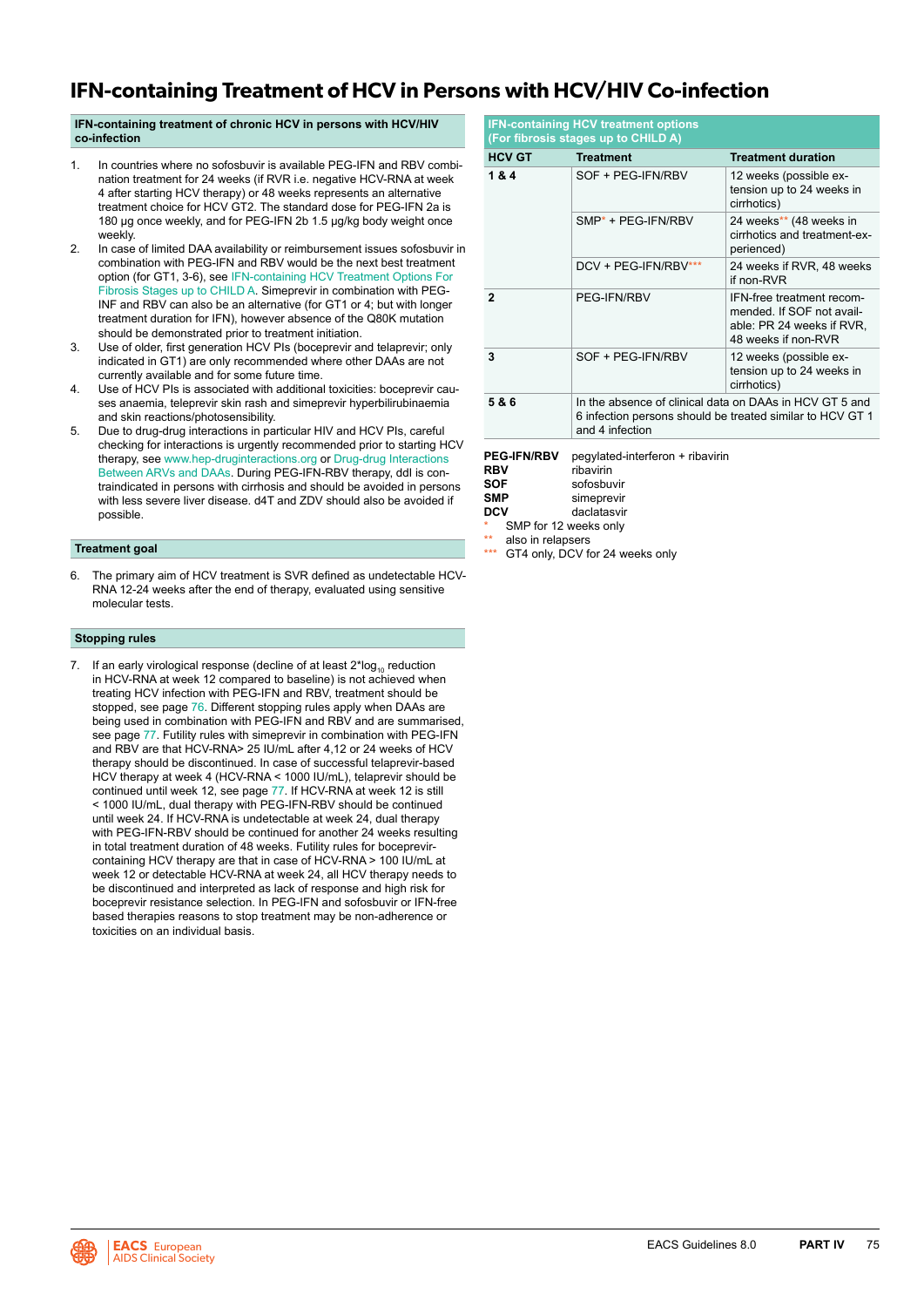# <span id="page-76-0"></span>**Proposed Optimal Duration of Dual HCV Therapy in Persons with Chronic HCV/HIV Co-infection Not Eligible for Triple Therapy Including DAAs against HCV**



i Where no access to DAAs available or high chances of cure even with dual therapy (favourable IL28B GT, low HCV-RNA and no advanced fibrosis)

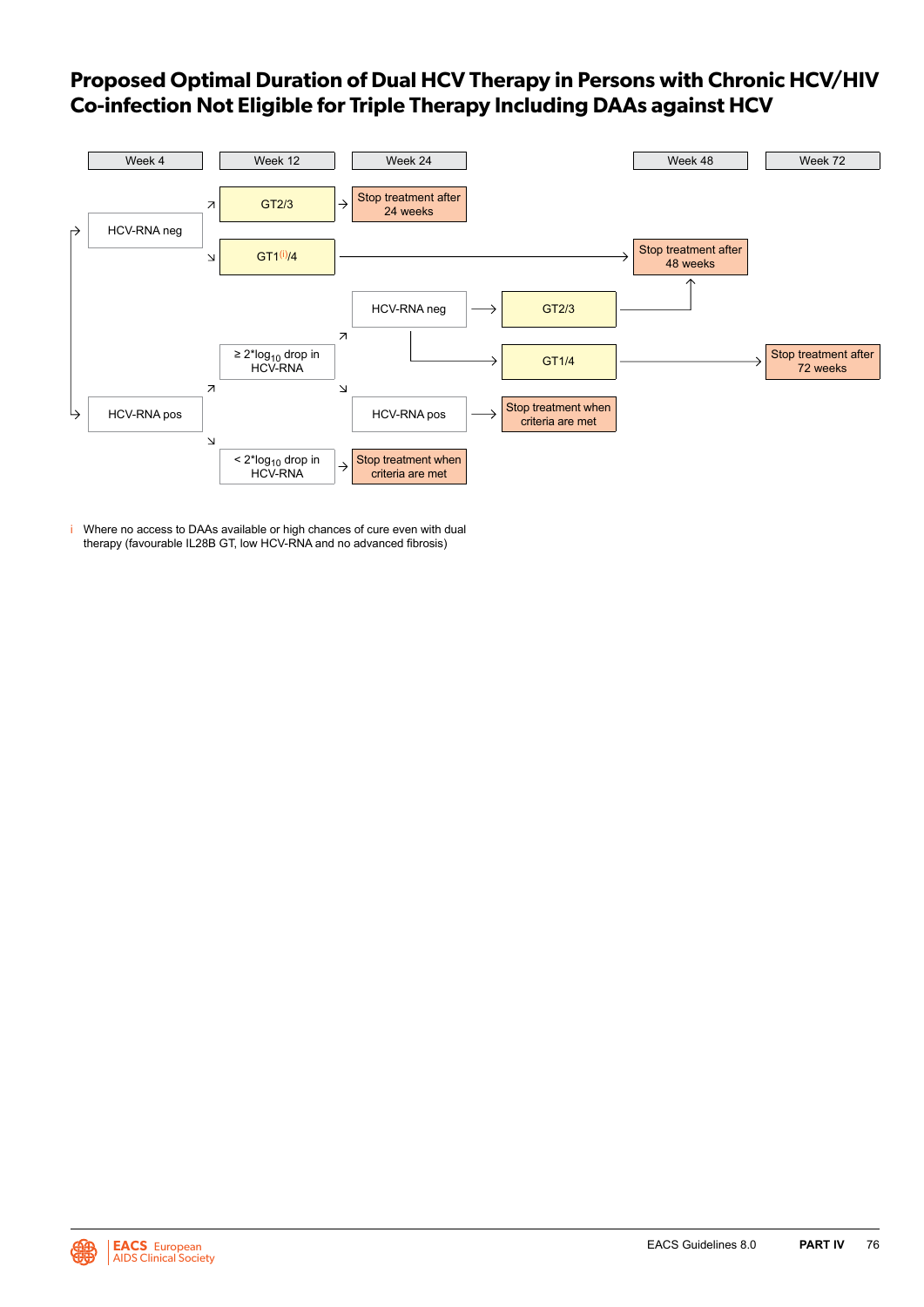# <span id="page-77-0"></span>**Use of Boceprevir, Telaprevir, Simeprevir or Sofosbuvir with PEG-IFN + RBV in Persons with HIV/HCV Co-infection**

| 0                                        | 4                                                                            | 12                                    | 24                              | 48 |  |  |  |
|------------------------------------------|------------------------------------------------------------------------------|---------------------------------------|---------------------------------|----|--|--|--|
| PEG-IFN<br>$+$ RBV                       | boceprevir 800 mg tid + PEG-IFN + RBV                                        |                                       |                                 |    |  |  |  |
|                                          |                                                                              | ∿                                     | ↓                               |    |  |  |  |
|                                          |                                                                              | If $\geq$ 100 IU/mL, stop all therapy | If detectable, stop all therapy |    |  |  |  |
| 0                                        | 4                                                                            | <b>HCV-RNA</b><br>12                  | 24                              | 48 |  |  |  |
| telaprevir 750 mg tid<br>+ PEG-IFN + RBV |                                                                              | PEG-IFN + RBV                         |                                 |    |  |  |  |
|                                          | ↓                                                                            | ↓                                     | ↓                               |    |  |  |  |
|                                          | If > 1000 IU/mL, stop all therapy                                            | <b>HCV-RNA</b>                        | If detectable, stop PEG-IFN/RBV |    |  |  |  |
| 0                                        | 4                                                                            | 12                                    | 24                              | 48 |  |  |  |
|                                          |                                                                              |                                       |                                 |    |  |  |  |
| simeprevir 150 mg qd<br>+ PEG-IFN + RBV  |                                                                              | PEG-IFN + RBV                         | Only in prior non responders    |    |  |  |  |
|                                          | $\overline{\mathbf{V}}$<br>If > 25 IU/mL, stop all therapy<br><b>HCV-RNA</b> |                                       |                                 |    |  |  |  |

Therapy should be stopped if there is a confirmed increase in HCV-RNA by  $1*log_{10}$  following a decline at any stage.



No stopping rules apply: Fixed duration of 12 weeks regardless of HCV-RNA decline.

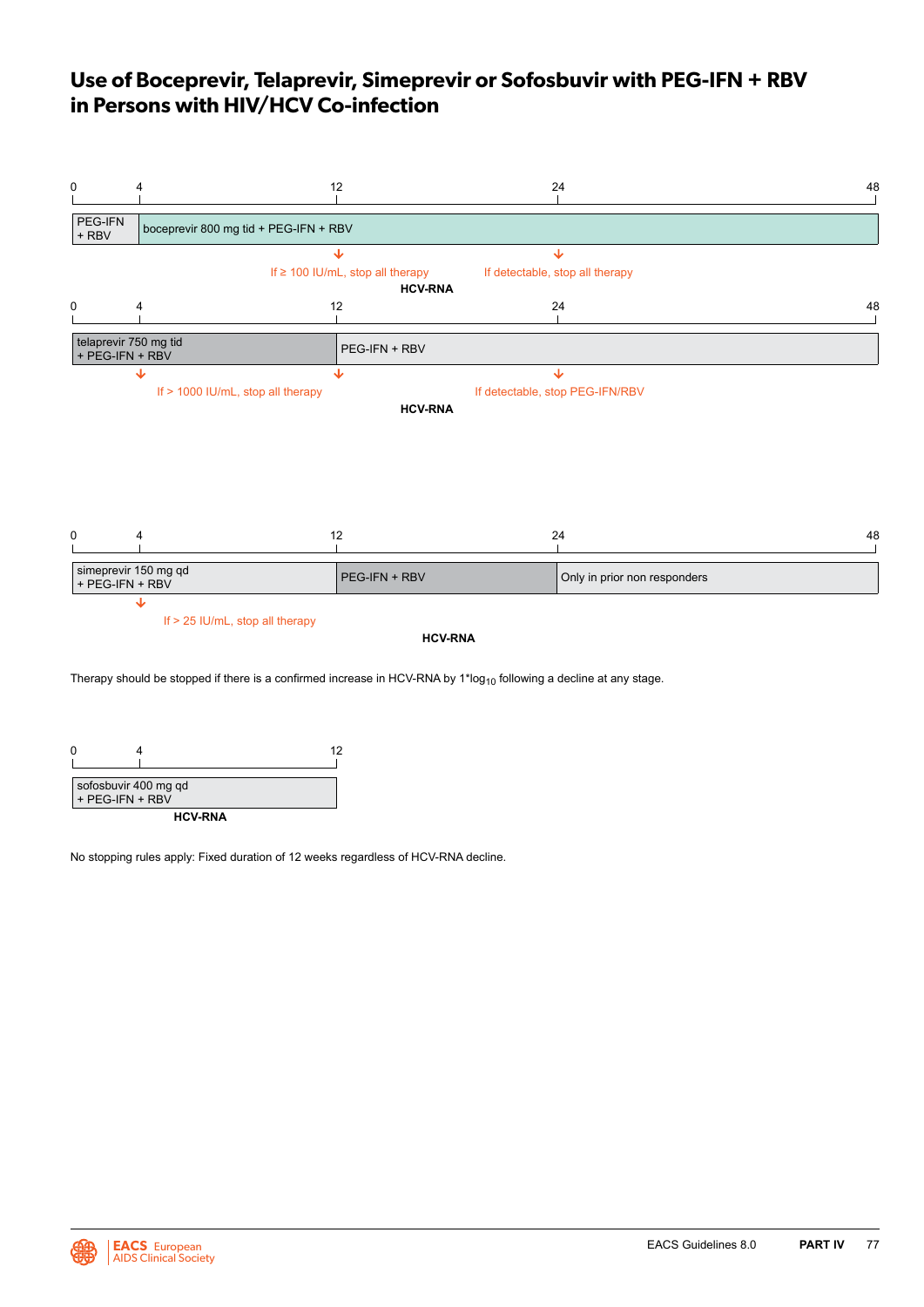# **Definition of Treatment Response of PEG-IFN and RBV**

|                                                | <b>Time</b>                                    | <b>HCV-RNA</b>                                                                     |
|------------------------------------------------|------------------------------------------------|------------------------------------------------------------------------------------|
|                                                |                                                |                                                                                    |
| Rapid Virological Response (RVR)               | Week 4 on treatment                            | Undetectable (< 50 IU/mL)                                                          |
| Early Virological Response (EVR)               | Week 12 on treatment                           | Undetectable (< 50 IU/mL)                                                          |
| <b>Delayed Virological Response</b><br>(DVR)   | Week 12 on treatment                           | $> 2*log_{10}$ decrease from baseline, but not undetectable                        |
| <b>Null Response (NR)</b>                      | Week 12 on treatment                           | $\leq$ 2*log <sub>10</sub> decrease from baseline                                  |
| Partial Non-Response (PR)                      | Week 12 and week 24 on treatment               | $> 2*log_{10}$ decrease at week 12, but detectable at week 12 and 24               |
| <b>Sustained Virological Response</b><br>(SVR) | 24 weeks post treatment                        | Undetectable (< 50 IU/mL)                                                          |
| <b>Breakthrough</b>                            | Any time during treatment                      | Reappearance of HCV-RNA at any time during treatment after virological<br>response |
| Relapse (RR)                                   | End of treatment and week 24<br>post treatment | Undetectable HCV-RNA at end of therapy, detectable by week 24<br>post treatment    |

Adapted from [\[1\]](#page-92-0)

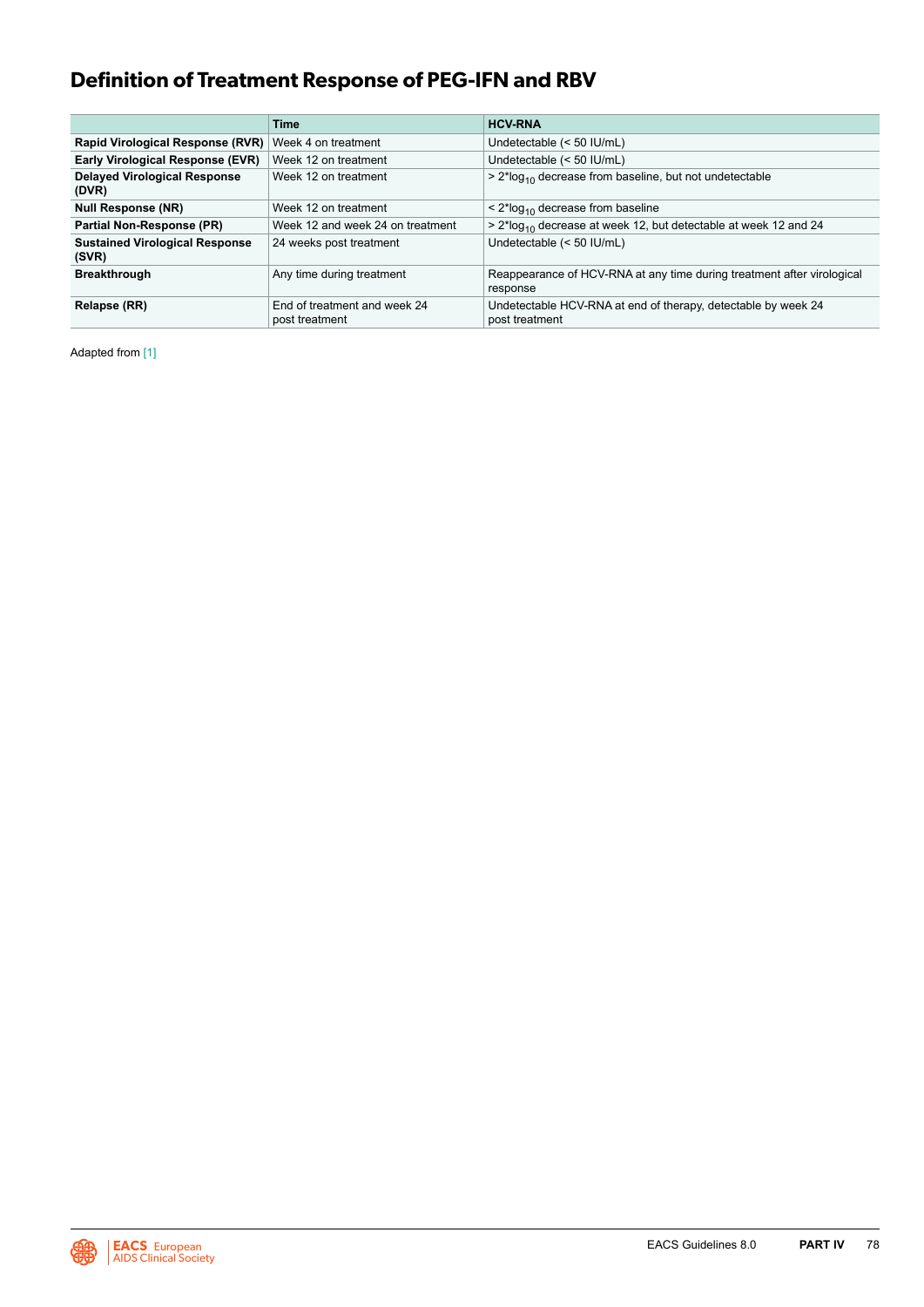# **Part V** Opportunistic Infections

# **Prevention and Treatment of Opportunistic Infections in HIV-positive Persons**

This chapter provides an overview of the most important aspects in management of the most frequent OIs occurring in HIV-posi-tive persons in Europe. For more detailed discussion, we refer to national guidelines [\[1-6\]](#page-92-0)

# **Primary Prophylaxis of Opportunistic Infections (OIs) according to stage of immunodeficiency**

# **CD4 count threshold/indication**

**CD4 count < 200 cells/µL, CD4 percentage < 14%, recurrent oral thrush, or relevant concomitant immunosuppression\***

# **Prophylaxis against Pneumocystis jirovecii Pneumonia (PcP) & Toxoplasma gondii**

**Stop:** if CD4 count > 200 cells/µL over 3 months or CD4 count 100-200 cells/μL and HIV-VL undetectable for 3 months

\* e.g. use of corticosteroids > 20 mg prednisone equivalent per day for > 2 weeks, cancer chemotherapy, biological agents such as rituximab and others. Decisions on installation and discontinuation in these situations have to be taken individually.

|                                                    | <b>Drug</b>                                                | <b>Dose</b>                                                                                                                                          | <b>Comments</b>                                                              |
|----------------------------------------------------|------------------------------------------------------------|------------------------------------------------------------------------------------------------------------------------------------------------------|------------------------------------------------------------------------------|
| Positive or negative serology for<br>toxoplasmosis | <b>TMP-SMX</b>                                             | 1 double-strength tablet (ds)<br>(800/160 mg) 3 x/week po or<br>1 single-strength tablet (ss)<br>(400/80 mg) 1 x/day po or<br>1 ds tablet 1 x/day po |                                                                              |
| <b>Negative</b> serology for toxoplasmosis         | pentamidine                                                | 300 mg in 6 mL agua<br>1 x inhalation/month                                                                                                          | Does not prevent the rare extrapulmo-<br>nary manifestations of P. jirovecii |
| <b>Negative</b> serology for toxoplasmosis         | dapsone                                                    | $1 \times 100$ mg/day po                                                                                                                             | Check for G6PD-deficiency                                                    |
| Positive or negative serology for<br>toxoplasmosis | atovaguone suspension                                      | 1 x 1500 mg/day po (with food)                                                                                                                       |                                                                              |
| <b>Positive</b> serology for toxoplasmosis         | dapsone                                                    | 200 mg 1 x/week po                                                                                                                                   | Check for G6PD-deficiency                                                    |
|                                                    | + pyrimethamine                                            | 75 mg 1 x/week po                                                                                                                                    |                                                                              |
|                                                    | + folinic acid                                             | 25-30 mg 1 x/week po                                                                                                                                 |                                                                              |
| <b>Positive</b> serology for toxoplasmosis         | atovaguone suspension<br>+ pyrimethamine<br>+ folinic acid | 1 x1500 mg/day po (with food)<br>75 mg 1 x/week po<br>25-30 mg 1 x/week po                                                                           |                                                                              |

### **CD4 count < 50 cells/µL**

**Prophylaxis against Non-Tuberculous Mycobacteria** *(NTM) (M. avium complex, M. genavense, M. kansasii)* **Only consider prophylaxis if no clinical suspicion of disseminated** *NTM***. Prophylaxis can be withheld if cART started within four weeks. Stop:** if CD4 count > 100 cells/uL over 3 months

| Regimens listed are alternatives | azithromycin         | 1 x 1200-1250 mg/week po | Check for interactions with ARVs, see                                                        |
|----------------------------------|----------------------|--------------------------|----------------------------------------------------------------------------------------------|
|                                  | or<br>clarithromycin | $2 \times 500$ mg/day po | Drug-drug Interactions between ARVs<br>and Non-ARVs                                          |
|                                  | or<br>rifabutin      | $1 \times 300$ mg/day po | Check for interactions with ARVs, see<br>Drug-drug Interactions between ARVs<br>and Non-ARVs |

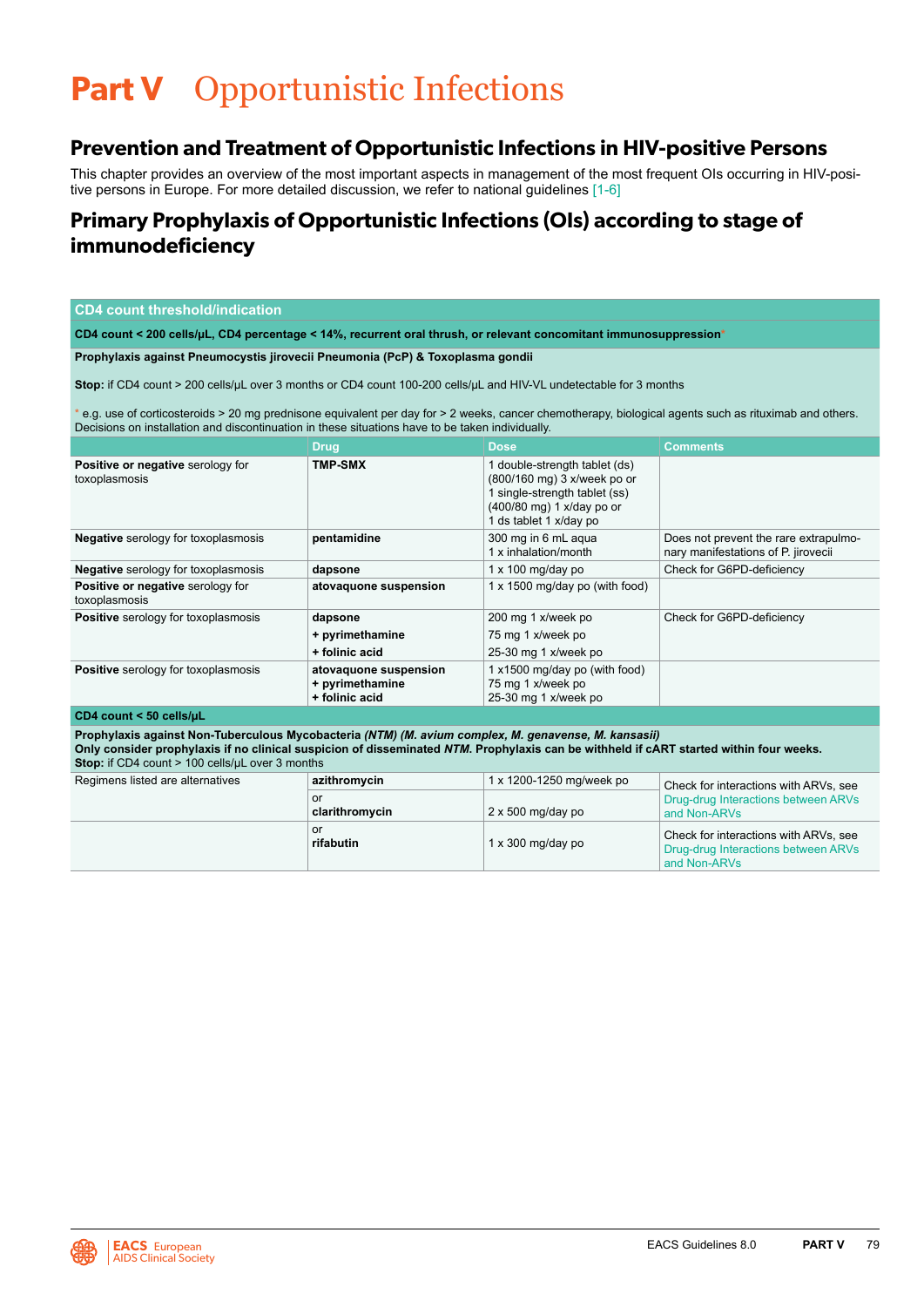# **Primary Prophylaxis, Treatment and Secondary Prophylaxis/Maintenance Treatment of Individual OIs**

# **Pneumocystis jirovecii Pneumonia (PcP)**

# **Primary prophylaxis**

**Start:** if CD4 count < 200 cells/µL, CD4 percentage < 14%, oral thrush or relevant concomitant immunosuppression (see above) **Stop:** if CD4 count > 200 cells/µL over 3 months or CD4 count 100-200 cells/µL and HIV-VL undetectable for 3 months

|                                                    | <b>Drug</b>                                                | <b>Dose</b>                                                                                                                                           | <b>Comments</b>                                                              |
|----------------------------------------------------|------------------------------------------------------------|-------------------------------------------------------------------------------------------------------------------------------------------------------|------------------------------------------------------------------------------|
| Negative or positive serology for<br>toxoplasmosis | <b>TMP-SMX</b>                                             | I double-strength tablet (ds)<br>(800/160 mg) 3 x/week po or<br>1 single-strength tablet (ss)<br>(400/80 mg) 1 x/day po or<br>1 ds tablet /1 x/day po |                                                                              |
| <b>Negative</b> serology for toxoplasmosis         | pentamidine                                                | 300 mg in 6 mL agua<br>1 x inhalation/month                                                                                                           | Does not prevent the rare extrapulmo-<br>nary manifestations of P. jirovecii |
| <b>Negative</b> serology for toxoplasmosis         | dapsone                                                    | $1 \times 100$ mg/day po                                                                                                                              | Check for G6PD-deficiency                                                    |
| Negative or positive serology for<br>toxoplasmosis | atovaquone suspension                                      | 1 x 1500 mg/day po (with food)                                                                                                                        |                                                                              |
| Positive serology for toxoplasmosis                | dapsone                                                    | 200 mg 1 x/week po                                                                                                                                    | Check for G6PD-deficiency                                                    |
|                                                    | + pyrimethamine                                            | 75 mg 1 x/week po                                                                                                                                     |                                                                              |
|                                                    | + folinic acid                                             | 25-30 mg 1 x/week po                                                                                                                                  |                                                                              |
| <b>Positive</b> serology for toxoplasmosis         | atovaquone suspension<br>+ pyrimethamine<br>+ folinic acid | 1 x 1500 mg/day po (with food)<br>75 mg 1 x/week po<br>25-30 mg 1 x/week po                                                                           |                                                                              |

# **Treatment**

**Treat at least 21 days**, then secondary prophylaxis until CD4 count > 200 cells/µL for > 3 months.

### **Diagnosis:**

- **Definitive diagnosis**: Cough and dyspnea on exertion AND diagnosis by cytology / histopathology of induced sputum (sensitivity up to 80%), BAL (sensitivity > 95%) or bronchoscopic tissue biopsy (sensitivity > 95%)

**Presumptive diagnosis:** CD4 count < 200 cells/  $\mu$ L AND dyspnea / desaturation on exertion and cough AND radiology compatible with PcP AND no evidence for bacterial pneumonia AND response to PcP treatment

|                                                   | <b>Drug</b>                                                                                                                                                                                                                                                                                                              | <b>Dose</b>                                                                    | <b>Comments</b>                                                                   |
|---------------------------------------------------|--------------------------------------------------------------------------------------------------------------------------------------------------------------------------------------------------------------------------------------------------------------------------------------------------------------------------|--------------------------------------------------------------------------------|-----------------------------------------------------------------------------------|
| Preferred therapy                                 | <b>TMP-SMX</b>                                                                                                                                                                                                                                                                                                           | 3 x 5 mg/kg/day TMP iv/po +<br>3 x 25 mg/kg/day SMX iv/po                      |                                                                                   |
|                                                   | + prednisone<br>if PaO <sub>2</sub> <10 kPa or <70 mmHg<br>or alveolar/arterial O <sub>2</sub> gradient><br>35 mmHg. Start prednisone<br>preferentially 15-30 min before<br><b>TMP/SMX</b>                                                                                                                               | 2 x 40 mg/day po 5 days<br>1 x 40 mg/day po 5 days<br>1 x 20 mg/day po 10 days | Benefit of corticosteroids if started<br>before 72 hours                          |
| Alternative therapy for <i>moderate to severe</i> | primaquine                                                                                                                                                                                                                                                                                                               | $1 \times 30$ mg (base)/day po                                                 | Check for G6PD deficiency                                                         |
| <b>PcP</b>                                        | + clindamycin                                                                                                                                                                                                                                                                                                            | 3 x 600-900 mg/day iv/po                                                       |                                                                                   |
|                                                   | or<br>pentamidine                                                                                                                                                                                                                                                                                                        | 1 x 4 mg/kg/day iv (infused over<br>60 min.)                                   |                                                                                   |
|                                                   | For each regimen:<br>+ prednisone, if PaO <sub>2</sub> <10 kPa<br>or <70 mmHg, or alveolar/arteri-<br>al O <sub>2</sub> gradient > 35 mmHg. Start<br>Prednisone preferentially 15-30<br>min before TMP/SMX<br>Preliminary data point towards<br>adding caspofungin in persons<br>non responding to standard<br>treatment | 2 x 40 mg/day po 5 days<br>1 x 40 mg/day po 5 days<br>1 x 20 mg/day po 10 days | Benefit of corticosteroids if started within<br>72 hours after start of treatment |
| Alternative Therapy for mild to moderate<br>PcP   | primaquine                                                                                                                                                                                                                                                                                                               | $1 \times 30$ mg (base)/day po                                                 | Check for G6PD deficiency                                                         |
|                                                   | + clindamycin                                                                                                                                                                                                                                                                                                            | 3 x 600-900 mg/day po                                                          |                                                                                   |
|                                                   | or                                                                                                                                                                                                                                                                                                                       |                                                                                |                                                                                   |
|                                                   | atovaquone suspension                                                                                                                                                                                                                                                                                                    | 2 x 750 mg/day po (with food)                                                  |                                                                                   |
|                                                   | or                                                                                                                                                                                                                                                                                                                       |                                                                                |                                                                                   |
|                                                   | dapsone                                                                                                                                                                                                                                                                                                                  | $1 \times 100$ mg/day po                                                       | Check for G6PD deficiency                                                         |
|                                                   | + trimethoprim                                                                                                                                                                                                                                                                                                           | 3 x 5 mg/kg/day po                                                             | In case of rash: reduce dose of TMP<br>(50%), antihistamines                      |

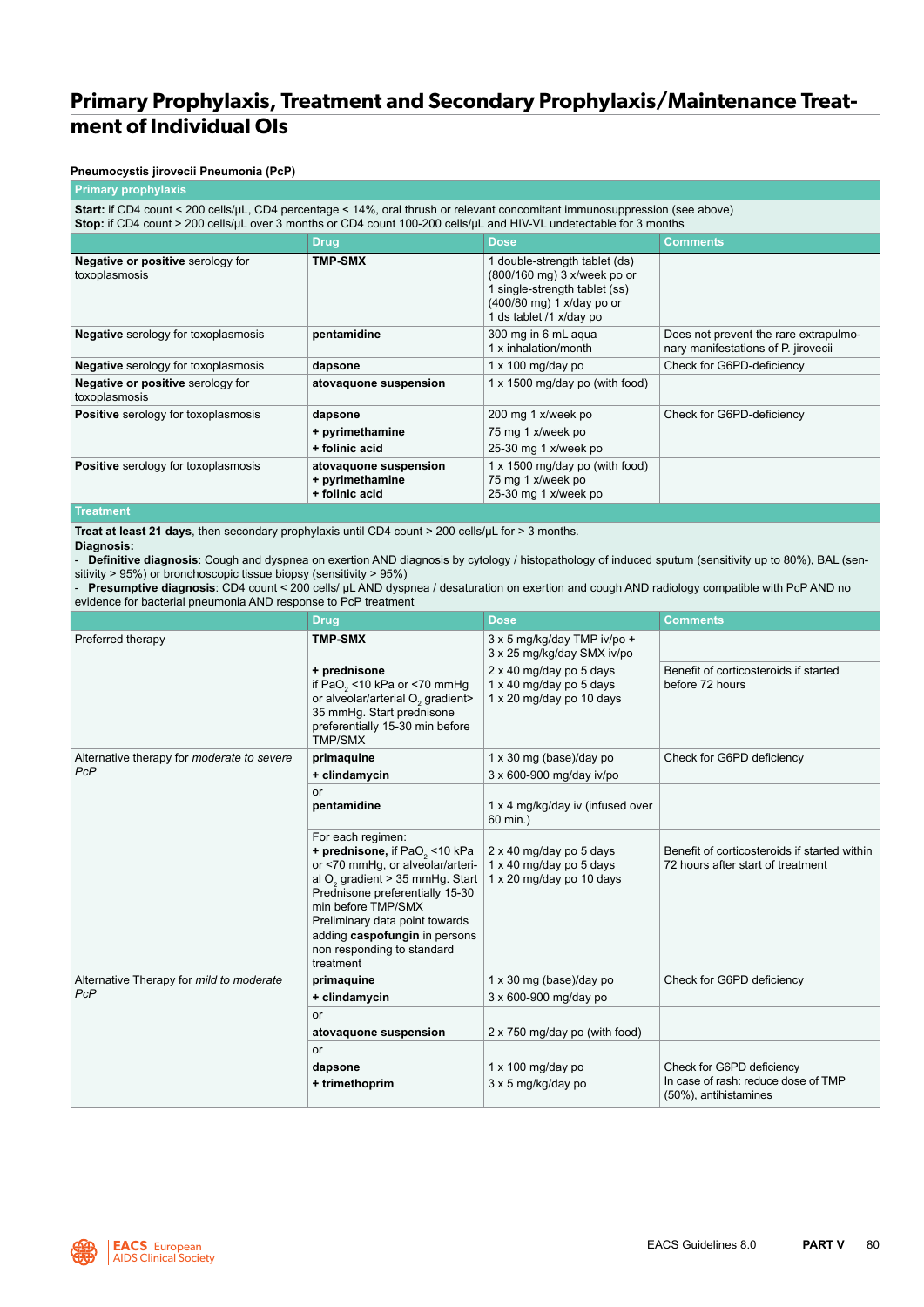| Secondary prophylaxis / Maintenance treatment      |                                                            |                                                                                                              |                                                                                   |  |
|----------------------------------------------------|------------------------------------------------------------|--------------------------------------------------------------------------------------------------------------|-----------------------------------------------------------------------------------|--|
| Stop: if CD4 count > 200 cells/uL over 3 months    |                                                            |                                                                                                              |                                                                                   |  |
|                                                    | Drug,                                                      | <b>Dose</b>                                                                                                  | <b>Comments</b>                                                                   |  |
| Negative or positive serology for<br>toxoplasmosis | <b>TMP-SMX</b>                                             | 1 ds tablet (800/160 mg)<br>3 x/week po or 1 ss tablet<br>(400/80) mg 1x/ day po or 1 ds<br>tablet 1x/day po |                                                                                   |  |
| <b>Negative</b> serology for toxoplasmosis         | pentamidine                                                | 300 mg in 6 mL agua 1 x<br>inhalation/month                                                                  | Not to use in the rare case of extrapul-<br>monary manifestations of P. jirovecii |  |
| <b>Negative</b> serology for toxoplasmosis         | dapsone                                                    | $1 \times 100$ mg/day po                                                                                     | Check for G6PD-deficiency                                                         |  |
| Negative or positive serology for<br>toxoplasmosis | atovaguone suspension                                      | 1 x 1500 mg/day po (with food)                                                                               |                                                                                   |  |
| <b>Positive</b> serology for toxoplasmosis         | dapsone                                                    | $1 \times 200$ mg/week po                                                                                    | Check for G6PD-deficiency                                                         |  |
|                                                    | + pyrimethamine                                            | 75 mg/week po                                                                                                |                                                                                   |  |
|                                                    | + folinic acid                                             | 25-30 mg/week po                                                                                             |                                                                                   |  |
| <b>Positive</b> serology for toxoplasmosis         | atovaguone suspension<br>+ pyrimethamine<br>+ folinic acid | 1 x 1500 mg/day po (with food)<br>75 mg/week po<br>25-30 mg/week po                                          |                                                                                   |  |

# **Toxoplasma gondii Encephalitis**

# **Primary prophylaxis**

**Start:** if CD4 count < 200 cells/µL, or CD4 percentage < 14%, oral thrush, or relevant concomitant immunosuppression (see above) **Stop:** if CD4 count > 200 cells/µL over 3 months or CD4 count 100-200 cells/µL and HIV-VL undetectable for 3 months

|                  | <b>Drug</b>                                                | <b>Dose</b>                                                                                                                                      | <b>Comments</b>           |
|------------------|------------------------------------------------------------|--------------------------------------------------------------------------------------------------------------------------------------------------|---------------------------|
|                  | <b>TMP-SMX</b>                                             | double-strength tablet (ds)<br>(800/160 mg) 3 x/week po or<br>single-strength tablet (ss)<br>(400/80 mg) 1 x/day po or<br>1 ds tablet 1 x/day po |                           |
|                  | atovaguone suspension                                      | 1 x 1500 mg/day po (with food)                                                                                                                   |                           |
|                  | dapsone                                                    | 200 mg 1 x/week po                                                                                                                               | Check for G6PD-deficiency |
|                  | + pyrimethamine                                            | 75 mg 1 x/week po                                                                                                                                |                           |
|                  | + folinic acid                                             | 25-30 mg 1 x/week po                                                                                                                             |                           |
|                  | atovaguone suspension<br>+ pyrimethamine<br>+ folinic acid | 1 x 1500 mg/day po (with food)<br>75 mg/week po<br>25-30 mg/week po                                                                              |                           |
| <b>Treatment</b> |                                                            |                                                                                                                                                  |                           |

**Treat 6 weeks, then secondary prophylaxis until CD4 count > 200 cells/µL over 6 months**

**Diagnosis:** 

**- Definitive diagnosis:** clinical symptoms, typical radiology of the cerebrum AND cytological / histological detection of organism

**- Presumptive diagnosis:** clinical symptoms, typical radiology AND response to empirical treatment. It is the standard in most clinical settings.

|                   | <b>Drug</b>    | <b>Dose</b>                                                                                                 | <b>Comments</b>                                                                                                                                                                                                          |
|-------------------|----------------|-------------------------------------------------------------------------------------------------------------|--------------------------------------------------------------------------------------------------------------------------------------------------------------------------------------------------------------------------|
| Preferred therapy | pyrimethamine  | Day 1: 200 mg po, then<br>$\cdot$ If $\geq 60$ kg; 1 x 75 mg/day po<br>$\cdot$ If < 60 kg: 1 x 50 mg/day po | Monitor for myelotoxicity of pyrimeth-<br>amine, mostly neutropenia                                                                                                                                                      |
|                   | + sulfadiazine | $\cdot$ If $\geq$ 60 kg: 2 x 3000 mg/day<br>po/iv<br>$\cdot$ If < 60 kg: 2 x 2000 mg/day<br>po/iv           | Sulfadiazine is associated with crys-<br>talluria and may lead to renal failure<br>and urolithiasis. Good hydratation is<br>essential. Check renal function and<br>urine sediment for microhematuria and<br>crystalluria |
|                   | + folinic acid | $1 \times 10-15$ mg/day po                                                                                  |                                                                                                                                                                                                                          |

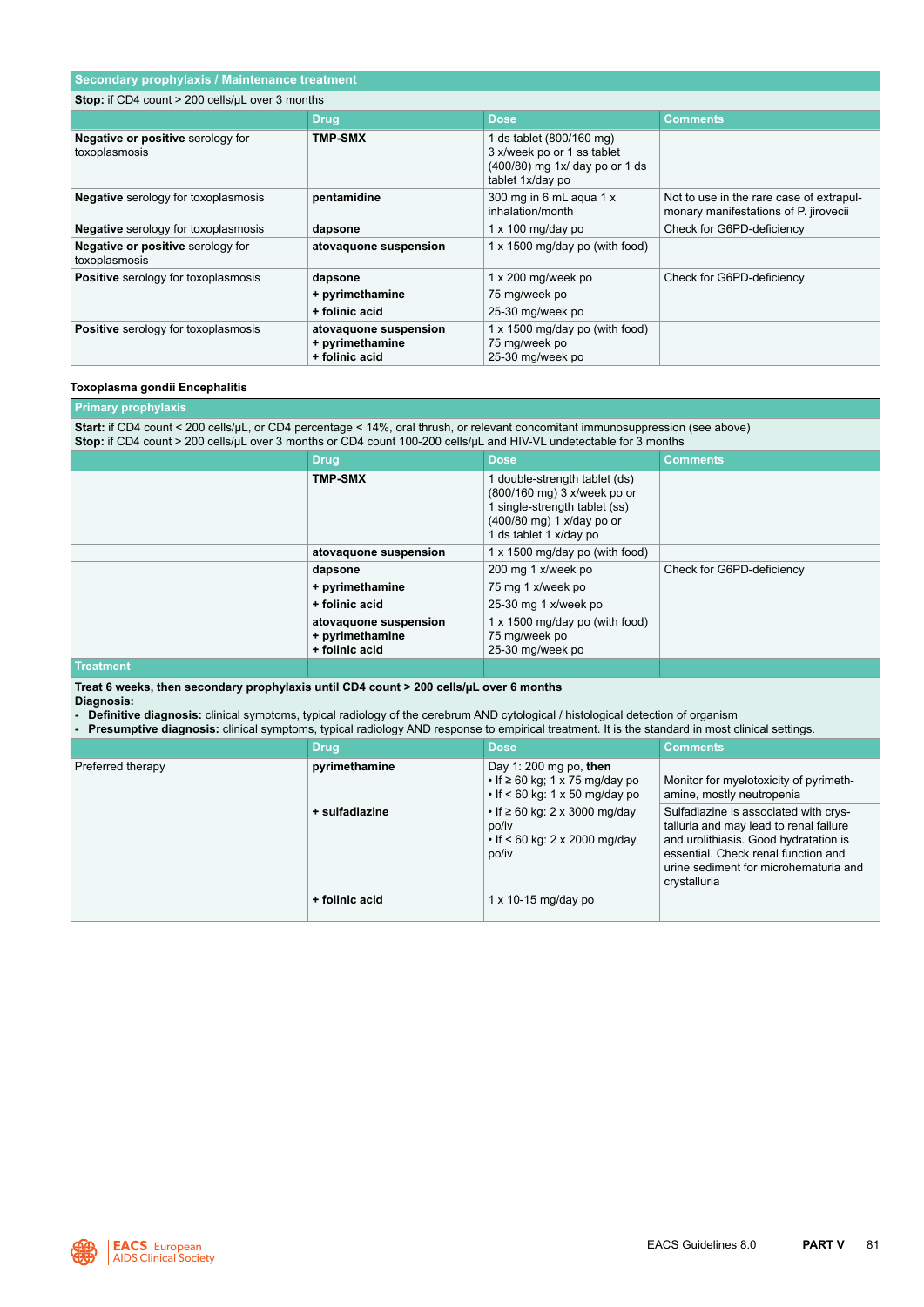| Alternative therapy                             | pyrimethamine<br>+ clindamycin<br>+ folinic acid<br>or<br><b>TMP-SMX</b><br>or<br>pyrimethamine<br>+ atovaquone<br>+ folinic acid<br>or<br>sulfadiazine<br>+ atovaquone | Day 1: 200 mg/day po, then<br>$\cdot$ If $\geq 60$ kg: 1 x 75 mg/day po<br>$\cdot$ If < 60 kg: 1 x 50 mg/day po<br>4 x 600-900 mg/day po/iv<br>$1x$ 10-15 mg/day po<br>2 x 5 mg TMP/kg/day po/iv<br>2 x 25 mg SMX/kg/day po<br>Day 1: 200 mg po, then<br>If $\geq 60$ kg; 1 x 75 mg/day po<br>If $<$ 60 kg: 1 x 50 mg/day po<br>2 x 1500 mg/day po (with food)<br>1 x 10-15 mg/day po<br>$\cdot$ If $\geq$ 60 kg: 4 x 1500 mg/day<br>po/iv<br>• If < 60 kg: 4 x 1000 mg/day<br>po/iv<br>2 x 1500 mg/day po (with food) | Monitor for myelotoxicity of pyrimeth-<br>amine, mostly neutropenia<br>Additional PcP prophylaxis is necessary<br>Monitor for myelotoxicity of pyrimeth-<br>amine, mostly neutropenia |
|-------------------------------------------------|-------------------------------------------------------------------------------------------------------------------------------------------------------------------------|------------------------------------------------------------------------------------------------------------------------------------------------------------------------------------------------------------------------------------------------------------------------------------------------------------------------------------------------------------------------------------------------------------------------------------------------------------------------------------------------------------------------|---------------------------------------------------------------------------------------------------------------------------------------------------------------------------------------|
|                                                 | or<br>pyrimethamine<br>+ azithromycin<br>+ folinic acid                                                                                                                 | Day 1: 200 mg po, then<br>$\cdot$ If $\geq 60$ kg; 1 x 75 mg/day po<br>$\cdot$ If < 60 kg: 1 x 50 mg/day po<br>1 x 900-1200 mg/day po<br>$1 \times 10-15$ mg/day po                                                                                                                                                                                                                                                                                                                                                    | Monitor for myelotoxicity of pyrimeth-<br>amine, mostly neutropenia                                                                                                                   |
| Secondary prophylaxis / Maintenance therapy     |                                                                                                                                                                         |                                                                                                                                                                                                                                                                                                                                                                                                                                                                                                                        |                                                                                                                                                                                       |
| Stop: if CD4 count > 200 cells/uL over 6 months |                                                                                                                                                                         |                                                                                                                                                                                                                                                                                                                                                                                                                                                                                                                        |                                                                                                                                                                                       |
|                                                 | <b>Drug</b>                                                                                                                                                             | <b>Dose</b>                                                                                                                                                                                                                                                                                                                                                                                                                                                                                                            | <b>Comments</b>                                                                                                                                                                       |
| Regimens listed are alternatives                | sulfadiazine<br>+ pyrimethamine<br>+ folinic acid                                                                                                                       | 2-3 g/day po (in 2-4 doses)<br>1 x 25-50 mg/day po<br>$1 \times 10-15$ mg/day po                                                                                                                                                                                                                                                                                                                                                                                                                                       |                                                                                                                                                                                       |
|                                                 | or<br>clindamycin<br>+ pyrimethamine<br>+ folinic acid                                                                                                                  | $3 \times 600$ mg/day po<br>$1 \times 25-50$ mg/day po<br>1 x 10-15 mg/day po                                                                                                                                                                                                                                                                                                                                                                                                                                          | Additional PCP prophylaxis is necessary                                                                                                                                               |
|                                                 | or                                                                                                                                                                      |                                                                                                                                                                                                                                                                                                                                                                                                                                                                                                                        |                                                                                                                                                                                       |

**Cryptococcal meningitis Treatment**

**14 days induction therapy, then 8 weeks consolidation therapy, then secondary prophylaxis until CD4 count > 200 cells/µL over 6 months**

**atovaquone suspension**

**atovaquone suspension**

**+ pyrimethamine + folinic acid**

or

or<br>TMP-SMX

**Diagnosis:** positive microscopy OR detection of antigen, OR culture from CSF

**Other organ manifestations:** Cryptococcal infection can also cause a pneumonitis which may be difficult to distinguish from Pneumocystis pneumonia and also involve other organs.

2 x 750-1500 mg/day po

**TMP-SMX** 2 x 800 mg/day po

2 x 750-1500 mg/day po (with

(with food) 1 x 25-50 mg/day po 1 x 10-15 mg/day po

food)

Pre-emptive therapy: Early stages of disseminated cryptocccal infections may be oligosymptomatic. Newer data from mainly resource limited settings support determination of serum cryptococcal antigen in all persons. If cryptococcal antigen is detected, CSF should be examined to rule out cryptococcal meningitis. If meningitis is ruled out, pre-emptive therapy with fluconazole 800mg/day po for two weeks is recommended before starting cART to reduce the risk of unmasking IRIS.

|                          | <b>Drug</b>                                                                                     | <b>Dose</b>                                                                      | <b>Comments</b>                                                                                                                                                                                                                                                                                                                                                                                                                                                                                                 |
|--------------------------|-------------------------------------------------------------------------------------------------|----------------------------------------------------------------------------------|-----------------------------------------------------------------------------------------------------------------------------------------------------------------------------------------------------------------------------------------------------------------------------------------------------------------------------------------------------------------------------------------------------------------------------------------------------------------------------------------------------------------|
| Pre-emptive therapy      | flucanozole                                                                                     | 800 mg/day po for 2 weeks<br>followed by<br>400 mg/day po for 8 weeks            | In case of:<br>- positive cryptococcal serum antigen<br>- asymptomatic individual<br>- cryptococcal meningitis ruled out by<br>CSF examination                                                                                                                                                                                                                                                                                                                                                                  |
| <b>Induction therapy</b> | liposomal amphotericin B<br>+ flucytosine<br>or<br>amphotericin B deoxycholate<br>+ flucytosine | 3 mg/kg/day iv<br>4 x 25 mg/kg/day po<br>0.7 mg/kg/day iv<br>4 x 25 mg/kg/day po | 14 days<br>- Then perform LP: if CSF culture sterile<br>switch to oral regimen<br>- Opening pressure should always be<br>measured, when LP is performed<br>- Repeated LPs or CSF shunting are<br>essential to effectively manage in-<br>creased intracranial pressure which is<br>associated with better survival<br>- Flucytosine dosage must be adapted to<br>renal function<br>- Defer start of cART for at least 4 weeks<br>- Amphotericin B deoxycholate may not<br>be available in all European countries |

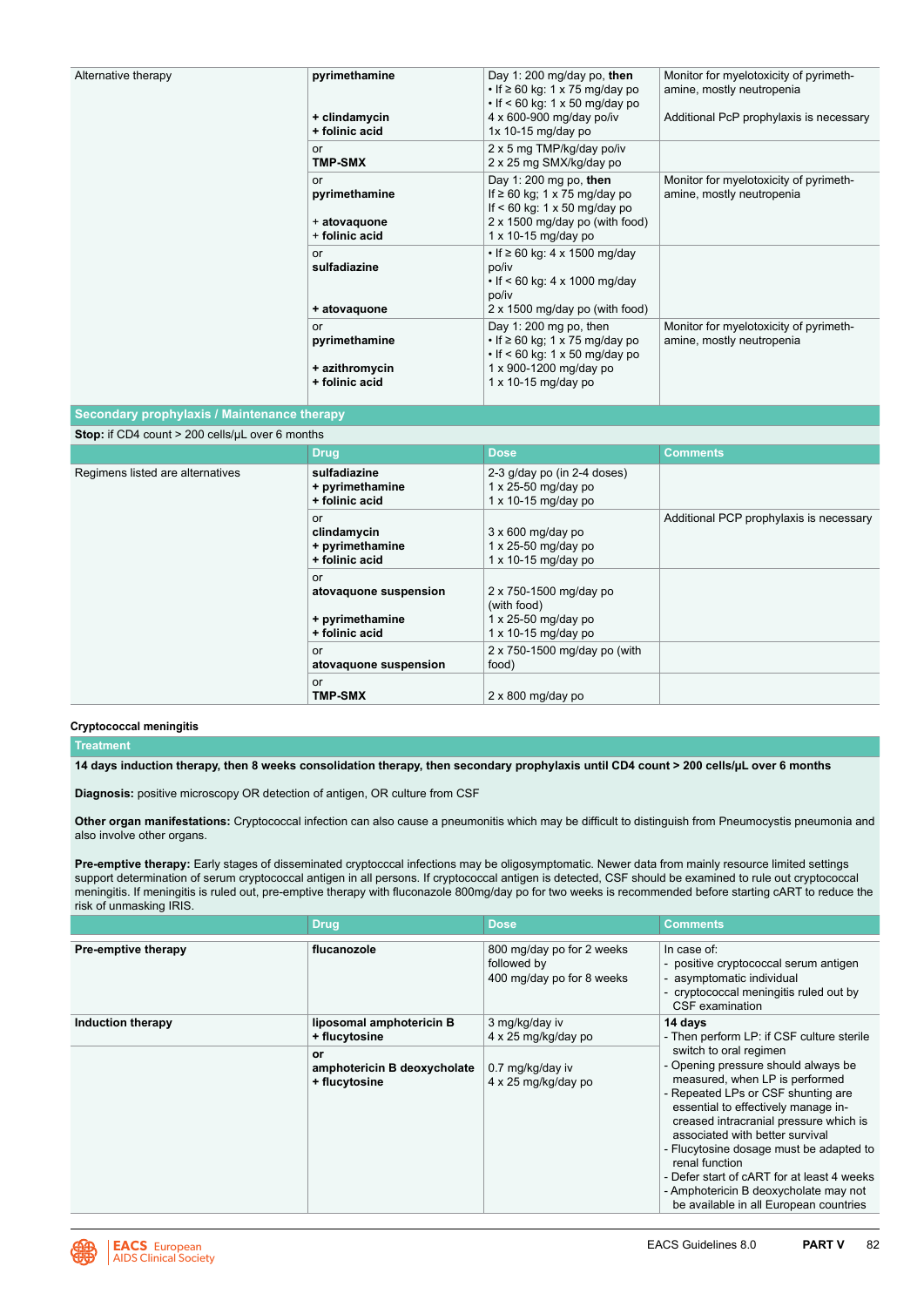| <b>Consolidation therapy</b>                                                                   | fluconazole | $1 \times 400$ mg/day po<br>(loading dose 1 x 800 mg 1st)<br>day) | 8 weeks. Repeated LP until opening<br>pressure < 20 cm H <sub>2</sub> 0 or 50% of initial<br>value |  |
|------------------------------------------------------------------------------------------------|-------------|-------------------------------------------------------------------|----------------------------------------------------------------------------------------------------|--|
| Secondary prophylaxis / Maintenance therapy                                                    |             |                                                                   |                                                                                                    |  |
| At least 12 months<br><b>Consider to stop:</b> if CD4 count >100 cells/uL for at least 3months |             |                                                                   |                                                                                                    |  |
|                                                                                                | <b>Drug</b> | <b>Dose</b>                                                       | <b>Comments</b>                                                                                    |  |
|                                                                                                | fluconazole | $1 \times 200$ mg/day po                                          |                                                                                                    |  |

**Candidiasis**

| <b>Oropharyngeal Candidiasis</b>              |                      |                                                                                  |                                                                                                                  |  |
|-----------------------------------------------|----------------------|----------------------------------------------------------------------------------|------------------------------------------------------------------------------------------------------------------|--|
| <b>Diagnosis:</b> typical clinical appearance |                      |                                                                                  |                                                                                                                  |  |
|                                               | Drug                 | <b>Dose</b>                                                                      | <b>Comments</b>                                                                                                  |  |
|                                               | fluconazole          | $1 \times 150 - 200$ mg/day po                                                   | Once or until improvement (5-7 days)                                                                             |  |
|                                               | or<br>itraconazole   | 1-2 x 100-200 mg/day po<br>(oral solution fasting)                               | 7-14 days. Be aware of interactions with<br>ARVs, see Drug-drug Interactions<br><b>Between ARVs and Non-ARVs</b> |  |
|                                               | or<br>amphotericin B | 3-6 lozenges at 10 mg/day or<br>oral suspension 1-2 g/day<br>$(in 2-4$ doses $)$ | 7-14 davs                                                                                                        |  |

#### **Oesophagitis**

**Definitive diagnosis:** macroscopic inspection at endoscopy, OR histology of biopsy, OR cytology of specimen from the mucosal surface **Presumptive diagnosis:** if 1.Recent onset of dysphagia AND 2. Oropharyngeal candidiasis

| <b>Drug</b>        | <b>Dose</b>                                                               | <b>Comments</b>                                                                                                   |
|--------------------|---------------------------------------------------------------------------|-------------------------------------------------------------------------------------------------------------------|
| fluconazole        | $1 \times 400$ mg/day<br>or<br>400 mg loading dose, then 200<br>mg/day po | 3 days<br>10-14 days                                                                                              |
| or<br>itraconazole | 1-2 x 100-200 mg/day po<br>(oral solution fasting)                        | 10-14 days. Be aware of interactions<br>with ARVs, see Drug-drug Interactions<br><b>Between ARVs and Non-ARVs</b> |

# **Histoplasmosis (Histoplasma capsulatum)**

# **Treatment**

**Diagnosis:** antigen detection in blood, urine or broncho-alveolar fluid OR by positive microscopy OR mycological culture of blood, urine, broncho-alveolar fluid, CSF or tissue biopsy

**Note:** CSF, which shows typically a lymphatic pleocytosis, is usually microscopic and culture negative. Detection of Histoplasma antigen or antibody is more sensitive. Though, a clinical diagnosis is possible in case of negative Histoplasma antigen or antibody in CSF, if dissiminated histoplasmosis is present and CNS infection is not explained by another cause

### Seek expert advice for the use of fluconazole, voriconazole or posaconazole, if itraconazole is not tolerated. **Be aware of interactions of azoles with ARVs, see [Drug-drug Interactions Between ARVs and Non-ARVs](#page-18-0).** Measurement of plasma concentration of itraconazole and voriconazole is advised to guide optimal treatment.

|                                             | <b>Drug</b>                                                                                     | <b>Dose</b>                                                                      | <b>Comments</b>                                                                                                              |
|---------------------------------------------|-------------------------------------------------------------------------------------------------|----------------------------------------------------------------------------------|------------------------------------------------------------------------------------------------------------------------------|
| Severe disseminated histoplasmosis          | Induction therapy:<br>liposomal amphotericin B<br><b>Consolidation therapy:</b><br>itraconazole | 3 mg/kg/day iv<br>3 x 200 mg/day po for 3 days,<br>then $2 \times 200$ mg/day po | For 2 weeks or until clinical improvement<br>For at least 12 months                                                          |
| Moderate disseminated histoplamosis         | itraconazole                                                                                    | 3 x 200 mg/day po for 3 days,<br>then $2 \times 200$ mg/day po                   | For at least 12 months                                                                                                       |
| Histoplasma meningitis                      | Induction therapy:<br>liposomal amphotericin B<br><b>Consolidation therapy:</b><br>itraconazole | 5 mg/kg/day iv<br>$2 \times$ or $3 \times 200$ mg/day po                         | For 4-6 weeks<br>For at least 12 months and until resolu-<br>tion of abnormal CSF findings. Measure<br>plasma concentration. |
| Secondary prophylaxis / Maintenance therapy |                                                                                                 |                                                                                  |                                                                                                                              |

| Stop: if CD4 count > 150/µL and cART > 6 months, negative fungal blood cultures, Histoplasma antigen < 2µg/L and > 1 year treatment |  |  |  |  |
|-------------------------------------------------------------------------------------------------------------------------------------|--|--|--|--|
| Consider long-term suppressive therapy in severe cases of meningitis and in cases of relapse despite adequate treatment             |  |  |  |  |
| $1 \times 200$ mg/day po<br>∣ itraconazole                                                                                          |  |  |  |  |

| .                 |                   |  |
|-------------------|-------------------|--|
| or<br>fluconazole | 1 x 400 mg/day po |  |

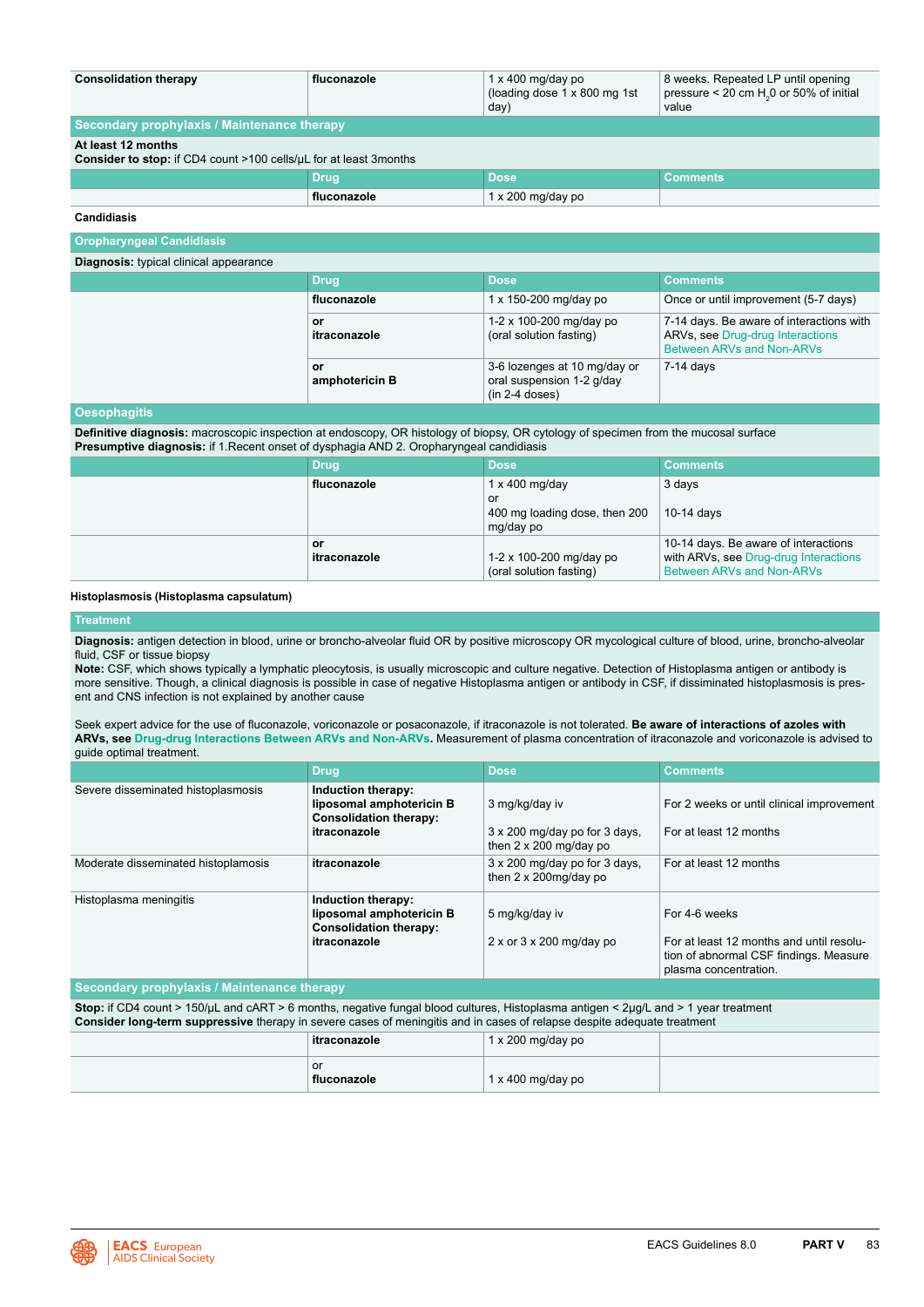# **Herpes simplex virus (HSV) infections**

| <b>Treatment</b>                                                                                                           |                   |                           |                                                                                                    |
|----------------------------------------------------------------------------------------------------------------------------|-------------------|---------------------------|----------------------------------------------------------------------------------------------------|
| <b>Diagnosis:</b> antigen testing / PCR / culture of swab / CSF / biopsy. Clinical appearance of skin lesions not reliable |                   |                           |                                                                                                    |
|                                                                                                                            | <b>Drug</b>       | <b>Dose</b>               | <b>Comments</b>                                                                                    |
| Initial genital / mucocutaneous HSV                                                                                        | valaciclovir      | $2 \times 1000$ mg/day po | 7-10 days or until lesions healed                                                                  |
|                                                                                                                            | or<br>famciclovir | $2 \times 500$ mg/day po  | 7-10 days or until lesions healed                                                                  |
|                                                                                                                            | or<br>aciclovir   | 3 x 400-800 mg/day po     | 7-10 days or until lesions healed                                                                  |
| Recurrent genital / mucocutaneous HSV<br>$($ > 6 episodes/year)                                                            | valaciclovir      | $2 \times 500$ mg/day po  | Chronic suppressive therapy. Alterna-<br>tively start early treatment if recur-<br>rences as above |
| Severe mucocutaneous lesions                                                                                               | aciclovir         | 3 x 5 mg/kg/day iv        | After lesions begin to regress, switch to<br>oral treatment or until lesions healed                |
| Encephalitis                                                                                                               | aciclovir         | 3 x 10 mg/kg/day iv       | 14-21 days                                                                                         |
| Aciclovir resistant mucocutaneous HSV<br>infection                                                                         | foscarnet         | 2-3 x 80-120 mg/kg/day iv | Until clinical response                                                                            |

# **Varicella zoster virus (VZV) infections**

| Treatment         |                           |                                                                                                                                |  |  |
|-------------------|---------------------------|--------------------------------------------------------------------------------------------------------------------------------|--|--|
|                   |                           |                                                                                                                                |  |  |
| <b>Drug</b>       | <b>Dose</b>               | <b>Comments</b>                                                                                                                |  |  |
| valaciclovir      | $3 \times 1000$ mg/day po | 5-7 days                                                                                                                       |  |  |
| valaciclovir      | $3 \times 1000$ mg/day po | 10 days                                                                                                                        |  |  |
| or<br>famciclovir | $3 \times 500$ mg/day po  | 10 days                                                                                                                        |  |  |
| or<br>aciclovir   | 3 x 5 mg/kg/day iv        | 10 days                                                                                                                        |  |  |
| aciclovir         | 3 x 10 mg/kg/day iv       | $10-14$ days                                                                                                                   |  |  |
| aciclovir         | 3 x 10-15mg/kg/day        | 14-21 days                                                                                                                     |  |  |
|                   |                           | Diagnosis: typical clinical appearance with/without antibody testing OR antigen testing / PCR / culture of swab / CSF / biopsy |  |  |

# **Cytomegalovirus (CMV) infections**

# **Treatment**

ŕ

**Diagnosis of retinitis:** clinical appearance of typical retinal lesions AND response to therapy. PCR of aqueous and vitreous humor optional **Diagnosis of esophagitis / colitis:** endoscopic presence of ulcerations AND typical histopathological picture (cellular / nuclear inclusion bodies) **Diagnosis of encephalitis / myelitis:** clinical appearance AND positive PCR in CSF

| Antibody testing and PCR in blood not useful for diagnosis of end-organ disease |                                                         |                                           |                                                                                                                                                                                         |
|---------------------------------------------------------------------------------|---------------------------------------------------------|-------------------------------------------|-----------------------------------------------------------------------------------------------------------------------------------------------------------------------------------------|
|                                                                                 | <b>Drug</b>                                             | <b>Dose</b>                               | <b>Comments</b>                                                                                                                                                                         |
| Retinitis, Immediate sight-threatening le-<br>sions                             | ganciclovir                                             | 2 x 5 mg/kg/day iv                        | 21 days, then secondary prophylaxis                                                                                                                                                     |
|                                                                                 | or<br>foscarnet                                         | 2 x 90 mg/kg/day iv                       | 21 days, then secondary prophylaxis                                                                                                                                                     |
| Retinitis, small peripheral retinal lesions                                     | valganciclovir                                          | 2 x 900 mg/day po (with food)             |                                                                                                                                                                                         |
|                                                                                 | or<br>foscarnet                                         | 2 x 90 mg/kg/day iv                       |                                                                                                                                                                                         |
|                                                                                 | or<br>cidofovir<br>+ probenecid+ NaCl 0.9%<br>hydration | 1 x 5 mg/kg/week iv                       | 2 weeks then every 2 weeks. Cidofovir<br>may not be available in all European<br>countries                                                                                              |
| Oesophagitis/Colitis                                                            | ganciclovir                                             | 2 x 5 mg/kg/day iv                        | Treat 3-6 weeks, respectively until symp-<br>toms resolved                                                                                                                              |
|                                                                                 | or<br>foscarnet                                         | 2 x 90 mg/kg/day iv                       |                                                                                                                                                                                         |
|                                                                                 | or<br>valganciclovir                                    | 2 x 900 mg/day po (with food)             | In milder disease if oral treatment<br>tolerated                                                                                                                                        |
| Encephalitis/Myelitis                                                           | ganciclovir and / or<br>foscarnet                       | 2 x 5 mg/kg/day iv<br>2 x 90 mg/kg/day iv | Treat until symptoms resolved and<br>cleared CMV replication in by negative<br>PCR in CSF<br>Treatment is individualised according<br>to clinical symptoms and response to<br>treatment |

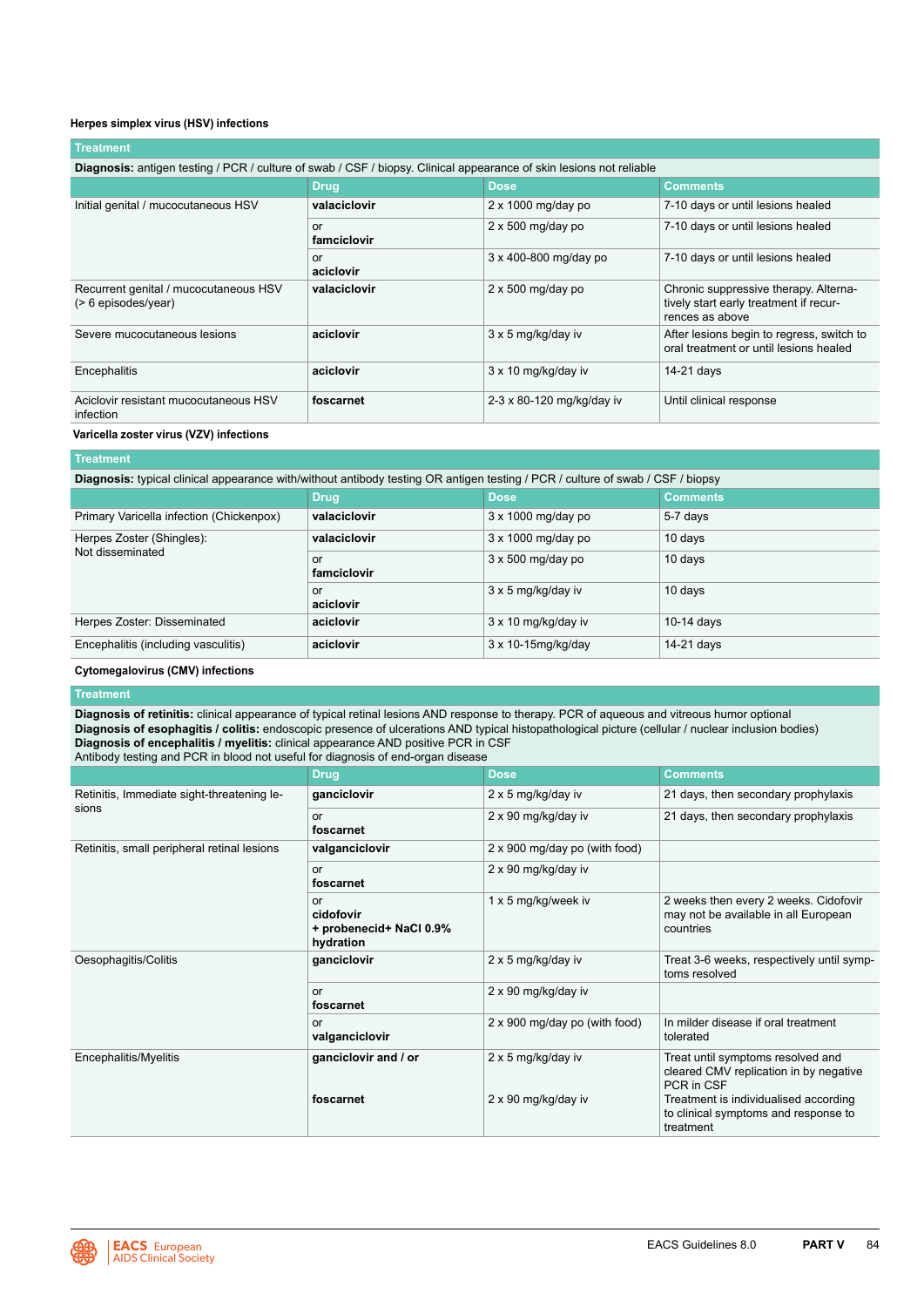| Secondary prophylaxis / Maintenance therapy: Cytomegalovirus (CMV) Retinitis |                                                        |                                               |                                                             |
|------------------------------------------------------------------------------|--------------------------------------------------------|-----------------------------------------------|-------------------------------------------------------------|
|                                                                              |                                                        |                                               |                                                             |
| <b>Stop:</b> if CD4 count $>$ 200 cells/ $\mu$ L over 3 months               |                                                        |                                               |                                                             |
| Regimens listed are alternatives                                             | valganciclovir                                         | 1 x 900 mg/day po (with food)                 |                                                             |
|                                                                              | or<br>ganciclovir                                      | $1 \times 5$ mg/kg/day (x 5 days/<br>week) iv |                                                             |
|                                                                              | <b>or</b><br>foscarnet                                 | 1 x 90-120 mg/kg/day (x 5 days/<br>week) iv   |                                                             |
|                                                                              | or<br>cidofovir<br>+ probenecid + NaCL 9%<br>hydration | 1 x 5 mg/kg every 2 weeks iv                  | Cidofovir may not be available in all<br>European countries |

**Progressive Multifocal Leukoencephalopathy (PML)**

# **Treatment PML**

**Definitive diagnosis (laboratory):** evidence of JCV-DNA in CSF AND presence of compatible clinical-radiological picture **Definitive diagnosis (histology):** typical histological findings with in situ evidence of JCV-DNA antigen or JCV-DNA AND presence of compatible clinical-radiological picture **Presumptive diagnosis:** compatible clinical-radiological picture if JCV-DNA in CSF negative or not performed **Person off-ART Initiate cART** immediately (following general guidelines for treatment, see Initial Combination Regimen for [ART-naïve Adult HIV-positive Persons](#page-8-0) **Person on-ART, HIV-VL failure Optimise cART (following general guidelines for treatment, see [Virological Failure\)](#page-11-0) Person on-ART, treated for weeksmonths or on effective cART** Continue current cART

**Note:** There is no specific treatment for JCV infection that proved to be effective in PML outside of anecdotal case reports, therefore there is no recommendation to use the following drugs which previously or occasionally were used in PML: Alpha-IFN, cidofovir, corticosteroids (except for treatment of IRIS-PML, see below), cytarabine, iv immunoglobulins, mefloquine, mirtazapine and topotecan

#### **Treatment Immune Reconstitution Syndrome (IRIS) – PML**

**Diagnosis:**

**- Paradoxical IRIS-PML:** paradoxical worsening of PML symptoms in the context of cART-induced immune-reconstitution, AND in association with inflammation at MRI (oedema, mass effect or contrast enhancement) or at brain biopsy

**- Unmasking IRIS-PML:** onset of PML in the context of cART-induced immune-reconstitution, AND in association with inflammation at MRI (oedema, mass effect, and/or 'contrast enhancement') or at brain biopsy

#### **Treatment:**

**-** Corticosteroids, e.g., high dose iv methylprednisolone (e.g.1 g/day for 3-5 days) or iv dexamethasone (e.g.0.3 mg/kg/day for 3-5 days), followed by oral tapering (e.g starting with 1 mg/kg/day and taper over 1-6 weeks)

**Note:** Use of corticosteroids is not justified in persons without signs of inflammation. There are no other treatments that proved to be effective in IRIS-PML outside of anecdotal case reports

#### **Bacillary Angiomatosis** *(Bartonella henselae, Bartonella quintana)*

**Treatment**

| <b>Diagnosis:</b> typical histology |                      |                          |                                                                                             |
|-------------------------------------|----------------------|--------------------------|---------------------------------------------------------------------------------------------|
|                                     | Drug                 | <b>Dose</b>              | <b>Comments</b>                                                                             |
|                                     | doxycycline          | $2 \times 100$ mg/day po | Until improvement (until 2 months)                                                          |
|                                     | or<br>clarithromycin | $2 \times 500$ mg/day po | Possible interactions with ARVs, see<br>Drug-drug Interactions between ARVs<br>and Non-ARVs |

**Infections with Non-Tuberculous Mycobacteria** *(NTM) (M. avium complex, M. genavense, M. kansasii)*

### **Primary prophylaxis**

**Only consider prophylaxis if no clinical suspicion of disseminated** *NTM***. Prophylaxis can be withheld if cART started within four weeks** Stop: if CD4 count > 100 cells/µL over 3 months Regimens listed are alternatives **azithromycin** 1 x 1200-1250 mg/week po Check for interactions with ARVs, see

| <u>azitu vuu your</u>                            | <b>I A IZOU-TZUU HIGHWCCK DU</b> | <u>UNUCK IUI INCROUDIIS WILLIAL VU. SCC</u>                                                  |  |
|--------------------------------------------------|----------------------------------|----------------------------------------------------------------------------------------------|--|
| $2 \times 500$ mg/day po<br>or<br>clarithromycin |                                  | Drug-drug Interactions between ARVs<br>and Non-ARVs                                          |  |
| or<br>rifabutin                                  | $1 \times 300$ mg/day po         | Check for interactions with ARVs, see<br>Drug-drug Interactions between ARVs<br>and Non-ARVs |  |

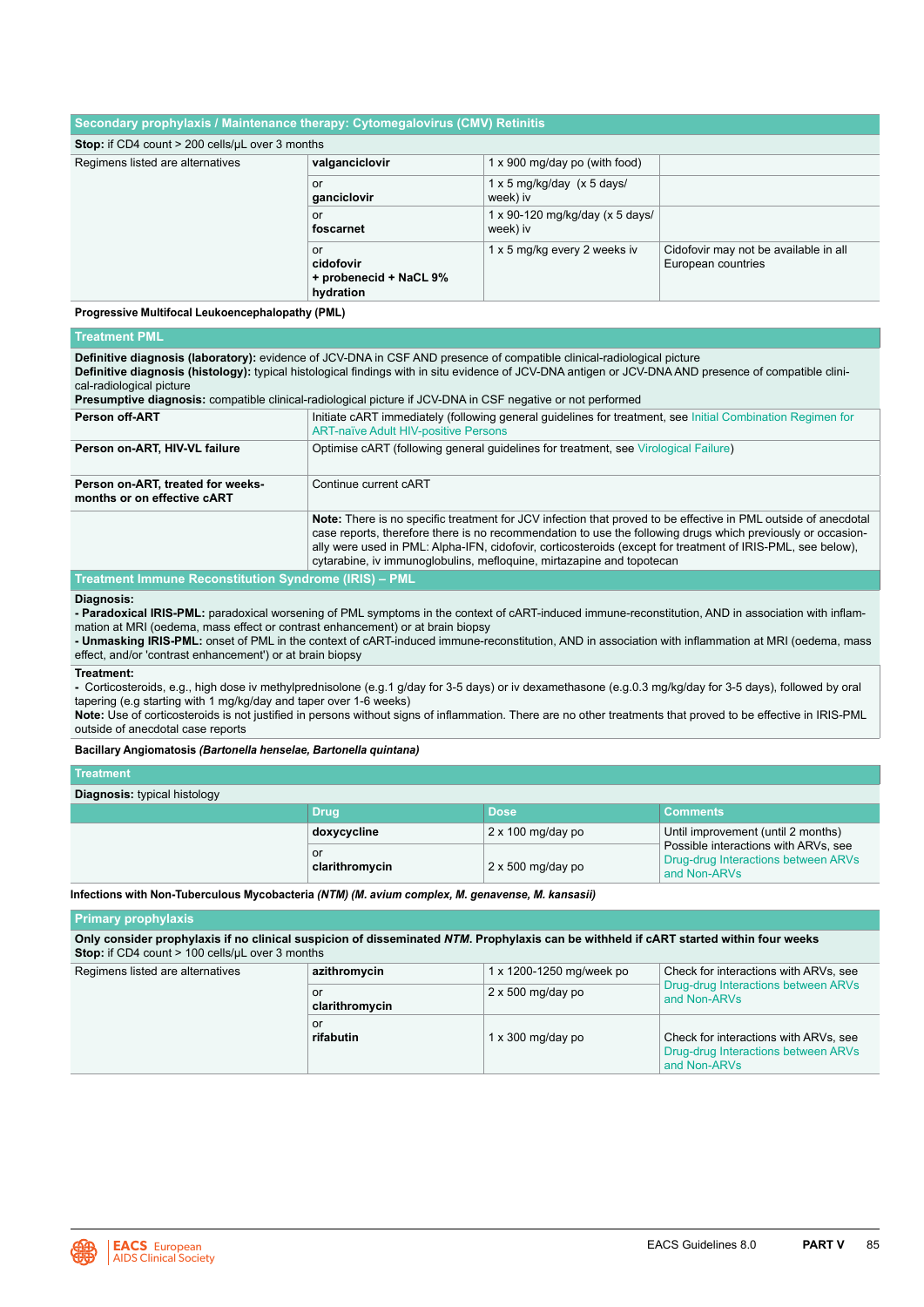#### **Treatment**

**Diagnosis:** clinical appearance and cultures of blood, lymph nodes, bone marrow or other usually sterile specimen. For any treatment regimen, check interactions with ARVs, see [Drug-drug Interactions between ARVs and Non-ARVs](#page-18-0)

| Mycobacterium avium-intracellulare complex (MAC)                                                      |                                                      |                                                                                                      |                                                                                                                                                                                                                                            |
|-------------------------------------------------------------------------------------------------------|------------------------------------------------------|------------------------------------------------------------------------------------------------------|--------------------------------------------------------------------------------------------------------------------------------------------------------------------------------------------------------------------------------------------|
|                                                                                                       | clarithromycin<br>+ ethambutol                       | $2 \times 500$ mg/day po<br>1 x 15 mg/kg/day po                                                      | 12 months, then secondary prophylaxis                                                                                                                                                                                                      |
|                                                                                                       | Ev. + rifabutin<br>Ev. + levofloxacin                | $1 \times 300$ mg/day po<br>$1 \times 500$ mg/day po                                                 | Consider rifabutin if resistance to<br>macrolides or ethambutol is suspected.<br>severe immunodeficiency (CD4 count <<br>50 cells/µL), high bacterial load (> 2 L of<br>CFU/mL of blood), no cART<br>4th drug to consider for disseminated |
|                                                                                                       | Ev. + amikacin                                       | $1 \times 10-15$ mg/kg/day iv                                                                        | disease<br>4th drug to consider for disseminated<br>disease                                                                                                                                                                                |
|                                                                                                       | or<br>azithromycin<br>+ ethambutol                   | $1 \times 500$ mg/day po<br>1 x 15 mg/kg/day po                                                      | Consider additional drugs as above                                                                                                                                                                                                         |
| Mycobacterium kansasii                                                                                |                                                      |                                                                                                      |                                                                                                                                                                                                                                            |
|                                                                                                       | rifampicin<br>+ isoniazid<br>+ ethambutol            | 1 x 600 mg/day po (or rifabutin<br>300 mg/day po)<br>$1 \times 300$ mg/day po<br>1 x 20 mg/kg/day po | 12 months after negative culture                                                                                                                                                                                                           |
|                                                                                                       | or<br>rifampicin<br>+ clarithromycin<br>+ ethambutol | 1 x 600 mg/day po (or rifabutin<br>300 mg/day po)<br>$2 \times 500$ mg po<br>1 x 15-20 mg/day po     | 12 months after negative culture                                                                                                                                                                                                           |
| Secondary prophylaxis / Maintenance therapy                                                           |                                                      |                                                                                                      |                                                                                                                                                                                                                                            |
| <b>Stop:</b> if CD4 count > 100 cells/ $\mu$ L over 6 months and MAC treatment for at least 12 months |                                                      |                                                                                                      |                                                                                                                                                                                                                                            |
| Mycobacterium avium (MAC) infection<br>Regimens listed are alternatives                               | clarithromycin<br>+ ethambutol                       | $2 \times 500$ mg/day po<br>1 x 15 mg/kg/day po                                                      |                                                                                                                                                                                                                                            |
|                                                                                                       | or<br>azithromycin<br>+ ethambutol                   | $2 \times 500$ mg/day po<br>1 x 15 mg/kg/day po                                                      |                                                                                                                                                                                                                                            |

# **Cryptosporidiosis** *(C. parvum, C. hominis)*

# **Treatment**

**Diagnosis** of AIDS-defining cryptosporidiosis can be made only in cases of severe immunodeficiency (CD4 count < 100 cells/µL) AND chronic diarrhoea (> 4 weeks) by immunofluorescence or acid fast stain of stools or tissue.

Mainstay of therapy is the induction of ART to restore immune competence with CD4 count > 100 cells/uL. Additionally, measurements are symptomatic treatment, rehydration and electrolyte management. All antiprotozoal therapies can be used additively to cART in severe cases, but are not sufficient to achieve protozoal eradication without immune restora-

| tion. |  |
|-------|--|
|       |  |

| /Drug        | <b>Dose</b>              | <b>Comments</b> |
|--------------|--------------------------|-----------------|
| nitazoxanide | 2 x 500-1000 mg/day po   | 14 days         |
|              |                          |                 |
| . or         |                          |                 |
| paromomycin  | $4 \times 500$ mg/day po | 14-21 days      |

# **Cystoisosporiasis** *(Cystoisospora belli,* **formerly** *Isospora belli)*

# **Treatment**

**Diagnosis** of AIDS-defining cystoisosporiasis can be made only in cases of chronic diarrhoea (> 4 weeks) by UV fluorescence or microscopy of stools, duodenal aspirates or intestinal tissue biopsy.

Besides antiprotozoal treatment, additional measurements are symptomatic treatment, rehydration and electrolyte management.

|                                                     | <b>Drug</b>                                         | <b>Dose</b>                                                                            | <b>Comments</b>                                                                                      |
|-----------------------------------------------------|-----------------------------------------------------|----------------------------------------------------------------------------------------|------------------------------------------------------------------------------------------------------|
| Preferred therapy                                   | <b>TMP-SMX</b>                                      | 2 x 2 double-strength tablet (ds)<br>(800/160 mg)/day po                               | Treat minimally 10 days, increase dura-<br>tion to 3-4 weeks if symptoms worsen<br>or persist        |
|                                                     |                                                     | or<br>2 x 1 double-strength tablet (ds)<br>(800/160 mg) /day po                        | Treat minimally 10 days, increase dose<br>to 2 x 2 ds tablet/day, if symptoms wors-<br>en or persist |
| Alternative therapy, if TMP-SMX is not<br>tolerated | pyrimethamin<br>+ leucovorin<br>or<br>ciprofloxacin | $1 \times 50-75$ mg//day po<br>$1 \times 10-15$ mg//day po<br>$2 \times 500$ mg/day po | 10 days<br>7 days                                                                                    |

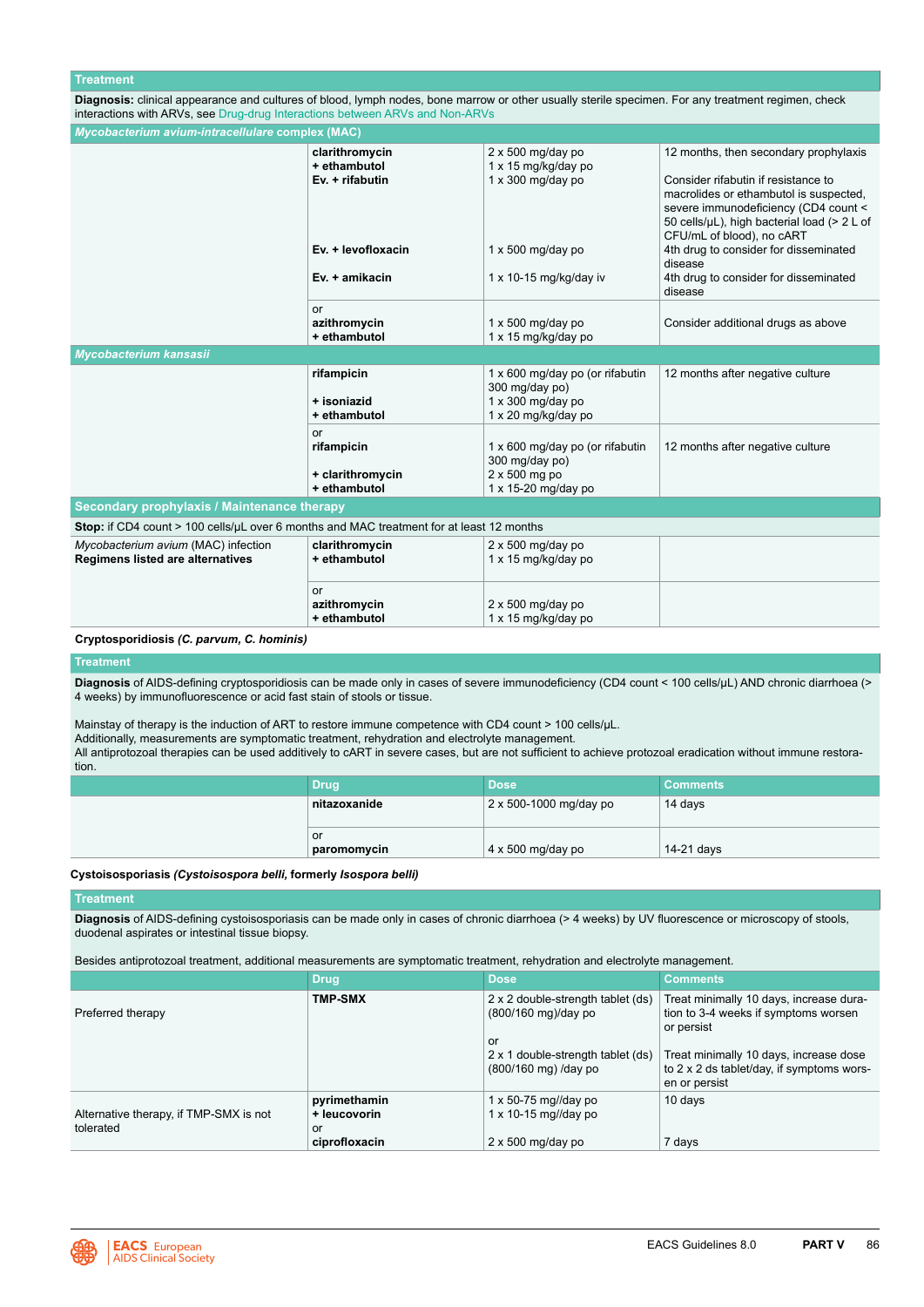| Secondary prophylaxis / Maintenance therapy                                                                                                                   |                                                    |                                                                                                                   |                                                                               |
|---------------------------------------------------------------------------------------------------------------------------------------------------------------|----------------------------------------------------|-------------------------------------------------------------------------------------------------------------------|-------------------------------------------------------------------------------|
| Stop: if CD4 count > 200 cells/µLfor 6 months and no signs of persistent cystoisosporiasis                                                                    |                                                    |                                                                                                                   |                                                                               |
| Preferred therapy                                                                                                                                             | <b>TMP-SMX</b>                                     | 1 double-strength tablet (ds)<br>(800/160 mg) 3 x /week po or<br>1 ds tablet/day po or<br>2 ds tablet 3 x/week po |                                                                               |
| Alternative therapy, if TMP-SMX is not<br>tolerated                                                                                                           | pyrimethamin<br>+ leucovorin                       | 1 x 25 mg/day po<br>$1 \times 10-15$ mg/day po                                                                    |                                                                               |
| Leishmaniasis                                                                                                                                                 |                                                    |                                                                                                                   |                                                                               |
| <b>Treatment</b>                                                                                                                                              |                                                    |                                                                                                                   |                                                                               |
| Diagnosis: microscopy or PCR in smears, body fluids or tissue                                                                                                 |                                                    |                                                                                                                   |                                                                               |
|                                                                                                                                                               | <b>Drug</b>                                        | <b>Dose</b>                                                                                                       | Comments                                                                      |
| Preferred treatment                                                                                                                                           | liposomal amphotericin B                           | 1 x 2-4 mg/kg/day iv for<br>10 consecutive days                                                                   | Then secondary prophylaxis                                                    |
|                                                                                                                                                               | or<br>liposomal amphotericin B                     | 1 x 4 mg/kg/day iv on day 1-5,<br>10, 17, 24, 31 and 38                                                           |                                                                               |
| Alternative therapy                                                                                                                                           | lipidcomplex amphotericin B                        | 1 x 3 mg/kg/day iv                                                                                                | 10 days                                                                       |
|                                                                                                                                                               | or<br>amphotericin B deoxycholate                  | $1 \times 0.5$ -1 mg/kg/day iv<br>(total dose $1.5-2$ g)                                                          | amphotericin B deoxycholate may not be<br>available in all European countries |
|                                                                                                                                                               | or<br>pentavalent antimonium salt<br>(Glucantine®) | 1 x 20 mg/kg/day iv or im                                                                                         | 4 weeks                                                                       |
|                                                                                                                                                               | or<br>miltefosine                                  | 1 x 100 mg/kg/day po                                                                                              | 4 weeks                                                                       |
| Secondary prophylaxis / Maintenance therapy                                                                                                                   |                                                    |                                                                                                                   |                                                                               |
| Consider stopping: if CD4 count > 200-350 cells/µL over 3 months, no relapse for at least 6 months and negative PCR in blood or negative urinary anti-<br>gen |                                                    |                                                                                                                   |                                                                               |
| Preferred treatment                                                                                                                                           | liposomal amphotericin B                           | 4 mg/kg every 2-4 weeks iv                                                                                        |                                                                               |
|                                                                                                                                                               | or<br>lipidcomplex amphotericin B                  | 3 mg/kg every 3 weeks iv                                                                                          |                                                                               |
| Alternative therapy                                                                                                                                           | pentavalent antimonium salts<br>(Glucantine®)      | 20 mg/kg every 4 weeks iv/im                                                                                      |                                                                               |
|                                                                                                                                                               | or<br>miltefosine                                  | $1 \times 100$ mg/day po                                                                                          |                                                                               |
|                                                                                                                                                               | or<br>pentamidine                                  | 300 mg every 3 to 4 weeks iv                                                                                      |                                                                               |

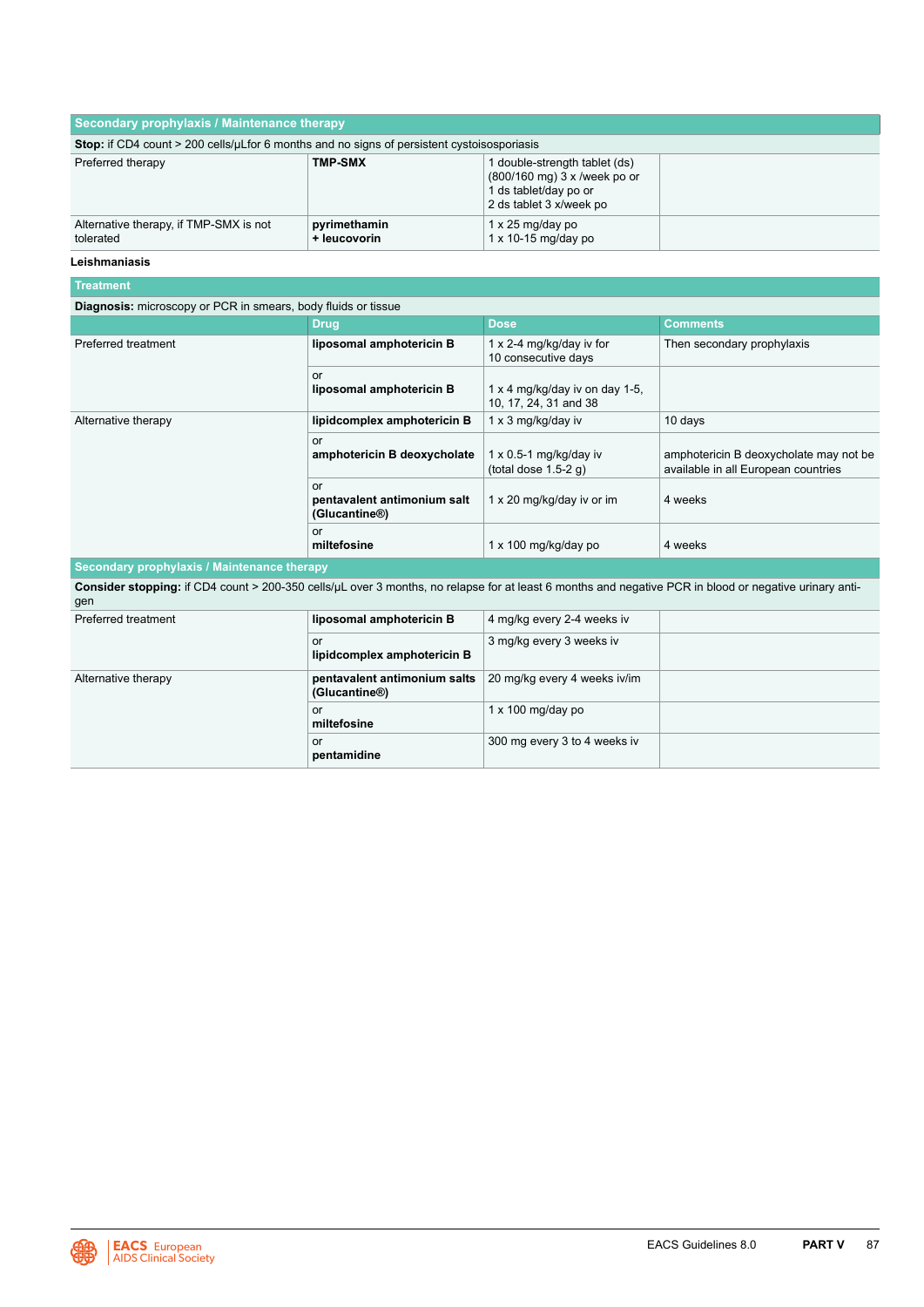# **Diagnosis and Treatment of TB in HIV-positive Persons**

# **Treatment of TB in HIV-positive persons**

For standard treatment of TB in HIV-positive persons, including appropriate choice of ARVs, see below table and [ART in TB/HIV Co-infection](#page-13-0)

| <b>Disease</b>                         | <b>Drug</b>                                                 | <b>Dose</b>  | <b>Comments</b>                                                                                                                                                                                                                                                                                                                                                  |
|----------------------------------------|-------------------------------------------------------------|--------------|------------------------------------------------------------------------------------------------------------------------------------------------------------------------------------------------------------------------------------------------------------------------------------------------------------------------------------------------------------------|
| Susceptible Mycobacterium tuberculosis |                                                             |              |                                                                                                                                                                                                                                                                                                                                                                  |
| Initial phase                          | rifampicin<br>+ isoniazid<br>+ pyrizinamide<br>+ ethambutol | Weight based | Initial phase (rifampicin+isoniazid+pyr-<br>izinamide+ethambutol) for 2 months, then<br>Continuation phase (rifampicin+isoniazid)<br>according to TB type (see below)<br>Possibility to omit ethambutol, if M. tubercu-<br>losis is known to be fully drug sensitive                                                                                             |
| Alternative                            | rifabutin<br>+ isoniazid<br>+ pyrizinamide<br>+ ethambutol  | Weight based | Initial phase (rifabutin+isoniazid+<br>pyrizinamide+ethambutol) for 2 months,<br>then Continuation phase (rifabutin +<br>isoniazid) according to TB type (see below)<br>Possibility to omit ethambutol, if M. tubercu-<br>losis is known to be fully drug sensitive                                                                                              |
| Continuation phase                     | rifampicin/rifabutin<br>+ isoniazid<br>according to TB type |              | Total duration of therapy:<br>1. Pulmonary, drug susceptible TB: 6 months<br>2. Pulmonary TB & positive culture at 8<br>weeks of TB treatment: 9 months<br>3. Extrapulmonary TB with CNS involvement<br>or disseminated TB: 9-12 months<br>4. Extrapulmonary TB with bone/joint in-<br>volvement: 9 months<br>5. Extrapulmonary TB in other sites: 6-9<br>months |

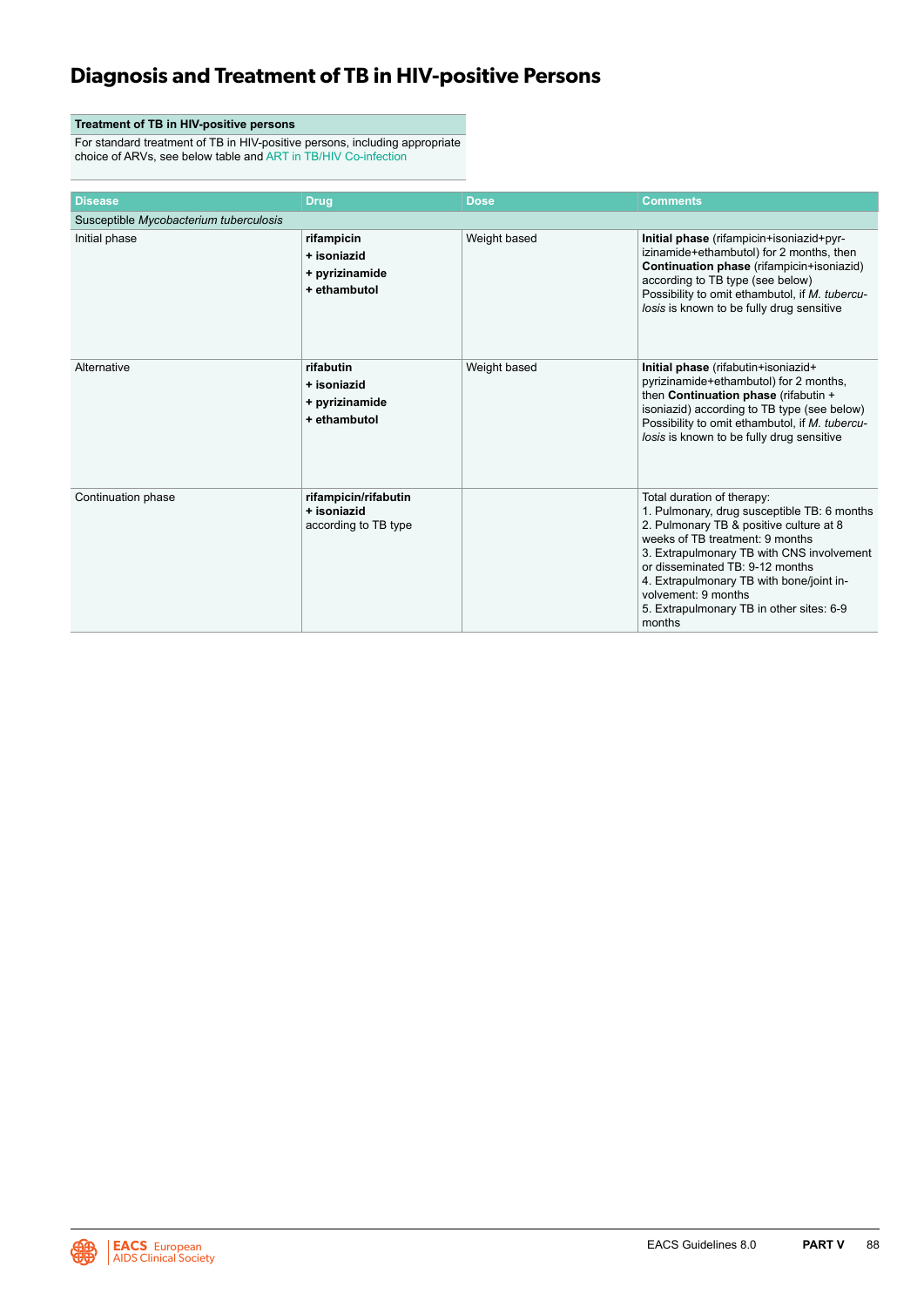# **Diagnosis of Multi-drug Resistant TB (MDRTB) / Extended-Drug Resistant TB (XDRTB)**

MDRTB/XDRTB should be suspected in case of:

- Previous TB treatment
- Contact with MDR/XDR TB index case
- Birth, travel or work in an area endemic for MDRTB
- History of poor adherence
- No clinical improvement on standard therapy and/or sputum smear positive after 2 months of TB therapy or culture positive at 3 months
- Homelessness/hostel living and in some countries recent/current incarceration
- In areas with very high MDRTB/XDRTB prevalence

MDRTB: Resistance to isoniazid and rifampicin.

XDRTB: Resistance to isoniazid and rifampicin and quinolones and at last one at the following injectable drugs: kanamycin, capreomycin or amikacin

#### **Rapid detection**

Gene Xpert or similar technology has the advantage of rapid detection of drug resistance. Drug susceptibility testing is important in optimising treatment.

Some countries/regions have neither of the above and have to use an empirical approach.

# **Treatment of resistant TB**

INH-resistant TB

• RIF or RFB + EMB + PZA for 7 months

Each dose of MDR/XDR TB regimen should be given as DOT throughout the whole treatment.

Treatment regimens should consist of at least four active drugs based on: • Susceptibility testing for isoniazid, rifampicin, rifabutin, floroquinolones,

- injectable agents and other drugs if available
- Treatment history
- Local surveillance data
- Drug not been part of regimens used in the area

More than four drugs should be started if the susceptibility pattern is unknown or the effectiveness of one or more agents is questionable.

# **Drug choices**

Regimens often contain five to seven drugs

Include drugs from groups 1-5 (see below) in hierarchical order based on potency

- 1. Use any of the first-line oral agents (group 1) that are likely to be effective
- 2. Use an effective aminoglycoside or polypeptide by injection (group 2)
- 3. Use a fluoroquinolone (group 3)
- 4. Use the remaining group 4 drugs to complete a regimen of at least four effective drugs
- 5. For regimens with fewer than four effective drugs, consider adding two group 5 drugs
- 6. Consider bedaquiline and seek expert advice therefore, a. when an effective treatment regimen containing four second-line drugs in addition to pyrazinamide cannot be designed b. when there is documented evidence of resistance to any fluoroquinolone

The regimen should be reassessed and modified if needed once drug sensitivity results become available.

| Group 1:<br><b>First-line oral agents</b>                                 | • pyrazinamide $(Z)$<br>$\cdot$ ethambutol (E)<br>· rifabutin (RFB)                                                                                                                                                                                                                                                            |
|---------------------------------------------------------------------------|--------------------------------------------------------------------------------------------------------------------------------------------------------------------------------------------------------------------------------------------------------------------------------------------------------------------------------|
| Group 2:<br>Injectable agents                                             | • kanamycin (Km)<br>• amikacin (Am)<br>• capreomycin (CM)<br>· streptomycin (S)                                                                                                                                                                                                                                                |
| Group 3:<br><b>Fluoroquinolones</b>                                       | · levofloxacin (LFX)<br>• moxifloxacin (MFX)<br>· ofloxacin (OFX)<br>· gatifloxacin (G)                                                                                                                                                                                                                                        |
| Group 4:<br>Oral bacteriostatic sec-<br>ond-line agents                   | · para-aminosalicylic acid (PAS)<br>• cycloserine (CS)<br>• terizidone (TRD)<br>· ethionamide (ETO)<br>• protionamide (PTO)                                                                                                                                                                                                    |
| Group 5:<br>Agents with unclear role in<br>treatment of drug resistant-TB | • clofazimine (CFZ)<br>· linezolid (LZD) /tedizolid (TZD)<br>· amoxicillin/clavulanate (Amx/CLV)<br>• thioacetazone (THZ)<br>· imipenem/cilastatin (IPM/CLN)<br>• high-dose isoniazid (high-dose<br>H-16-20 mg/kg/day)<br>• clarithromycin (CLR)<br>· consider bedaquiline, delamanid and<br>new anti-TB agents for MDR/XDR TB |

# **Duration of MDR/XDR treatment**

8 months of intensive phase using 5 or more drugs, followed by 12 months of 3 drugs depending on response.

E.g . 8 months of Z, Km, OFX, PTO and CS, followed by 12 months of OFX, PTO and CS

### **Drug interactions with ART and MDR/XDR regimens**

Unless RFB is being used, use normal doses but with caution as few data available on potential drug interactions, see [ART in TB/HIV Co-infection](#page-13-0)

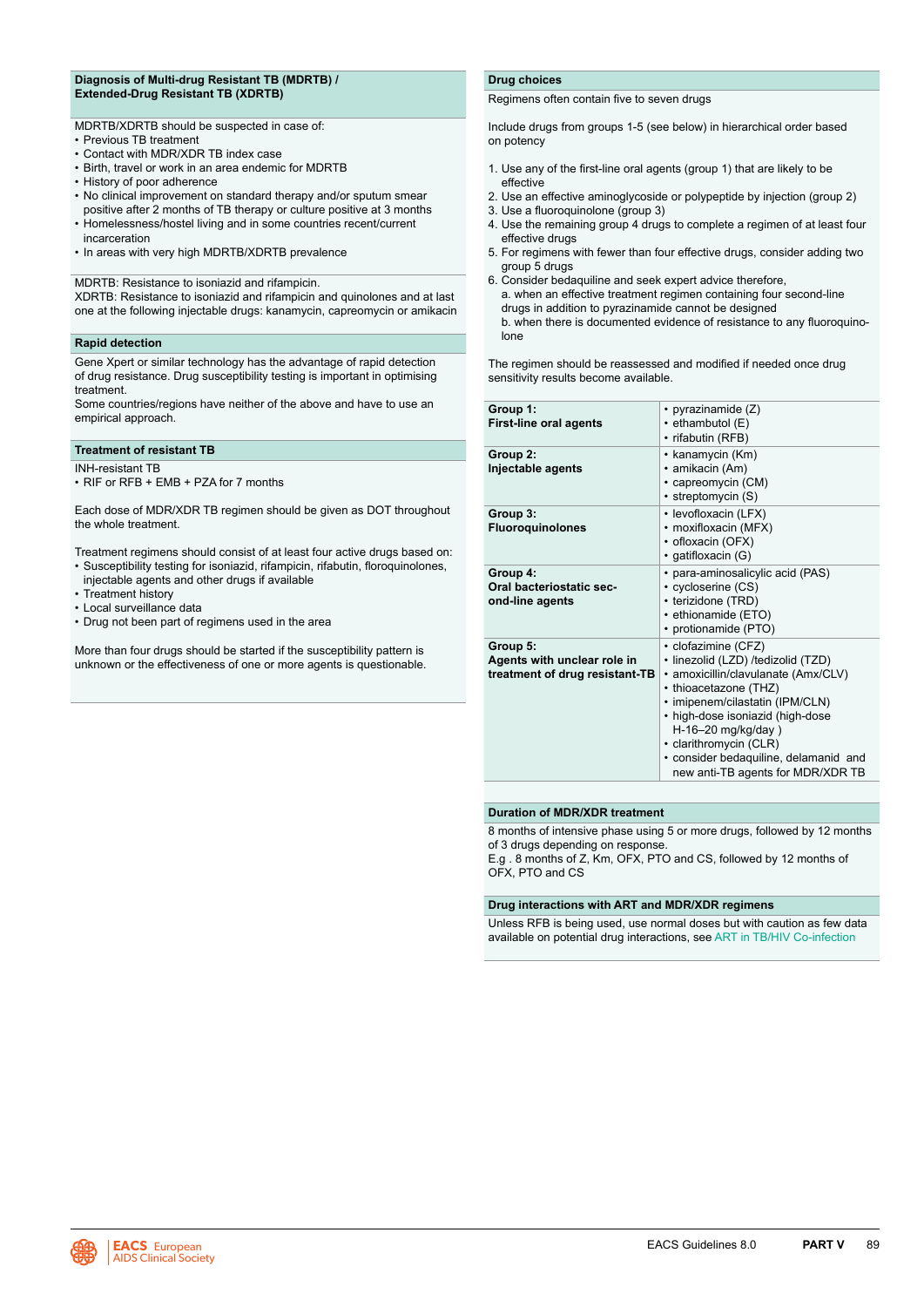# **Latent tuberculosis**

Indication: TST > 5 mm or positive IGRA or close contacts to persons with sputum smear positive tuberculosis

| Regimen                                                                                                                                                                                                      | Comments                                                                                           |
|--------------------------------------------------------------------------------------------------------------------------------------------------------------------------------------------------------------|----------------------------------------------------------------------------------------------------|
| isoniazid (INH) 5 mg/kg/day (max<br>300 mg) po<br>+<br>pyridoxin (Vit B6) 25 mg/day po                                                                                                                       | 6-9 months                                                                                         |
| rifampicin 600 mg/day po<br>or rifabutin po (dose according to<br>current cART)                                                                                                                              | 4 months, check interactions with<br>ARVs, see Drug-drug Interactions<br>between ARVs and Non-ARVs |
| rifampicin 600 mg/day po<br>or rifabutin po (dose according to<br>current cART)<br>$\ddot{}$<br><b>isoniazid</b> (INH) 5 mg/kg/day (max<br>300 mg) po<br>$\ddot{}$<br><b>pyridoxin</b> (Vit B6) 25 mg/day po | 3 months, check interactions with<br>ARVs, see Drug-drug Interactions<br>between ARVs and Non-ARVs |
| rifampicin 600mg 2x/week po<br>$\ddot{}$<br>INH 900 mg 2x/week po<br>$\ddot{}$<br>pyridoxin (Vit B6) 300mg 1x/week<br>po                                                                                     | 3 months, check interactions with<br>ARVs, see Drug-drug Interactions<br>between ARVs and Non-ARVs |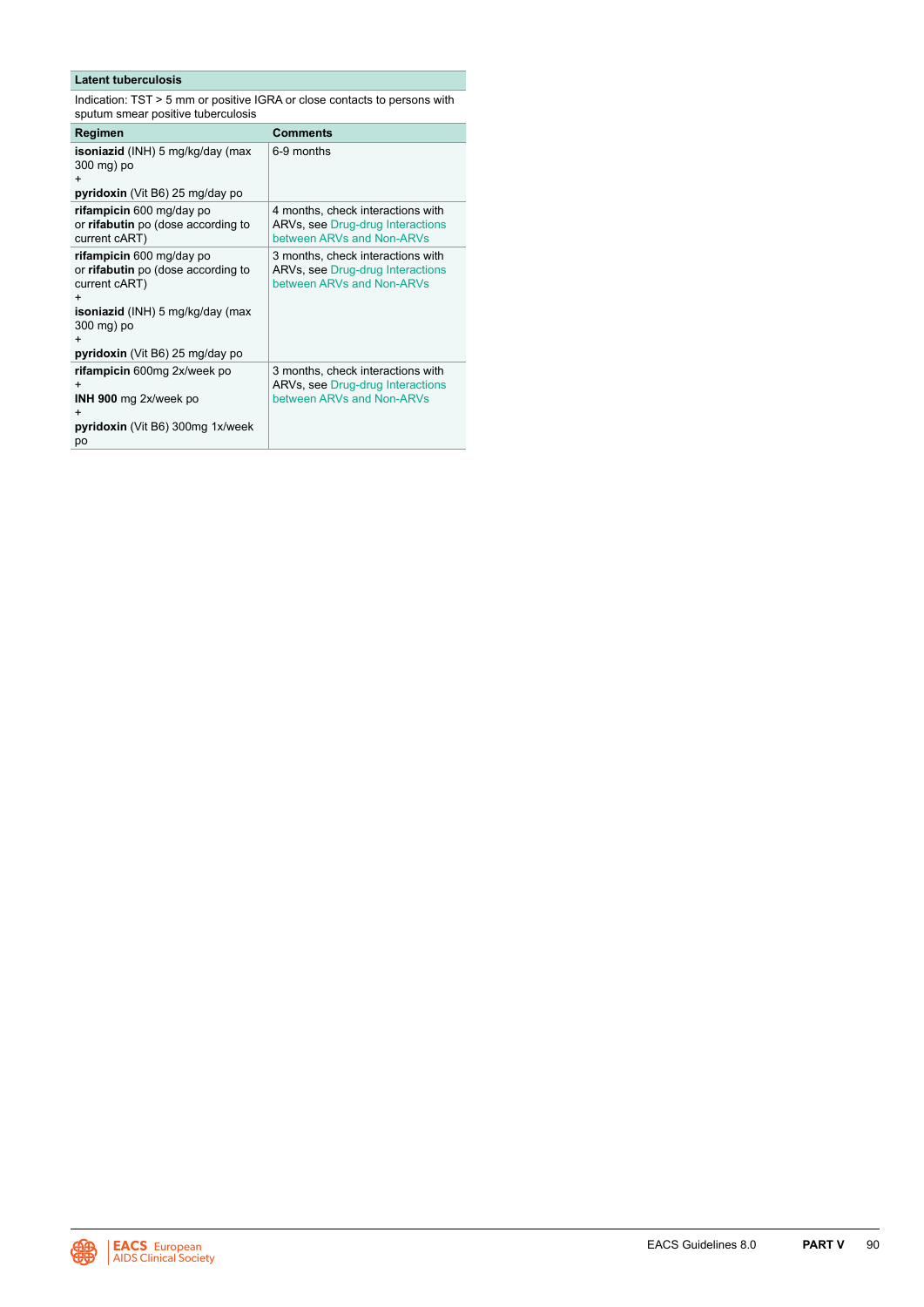# **References**

Green colour refers to specific references used in each section Black colour refers to general references used in each section

### **Part I Assessment of HIV-positive Persons at Initial & Subsequent Visits**

Please see references for Part III

### **Part II ARV Treatment of HIV-positive Persons**

- 1 Langewitz W, Denz M, Keller A, et al. Spontaneous talking time at start of consultation in outpatient clinic: cohort study. BMJ 2002;325: 682-683.
- 2 Glass TR, De Geest S, Hirschel B, et al.; Swiss HIV Cohort Study. Selfreported non-adherence to antiretroviral therapy repeatedly assessed by two questions predicts treatment failure in virologically suppressed patients. Antivir Ther. 2008;13(1):77-85.
- 3 WHO 2003 p.95-107.
- 4 Arroll, B., Goodyear-Smith, F., Crengle, S., Gunn, J., Fishman, T., Fallon, K., Hatcher, S. (2010). Validation of PHQ-2 and PHQ-9 to Screen for Major Depression in Primary Care Population. Annals of Family Medicine, 8(4), 348-353.
- 5 Gonzalez JS, Batchelder AW, Psaros C, et al. Depression and HIV/ AIDS treatment nonadherence: a review and meta-analysis. Acquir Immune Defic Syndr. 2011 Oct 1; 58(2):181-7.
- 6 Simioni S, Cavassini M, Annoni JM, et al. Cognitive dysfunction in HIV patients despite long-standing suppression of viremia. AIDS. 2010 Jun 1;24(9):1243-50.
- a) Bowring AL, Gouillou M, Hellard M et al. Comparing short versions of the AUDIT in a community-based survey of young people. BMC Public Health. 2013 Apr 4;13(1):301. b) Manual for the Fast Alcohol Screen Test (FAST), available at http:// www.dldocs.stir.ac.uk/documents/fastmanual.pdf c) Hendershot CS, Stoner SA, Pantalone DW, et al. Alcohol use and antiretroviral adherence: review and meta-analysis. J Acquir Immune
- Defic Syndr. 2009 Oct 1;52(2):180-202. 8 Fehr J, Nicca D, Langewitz W, Haerry D, Battegay M. Assessing a
- patient's readiness to start and maintain ART (Revision 2015). Available at http://www.ready4therapy.ch/pdf/cART\_english.pdf10
- 9 Sandkovsky S, Moore R, et al. Acceptable raltegravir and etravirine concentrations in plasma when administered via gastrostomy tube. Pharmacotherapy. 2012 Feb 31 (2); 142-147
- 10 Cattaneo D et al. AAC 2012
- 11 Fiebig et al. AIDS 2003

Insight Start study group: Lundgren JD, Babiker AG, Gordin F et al. Initiation of antiretroviral therapy in ear[ly](http://www.niaid.nih.gov/news/newsreleases/2015/Pages/START.aspx# ) asymptomatic HIV infection. Engl J Med. 2015 Aug 27; 373(9):795-807

Walmsley SL, Antela A, Clumeck N, et al. SINGLE Investigators. Dolutegravir plus abacavir-lamivudine for the treatment of HIV-1 infection. N Engl J Med. 2013 Nov 7;369(19):1807-18.

Lennox JL, Landovitz RJ, Ribaudo HJ, et al; ACTG A5257 Team. Efficacy and tolerability of 3 nonnucleoside reverse transcriptase inhibitorsparing antiretroviral regimens for treatment-naïve volunteers infected with HIV-1: a randomized, controlled equivalence trial. Ann Intern Med. 2014 Oct 7;161(7):461-71.

Rodger A, Cambiano V, Bruun T, et al. HIV transmission risk through condomless sex if HIV+ partner on suppressive ART: PARTNER Study. 21st CROI 2014 Oral late breaker 153LB.

Ford N, Shubber Z, Calmy A, et al. Choice of antiretroviral drugs for postexposure prophylaxis for adults and adolescents: a systematic review. Clin Infect Dis. 2015 Jun 1;60 Suppl 3:S170-6.

McCormack S and Dunn D for PROUD Study Group. Pragmatic Open-Label Randomised Trial of Preexposure Prophylaxis: The PROUD Study. CROI 2015 Abstract 22LB.

Molina JM, Capitant C, Spire B, et al for ANRS Ipergay Study Group. On Demand PrEP With Oral TDF-FTC in MSM: Results of the ANRS Ipergay Trial.CROI 2015 Abstract 23LB.

#### **Part III Prevention and Management of Co-morbidities in HIV-positive Persons**

1 EHS 2013 Guidelines, J.Hypertens; 2013:7:1281-1357

Ī

- 2 International Diabetes Federation. The IDF consensus worldwide definition of the metabolic syndrome. 2005.
- 3 Simioni S, Cavassini M, Annoni JM, Rimbault AA, Bourquin I, Schiffer V, et al. Cognitive dysfunction in HIV patients despite long-standing suppression of viremia. AIDS 2010 Jun 1;24(9):1243-50.
- 4 Mocroft et. al. for the D:A:D study PLoS Med. 2015 Mar 31;12(3)
- 5 Scherzer R et al. for the VA cohort.AIDS.2014 Jun 1;28(9):1289-95
- 6 European Smoking Cessation Guidelines (http://www.ensp.org/sites/ default/files/ENSP-ESCG\_FINAL.pdf)
- 7 Calvo-Sanchez M et al. HIV Med 2015; 16: 201-210.

Peters B, Post F, Wierzbicki AS et al. Screening for chronic comorbid disease in people with HIV: the need for a strategic approach. HIV Med. 2013 Jan;14 Suppl 1:1-11.

El-Sadr WM, Lundgren JD, Neaton JD et al. CD4+ count-guided interruption of antiretroviral treatment. N Engl J Med 2006,355:2283-2296.

Silverberg MJ, Chao C, Leyden WA et al. HIV infection and the risk of cancers with and without a known infectious cause. AIDS. 2009 Nov 13;23(17):2337-45.

Clifford GM, Polesel J, Rickenbach M et al. Cancer risk in the Swiss HIV

Cohort Study: associations with immunodeficiency, smoking, and highly active antiretroviral therapy. J Natl Cancer Inst. 2005 Mar 16;97(6):425-32.

De Wit S, Sabin CA, Weber R et al. Incidence and risk factors for new onset diabetes mellitus in HIV infected patients: the D:A:D study. Diabetes care 2008 Jun;31(6):1224-9.

Tien PC, Schneider MF, Cox C et al. Association of HIV infection with incident diabetes mellitus: impact of using hemoglobin A1C as a criterion for diabetes. J Acquir Immune Defic Syndr. 2012 Nov 1;61(3):334-40.

Freiberg MS, Chang CC, Kuller LH et al. HIV infection and the risk of acute myocardial infarction. JAMA Intern Med. 2013 Apr 22;173(8):614-22.

Mollan KR, Smurzynski M, Eron JJ, et al. Association between efavirenz as initial therapy for HIV-1 infection and increased risk for suicidal ideation or attempted or completed suicide: an analysis of trial data. Ann Intern Med. 2014 Jul 1;161(1):1-10.

Worm SW, Sabin S, Weber R et al. Risk of Myocardial Infarction in Patientswith HIV Infection Exposed to Specific Individual Antiretroviral Drugs from the 3 Major Drug classes: The Data Collection on Adverse Events of Anti-HIV Drugs (D:A:D) Study. J Infect Dis. 2010 Feb 1;201(3):318-30.

Triant VA, Lee H, Hadigan C et al. Increased acute myocardial infarction rates and cardiovascular risk factors among patients with human immuno-deficiency virus disease. J Clin Endocrinol Metab 2007,92:2506-2512.

Islam FM, Wu J, Jansson et al. Relative risk of cardiovascular disease among people living with HIV: a systematic review and meta-analysis. HIV Med. 2012 Sep;13(8):453-68.

Grunfeld C, Delaney JA, Wanke C et al. Preclinical atherosclerosis due to HIV infection: carotid intima-medial thickness measurement from the FRAM study. AIDS. 2009 Sep 10;23(14):1841-9

Friis-Moeller N, Thibébaut R, Reiss P et al. for the D:A:D study group. Pre-dicting the risk of cardiovascular disease in HIV-infected patients: the Data Collection on Adverse Effects of Anti-HIV Drugs Study.

Eur J Cardiovasc Prev Rehabil. 2010 Oct;17(5):491-501

Rothman MS, Bessesen MT. HIV infection and osteoporosis: patho-physiology, diagnosis and treatment options. Curr Osteoporos Rep. 2012 Dec;10(4):270-7.

Ryom L, Mocroft A, Kirk O et al. on behalf of the D:A:D study group. As-sociation Between Antiretroviral Exposure and Renal Impairment Among HIV-positive Persons with Normal Baseline Renal Function: the D:A:D study. J Infect Dis. 2013 May;207(9):1359-1369.

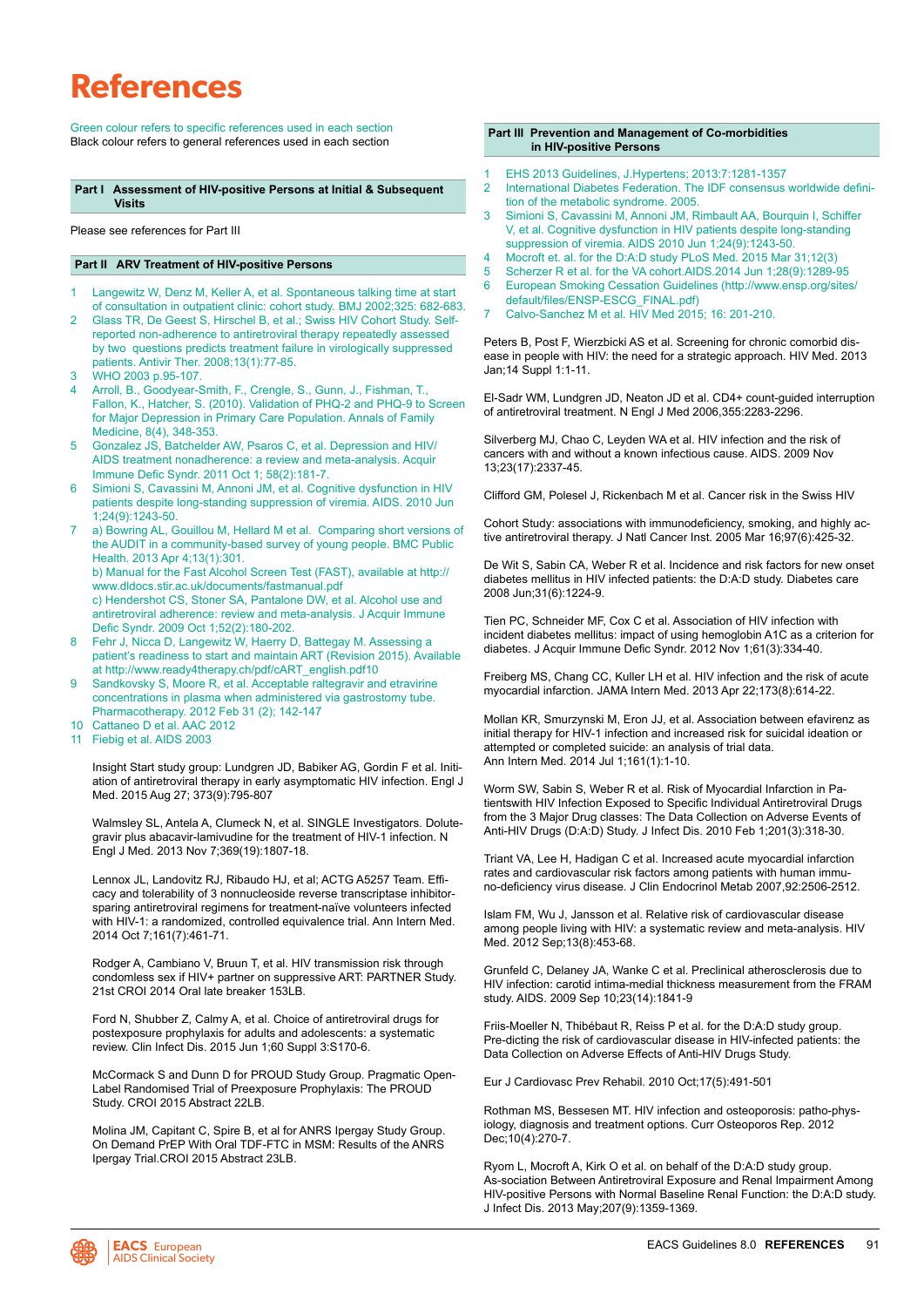<span id="page-92-0"></span>Alsauskas ZC, Medapalli RK, Ross MJ. Expert opinion on pharmacotherapy of kidney disease in HIV-infected patients. Expert Opin Pharmacother 2011,12:691-704.

Mocroft A, Kirk O, Reiss P et al. for the EuroSIDA Study Group. Estimated glomerular filtration rate, chronic kidney disease and antiretroviral drug use in HIV-positive patients. AIDS 2010 Jul 17;24(11):1667-78.

Bonjoch A, Bayes B, Riba J, et al. Validation of estimated renal function measurements compared with the isotopic glomerular filtration rate in an HIV-infected cohort. Antiviral Res 2010,88:347-354.

Chang HR, Pella PM. Atazanavir urolithiasis. N Engl J Med 2006,355:2158- 2159.

Gaspar G, Monereo A, Garcia-Reyne A et al. Fanconi syndrome and acute renal failure in a patient treated with tenofovir: a call for caution. AIDS 2004,18:351-352.

Gupta SK, Eustace JA, Winston JA, et al. Guidelines for the management of chronic kidney disease in HIV-infected patients: recommendations of the HIV Medicine Association of the Infectious Diseases Society of America. Clin Infect Dis 2005,40:1559-1585.

Benhamou Y, Di Martino V, Bochet M et al. Factors affecting liver fibrosis in human immunodeficiency virus-and hepatitis C virus-coinfected patients: impact of protease inhibitor therapy. Hepatology 2001,34:283-287.

Kovari H, Ledergerber B, Peter U et al. Association of noncirrhotic portal hypertension in HIV-infected persons and antiretroviral therapy with didanosine: a nested case-control study. Clin Infect Dis 2009,49:626-635.

Weber R, Sabin CA, Friis-Moeller N et al. Liver related deaths in persons in-fected with the human immunodeficiency virus: The D:A:D study. Arch Intern. Med 2006 Aug 14-28;166(15):1632-1641.

Qurishi N, Kreutzberg C, Lüchters G et al. Effect of antiretroviral therapy on liver-related mortality in patients with HIV and hepatitis C virus coinfection. Lancet 2003 Nov 22;362(9397):1708-13.

[www.nhlbi.nih.gov/guidelines/cholesterol/atp3\\_rpt.htm](http:// www.nhlbi.nih.gov/guidelines/cholesterol/atp3_rpt.htm )

[www.health.vic.gov.au/agedcare/ maintaining/falls/downloads/ph\\_frat.pdf](http:// www.health.vic.gov.au/agedcare/  maintaining/falls/downloads/ph_frat.pdf ) [http://www.hivpv.org/ www.mdcalc.com/meld- score-model-for-end-stage-liv](http://www.hivpv.org/ www.mdcalc.com/meld- score-model-for-end-stage-liver-disease-12-and-older/ )[er-disease-12-and-older/](http://www.hivpv.org/ www.mdcalc.com/meld- score-model-for-end-stage-liver-disease-12-and-older/ ) [www.hivtravel.org](http:// www.hivtravel.org )

[http://kdigo.org/home/guidelines/ckd-evaluation-management](http://kdigo.org/home/guidelines/ckd-evaluation-management ) [www.hiv-druginteractions.org](http://www.hiv-druginteractions.org )

#### **Part IV Clinical Management and Treatment of Chronic HBV and HCV-Co-infection in HIV-positive Persons**

1. EASL Clinical Practice Guidelines: management of hepatitis C virus infection. J Hepatol 2011 Aug;55(2):245-64 EASL Recommendations on Treatment of Hepatitis C 2015. [http://www.](http://www.easl.eu/research/our-contributions/clinical-practice-guidelines) [easl.eu/research/our-contributions/clinical-practice-guidelines](http://www.easl.eu/research/our-contributions/clinical-practice-guidelines) AASLD Recommendations for Testing, Managing, and Treating Hepatitis C. <http://www.aasld.org/publications/practice-guidelines-0> AASLD Practice Guideline Update. Chronic Hepatitis B: Update 2009. [http://www.aasld.org/publications/practice-guidelines-0](http://www.aasld.org/publications/practice-guidelines-0 )

Acute hepatitis C in HIV-infected individuals: recommendations from the European AIDS Treatment Network (NEAT) consensus conference. AIDS 2011 Feb 20;25(4):399-409.

Ingiliz P, Rockstroh JK. HIV-HCV co-infection facing HCV protease inhibitor licensing: implications for clinicians. Liver Int 2012 Sep;32(8): 1194-9.

Thomson EC, Nastouli E, Main J, et al. Delayed anti-HCV antibody response in HIV-positive men acutely infected with HCV. AIDS. 2009;23:89-93.

Lacombe K, Rockstroh J. HIV and viral hepatitis coinfections: advances and challenges. Gut 2012;61(Suppl 1):i47-i58.

Qurishi N, Kreuzberg C, Lüchters G, et al. Effect of antiretroviral therapy on liver-related mortality in patients with HIV and hepatitis C virus coinfection. Lancet. 2003;362:1708-13.

Torriani FJ, Rodriguez-Torres M, Rockstroh JK, et al. Peginterferon alfa-2a plus ribavirin for chronic hepatitis C virus infection in HIV infected patients. N Engl J Med 2004;351:438–50.

Núñez M, Miralles C, Berdún MA, et al. PRESCO Study Group. Role of weight-based ribavirin dosing and extended duration of therapy in chronic hepatitis C in HIV-infected patients: the PRESCO trial. AIDS Res Hum Retro-viruses. 2007;23:972-82.

Rodriguez-Torres M, Slim J, Bhatti L, et al. Peginterferon alfa-2a plus ribavirin for HIV-HCV genotype 1 coinfected patients: a randomized international trial. HIV Clin Trials 2012;13:142–52.

Sulkowski MS, Sherman KE, Dieterich DT, et al. Combination Therapy With Telaprevir for Chronic Hepatitis C Virus Genotype 1 Infection in Patients With HIV: A Randomized Trial. Ann Intern Med. 2013;159:86-96.

Sulkowski M, Pol S, Mallolas J et al. P05411 study investigators. Boceprevir versus placebo with pegylated interferon alfa-2b and ribavirin for treatment of hepatitis C virus genotype 1 in patients with HIV: a randomised, double-blind, controlled phase 2 trial. Lancet Infect Dis. 2013;13:597-605.

Cotte L, Braun J, Lascoux-Combe C, et al. ANRS HC26 Study Group. High Early Virological Response with Telaprevir-Pegylated-Interferon-Ribavirin in Treatment-experienced Hepatitis C Virus Genotype 1/HIV Co-infected Patients: ANRS HC26 TelapreVIH Study. 20th Conference on Retroviruses and Opportunistic Infections, March 3-6, 2013;abstract 36.

Poizot-Martin I, Bellissant E, Piroth L, et al. ANRS-HC27 BOCEPREVIH Study Group. ANRS-HC27 BocepreVIH Interim Analysis: High Early Virologic Response with Boceprevir + Pegylated Interferon + Ribivirin in Hepatitis C Virus/HIV Co-infected Patients with Previous Failure to Pegylated Interferon + Ribivirin. 20th Conference on Retroviruses and Opportunistic Infections, March 3-6, 2013

Berenguer J, Alvarez-Pellicer J, et al. GESIDA 3603/5607 Study Group. Sustained virological response to interferon plus ribavirin reduces liver-related complications and mortality in patients coinfected with human immunodefi-ciency virus and hepatitis C virus. Hepatology. 2009 Aug;50(2):407-13.

Berenguer J, Rodríguez E, Miralles P, et al. GESIDA HIV/HCV Cohort Study Group. Sustained virological response to interferon plus ribavirin reduces non-liver-related mortality in patients coinfected with HIV and Hepatitis C virus. Clin Infect Dis. 2012 Sep;55(5):728-36.

Hézode C, Fontaine H, Dorival C, et al. CUPIC Study Group. Triple therapy in treatment-experienced patients with HCV-cirrhosis in a multicentre cohort of the French Early Access Programme (ANRS CO20-CUPIC) NCT01514890. J Hepatol. 2013 May 10. doi:pii: S0168-8278(13)00290-0. 10.1016/j.jhep.2013.04.035. [Epub ahead of print]

Miro JM, Montejo M, Castells L, et al. Spanish OLT in HIV-Infected Patients Working Group investigators. Outcome of HCV/HIV-coinfected liver transplant recipients: a prospective and multicenter cohort study. Am J Transplant. 2012;12:1866-76.

Terrault NA, Roland ME, Schiano T, et al. Solid Organ Transplantation in HIV: Multi-Site Study Investigators. Outcomes of liver transplant recipi-ents with hepatitis C and human immunodeficiency virus coinfection. Liver Transpl. 2012;18:716-26.

Sonneveld MJ, Rijckborst V, Boucher CA, et al. Prediction of sustained response to peginterferon alfa-2b for hepatitis B e antigen-positive chronic hepatitis B using on-treatment hepatitis B surface antigen decline. Hepatol-ogy. 2010;52:1251-1257.

Neukam K, Camacho A, Caruz A, et al. Prediction of response to pegylated interferon plus ribavirin in HIV/hepatitis C virus (HCV)-coinfected patients using HCV genotype, IL28B variations, and HCV-RNA load. J Hepatol. 2012;56:788-794.

### **Part V Opportunistic Infections**

Ī

- 1. UK: British HIV Association and British Infection Association guidelines for the treatment of opportunistic infection in HIV-seropositive individuals 2011. HIV Medicine (2011), 12 (Suppl. 2), 1-140 (http:/[/www.bhiva.](http://www.bhiva.org/OI-guidelines.aspx) [org/OI-guidelines.aspx\)](http://www.bhiva.org/OI-guidelines.aspx)
- 2. US: [https://aidsinfo.nih.gov/guidelines/html/4/adult-and-adoles](https://aidsinfo.nih.gov/guidelines/html/4/adult-and-adolescent-oi-prevention-and-treatment-guidelin)[cent-oi-prevention-and-treatment-guidelines/0](https://aidsinfo.nih.gov/guidelines/html/4/adult-and-adolescent-oi-prevention-and-treatment-guidelin)
- 3. France: http://www.sante.gouv.fr/IMG/pdf/Rapport\_Morlat\_2013\_Mise\_ en\_ligne.pdf
- 4. Spain: Documento de Gesida sobre prevención y tratamiento de infecciones oportunistas y otras coinfecciones en pacientes con infección por VIH. Mayo 2015. [\(http://www.gesida-seimc.org/contenidos/guias](http://www.gesida-seimc.org/contenidos/guiasclinicas/2015/gesida-guiasclinicas-2015-InfeccionesOport)[clinicas/2015/gesida-guiasclinicas-2015-InfeccionesOportunistasyCoin](http://www.gesida-seimc.org/contenidos/guiasclinicas/2015/gesida-guiasclinicas-2015-InfeccionesOport)[feccionesVIH.pdf\)](http://www.gesida-seimc.org/contenidos/guiasclinicas/2015/gesida-guiasclinicas-2015-InfeccionesOport)



Ī